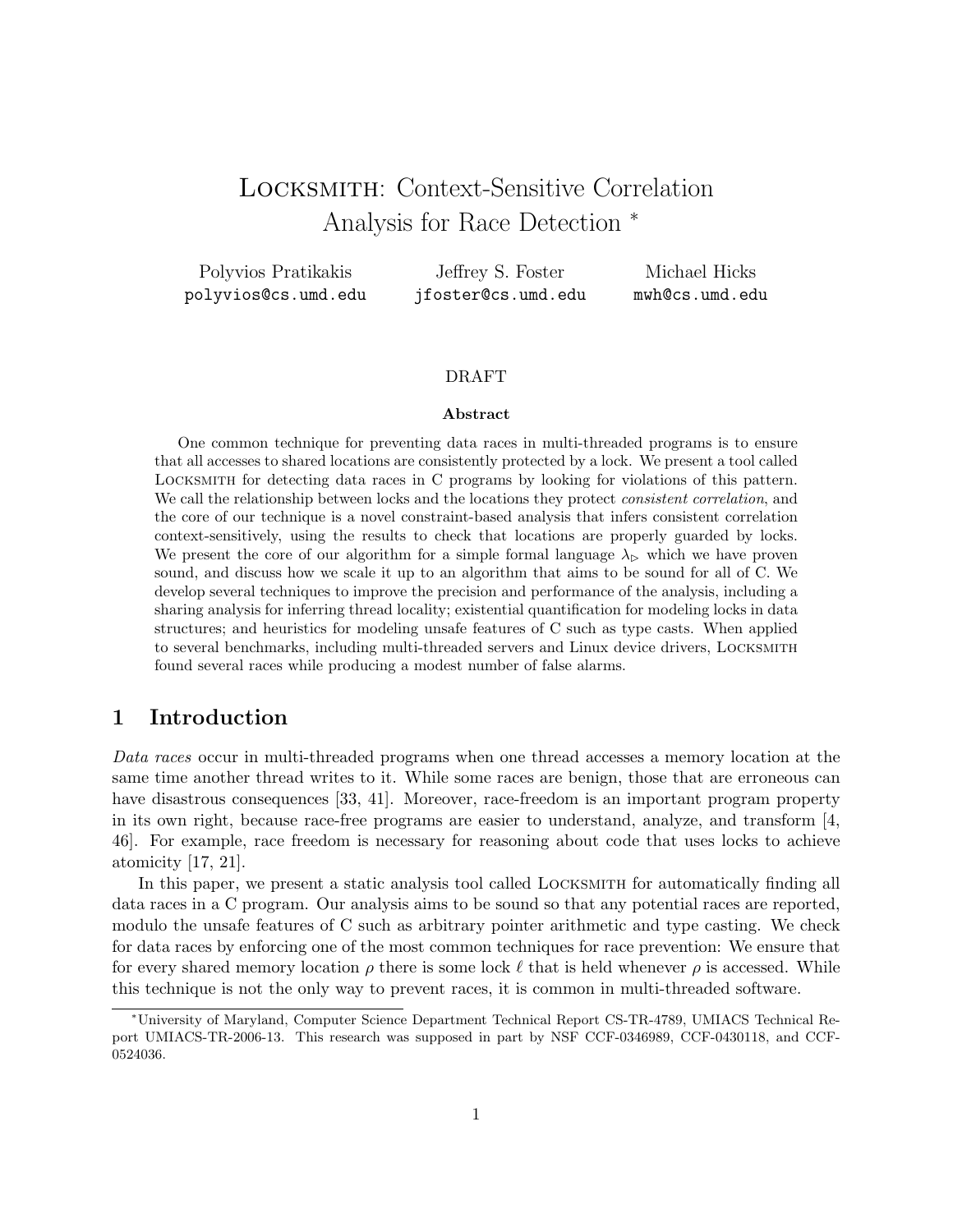Our goal is to produce a practical race-detection tool for C. A number of type systems have been developed for preventing races given specifications [5, 6, 14, 15, 24], but these can require considerable programmer annotations, limiting their practical application. Most completely-automatic static analyses have considered Java [2, 47, 18, 37, 30], thus avoiding many of the problematic features of C, such as type casts, low-level pointer operations, and non-lexically scoped locks. Those that consider C are either unsound, do not check certain idioms, or may have trouble scaling. A lengthy discussion of related work may be found in Section 5.

The core algorithm used by LOCKSMITH is an analysis that can automatically infer the relationship between locks and the locations they protect. We call this relationship *correlation*, and a key contribution of our approach is a new technique for inferring correlation context-sensitively. We present our correlation analysis algorithm for a formal language  $\lambda_{\triangleright}$  that abstracts away some of the complications of operating directly on C code. Our analysis is constraint-based, using context-free language reachability [44, 45] and semi-unification [26] for context-sensitivity. Because each location must be consistently correlated with at least one lock, we use ideas from linear types to maintain a tight correspondence between abstract locks used by the static analysis and locks created at run time. We allow locks created in polymorphic functions to be treated distinctly at different call sites, and we use a novel type and effect system to ensure that this is safe.

In order to move from  $\lambda_{\triangleright}$  to C, we use a number of additional techniques. One novel contribution is that we support *existential quantification*, which allows us to model correlations among fields of a data structure element, even after that element is merged into the "blob" typical of constraint-based alias analysis [10]. We use flow-sensitive analysis to model lock acquires and releases, which need not be lexically scoped. Our implementation includes a sharing analysis to model thread-local data, and uses heuristics to model type casts, including the special case of casts to and from void  $\ast$ . Finally, we use a lazy technique to efficiently model the large struct types typical of C programs.

We ran LOCKSMITH on a set of benchmarks, including programs that use POSIX threads and several Linux kernel device drivers. Our tool runs in seconds or minutes on our example programs, although for some other programs we have tried it does not complete due to resource exhaustion. Locksmith found a number of data races, and overall produces few total warnings, making it easy to inspect the output manually. We also measured the effectiveness of the various analysis features mentioned above, and we found that all are useful, reducing the number of warnings in total by as much as a factor of three overall.

In summary, this paper makes the following contributions:

- We describe a context-sensitive correlation analysis for the language  $\lambda_{\triangleright}$ . Given a source program in  $\lambda_{\triangleright}$ , our analysis determines whether every memory location in the program is consistently correlated with a lock. Our analysis models locks linearly and uses a novel effect system to treat locks created in different calls to a function distinctly. (Section 2)
- We scale up our analysis to the C programming language with a series of additional techniques, including flow-sensitivity, existential quantification, and a sharing analysis to infer threadlocal data. (Section 3)
- We evaluate our implementation on a small set of benchmarks. LOCKSMITH was able to find several races with few overall warning messages. (Section 4)

Although we focus on locking in this paper, we believe that the concept of correlation may be of independent interest. For example, a program may correlate a variable containing an integer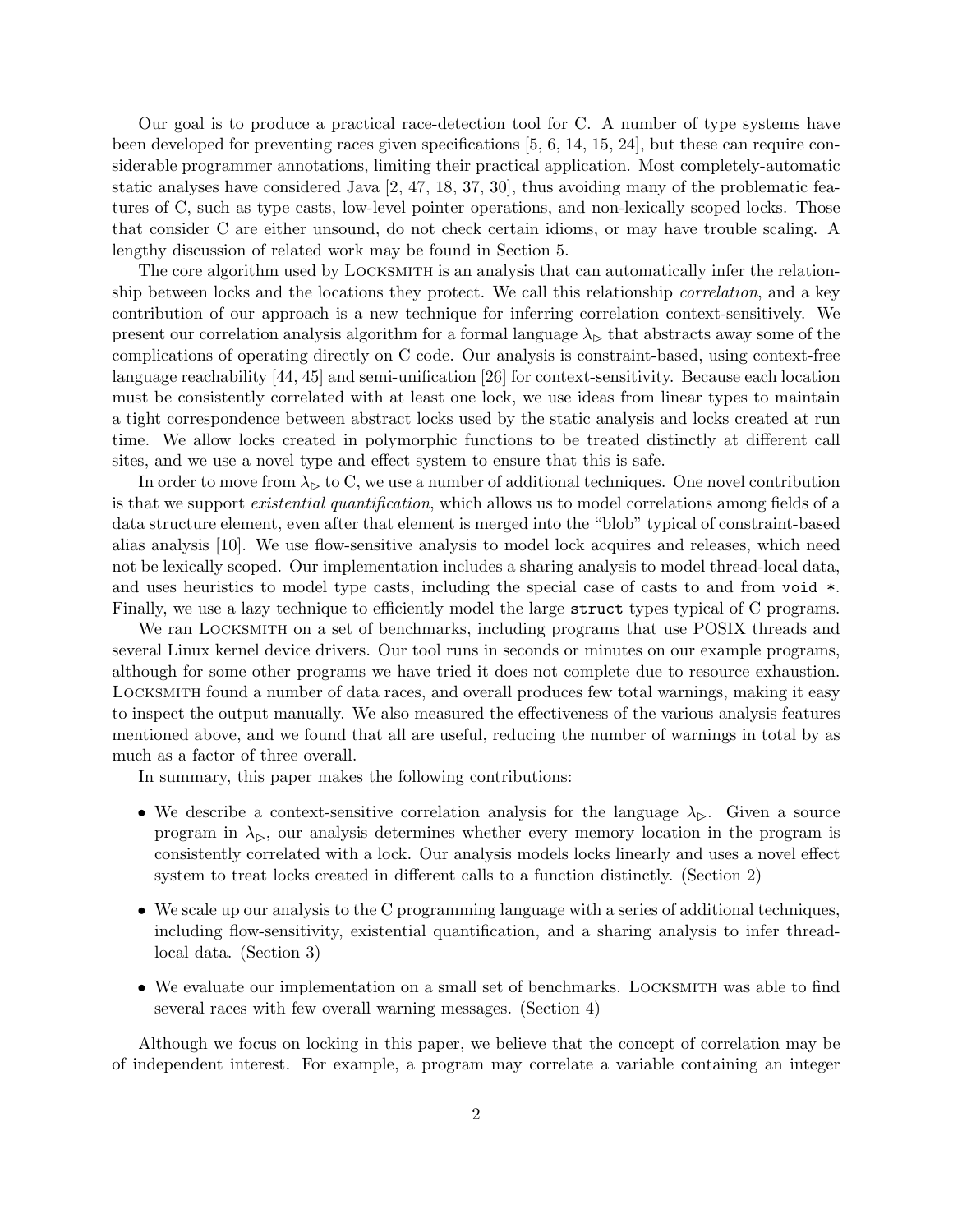```
pthread_mutex_t L1 = ..., L2 = ...;
int x, y, z;
void munge(pthread_mutex_t *l, int *p) {
  pthread_mutex_lock(l);
  *p = 3;pthread_mutex_unlock(l);
}
...
munge(kL1, \&x);munge(kL2, \&y);munge(&L2, &z);
```
Figure 1: Locking Example in C

length with a array having that length [56]; it may correlate an environment structure with the closure that takes it as an argument [35]; or it may correlate a memory location with the region in which that location is stored [25, 27].

# 2 Race Freedom as Consistent Correlation

Consider the C program in Figure 1. This program has two locks, L1 and L2, and three integer variables,  $x$ ,  $y$ , and  $z$  (we omit initialization code for simplicity). The function munge takes a lock and a pointer and writes through the pointer with the lock held. Suppose that the program makes the three calls to munge as shown, and that this sequence of calls is invoked by two separate threads.

This program is race-free because for each location, there is a lock that is always held when that location is accessed. In particular, L1 is held for all accesses to x, and L2 is held for all accesses to both y and z. More formally, we say that a location  $\rho$  is *correlated* with a lock  $\ell$  if at some point a thread accesses  $\rho$  while holding  $\ell$ . We say that a location  $\rho$  and a lock  $\ell$  are consistently correlated if  $\ell$  is always held by the thread accessing  $\rho$ . Thus if all locations in a program are consistently correlated, then that program is race free.

Establishing consistent correlation is a two-step process. First, we determine what locks  $\ell$  are held when the thread accesses some location  $\rho$ . Having gathered this information, we can then ask whether  $\rho$  is consistently correlated with some lock.

To simplify our presentation, we present the core of our algorithm for a small language  $\lambda_{\triangleright}$  in which locations can be guarded by at most one lock (rather than a set of locks), and in which the lock correlated with a memory read or write is made explicit in the program text. This allows us to defer the problem of determining what locks are held at each dereference and focus on checking for consistent correlation. In Section 3, we describe how to extend our ideas to find data races in the full C programming language, including how to infer held lock sets at each program point.

### 2.1 The Language  $\lambda_{\triangleright}$

Figure 2 presents the syntax of  $\lambda_{\triangleright}$ , a polymorphic lambda calculus extended with integers, comparisons, pairs, a primitive for generating mutual exclusion locks, and updatable references. We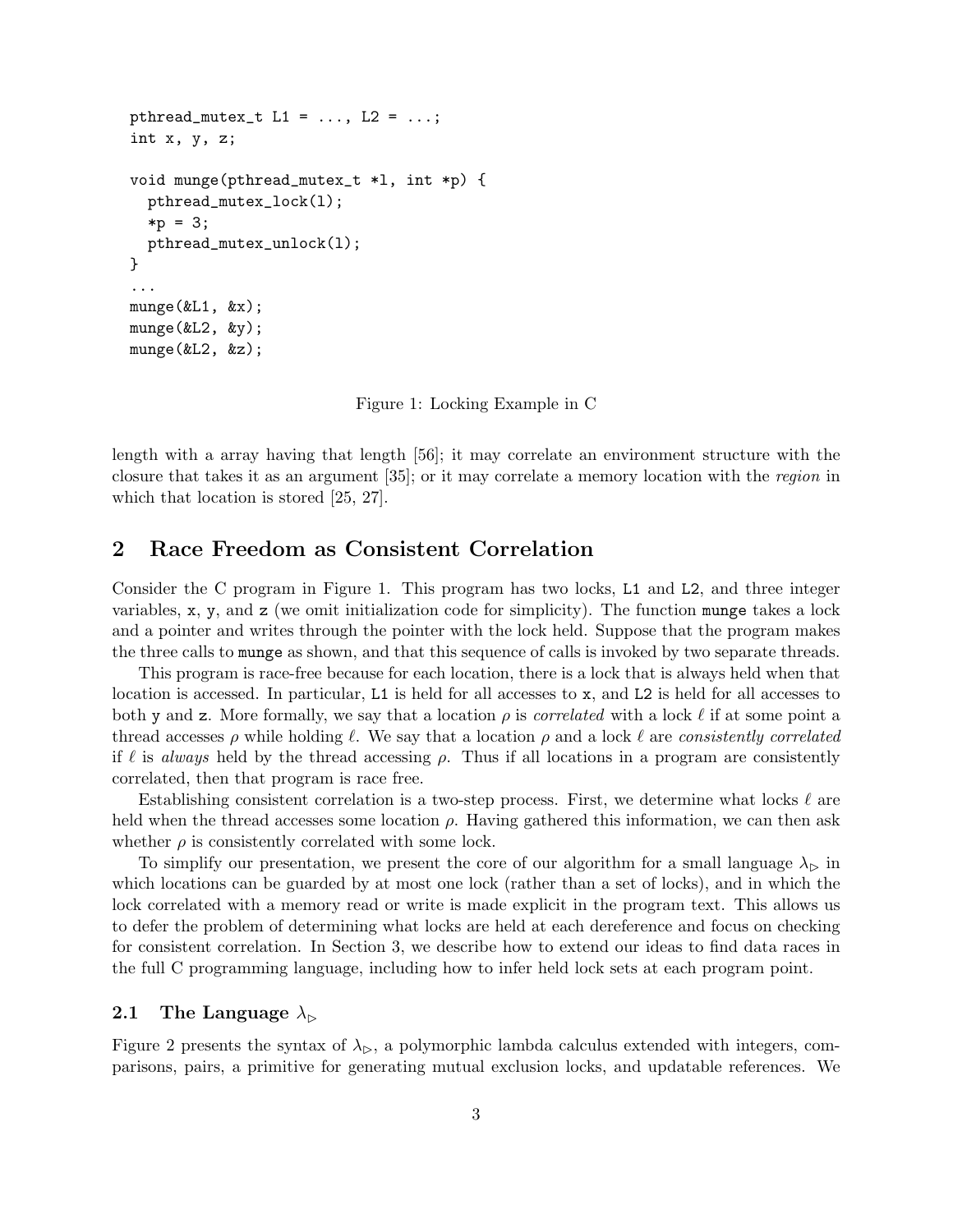$$
\begin{array}{ccl}\ne & ::= & x \; | \; v \; | \; e_1 \; e_2 \; | \; \texttt{if0} \; e_0 \; \texttt{then} \; e_1 \; \texttt{else} \; e_2 \\ & & | & (e_1,e_2) \; | \; e.j \; | \; \texttt{let} \; f = v \; \texttt{in} \; e_2 \; | \; \texttt{fix} \; f.v \; | \; f^i \\ & & | & \texttt{newlock} \; | \; \texttt{ref} \; e \; | \; |^{e_2} \; e_1 \; | \; e_1 :=^{e_3} \; e_2 \\ & & v & ::= & n \; | \; \lambda x.e \; | \; (v_1,v_2)\n\end{array}
$$





Figure 3: Locking example in  $\lambda_{\triangleright}$  and its constraint graph

annotate function occurrences  $f^i$  with an *instantiation site i*, as in some other context-sensitive analyses [44]. Dereferences !<sup>e</sup>  $e_1$  and assignments  $e_1 :=^e e_2$  take as an additional argument an expression e that evaluates to a lock, which is acquired for the duration of the memory access and released afterward. To keep the presentation simpler  $\lambda_{\triangleright}$  does not include other language features such as recursive data structures, although those are handled by Locksmith. The left side of Figure 3 gives the program in Figure 1 modeled in  $\lambda_{\triangleright}$ . The body of munge has been reduced to the expression  $p :=$ <sup>1</sup> 3, indicating that 1 will be held during the assignment to p.

To check whether this program is consistently correlated, a natural approach would be to perform a points-to analysis for all of the pointers and locks in the program. At the assignment  $p :=$ <sup>1</sup> 3 in the program, we could correlate all of the locations  $\rho$  to which p may point with the singleton lock  $\ell$  to which 1 points. The lock 1 must point to a single  $\ell$  or else some location  $\rho$  might be accessed sometimes with one lock and sometimes with another. Unfortunately, this condition is not satisfied in our example: the points-to set of 1 is  $\{L1, L2\}$ , since it will be L1 at the first call to munge and L2 at the second call. Thus our hypothetical algorithm would erroneously conclude that no single lock is held for all accesses, leading to false reports of possible races.

The problem is that correlation between 1 and  $p$  is not being treated *context-sensitively*. Even if we were to use a context-sensitive alias analysis [10], the points-to sets mentioned above would be the same, assuming that within the body of the function we summarized all calls, which is a standard technique.

We address this problem in two steps. First, we introduce *correlation constraints* of the form  $\rho \triangleright \ell$ , which indicate that the location  $\rho$  is correlated with the lock  $\ell$ . Here,  $\rho$  and  $\ell$  are location and lock labels, used to represent locations and locks that arise at run time. Our analysis generates correlation constraints based on occurrences of  $!^e e_1$  and  $e_1 :=^e e_2$  in the program. Second, we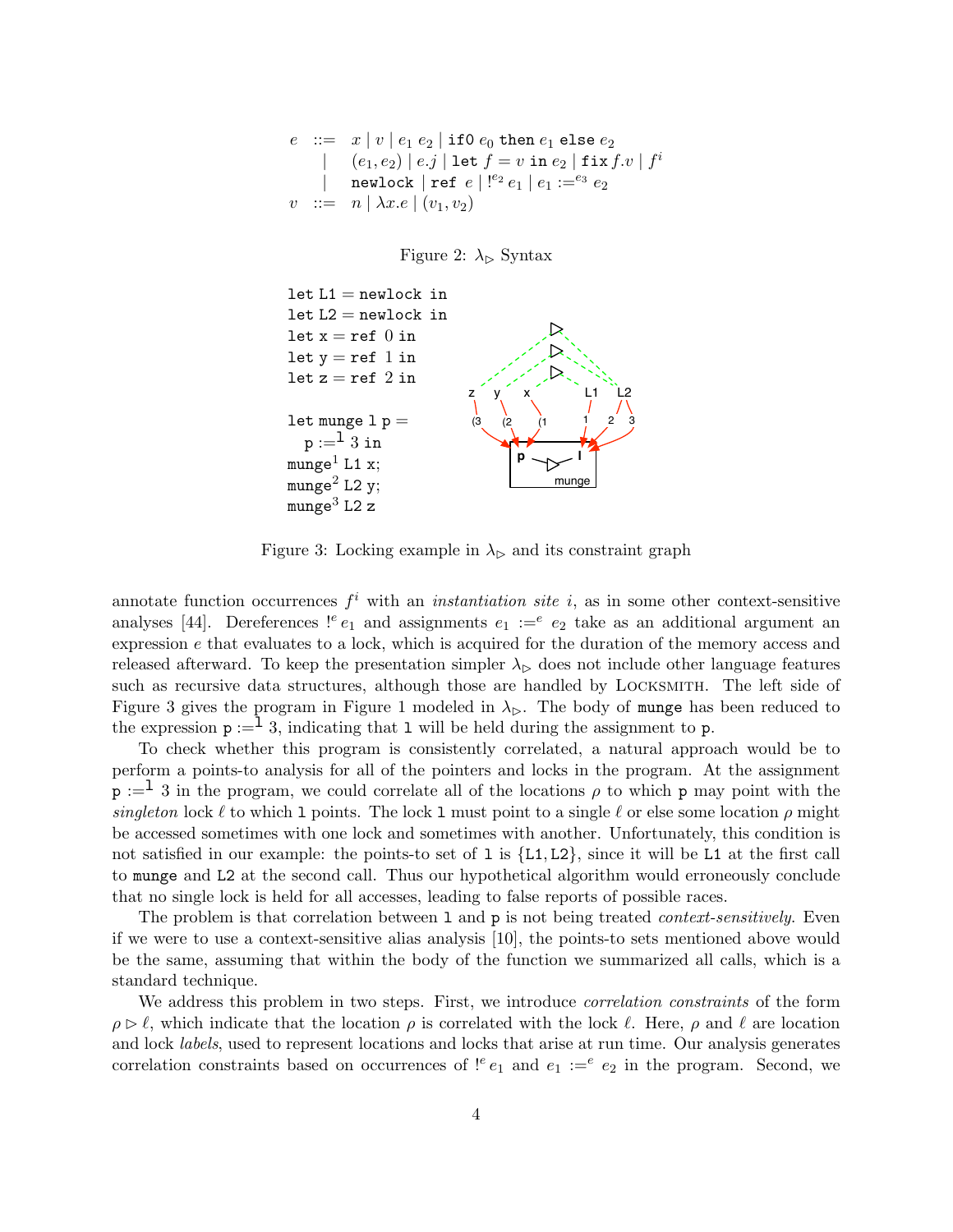formalize an analysis to propagate correlation constraints in a context-sensitive way throughout the program, by creating a variety of other (flow) constraints and solving them to determine whether correlations are consistent. We define consistent correlation precisely as follows.

**Definition 1 (Correlation Set)** Given a location  $\rho$  and a set of constraints C, we define the correlation set of  $\rho$  in C as

$$
S(C, \rho) = \{ \ell \mid C \vdash \rho \rhd \ell \}
$$

Here we write  $C \vdash \rho \rhd \ell$  to say that  $\rho \rhd \ell$  can be proven from the constraints in C.

**Definition 2 (Consistent Correlation)** A set of constraints C is consistently correlated if

$$
\forall \rho. \ |S(C, \rho)| \le 1
$$

Thus, a constraint set C is consistently correlated if all abstract locations  $\rho$  are either correlated with one lock, or are never accessed and so are correlated with no locks.

The right side of Figure 3 shows a graph of the constraints that our analysis generates for this example code. Each label in the program forms a node in the graph, and labeled, directed edges indicate data flow. Location flow edges corresponding to a function call are labeled with  $(i$  for the parameters at call site i, and any return values (not shown) are labeled with  $i$ . Locks are modeled with unification in our system, and we label such edges simply with the call site, with the direction of the arrow into the type that was instantiated. For example, both L1 and x are passed in at call site 1, so they connect to the parameters using edges labeled with (1. Undirected edges represent correlation. In this case, the body of munge requires that l and p are correlated.

After generating constraints we perform constraint resolution to propagate correlation constraints context-sensitively through the call graph. In this example, we copy munge's correlation constraint out to each of the call sites, resulting in the three correlation constraints shown with dashed edges:

$$
x \rhd L1 \qquad y \rhd L2 \qquad z \rhd L2
$$

It is easy to see that these constraints are consistently correlated according to Definition 2.

#### 2.2 Type System

We use a type and effect system for generating constraints  $C$  to check for consistent correlation. Our type system proves judgments of the form  $C; \Gamma \vdash e : \tau; \varepsilon$ , which means that expression e has type  $\tau$  and effect  $\varepsilon$  under type assumptions  $\Gamma$  and constraint set C.

Figure 4 gives the type language and constraints used by our analysis. Types include integers, pairs, function types annotated with an effect  $\varepsilon$ , lock types with a label  $\ell$ , and reference types with a label  $\rho$ . Effects are used to enforce linearity for locks (see below), and consist of the empty effect  $\emptyset$ , a singleton effect  $\{\ell\}$ , effect variables  $\chi$  which are solved for during resolution, and both disjoint and non-disjoint unions of effects  $\varepsilon \cup \varepsilon'$  and  $\varepsilon \cup \varepsilon'$ , respectively.  $\lambda_{\triangleright}$  models context-sensitivity over labels using polytypes  $\sigma$ , introduced by let and fix. In our type language, polytype  $(\forall .\tau, l)$ represents a universally quantified type, where  $\tau$  is the base type and  $\vec{l}$  is the set of non-quantified labels  $[26, 44]$ . Finally, C is a set of atomic constraints c. Within the type rules, the judgment  $C \vdash c$  indicates that c can be proven by the constraint set C; in our algorithm, such judgments cause us to "generate" constraint c and add it C.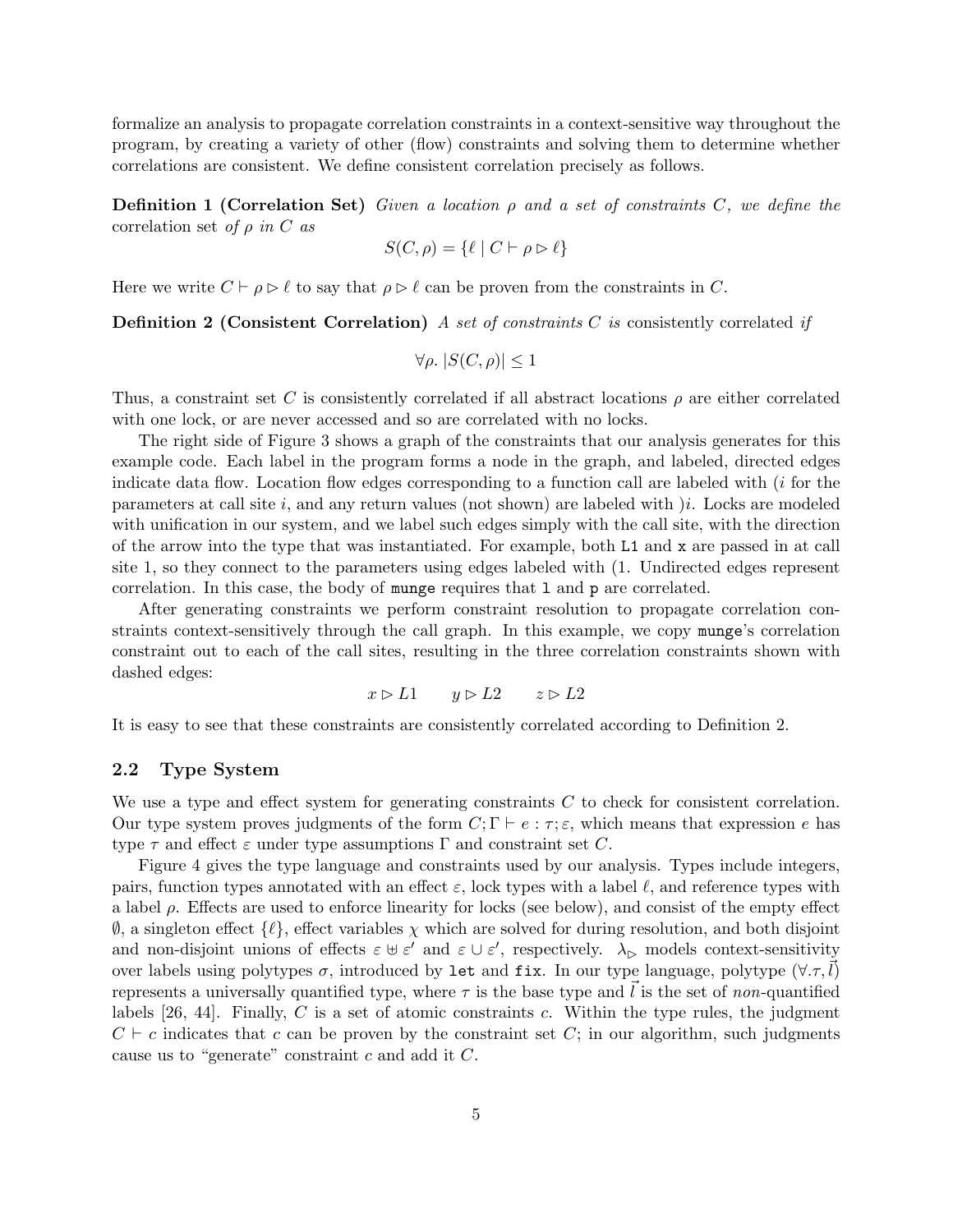types  $\tau := \int int \, |\, \tau \times \tau \, | \, \tau \to^{\varepsilon} \tau' | \, |\, |cck \ell | \, r \in f^{\rho} \tau$ labels  $l ::= \ell | \rho$ effects  $\varepsilon ::= \emptyset | \{\ell\} | \chi | \varepsilon \uplus \varepsilon' | \varepsilon \cup \varepsilon'$ polytypes  $\sigma ::= (\forall . \tau, \vec{l})$ constr. sets  $C := \emptyset | \{c\} | C \cup C$ constraints  $c ::= \tau \leq \tau'$ (subtyping)  $|\ell = \ell'$ (lock unification) |  $\rho \leq \rho'$ (location flow)  $\rho \triangleright \ell$  (correlation)  $\left| \varepsilon \leq \chi \right|$  (effect flow)  $|\quad \varepsilon \leq_{\bar{l}}$ (effect filtering)  $effect(\tau) = \emptyset$  (effect emptiness)  $|\quad \tau \preceq^i_p \tau'$ (type instantiation)  $|\ell \preceq^i \ell'$ (lock instantiation)  $|\quad \rho \preceq^i_p \rho'$ (location inst.) (effect inst.)

Figure 4: Types and Constraints

**Effects** Effects  $\varepsilon$  form an important part of  $\lambda_{\triangleright}$ 's type system by enforcing linearity for lock labels. Roughly speaking, a lock label  $\ell$  is linear if it never represents two different run-time locks that could reside in the same storage or are simultaneously live. To understand why this is important, consider the following code, where hypothetical types and generated constraints are marked in comments, eliding the constraints for the references to locks. We use  $e_1$ ;  $e_2$  as the standard abbreviation for  $(\lambda x.e_2) e_1$  where  $x \notin f(v(e_2))$ .

```
let 1 = ref newlock in
                                                \prime (lock \ell)
let x = ref 0 in
                                   // x : ref^{\rho} intx := '1; // \rho \triangleright \elll := newlock;x := \n\begin{array}{ccccc}\n x := & 1 & 2\n\end{array}
```
This code violates consistent correlation because x is correlated with two different run-time locks due to the assignment. However, to give 1 a consistent type,  $\ell$  is used to model both locks, violating linearity. As a result, the constraints mistakenly suggest the program is safe, because  $\rho$  is only ever correlated with  $\ell$ .

We now turn to the monomorphic type rules for  $\lambda_{\triangleright}$ , shown in Figure 5. The [Newlock] rule in this system requires that when we create a lock labeled  $\ell$  we generate an effect  $\{\ell\}$ . The other rules, like  $[Pair]$ , join the effects of their subexpressions with disjoint union  $\forall$ , thus requiring that chosen lock labels not conflict. For example, with the given labeling, the above code has the effect  $\{\ell\} \cup \{\ell\}$ . We implicitly require that disjoint unions are truly disjoint—during constraint resolution, we will check that this holds—and thus we would forbid L1 and L2 from being given the same label. On the other hand, location labels  $\rho$ , introduced in the rule [Ref] for typing memory allocation, do not add to the effect as memory locations need not be linear.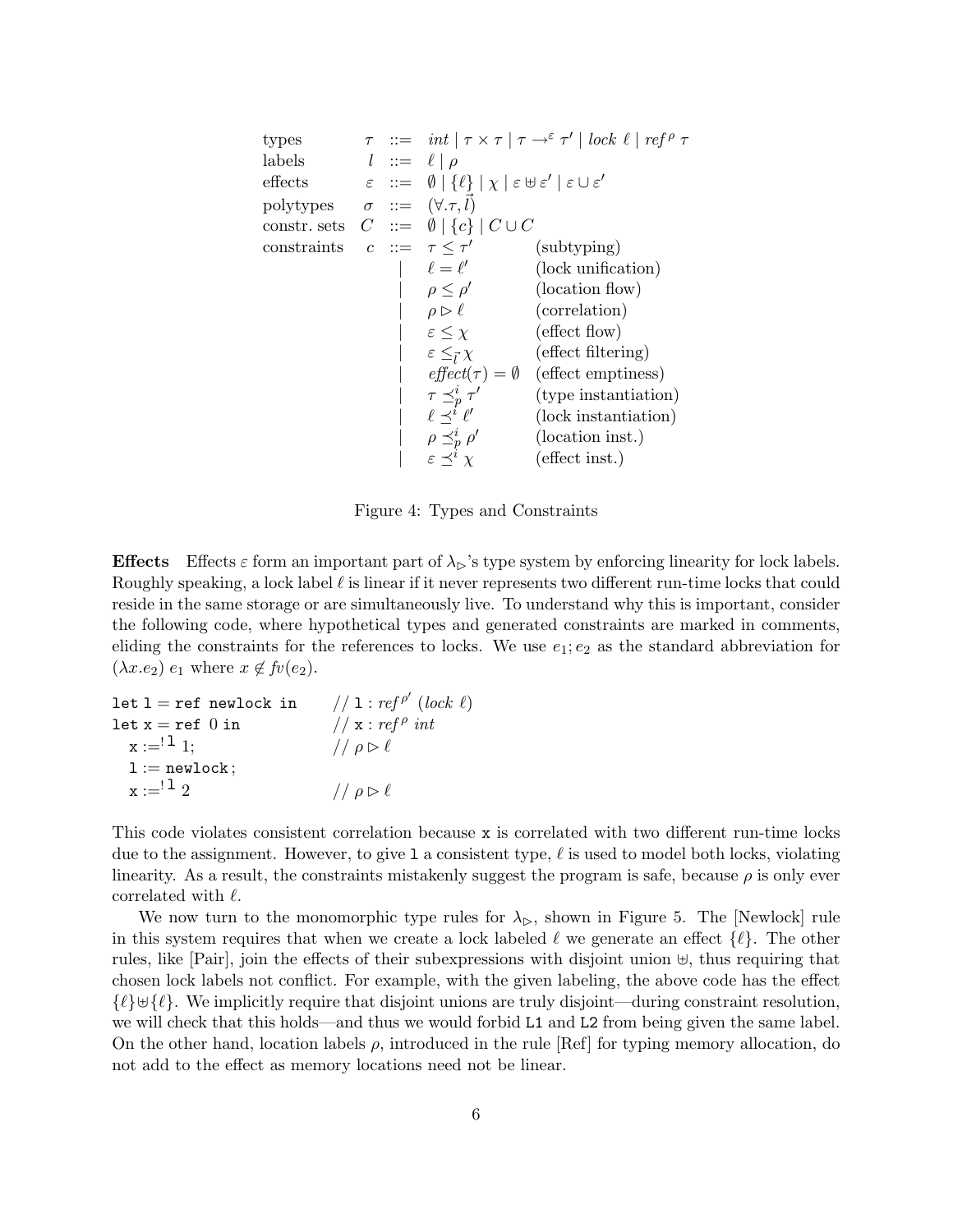$$
[Id] \n\begin{array}{c|c|c|c} \n\hline\n & C; \Gamma, x: \tau \vdash x: \tau; \emptyset & \text{[Int]} \n\end{array}
$$
\n
$$
\begin{array}{c|c|c|c} \n\hline\n & C; \Gamma \vdash a: \tau \rightarrow \varepsilon \tau'; \varepsilon & C; \Gamma \vdash e_1: \tau \rightarrow \varepsilon \tau'; \varepsilon_1 \n\end{array}
$$
\n
$$
[Lam] \n\begin{array}{c|c|c|c} \nC; \Gamma \vdash a: \tau \rightarrow \varepsilon \tau'; \varepsilon_1 & C; \Gamma \vdash e_2: \tau; \varepsilon_2 \n\end{array}
$$
\n
$$
[Rap] \n\begin{array}{c|c|c|c} \n\hline\n & C; \Gamma \vdash e_1: \tau \rightarrow \varepsilon \tau'; \varepsilon_1 \n\end{array}
$$
\n
$$
[Rap] \n\begin{array}{c|c|c|c} \nC; \Gamma \vdash e_2: \tau; \varepsilon_2 & C; \Gamma \vdash e_2: \tau; \varepsilon_2 \n\end{array}
$$
\n
$$
[Proj] \n\begin{array}{c|c|c|c} \nC; \Gamma \vdash e: \tau_1 \times \tau_2; \varepsilon & j = 1, 2 \n\end{array}
$$
\n
$$
[Sub] \n\begin{array}{c|c|c|c} \nC; \Gamma \vdash e: \tau_1; \varepsilon & C \vdash \tau_1 \leq \tau_2 & C; \Gamma \vdash e_1: \tau; \varepsilon_1 & C; \Gamma \vdash e_2: \tau; \varepsilon_2 & C; \Gamma \vdash e_2: \tau; \varepsilon_2 & C; \Gamma \vdash e_2: \tau; \varepsilon_2 & C; \Gamma \vdash e_2: \tau; \varepsilon_2 & C; \Gamma \vdash e_2: \tau; \varepsilon_2 & C; \Gamma \vdash e_2: \tau; \varepsilon_2 & C; \Gamma \vdash e_2: \tau; \varepsilon_2 & C; \Gamma \vdash e_2: \tau; \varepsilon_2 & C; \Gamma \vdash e_2: \tau; \varepsilon_2 & C; \Gamma \vdash e_2: \tau; \varepsilon_2 & C; \Gamma \vdash e_2: \varepsilon_
$$

Figure 5:  $\lambda_{\triangleright}$  Monomorphic Rules

Some other type-based systems for race detection [14, 24] and related systems for modeling dynamic memory allocation [50] avoid the need for this kind of effect by forcing newly-allocated locks (and/or locations) to be valid only within a lexical scope. That is, newlock is replaced with a construct newlock x in  $e$ , which at run time generates a new lock and substitutes it for x within e. When typing this construct, x's label  $\ell$  is only valid in the expression e, ensuring the allocated lock cannot escape. Therefore subsequent invocations of the same newlock x in  $e$  (e.g., within a recursive function) cannot be confused. We can achieve the same effect using the [Down] rule, described below, and our approach matches the usage of newlock as it occurs in practice.

Typing Rules Turning to the remaining rules in Figure 5, [Id], [Int], and [Proj] are standard. [Lam] types a function definition, and the effect on the function arrow is the effect of the body. Notice that we always place effect variables  $\chi$  on function arrows; this ensures constraints involving effects always have a variable on their right-hand side, simplifying constraint resolution. In [App] we apply a function  $e_1$  to argument  $e_2$ , and the effect includes the effect of evaluating  $e_1$ , the effect of evaluating  $e_2$ , and the effect of the function body.

The  $[Sub]$  rule and subtyping rules, shown in Figure 7(a), are also standard. Note that in rule [Sub-Lock], we require  $\ell$  and  $\ell'$  to be equal. Thus we have no subtyping on lock labels, which makes it easier to enforce linearity by forcing lock labels that "flow" together to be unified. The rules in Figure 7(a) can be seen as judgments for reducing subtyping on types to constraints on labels, and during constraint resolution we assume that all subtyping constraints have been reduced in this way and thus eliminated.

[Cond] is mostly standard, except we use a non-disjoint union to join the effects of the two branches, since only one of  $e_1$  or  $e_2$  will be executed at run time. [Deref] accesses a location  $e_1$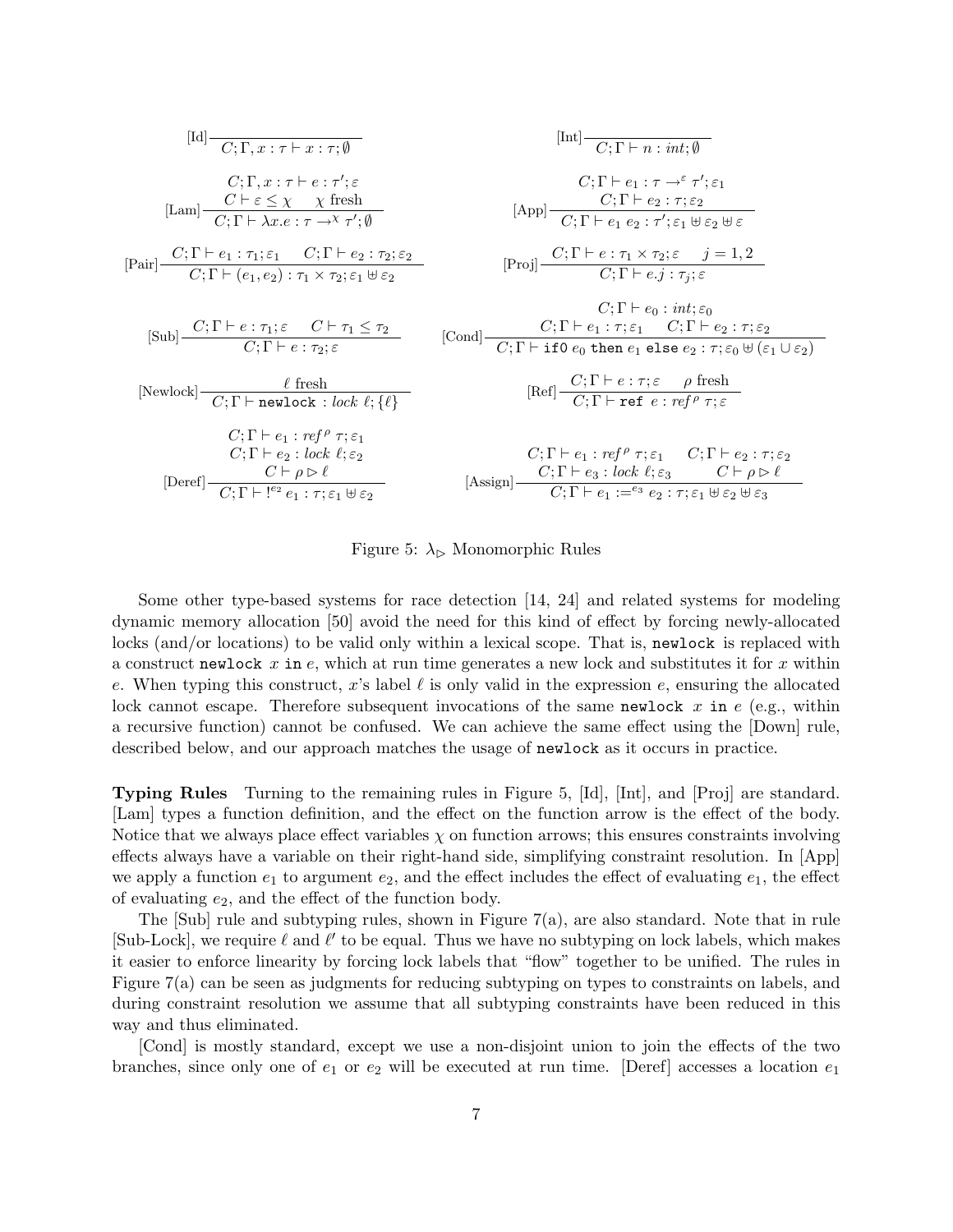$$
C; \Gamma \vdash v_1 : \tau_1; \emptyset \quad \vec{l} = \mathcal{H}(\Gamma)
$$
  
\n
$$
[Let] \frac{C; \Gamma, f : (\forall .\tau_1, \vec{l}) \vdash e_2 : \tau_2; \varepsilon}{C; \Gamma \vdash \text{let } f = v_1 \text{ in } e_2 : \tau_2; \varepsilon}
$$
  
\n
$$
[Inst] \frac{C \vdash \tau \preceq^i_+ \tau' \quad C \vdash \vec{l} \preceq^i_\pm \vec{l}}{C; \Gamma, f : (\forall .\tau, \vec{l}) \vdash f^i : \tau'; \emptyset}
$$
  
\n
$$
C; \Gamma, f : (\forall .\tau, \vec{l}) \vdash v : \tau'; \emptyset \quad \vec{l} = \mathcal{H}(\Gamma)
$$
  
\n
$$
C \vdash \tau' \leq \tau \quad C \vdash \tau \preceq^i_+ \tau''
$$
  
\n
$$
C; \Gamma \vdash e : \tau; \varepsilon \quad \vec{l} = \mathcal{H}(\Gamma) \cup \mathcal{H}(\tau)
$$
  
\n
$$
[Fix] \frac{C \vdash \vec{l} \preceq^i_\pm \vec{l} \quad C \vdash \text{effect}(\tau) = \emptyset}{C; \Gamma \vdash \text{fix } f \cdot v : \tau''; \emptyset}
$$
  
\n
$$
[Down] \frac{C \vdash \varepsilon \leq^i_\tau \chi \quad \chi \text{ fresh}}{C; \Gamma \vdash e : \tau; \chi}
$$

Figure 6:  $\lambda_{\triangleright}$  Polymorphic Rules (plus [Down])

while holding lock  $e_2$ , and generates a correlation constraint between the lock and location label, as does [Assign].

Polymorphism Figure 6 gives the rules for polymorphism. [Let] introduces polytypes. As is standard we only generalize the types of values. In  $[Let]$  the name f is bound to a quantified type where  $\ell$  is the set of free labels of  $\Gamma$ , i.e., the labels that cannot be generalized.

In [Inst], we use *instantiation constraints* to model a type instantiation. The constraint  $\tau \preceq^i_+ \tau'$ means that there exists some substitution  $\phi_i$  such that  $\phi_i(\tau) = \tau'$ , i.e., that at the use of f labeled by index i in the program,  $\tau$  is instantiated to  $\tau'$ . We also generate the constraint  $\vec{l} \preceq^i_{\pm} \vec{l}$ , which requires that all of the variables we could not quantify are renamed to themselves by  $\phi_i$ , i.e., they are not instantiated.

The subscript  $+$ 's and  $-$ 's in an instantiation constraint are *polarities*, which represent the direction of subtyping through a constraint, either covariant (+) or contravariant (−). Instantiation constraints correspond to the edges labeled with parentheses in Figure 3. A constraint  $\rho \preceq^i_+ \rho'$ corresponds to an output (i.e., a return value), and in constraint graphs we draw it as a directed edge  $\rho \rightarrow^i \rho'$ . A constraint  $\rho \preceq^i_{-} \rho'$  corresponds to an input (i.e., a parameter), and we draw it with a directed edge  $\rho' \to^{(i} \rho$ . We draw a constraint  $\ell \preceq^{i} \ell'$  as an edge  $\ell' \to^{i} \ell$ , where there is no direction of flow since lock labels are unified but the arrow indicates the reverse direction of instantiation.

Instantiation constraints on types can be reduced to instantiation constraints on labels, as shown in Figure 7(b). In these rules we use p to stand for an arbitrary polarity, and in  $[Inst-Fun]$  we flip the direction of polarity for the function domain with the notation  $\bar{p}$ . For example, to generate the graph in Figure 3, we generated three instantiation constraints

$$
(1 \times p) \rightarrow int \preceq^1_+
$$

$$
(L1 \times x) \rightarrow int
$$

$$
(1 \times p) \rightarrow int \preceq^2_+
$$

$$
(L2 \times y) \rightarrow int
$$

$$
(1 \times p) \rightarrow int \preceq^3_+
$$

$$
(L2 \times z) \rightarrow int
$$

corresponding to the three instantiations and calls of munge. For full details on polarities, see Rehof et al [44].

Hiding Effects [Fix] introduces polymorphic recursion, which is decidable for label flow [36, 44]. However, in our system we instantiate effects, which because they contain disjoint unions may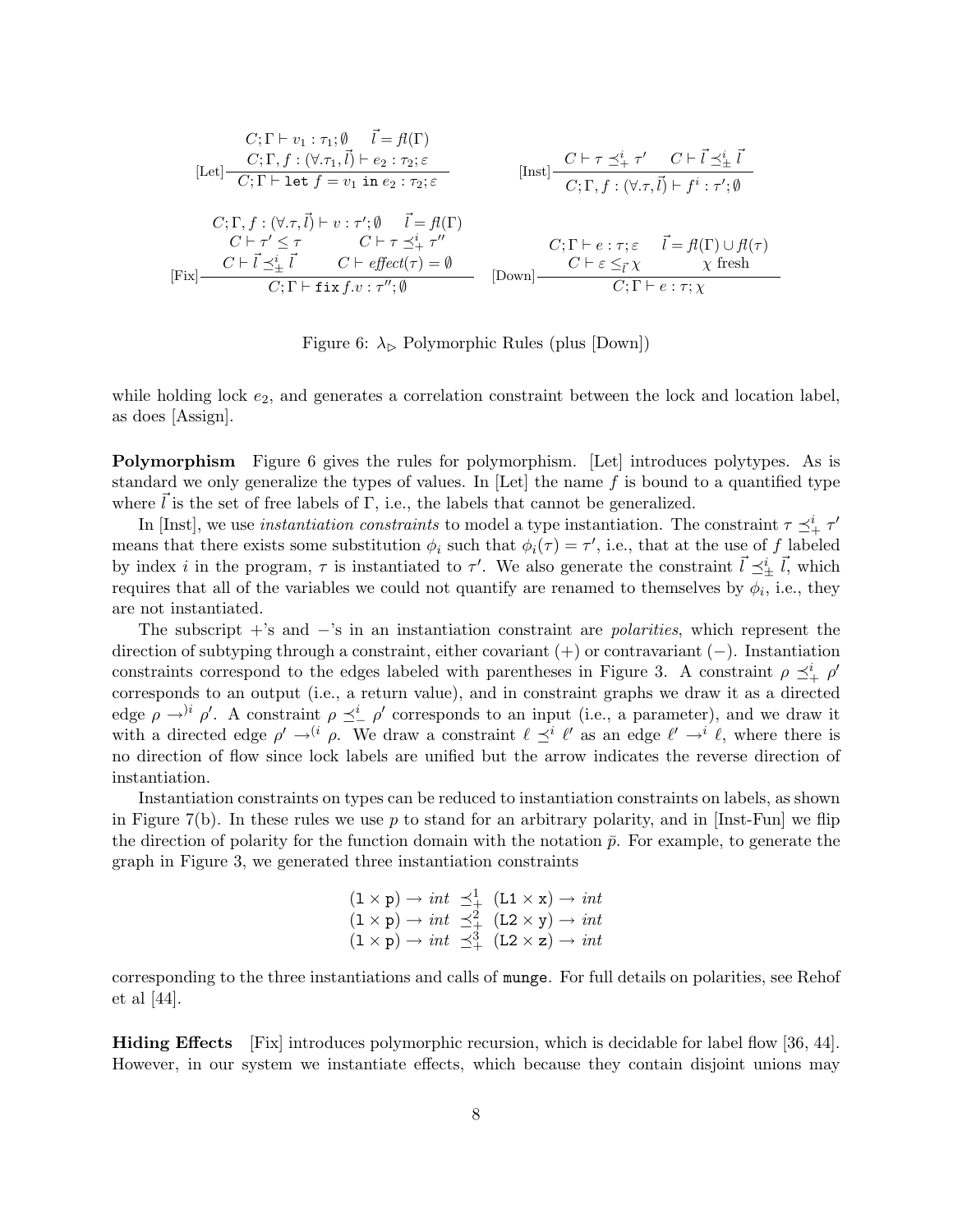$$
[\text{Sub-Int}] \frac{C \vdash \tau_1 \leq \tau_1' \quad C \vdash \tau_2 \leq \tau_2'}{C \vdash \tau_1 \times \tau_2 \leq \tau_1' \times \tau_2'}
$$
  
\n
$$
[\text{Sub-Lock}] \frac{C \vdash \ell = \ell'}{C \vdash lock \ell \leq lock \ell'} \quad [\text{Sub-Ref}] \frac{C \vdash \rho \leq \rho' \quad C \vdash \tau \leq \tau'}{C \vdash ref^{\rho} \tau \leq ref^{\rho'} \tau'}
$$
  
\n
$$
[\text{Sub-Fun}] \frac{C \vdash \tau_2 \leq \tau_1 \quad C \vdash \tau_1' \leq \tau_2'}{C \vdash \tau_1 \to ^{\varepsilon_1} \tau_1' \leq \tau_2 \to ^{\varepsilon_2} \tau_2'}
$$

### (a) Subtyping

 $[\text{Inst-Int}]$   $\frac{C \vdash \tau_1 \preceq^i \tau'_1 \quad C \vdash \tau_2 \preceq^i_p \tau'_2}{C \vdash \tau_1 \times \tau_2 \preceq^i_p \tau'_1 \times \tau'_2}$  $C\vdash \tau_1\times \tau_2\preceq_p^i \tau_1'\times \tau_2'$ [Inst-Lock]  $\frac{C \vdash \ell \preceq^i \ell'}{\cdots}$  $\overbrace{C \vdash lock \ell \preceq^i_p lock \ell'}^{\text{Text } \bot} \quad [\text{Inst-Ref}]$  $C \vdash \rho \preceq^i_p \rho'$   $C \vdash \tau \preceq^i_{\pm} \tau'$  $C\vdash \mathit{ref}^{\,\rho} \ \tau \preceq^{i}_{p} \mathit{ref}^{\,\rho'} \ \tau'$  $[\text{Inst-Fun}]$   $\frac{C \vdash \tau_1 \preceq_p^i \tau_2 \quad C \vdash \tau_1' \preceq_p^i \tau_2'}{C \vdash \tau_1 \preceq_p^i \tau_2' \quad C \vdash \varepsilon_1 \preceq_e^i \varepsilon_2'}$  $C\vdash \tau_1 \rightarrow^{\varepsilon_1} \tau'_1 \preceq^i_p \tau_2 \rightarrow^{\varepsilon_2} \tau'_2$ 

#### (b) Instantiation

Figure 7: Subtyping and Instantiation Constraints

grow without bound if a recursive function allocates a lock. Thus in [Fix], we require that recursive functions have an empty effect on their top-most arrow with the constraint  $effect(\tau) = \emptyset$ .

This is a strong restriction, and we would like to be able infer correlations for recursive functions that allocate locks. For example, consider the following two code snippets:

fix  $f.\lambda x$ .  $\texttt{let}~\texttt{l} = \texttt{newlock}$ in let  $y = ref$  0 in  $y :=$ <sup>1</sup> 42;  $\ldots f\ 0 \ldots$ let  $y = ref$  0 in fix  $f.\lambda x$ .  $\texttt{let } \texttt{l} = \texttt{newlock in}$  $y :=$ <sup>1</sup> 42;  $\ldots f\ 0 \ldots$ 

Here f is a recursive function that creates a lock 1 and accesses a location y. In both cases the lock does not escape the function, and therefore the linear labels corresponding to the locks in different iterations of the function cannot interfere. However, in the second case the location y is allocated outside the function, meaning that with each iteration it will be accessed with a different lock held, violating consistent correlation. We want to allow the first case while rejecting the second.

Thus we add a final rule [Down] to our type system to hide effects on lock labels that are purely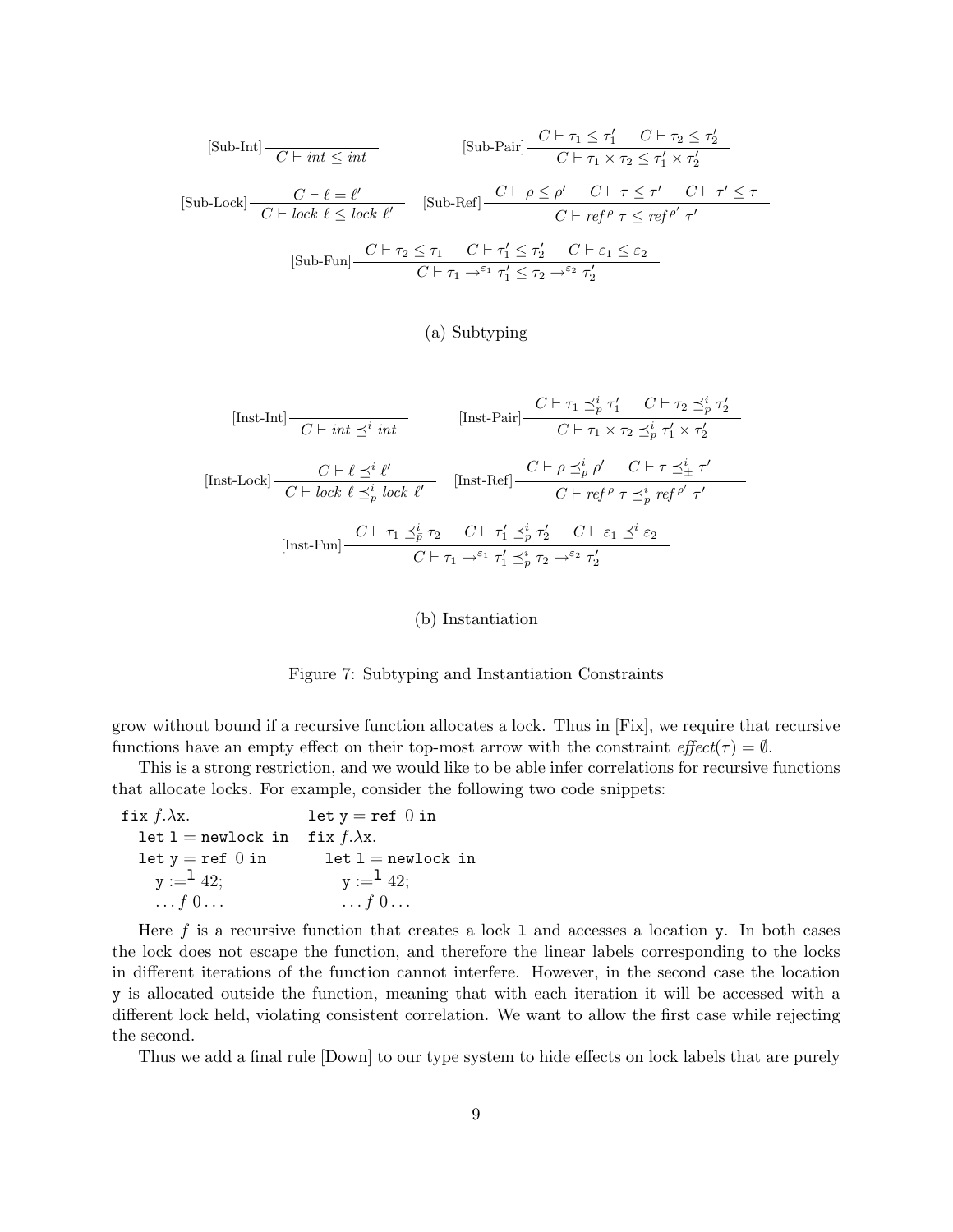local to a block of code [22]. In [Down], we generate a "filtering" constraint  $\varepsilon \leq_{\vec{l}} \chi$ , which means that  $\chi$  should contain labels in  $\varepsilon$  that *escape* through  $\vec{l}$ , but not necessarily any other label. We determine escaping during constraint resolution. Formally,  $C \vdash \text{escapes}(l,l)$ , where l is either a  $\rho$ or  $\ell$ , if

$$
l \in \vec{l} \ \lor \ \exists c, l' . \left( C \vdash c \ \land \ l, l' \in c \ \land \ C \vdash \mathit{escapes}(l', \vec{l}) \right)
$$

In other words, l escapes through  $\vec{l}$  if it is in  $\vec{l}$  or if it appears in a constraint in C with an l' that escapes in  $\vec{l}$ . For example, if  $\rho \triangleright \ell$  and  $\rho$  escapes, then  $\ell$  escapes. This prevents 1 from being hidden in our second example above, while in the first example we can apply  $\lceil$ Down $\rceil$  to hide the allocation effect successfully. Although [Down] is not a syntax-directed rule, it is only useful to apply it to terms whose effect may be duplicated in the type system. Hence we can make the system syntax-directed by assuming that  $[Down]$  is always applied once to  $e$  in rule  $[Lam]$ , so that the effect on the function arrow has as much hidden as possible. Also note that we can easily encode the lexically-scoped lock allocation primitive newlock x in e as  $(\lambda x.e)$  newlock and applying [Down] to the application.

Uses of [Down] are rare in C programs in our experience, which tend to use global locks. Some C programs also store locks in data structures, and in this case [Down] allows us to hide locks that are created and then packed inside of an existential type (Section 3.3) that contains the only reference to them.

### 2.3 Constraint Resolution

After we have applied the rules in Figures 5, 6, and 7 to a  $\lambda_{\triangleright}$  program, we are left with a set of constraints C. To check that a program is consistently correlated, we first reduce the constraints C into a solved form, from which we can easily extract correlations between locks and locations.

Figure 8 gives a series of left-to-right rewrite rules that we apply exhaustively to the constraints to compute their solution. Figure 8(a) gives rules to compute the "flow" of locations and locks; part (b) gives the rules for propagating correlations; and part (c) propagates effects so that we can check that disjoint unions are truly disjoint. The rules in part (a) are mostly standard, while parts (b) and (c) are new. Here,  $C \cup \Rightarrow C'$  means  $C \Rightarrow C \cup C'$ .

The first rule of part (a) resolves equality constraints on lock labels and the second transitively closes subtyping constraints on location labels. The next rule is the standard semi-unification rule [26]: If a lock label  $\ell_0$  is instantiated at site i to two different lock labels  $\ell_1$  and  $\ell_2$ , then  $\ell_1$  and  $\ell_2$  must be equal (because the substitution at site i has to substitute for  $\ell_0$  consistently). The final rule is for "matched flow." Recall the [Inst] rule from Figure 6: if  $f$  has polytype  $(\forall. \text{ref}^{\rho_1} \tau_1 \rightarrow^{\emptyset} \text{ref}^{\rho_2} \tau_1, \emptyset)$ , then instantiating this polytype at site *i* to the type ref<sup> $\rho_0$ </sup>  $\tau_1 \rightarrow^{\emptyset} \text{ref}^{\rho_3} \tau_1$ requires that C contain instantiation constraints  $\rho_1 \preceq_{-}^{i} \rho_0$  and  $\rho_2 \preceq_{+}^{i} \rho_3$  (according to [Inst-Fun] and [Inst-Ref]). The negative constraint corresponds to context-sensitive flow from the caller's argument to the function's parameter while the positive constraint corresponds to the returned value. Say that f is the identity function; then C would contain the constraint  $\rho_1 \leq \rho_2$ , indicating the function's parameter flows to its returned value. Thus the argument at site  $i$  should flow to the value returned at site i, and so the matched flow rule permits the addition of a flow edge  $\rho_0 \leq \rho_3$ . For a full discussion of this rule, see Rehof et al [44].

In the correlation propagation rules in part (b), the first rule says that if location  $\rho$  flows to a location  $\rho'$  that is correlated with  $\ell$ , then  $\rho$  is correlated with  $\ell$  also. Notice that there is no similar rule for flow on the right-hand side of a correlation, because we unify lock labels. The next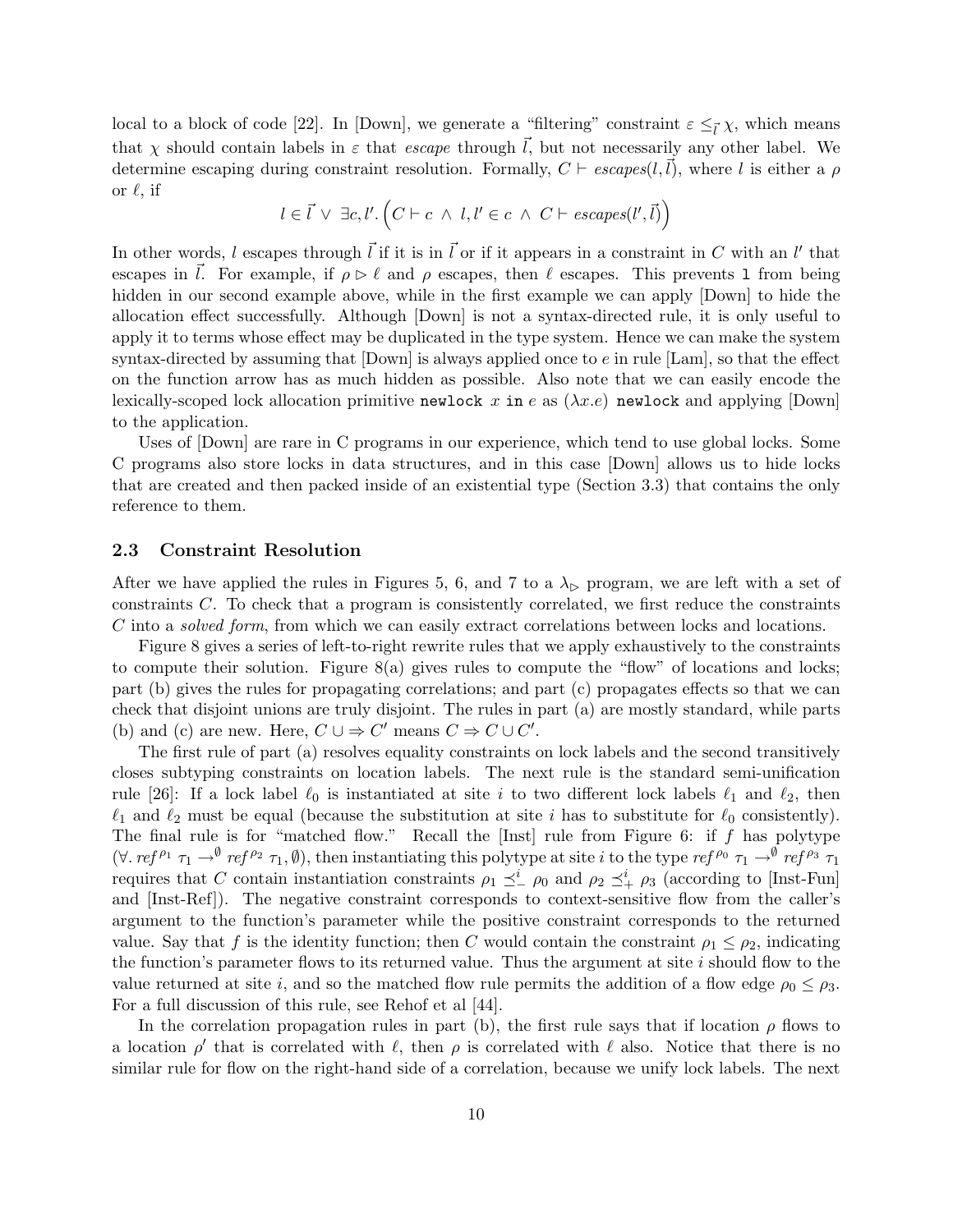$$
C \cup \{\ell = \ell'\} \Rightarrow C[\ell \mapsto \ell']
$$
  
\n
$$
C \cup \{\rho_0 \le \rho_1\} \cup \{\rho_1 \le \rho_2\} \cup \Rightarrow \{\rho_0 \le \rho_2\}
$$
  
\n
$$
C \cup \{\ell_0 \preceq^i \ell_1\} \cup \{\ell_0 \preceq^i \ell_2\} \Rightarrow C[\ell_2 \mapsto \ell_1] \cup \{\ell_0 \preceq^i \ell_1\}
$$
  
\n
$$
C \cup \{\rho_1 \preceq^i \rho_0\} \cup \{\rho_1 \le \rho_2\} \cup \{\rho_2 \preceq^i_+ \rho_3\} \cup \Rightarrow \{\rho_0 \le \rho_3\}
$$

(a) Flow of lock and location labels

$$
\begin{array}{ccc}C\cup\{\rho\leq\rho'\}\cup\{\rho'\vartriangleright\ell\}&\cup\Rightarrow&\{\rho\vartriangleright\ell\}\\C\cup\{\rho\preceq^i_p\rho'\}\cup\{\rho\vartriangleright\ell\}\cup\{\ell\preceq^i\ell'\}&\cup\Rightarrow&\{\rho'\vartriangleright\ell'\}\end{array}
$$

(b) Correlation propagation

$$
C \cup \{\emptyset \leq \chi\} \Rightarrow C
$$
  
\n
$$
C \cup \{\varepsilon \cup \varepsilon' \leq \chi\} \Rightarrow C \cup \{\varepsilon \leq \chi\} \cup \{\varepsilon' \leq \chi\}
$$
  
\n
$$
C \cup \{\varepsilon \leq \chi\} \cup \{\chi \leq \chi'\} \cup \Rightarrow \{\varepsilon \leq \chi'\}
$$
  
\n
$$
C \cup \{\varepsilon \leq \chi\} \cup \{\chi \leq \chi'\} \cup \Rightarrow \{\varepsilon \leq \chi'\}
$$
  
\n
$$
C \cup \{\varepsilon \leq \chi\} \cup \{\chi \leq \chi'\} \cup \Rightarrow \{\varepsilon \leq \chi'\}
$$
  
\n
$$
C \cup \{\{\emptyset \leq \chi\} \Rightarrow C
$$
  
\n
$$
C \cup \{\{\emptyset \leq \chi\} \Rightarrow C \cup \{\emptyset \leq \chi'\} \cup \{\{\ell'\} \leq \chi\}
$$
  
\n
$$
C \cup \{\varepsilon \oplus \varepsilon' \leq \chi\} \Rightarrow C \cup \{\varepsilon \leq \chi'\} \cup \{\varepsilon' \leq \chi'\}
$$
  
\n
$$
C \cup \{\varepsilon \oplus \varepsilon' \leq \chi\} \Rightarrow C \cup \{\varepsilon \leq \chi'\} \cup \{\varepsilon' \leq \chi'\}
$$
  
\n
$$
C \cup \{\varepsilon \cup \varepsilon' \leq \chi'\} \Rightarrow C \cup \{\varepsilon \leq \chi'\} \cup \{\varepsilon' \leq \chi'\}
$$
  
\n
$$
C \cup \{\chi \leq \chi'\} \cup \{\chi \leq \chi'\} \Rightarrow C \cup \{\varepsilon \leq \chi'\} \cup \{\chi \leq \chi'\}
$$
  
\n
$$
C \cup \{\emptyset \leq \chi\} \Rightarrow C
$$
  
\n
$$
C \cup \{\{\emptyset \leq \chi\} \Rightarrow C
$$
  
\n
$$
C \cup \{\{\emptyset \leq \chi\} \Rightarrow C \cup \{\{\ell\} \leq \chi\} \cup \{\varepsilon' \leq \chi'\}
$$
  
\n
$$
C \cup \{\varepsilon \oplus \varepsilon' \leq \chi\} \Rightarrow C \cup \{\{\ell\} \le
$$

(c) Effect propagation

Figure 8: Constraint Resolution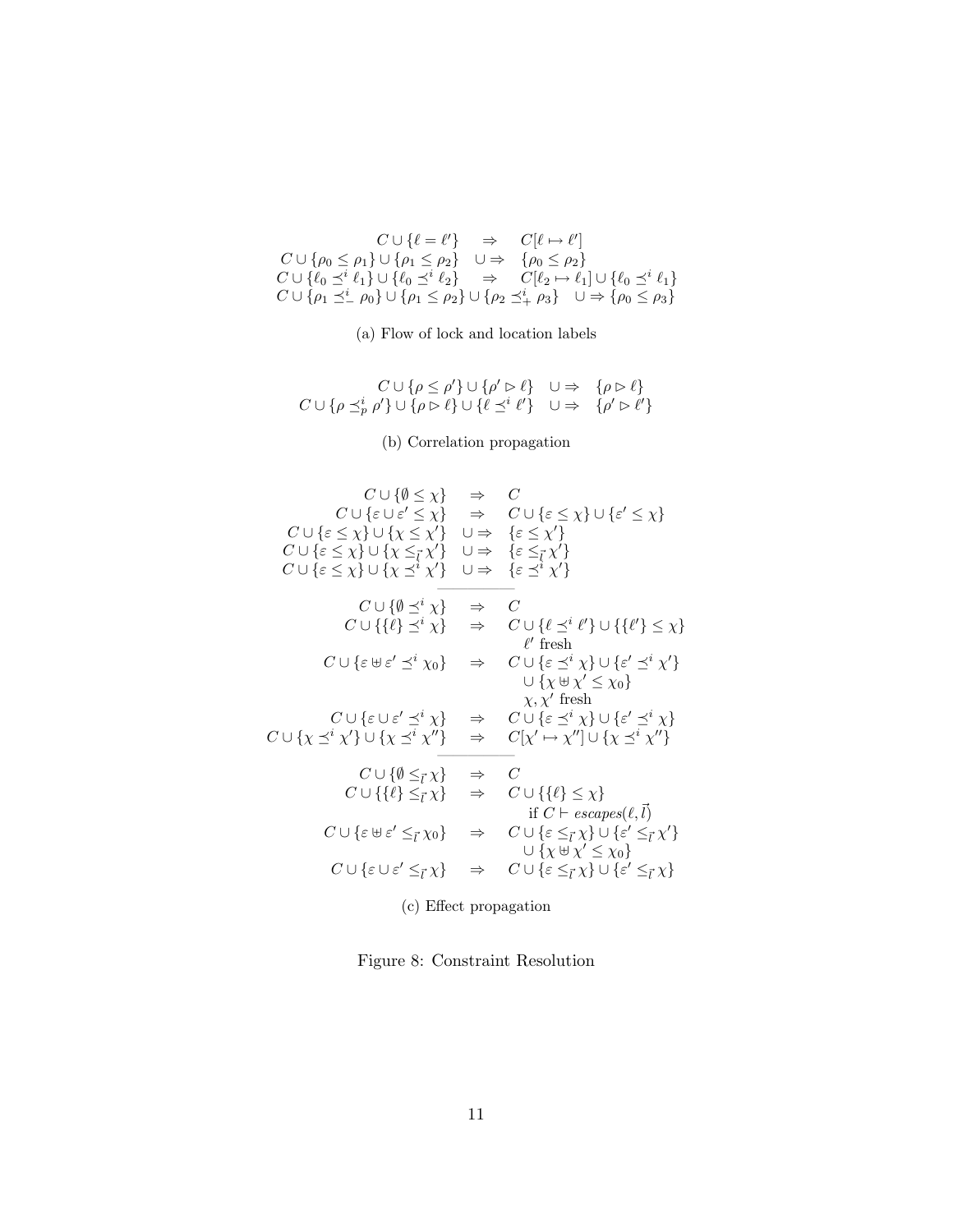rule propagates correlations at instantiation sites. Similarly to location propagation, if we have a correlation constraint  $\rho \triangleright \ell$  on the labels in a polymorphic function, and we instantiate  $\ell$  to  $\ell'$  and  $\rho$  to  $\rho'$  at some site i, then we propagate the correlation to  $\ell'$  and  $\rho'$ . For example, Figure 3 depicts the following three constraints, among others (recall an edge  $l' \rightarrow^{(i} l$  in the figure corresponds to a constraint  $l \preceq_{-}^{i} l'$ :

$$
1\preceq^1_- L1 \qquad p\preceq^1_- x \qquad p\rhd 1
$$

Using our resolution rule yields the constraint  $x \triangleright L1$ , shown in Figure 3 with a dashed line. Note that the polarity of the instantiation constraint on  $\rho$  is irrelevant for this propagation step, because locks can correlate with both inputs (parameters) and output (returns).

Part (c), presented as three blocks of rules, propagates effect constraints. The first block of rules discards useless effect subtyping, replaces standard unions by two separate constraints, and computes transitivity of subtyping on effects. The next block of rules handles instantiation constraints. The constraint  $\emptyset \preceq^i \chi$  can be discarded, because it places no constraint on  $\chi$ . (It is not even the case that  $\chi$  must be empty, because it may have subtyping constraints on it from other effects.) In the next rule we model instantiation of a function with a single effect  $\{\ell\}$ . In our system, each time we call a function that invokes newlock we wish to treat the locks from different calls differently. Thus we create a fresh lock label  $\ell'$  that flows to  $\chi$  and require that  $\ell$ is instantiated to  $\ell'$ . The remaining rules copy disjoint unions across an instantiation site, expand non-disjoint unions, and require that effect variables are instantiated consistently.

The last block of rules propagates effects across filtering constraints. The only interesting rule is the second one, which propagates an effect  $\{\ell\}$  to  $\chi$  only if  $\ell$  escapes in the set  $\ell$ ; this corresponds to "hiding" effects  $\chi$  that are only used within a lexical scope.

After applying the rewrite rules, there are three conditions we need to check. First, we need to ensure that all disjoint unions formed during type inference and constraint resolution are truly disjoint. We define  $occurs(\ell, \varepsilon)$  to be the number of times label  $\ell$  occurs disjointly in  $\varepsilon$ :

$$
occurs(\ell, \emptyset) = 0
$$
  
\n
$$
occurs(\ell, \chi) = \max_{\varepsilon \leq \chi} occurs(\ell, \varepsilon)
$$
  
\n
$$
occurs(\ell, \{\ell\}) = 1
$$
  
\n
$$
occurs(\ell, \{\ell'\}) = 0 \quad \ell \neq \ell'
$$
  
\n
$$
occurs(\ell, \varepsilon \cup \varepsilon') = occurs(\ell, \varepsilon) + occurs(\ell, \varepsilon')
$$
  
\n
$$
occurs(\ell, \varepsilon \cup \varepsilon') = \max(occurs(\ell, \varepsilon), occurs(\ell, \varepsilon'))
$$

We require for every effect  $\varepsilon$  created during type inference (including constraint resolution), and for all  $\ell$ , that  $occurs(\ell, \varepsilon) \leq 1$ . We enforce the constraint  $effect(\tau) = \emptyset$  by extracting the effect  $\varepsilon$ from the function type  $\tau$  and ensuring that  $occurs(\ell, \varepsilon) = 0$  for all  $\ell$ .

Finally, we ensure that locations are consistently correlated with locks. We compute  $S(C, \rho)$ for all locations  $\rho$  and check that it has size  $\leq 1$ . This computation is easy with the constraints in solved form; we simply walk through all the correlation constraints generated in Figure 8(b) to count how many different lock labels appear correlated with each location  $\rho$ .

We now analyze the running time of our algorithm for each part of constraint resolution. Let  $n$ be the number of constraints generated by walking over the source code of the program. Then the rules in Figure 8(a) take time  $O(n^3)$  [44], as do the rules in Figure 8(b), since given n constraints there can be only  $O(n^2)$  correlations among locations and locks mentioned in the constraints. Constraint resolution rules like those given in parts (a) and (b) have been shown to be efficient in practice [10].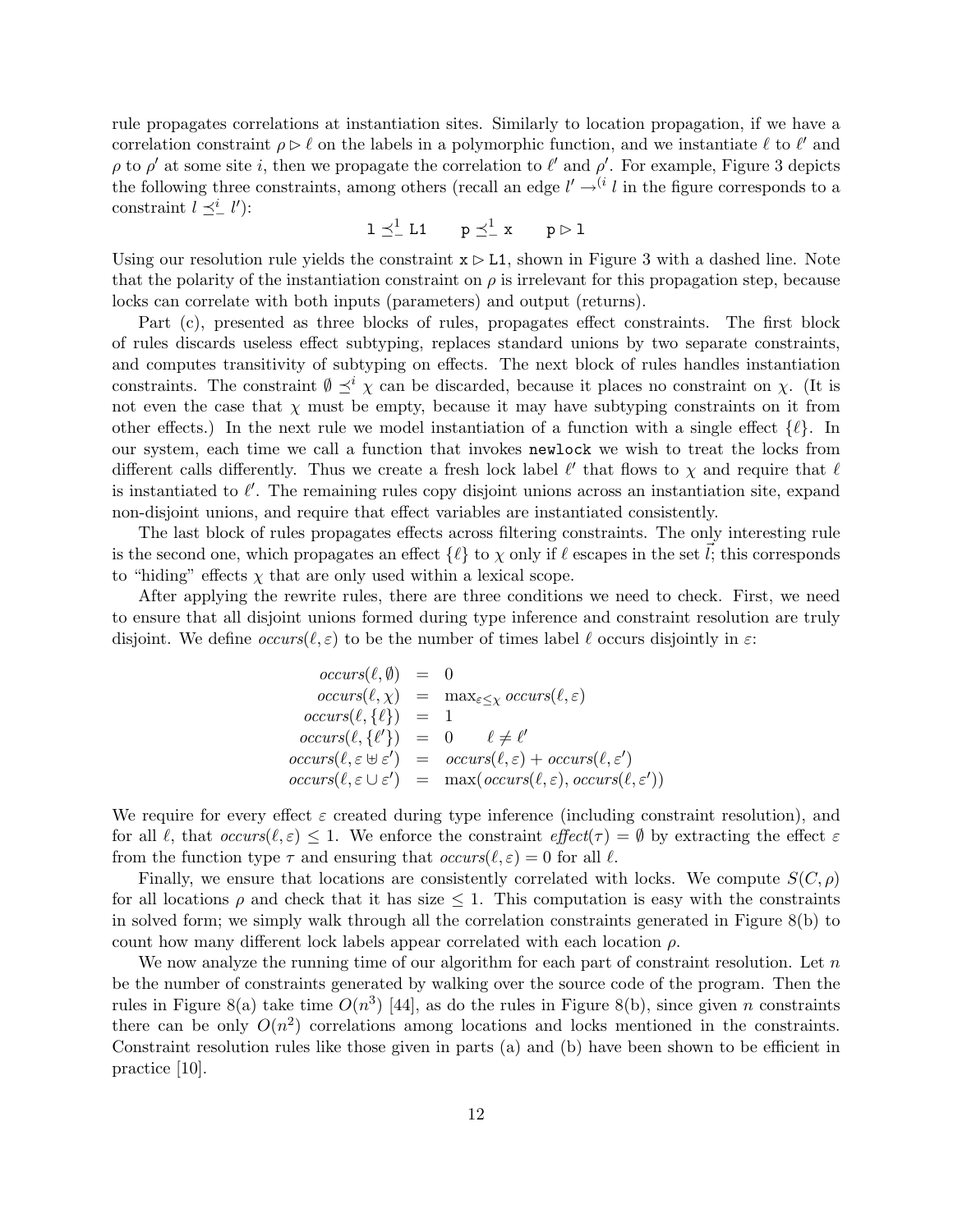There exist constraint sets C for which the rules in Figure  $8(c)$  will not terminate. This is because a cycle in the instantiation constraints might result in a single effect being repeatedly copied and renamed. We believe that this cannot occur in our type system, however, because we forbid recursive functions from having effects. Even so, effect propagation can still be  $O(2^n)$ , because a single effect might be copied through a chain of instantiations that double the effect each time.

#### 2.4 Soundness

We have proven that a version of our type system  $\lambda_{\rm b}^{cp}$  based on polymorphically constrained types [36] is sound, and that the system presented here reduces to that system. We define a call-by-value operational semantics as a series of rewriting rules, using evaluation contexts  $E$  to define evaluation order, as is standard. The evaluation rule for newlock generates a fresh lock constant L, and ref v generates a fresh location constant R. We extend labels  $l$  to include L and R and define typing rules for them. We also introduce *allocation constraints*  $L \leq^{1} \ell$  to indicate that lock variable  $\ell$  has been allocated as constant L. We then refine  $S(C, \rho)$  to  $S_q(C, \rho)$ , which only refers to concrete lock labels:

$$
S_g(C, \rho) = \{ L \mid C \vdash \rho \rhd \ell \land C \vdash L \le^1 \ell \}
$$

Thus  $S_g(C, \rho)$  is the set of concrete locks correlated with  $\rho$  in C.

Next we define valid evaluation steps, which are those such that if a location  $R$  is accessed with lock L, then  $L \in S_q(C, R)$ .

**Definition 3 (Valid Evaluation)** We write  $C \vdash e \longrightarrow e'$  iff  $e \equiv \mathbb{E}[{}^{[L]} \, v^R]$  or  $e \equiv \mathbb{E}[v'^R := [L] \, v]$ implies  $S_q(C, R) = \{L\}.$ 

Notice that definition enforces consistent correlation: a concrete  $R$  must be associated only with a single concrete lock L by  $S_q$ . We define an auxiliary judgment  $\varepsilon \vdash_{ok} C$ , which holds if in C all locations are consistently correlated and no lock labels in  $\varepsilon$  have been allocated.

We write  $\vdash_{cp}$  for the type judgment in  $\lambda_{\rhd}^{cp}$ . We then show preservation, which implies soundness.

**Lemma 4 (Preservation)** If  $C; \Gamma \vdash_{cp} e : \tau; \varepsilon$  where  $\varepsilon \vdash_{ok} C$  and  $e \longrightarrow e'$ , then there exists some  $C', \varepsilon'$ , such that  $(\varepsilon' - \varepsilon) \cap f(C) = \emptyset$ ; and  $C' \supseteq C$ ; and  $C' \vdash e \longrightarrow e'$ ; and  $\varepsilon' \vdash_{ok} C'$ ; and  $C'; \Gamma \vdash_{cp} e' : \tau; \varepsilon'.$ 

(The proof is by induction on  $C; \Gamma \vdash_{cp} e : \tau; \varepsilon$ .) This lemma shows that if we begin with a consistently correlated constraint system and take a step for an expression e whose effect is  $\varepsilon$ , then the evaluation is valid. Moreover, there is some consistently correlated  $C'$  that entails  $C$ , where  $C'$ may contain additional constraints if the evaluation step allocated any locks or locations. Notice that since  $C' \supseteq C$  (and thus  $C' \vdash C$ ), any correlations that hold in C also hold in C'. Since at each evaluation step we preserve existing correlations and maintain consistent correlation, a well-typed program is always consistently correlated—each location  $R$  to a single lock  $L$ —during evaluation.

Finally, we can prove that we can reduce judgments in  $\lambda_{\triangleright}$  to  $\lambda_{\triangleright}^{cp}$ . This reduction-based proof technique follows Fähndrich et al [13].

**Lemma 5 (Reduction)** Given a derivation of  $C; \Gamma \vdash e : \tau; \varepsilon$ , then  $C^*; \Gamma^* \vdash_{cp} e : \tau; \varepsilon^*$ .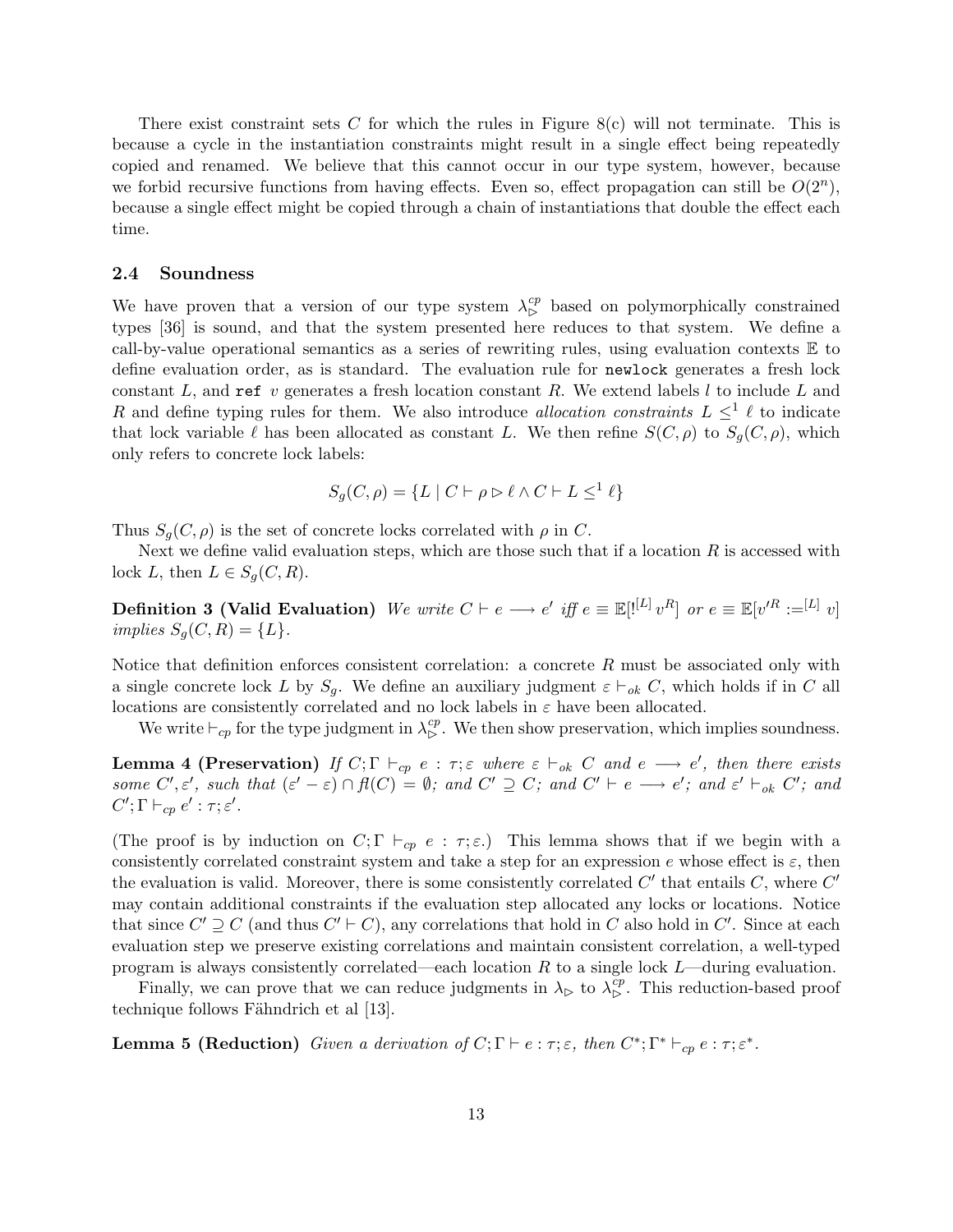where  $C^*$  is the set of constraints closed according to the rules in Figure 8(a) and (b),  $\varepsilon^*$  is the set of locks in  $\varepsilon$  according to the rules in Figure 8(c), and  $\Gamma^*$  is a translation from  $\lambda_{\rhd}$  to  $\lambda_{\rhd}^{cp}$  type assumptions.

Full proofs can be found in the Appendix.

# 3 Locksmith: Race Detection for C

Locksmith applies the ideas of Section 2 to the full C programming language. We implemented Locksmith using CIL [38] as a C front-end and using BANSHEE [32] to encode portions of the constraint graph and to apply the resolution rules in Figure 8(a). We use our own constraint solver for the rest of the analysis.

Locksmith is structured as a set of modules implementing different phases of the analysis. The first phase traverses source code and generates constraints akin to  $\lambda_{\triangleright}$  constraints. However, while  $\lambda_{\triangleright}$  programs specify a correlation between a lock and a location explicitly, in C such correlations must be inferred. Using some additional constraint forms, Locksmith infers which locks are held at each program point, and generates correlations accordingly to detect potential races. As an optimization, Locksmith includes a middle phase to compute which locations are always threadlocal and therefore can be ignored for purposes of checking correlation. LOCKSMITH also includes two additional features to improve precision for C. We support existential types, to model locks stored in data structures, and we try to model pointers to void precisely and structures efficiently.

### 3.1 Flow-Sensitive Race Detection

LOCKSMITH extends  $\lambda_{\triangleright}$  type judgments to include state variables  $\psi$  [22] to model the flow-sensitive events needed to infer correlations. Judgments include both an input and an output state variable, representing the point just before and just after, respectively, execution of the expression. Function types also have an input and output  $\psi$ , to represent the initial and final states of the function. Control flow from state  $\psi$  to state  $\psi'$  is indicated by a *control flow constraint*  $\psi \leq \psi'$ , and we also include instantiation on states, written  $\psi \preceq^i_{p} \psi'$ . Each state is assigned a kind that describes how that state differs from preceding states.

As an example, the typing rule for acquiring a lock is

$$
\psi; C; \Gamma \vdash e : lock \ \ell; \psi'; \varepsilon \qquad \psi'' \ \text{ fresh} \newline (Acquire] \frac{C \vdash \psi' \leq \psi'' \quad C \vdash \psi'' : Acquire(\ell)}{\psi; C; \Gamma \vdash acquire \ e : int; \psi''; \varepsilon}
$$

This rule says that to infer a type for acquire e beginning in state  $\psi$ , we infer a labeled lock type for e, whose evaluation produces the state  $\psi'$ . We create a new state  $\psi''$  that immediately follows  $\psi'$  and in which  $\ell$  is acquired. A similar rule for release  $e$  annotates states with kind Release $(\ell),$ and a rule for dereferences and assignments annotates states with kind  $\text{Der}(\rho)$  for reads of writes to location  $\rho$ . An example of control-flow constraints is shown below in Section 3.3.

Computing Held Locks Given a control-flow constraint graph, Locksmith computes the locks held at each program point represented by a state  $\psi$ . Assume for the moment that all locks are linear. Then at a node  $\psi$  such that  $C \vdash \psi$ : Acquire( $\ell$ ), the lock  $\ell$  is clearly held. We iteratively propagate this fact forward through constraints  $\psi \leq \psi'$  (and likewise for instantiation constraints)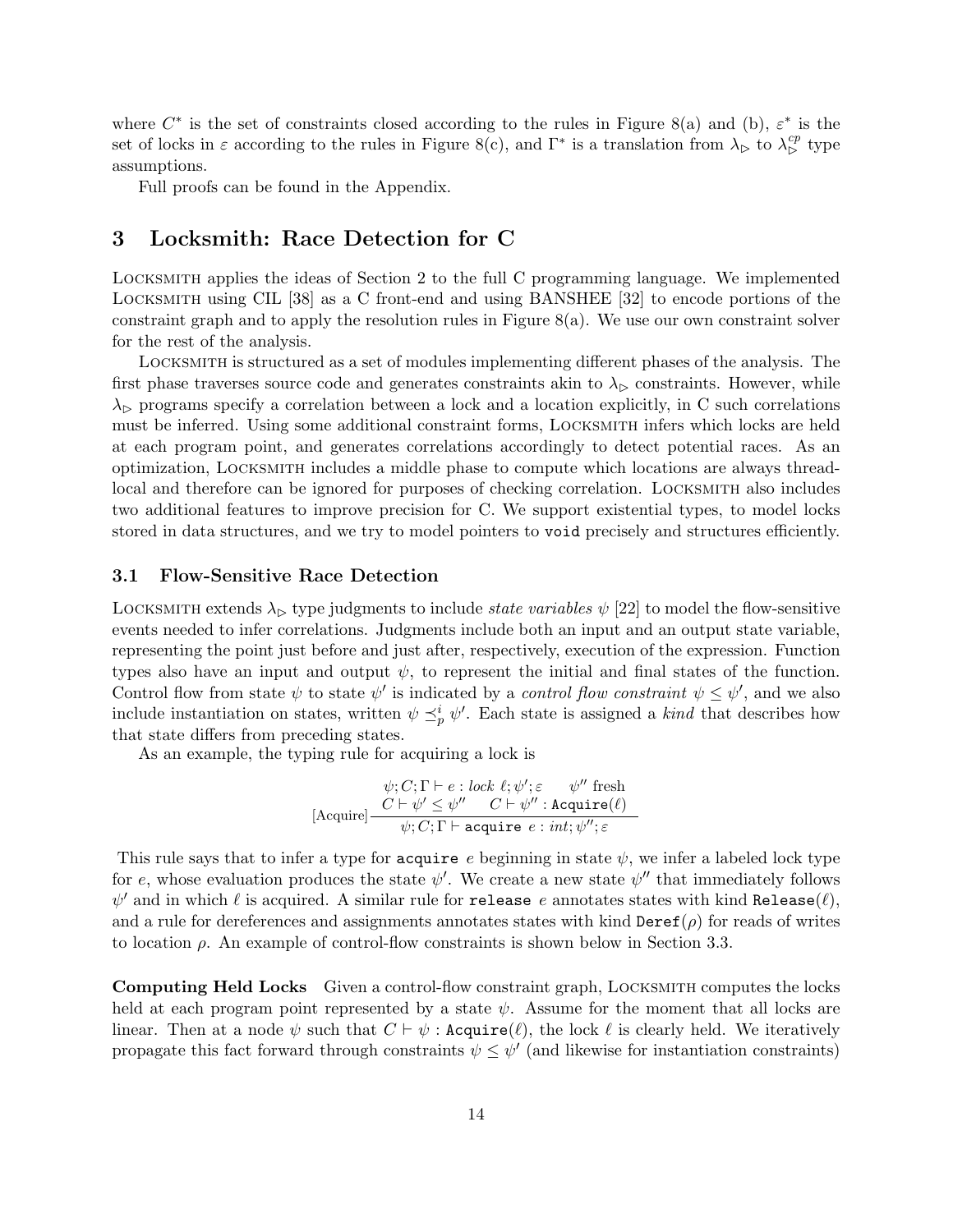stopping propagation at any node  $\psi$  for which  $C \vdash \psi$ : Release( $\ell$ ). At joins we intersect the sets of acquired locks. This continues until we reach a fixed point.

In essence this analysis computes the set of locks that must be acquired at each program point. Notice that because the analysis is necessarily conservative, we may decide at a program point that lock  $\ell$  is not held even if it is at run time. This is safe because if our analysis inaccurately determines that a lock is released, at worst it will report a data race where no race is possible.

At function calls, denoted by another kind of  $\psi$  variable, we "split" the set of locks. At a split, we propagate the state of  $\ell$  to the function's input state only if that function actually changes the state of (acquires or releases)  $\ell$ , since otherwise the function must be polymorphic in  $\ell$ 's state. (Which locks are (transitively) mentioned by a function is determined by a standard, contextsensitive effect analysis.) The state of other locks is added to the output state of the function upon return. This is similar to Merge nodes in CQual [22]. Crucially, this optimization ensures we do not conflate lock states at calls to library functions such as **printf**. At instantiation sites  $\psi \preceq^i_p \psi'$ , we use the renaming defined by  $\preceq^i_+$  to copy the states of any locks in the domain of the substitution corresponding to *i* from  $\psi$  to  $\psi'$ , and vice-versa for  $\preceq^i_{-}$  constraints.

**Inferring Correlations and Finding Races** Now, for each state variable  $\psi$  of kind Deref( $\rho$ ), we generate a correlation constraint  $\rho \triangleright \{\ell_1, \ldots, \ell_n\}$ , where the  $\ell_i$  are the set of locks held at  $\psi$ . (We have extended correlation constraints to include a set of locks rather than a single lock.)

Given the correlation constraints, we could apply the rules in Figure 8(b) to infer all correlations. However, because we "split" lock states at function calls, this would result in many false alarms, since a correlation constraint  $\rho \triangleright \{ \ell_1, \ldots, \ell_n \}$  generated inside a function really means that locks  $\ell_i$ are held in addition to any locks held at the function's callers. Thus in LOCKSMITH, rather than inserting each correlation constraint into a global set C, we define a family of constraint sets  $C_{\psi}$ , one per  $\psi$ , and propagate them backwards along the control-flow constraint graph. When we reach a split node in the constraint graph, we add to each correlation constraint any held locks that were split off previously.

When we are done propagating, we check for consistent correlation among the correlation constraints  $C_{\psi}^{\text{main}}$  which correspond to the initial state  $\psi$  of main(). As correlation constraints now refer to lock sets, we define

$$
S(C, \rho) = \{ \{ \ell_1, \ldots, \ell_n \} \mid C \vdash \rho \rhd \{ \ell_1, \ldots, \ell_n \} \}
$$

A location labeled  $\rho$  is consistently correlated if

$$
|\bigcap S(C,\rho)|\geq 1
$$

i.e., if there is at least one lock held every time  $\rho$  is accessed.

In the discussion thus far we have assumed that all locks are linear, but as per discussion in Section 2 this could be unsound. Rather than forbid non-linear locks, in Locksmith we treat them as always released. Therefore non-linear locks are never included in correlation constraints, and so they do not prevent races from being reported. Our implementation currently allows most linearity checking to be optionally disabled, as we have found it is not very helpful in practice and can have a steep performance penalty. Our implementation also omits the right disjunct of the  $\epsilon$ scapes( $\ell, l$ ) check used for [Down] because it is not supported by BANSHEE. While possible, it is highly improbable that this omission will result in missed races.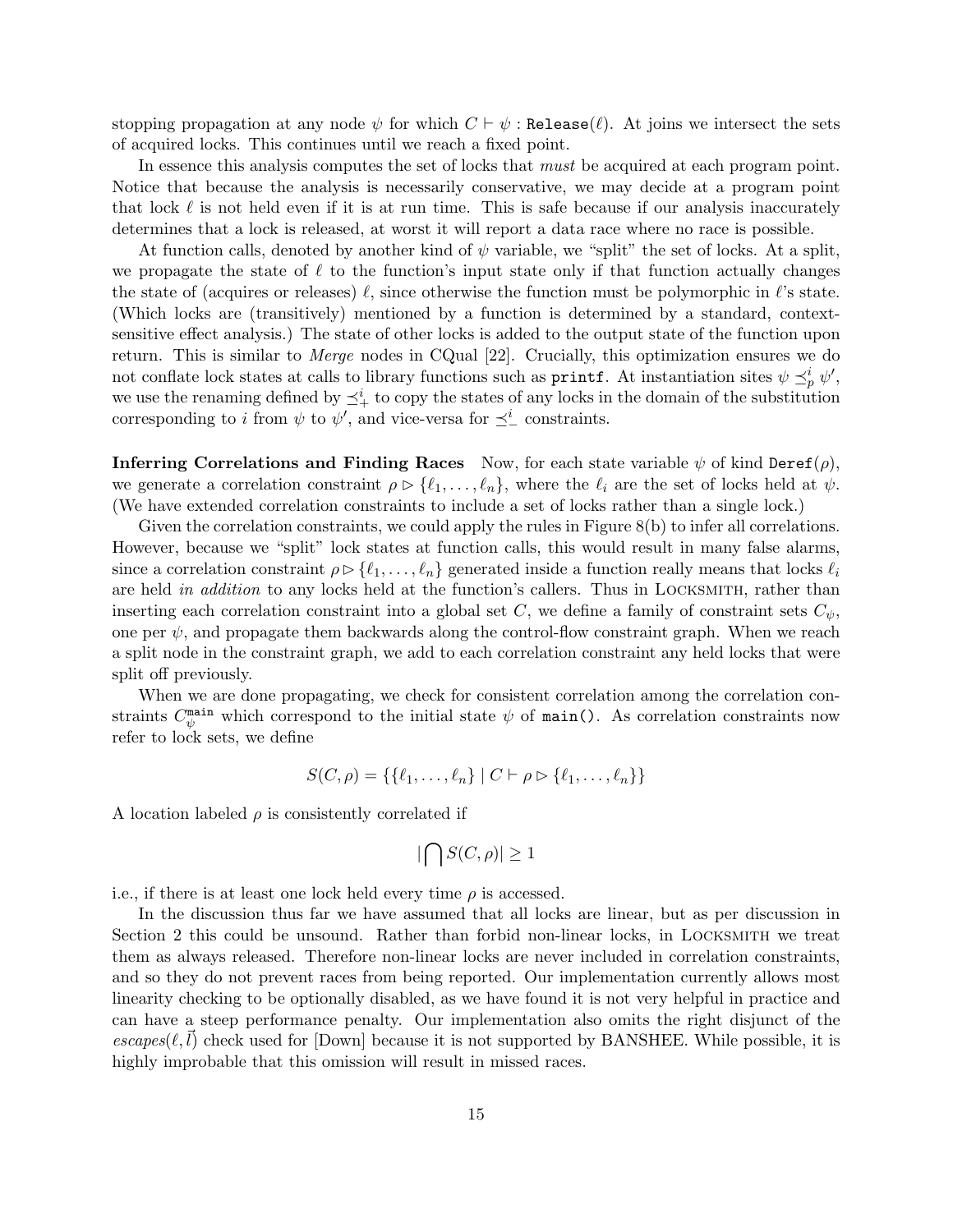```
int x;
void *f(...) {
  int *p = (int * ) malloc(...);*p = x;}
int main(void) {
 x = 42;
 pthread_create(..., f, ...);
 pthread_create(..., f, ...);
}
```
Figure 9: Example of Sharing Analysis

#### 3.2 Shared Locations

As an optimization, LOCKSMITH generates correlation constraints at states  $\text{Deref}(\rho)$  only when  $\rho$  may be thread-shared. Thus thread-local data need not be consistently correlated, which in practice substantially improves the precision and efficiency of Locksmith.

We use several techniques to infer sharing. Our core technique is based on *continuation effects*. In the standard approach, the effect of an expression e denotes those locations read and written by e. In our approach, each expression has both input and output effects,  $\epsilon_i$  and  $\epsilon_o$ , where  $\epsilon_o$  denotes the locations read and written in the program executed after  $e$  (including forked threads), while  $\epsilon_i$  contains  $\epsilon_o$  and those locations read and written in e itself. We compute continuation effects context-sensitively using BANSHEE.

When a new thread is created, we determine the locations it might share with its parent (or other threads the parent forks) as follows. Let  $\epsilon_t$  be the input effect of the child thread, and let  $\epsilon^*$  be the *input closure* of a continuation effect  $\epsilon$ , defined as all those locations  $\rho'$  that could flow to locations  $\rho \in \epsilon$ . Then  $S = \epsilon_t^* \cap \epsilon_o^*$  is the possibly-shared locations due to the fork, where  $\epsilon_o$  is the output effect of the parent. We prune S further to only mention  $\rho$  if it is written in either  $\epsilon_t^*$ or  $\epsilon_o^*$  (so that read-only access is not a race). For each  $\text{Deref}(\rho)$  state, we generate a correlation constraint for  $\rho$  if

$$
\rho^* \cap \bigcup_{\text{all } S} S \neq \emptyset
$$

We make two improvements to this basic technique. First, rather than intersect  $\rho^*$  with all S, we consider only those S due to the forking of the current thread, its ancestors, or any child threads created by the current thread prior to the dereference of  $\rho$ ; all dereferences in main prior to forking the first thread are considered unshared. This allows data to be accessed thread locally without protection, and only once it becomes shared must it be consistently correlated. Second, we apply a *Down-Fork* rule to further filter from S locations that do not escape a forked thread. and thus cannot be shared with its parent. In particular, suppose we spawn a thread  $t$  that may access location  $\rho$ . Then we observe that if  $\rho^* \cap \mathcal{H}(\Gamma)^* = \emptyset$ , where  $\mathcal{H}(\Gamma)$  is the set of free labels in the types of variables visible at the point of the fork, then  $\rho$  is not visible outside the child thread and thus cannot be shared.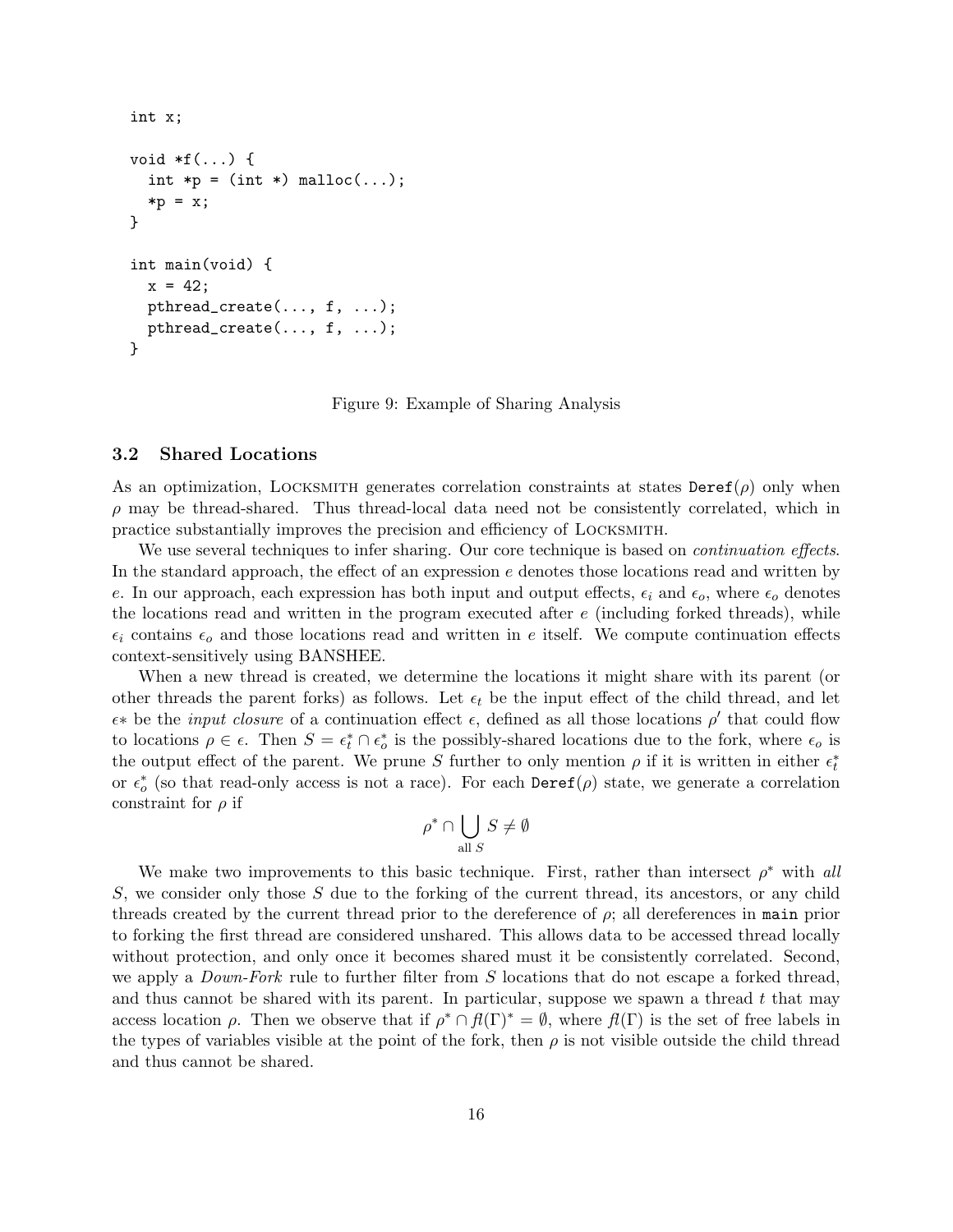

Figure 10: Existential Quantification

To see the benefit of these techniques, consider the code in Figure 9. This program initializes a global variable x and then forks two threads (using pthread create) that invoke the function f, which reads x and writes it to freshly-allocated storage. Sharing analysis determines that x is never written after it becomes shared, and hence does not require consistent correlation. Also notice that both copies of f allocate a location at the same syntactic position in the program. Thus our analysis assigns both allocations the same location  $\rho$ . A naive analysis would determine that  $\rho$  is shared because it is accessed by both child threads. Using Down-Fork, however, we observe that  $\rho$ does not escape the body of f and hence is thread-local.

Finally, our implementation also includes a *uniqueness* analysis. We perform a very basic, intraprocedural, flow-sensitive alias analysis to determine when local variables definitely point to thread-local memory. For example, consider the following code:

int\*  $x = (int * )$  malloc(sizeof(int));  $*x = 2;$  $lock(1);$ shared =  $x$ ; /\* becomes shared \*/

Here x points to newly-allocated memory that is subsequently initialized. Then x is assigned to shared—a variable visible to another thread—after acquiring lock 1. The assignment causes  $\ast x$  to be an alias of shared; if this code occurs in a routine run by multiple threads, our earlier sharing analysis will think that x is always thread-shared. But our local uniqueness analysis observes that at the write to \*x, the variable x has not yet escaped, and hence the write is ignored for purposes of correlation.

### 3.3 Existential Quantification for Data Structures

In applying our system to C programs, we found several examples where locks are stored in heap data structures along with the data they protect. Standard context-sensitive analyses typically merge all elements of the same data structure into an indistinguishable "blob," which would cause us to lose track of the identities of locations and the linearities of locks in data structures. In this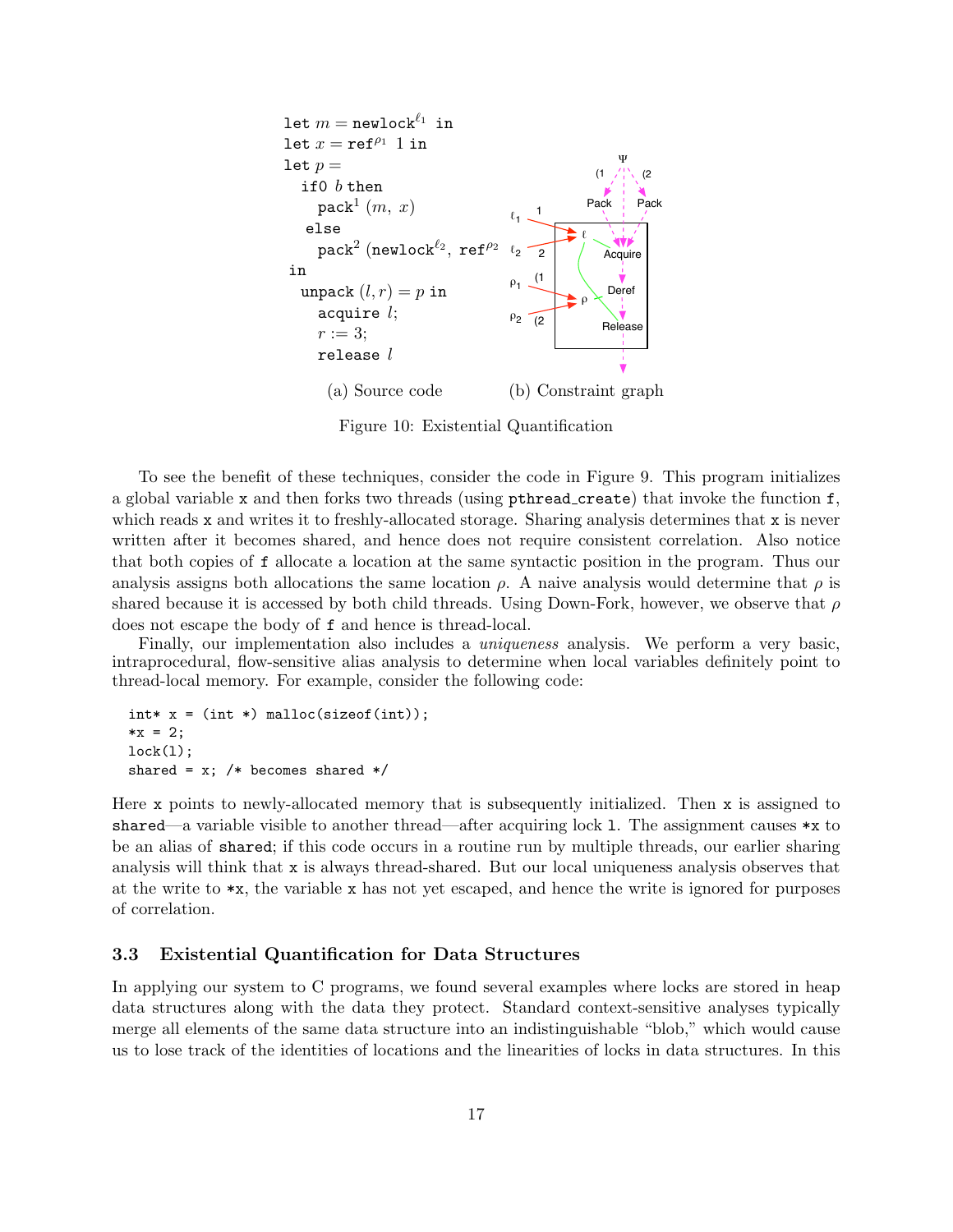subsection we briefly sketch an approach to solving this problem that has proven effective for one of our benchmarks.

As an example, consider the program in Figure 10(a). This program first binds m to a new lock labeled  $\ell_1$ , and then binds x to a new reference labeled  $\rho_1$  (here for convenience we mark labels in the source code directly). The program then sets  $p$  to be one of two pairs. The pack operation alerts our analysis that the pairs should be treated abstractly so that we can conflate them without losing correlations. Next the program *unpacks*  $p$  and acquires the pair's lock before dereferencing its pointer.

Notice that although r may be either  $\rho_1$  or  $\rho_2$  at runtime, and l may be either  $\ell_1$  or  $\ell_2$ , in either case the correct lock will be acquired. Because we used pack before the data structure was conflated, our analysis gives  $p$  the type

$$
\exists \ell, \rho[\rho \rhd \{\ell\}]. \, lock \, \, \ell \times \, ref^{\rho} \, \, int
$$

meaning that p contains some lock  $\ell$  and some location  $\rho$  where  $\ell$  and  $\rho$  are correlated.

One key novelty of Locksmith is that, given a program with pack and unpack annotations, we perform inference on existential types using constraint resolution rules similar to those in Figure 8. Figure 10(b) shows the constraint graph for our example. Rather than give resolution rules explicitly, we discuss the algorithm informally on this example. Existential inference using this basic technique is sound for the related problem of label flow [42].

In this figure, we represent data flow from labels  $\ell_i$  and  $\rho_i$  to the packed labels  $\ell$  and  $\rho$  with directed edges annotated with the pack site. It is no coincidence that this is the same notation used for universal quantification in Figure 3—it is the duality of universal and existential quantification that lets us use similar techniques for both. The remaining edges show the states at the various program points. Initially we are in some state  $\psi$ . Then we pack one of the two pairs, represented by a split labeled with  $(i$  for pack site  $i$ . Within the unpack (shown in the box), we acquire lock l, dereference r, and then release l. At the dereference site, lock l is held, and so we generate a constraint  $r > \{l\}$  (not shown in the graph). We propagate this correlation constraint using matched flow as in Figure 8(b) and generate two constraints,  $\rho_1 \triangleright \{\ell_1\}$  and  $\rho_2 \triangleright \{\ell_2\}$ . Had we not used existential quantification here, we would not have been able to track correlation precisely, because  $\ell_1$  and  $\ell_2$  would have been non-linear, and there would have been no way to tell which goes with  $\rho_1$  and which goes with  $\rho_2$ .

Locksmith supports existential types for structs. To use existentials, the programmer annotates aggregates that can be packed to indicate which fields should have bound types after packing. We extend C with a special  $pack(x)$  statement that makes x's type existentially quantified. For unpacking, the programmer inserts start\_unpack(x) and end\_unpack(x) statements, which begin and end the scope of the unpack, possibly non-lexically. In Section 4, we show that existential quantification is useful for one of our benchmarks. We needed to add a total of 29 pack, unpack, and field annotations to the program that could benefit, and 3 of the 12 start unpack operations are not lexically scoped.

#### 3.4 Analysis of void\* and Aggregates

We aim to be sound, and so we use a number of techniques to conservatively model the unsafe aspects of C without losing too much precision. At type casts of dissimilar types we conflate locations in the actual and cast-to type. However, for void\* pointers, we instead maintain a set of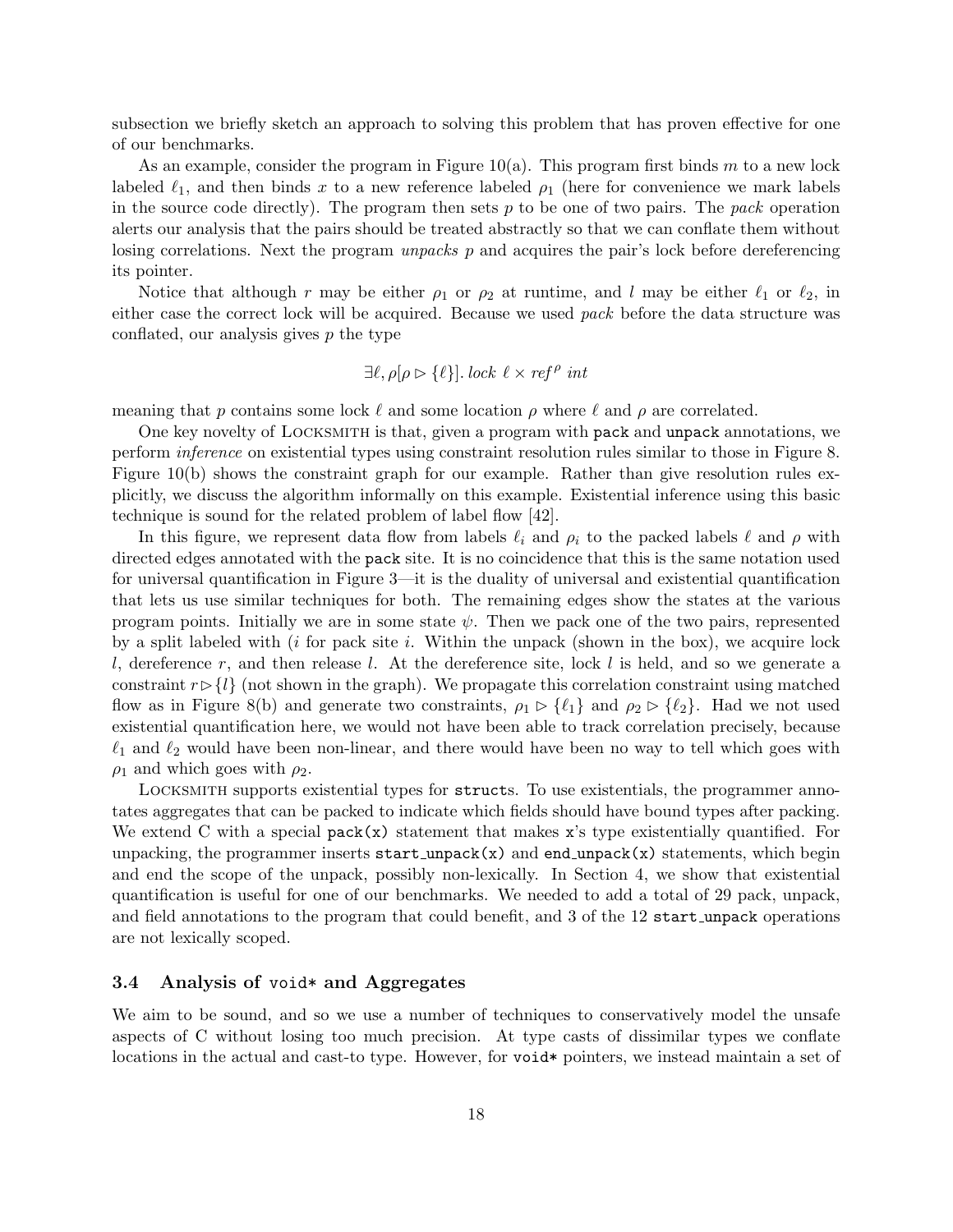| Benchmark | Size    | Time | Warn. | Unguarded | Races          |
|-----------|---------|------|-------|-----------|----------------|
|           | KLOC)   |      |       |           |                |
| aget      | $1.6\,$ | 0.8s | 15    | 15        | 15             |
| ctrace    | 1.8     | 0.9s | 8     | 8         | $\overline{2}$ |
| pfscan    | 1.7     | 0.7s | 5     |           |                |
| engine    | $1.5\,$ | 1.2s |       |           |                |
| smtprc    | 6.1     | 6.0s | 46    |           |                |
| $k$ not   | 1.7     | 1.5s | 12    |           |                |

Table 1: Summary of Experimental Results: POSIX Apps

non-void\* types that are cast to or from them [31]. Any type cast to or from that void\* at the same type is unified with the matching type stored in the void\*. This technique enables us to model the common case when void\* is used for polymorphism, which is important because the POSIX pthread create routine takes a void\* argument that is passed into the function called when the new thread starts. However, using this model of void\* is unsound, because it does not handle upor downcasts of struct types and assumes programmers use void\* safely. Nevertheless, we have found it effective in practice, and it makes the output of Locksmith much easier to interpret by reducing conflation.

Some struct types in C programs may have many fields (we have seen cases of 100 or more), many of which themselves have struct types containing many fields. For precision, we wish to assign fresh labels to fields of different instances of the same struct type. However, if we model these types naively by representing all fields of all instances of aggregates, then the analysis becomes very inefficient. Instead, we represent structure fields lazily [31], so that we only model those fields that are actually used. This optimization does not affect precision, but can provide a significant speedup.

### 4 Experiments

We evaluated LOCKSMITH on a modest set of benchmarks, including several small applications and medium-sized Linux kernel drivers. We conducted our experiments on a dual Xeon@2.8GHz PC with 3.5GB of RAM, running RedHat Enterprise Linux, kernel version 2.4.21. LOCKSMITH was compiled using OCaml 3.08.1, with all C code (BANSHEE and the OCaml runtime system) compiled with gcc 3.2.3-53 at optimization level -O2. Reported elapsed times are the median of 7 runs.

### 4.1 POSIX Threads Applications

We selected several multi-threaded programs largely gathered from sourceforge.net. Aget is an FTP client in which multiple threads download chunks of a file. Ctrace is a library for tracing the execution of multi-threaded programs; we analyzed a sample application that came with its distribution. *Pfscan* is a multithreaded file scanner that combines the functionality of find, xargs, and fgrep. *Engine* issues requests to several search engines in parallel and collates the responses. Smtprc is an open mail relay scanner that looks for potential configuration problems. Finally, knot is a multi-threaded webserver distributed with the Capriccio user-level threads package [53].

In our experiments we measured the number of warnings reported by Locksmith and how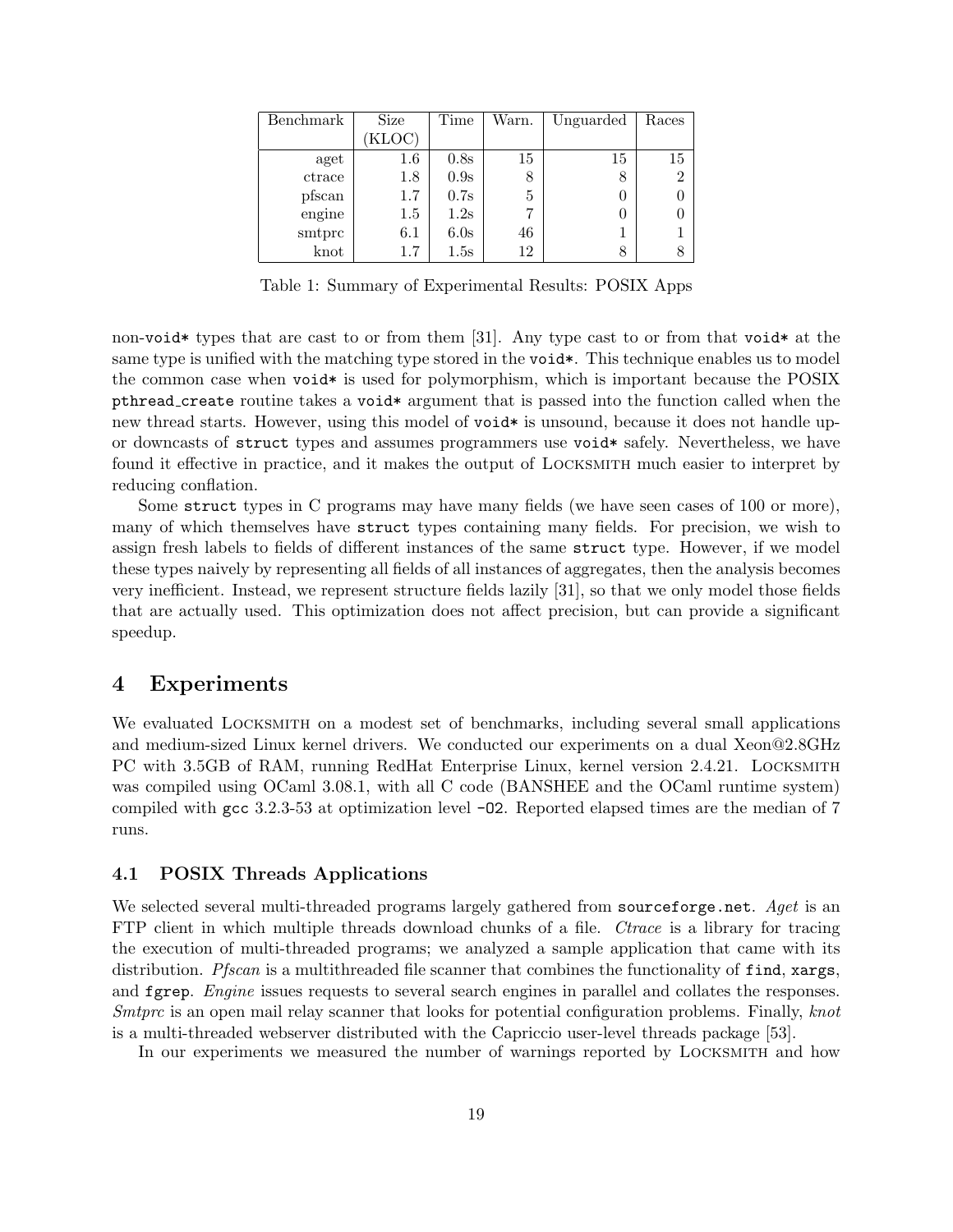many of those warnings correspond to races. Here is a somewhat simplified warning taken from aget:

```
Possible data race on
 &bwritten(aget_comb.c:943)
References:
 dereference at aget_comb.c:1079
  locks acquired at dereference:
    &bwritten_mutex(aget_comb.c:996)
  in: FORK at aget_comb.c:468 ->
    http_get aget_comb.c:468
 dereference at aget_comb.c:984
 locks acquired at dereference:
    (none)
  in: FORK at aget_comb.c:193 ->
    signal_waiter(aget_comb.c:193) ->
    sigalrm_handler(aget_comb.c:957)
```
The first part indicates where the data that might be accessed in race is allocated, in this case the global variable bwritten defined at line 943. The second part lists where that location may be dereferenced, along with the locks held at that point and the context-sensitive control-flow path that led to the dereference. Above we show two (out of many) accesses. The first is in a thread running the function http get with the mutex &bwritten mutex held. The second access is in another thread running signal waiter, which has called the function sigalrm handler; this takes place with no lock held, violating consistent correlation. In practice this situation could arise when the user terminates aget abruptly with a signal, which causes it to save its current state to disk. The race on bwritten could cause it to be confused when the program restarts.

Table 1 shows the experimental results for these application programs. We merge multi-file programs into a single C file using the CIL merger, which eliminates duplicate and unused declarations. The table lists the size of the merged program in lines of preprocessed code. Since the application programs use the standard C library, we constructed a stub file containing function definitions that model the data flow and effects of libc routines used in our benchmarks, totaling roughly 400 LOC (not counted in the table).

The third column shows the total number of warnings of potential races issued by Locksmith. The "Unguarded" column lists the number of warnings that constitute true violations of consistent correlation. Some of these may not be races because a shared location is protected using other techniques. The last column lists the number of true races, in which data could be accessed simultaneously by two threads and one of the accesses is a write.

For aget, most of the races are similar to the example above. For knot, all the races seem to be benign; most are due to unprotected accesses to global variables used to gather statistics. Ctrace uses semaphores to communicate among threads, so while 6 guarded-by violations reported are legitimate, the data is not subject to races. The two real races are on global variables; one is benign, but the other is used to communicate information between threads, and a race could cause messages to be lost. Finally, smtprc has one race that occurs when a reaper thread sets a global counter that is also set and read by the main thread, which could cause unpredictable behavior.

Locksmith also reported a number of false alarms, mostly arising from two coding idioms that Locksmith does not handle. One is when a parent thread accesses previously shared data after its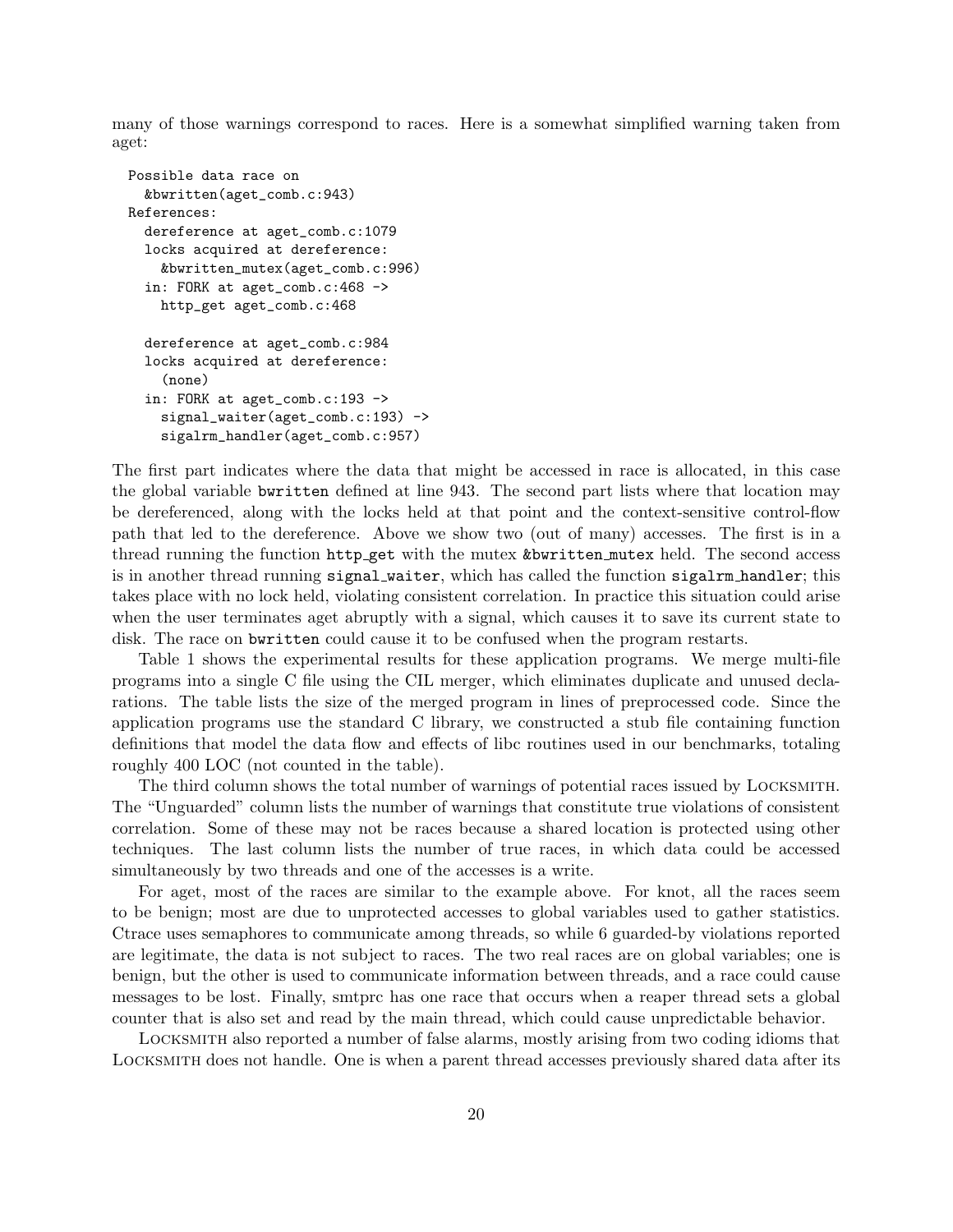| Benchmark | Size   | Time               | Warn. | Unguarded | Races |
|-----------|--------|--------------------|-------|-----------|-------|
|           | (KLOC) |                    |       |           |       |
| plip      | 19.1   | 24.9s              | 11    | 2         |       |
| eql       | 16.5   | 3.2s               | 3     |           |       |
| 3c501     | 17.4   | 240.1s             | 24    | 2         | 2     |
| sundance  | 19.9   | 98.2s              | 3     |           |       |
| sis900    | 20.4   | 61.0s <sup>1</sup> | 8     | 2         |       |
| slip      | 22.7   | 16.5s <sup>1</sup> | 19    |           |       |
| hp100     | 20.3   | 31.8s <sup>1</sup> | 23    | 2         |       |

Table 2: Summary of Experimental Results: Linux Drivers

child threads have died (3 for engine, 1 for pfscan), as determined by pthread mutes join or other signaling mechanisms. Another is when a global data structure points to thread-local data, indexed by thread identifier (4 in engine, 44 in smtprc). The remaining false alarms could be handled with some improvements to the local sharing analysis (3 for knot), and to allowable idioms of existential initialization (3 for pfscan).

We also tried to run LOCKSMITH on several larger programs, but were ultimately unsuccessful due to resource exhaustion. We do not believe these problems are fundamental, and plan to continue to investigate how Locksmith can be applied to larger programs.

### 4.2 Device Drivers

In addition to application code, we applied Locksmith to a set of Linux device drivers. We found that determining synchronization assumptions for device drivers is challenging because the internal Linux API is complex and sparsely documented. Complicating matters, earlier versions of the kernel used a single spin lock ("the big kernel lock" or BKL) to prevent parallel access within the kernel, and remnants of this discipline remain. For example, as far as we can tell, character driver operations are always called with the BKL held, removing the need for multi-processor synchronization.

Therefore, we chose to apply Locksmith to network device drivers, which must use internal locking and are relatively well-documented. We focused on seven drivers from the 2.6.12 kernel: plip (parallel-line IP), slip (serial line IP), eql (network traffic equalizer), and sis900, 3c501, hp100 and sundance (ethernet card drivers). We constructed stub files with a special main routine that simulates the kernel's concurrent interaction with the driver via interrupts, timeouts, and user process-induced calls. Locksmith models kernel spin locks in the same way it models POSIX mutexes. We ran Locksmith with some linearity checking disabled, because currently our semi-unification algorithm does not terminate for some drivers. We believe this can be fixed by implementing an extended occurs check [26].

Table 2 lists our results. We found a total of 4 races. The races in plip and sis900 are both benign races on counters. One race in 3c501 is a presumably benign race on a debugging flag. The other race in 3c501 occurs on a flag that tracks whether the driver is transmitting. We believe a race on this flag could cause errors if it occurs in the middle of a send operation. The guarded-by violations that were not races were due to the use of atomic operations which are always thread safe. These are implemented with inline assembly code that LOCKSMITH processes conservatively.

<sup>&</sup>lt;sup>1</sup>Did not perform linearity checking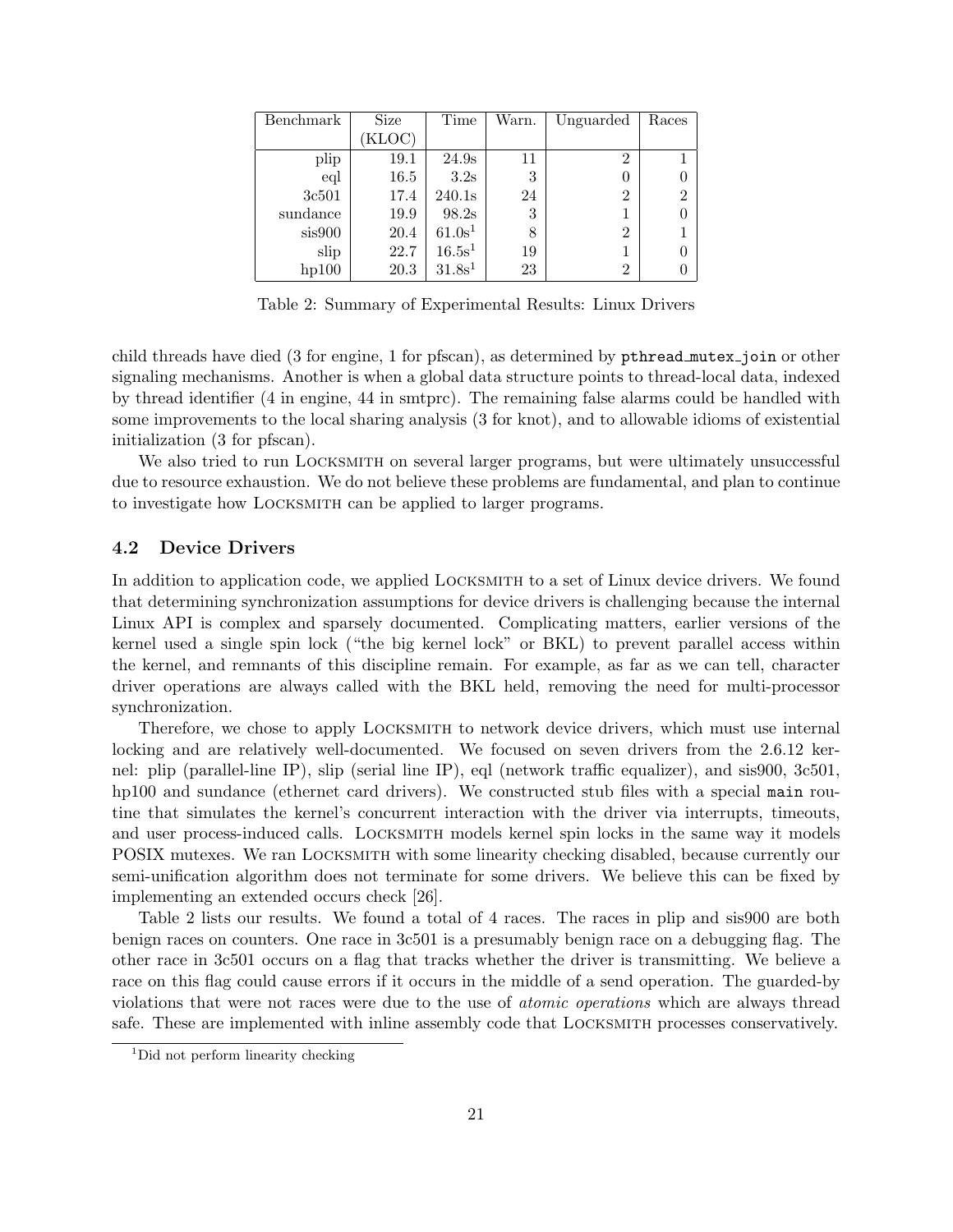The main source of false alarms in drivers is due to conflation and other conservatism due to type casts. This causes Locksmith mistakenly to think locations could be shared when they are not. Several of the false alarms could be addressed using existentials, in principle, to model a lock stored in a data structure, but we currently cannot check the initialization pattern. Finally, in many cases synchronization is context dependent, employing state variables and other non-lockbased forms. It was difficult to tell in these cases whether a race existed or not, since we are not kernel experts, so we considered them to be non-races in the table.

#### 4.3 Per-feature Effectiveness

We examined the various features described in Section 3 for improving the precision of the analysis. Table 3 shows the number of warnings issued by the tool depending on which techniques are enabled, along with the corresponding running time. In particular, we measured the cumulative effectiveness of four techniques: (1) our technique for modeling a void\* cast to/from a single type precisely (Void), as compared to conflating all locations at all levels of a type cast to void\*; (2) the use of Down-Fork to reduce false sharing (DownF); (3) flow-sensitive uniqueness analysis of local variables (Uniq); and (4) using existential quantification to model locks local to data structures (Exist), which only affects the knot benchmark. All but the last feature are fully automatic, while existentials require manual insertion of packs and unpacks; we used 29 annotations for knot.

For a more visual comparison, we show the normalized effect of each technique on precision in Figure 11. The non-black portion of each bar is the scaled improvement due to the addition of that particular feature. For example, we can see that for aget, 60% (26 of 43) warnings were eliminated due to precise handling of void\* while an additional  $4.5\%$  (2 of 43) were removed due to Down-Fork. Void and DownF are clearly the most useful overall. In contrast to Void and DownF, Exists and Uniq are useful only in a few cases, and may increase running time.

# 5 Related Work

A number of systems have been developed for detecting data races and other concurrency errors in multi-threaded programs, including dynamic analysis, static analysis, and hybrid systems.

Dynamic systems such as Eraser [48] instrument a program to find data races at run time and require no annotations. The efficiency and precision of dynamic systems can be improved with static analysis [8, 39, 1]. Dynamic systems are fast and easy to use, but cannot prove the absence of races, and require comprehensive test suites.

Researchers have developed type checking systems against races [14] for several languages, including Java [15], Java variants [6], and Cyclone [24]. In general, systems based on type checking perform very well, but require a significant number of programmer annotations, which can be time consuming when checking large code bases [11, 16]. Static race detection in ESC/Java [20],which employs a theorem prover, similarly requires many annotations.

Some researchers have developed tools to automatically infer the annotations needed by the Java-based type checking systems just mentioned. Most target Java 1.4, which simplifies the problem by permitting only lexically-acquired locks via synchronized statements, whereas C (and Java 1.5) programs may acquire and release locks at any program point. Houdini [16] can infer types for the original race-free Java system [15], but lacks context-sensitivity. More recently Agarwal and Stoller [2] and Rose et al [47] have developed algorithms that infer types based on dynamic traces,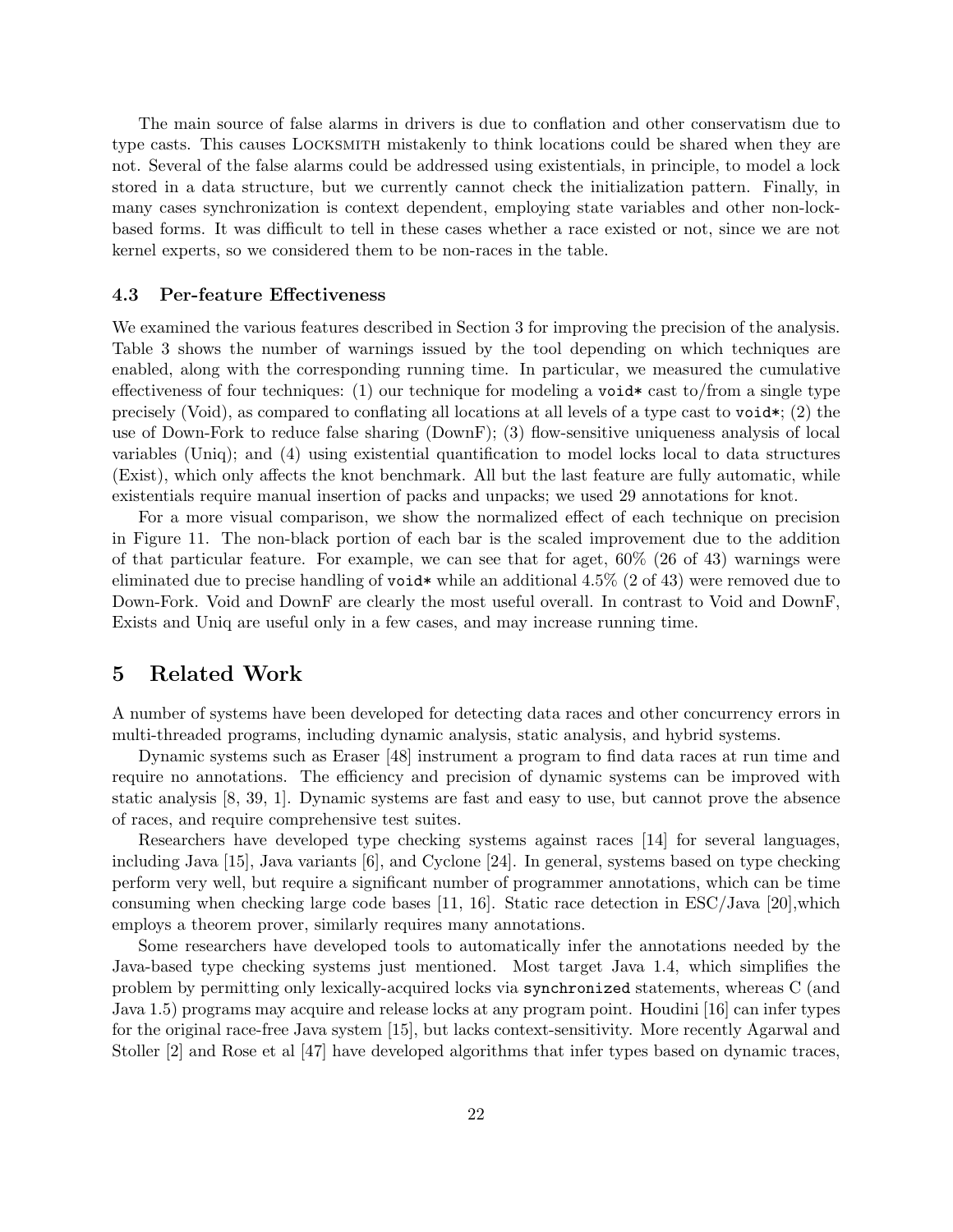| Benchmark | All off  | $+$ Void        | $+$ Down $F$ | $+$ Uniq          | $+Exist$     |
|-----------|----------|-----------------|--------------|-------------------|--------------|
| aget      | 43       | 17              | 15           | 15                | 15           |
|           | 1.5s     | 0.9s            | 0.8s         | 0.8s              | 0.8s         |
| ctrace    | 9        | 8               | 8            | 8                 | 8            |
|           | 1.1s     | 0.9s            | 0.9s         | 0.9s              | 0.9s         |
| pfscan    | $\bf{6}$ | 6               | 5            | 5                 | $\mathbf{5}$ |
|           | 0.7s     | 0.7s            | 0.7s         | 0.7s              | 0.7s         |
| engine    | 11       | 11              | 7            | 7                 | 7            |
|           | 1.0s     | 1.0s            | 1.0s         | 1.2s              | 1.2s         |
| smtprc    | 73       | 73              | 46           | 46                | 46           |
|           | 5.6s     | $5.8\mathrm{s}$ | 5.0s         | 6.0s              | 6.0s         |
| knot      | 30       | 29              | 20           | 14                | 12           |
|           | 1.2s     | 1.1s            | 1.0s         | 0.9s              | 1.5s         |
| plip      | 25       | 11              | 11           | 11                | 11           |
|           | 27.5s    | 23.8s           | 24.0s        | 24.9s             | 24.9s        |
| eql       | 22       | 3               | 3            | 3                 | 3            |
|           | 2.9s     | $3.1\mathrm{s}$ | 3.1s         | 3.2s              | 3.2s         |
| 3c501     | 24       | 24              | 24           | 24                | 24           |
|           | 233.4s   | 238.3s          | 238.7s       | $240.1\mathrm{s}$ | 240.1s       |
| sundance  | 52       | 3               | 3            | 3                 | 3            |
|           | 53.4s    | 98.5s           | 99.6s        | 98.2s             | 98.2s        |
| sis900    | 57       | 8               | 8            | 8                 | 8            |
|           | 40.5s    | 59.6s           | 60.5s        | 61.0s             | 61.0s        |
| slip      | 25       | 19              | 19           | 19                | 19           |
|           | 7.7s     | 16.2s           | 16.4s        | 16.5s             | 16.5s        |
| hp100     | 28       | 24              | 23           | 23                | 23           |
|           | 18.2s    | 31.1s           | 31.6s        | 31.8s             | 31.8s        |

Table 3: Summary of per-feature effects

but these require sizeable test suites to avoid excessive false alarms. Flanagan and Freund [18] have proposed a system for inference which is formulated to support parameterized classes and dependent types. Though the problem is NP-complete, their SAT-based approach can analyze 30K lines of Java code in 46 minutes. Von Praun and Gross's dataflow-based system also requires no annotations and performs well, checking 2000-line programs in a few seconds.

Naik, Aiken, and Whaley present a race detection system for Java [37]. Their system scales well to large Java programs and has found a number of races. They use a cloning-based alias analysis, and hence their approach does not suffer the summarization problem mentioned in Section 2.1 for other context-sensitive analyses. Analyzing Java 1.4 avoids some problems we encountered analyzing C code, such as flow sensitive locking, low-level pointer operations, and unsafe type casts. They also omit linearity checking, which we include in  $\lambda_{\triangleright}$  but occasionally disable in LOCKSMITH.

Several completely automatic static analyses have been developed for finding races in C code. Polyspace [29] is a proprietary tool that uses abstract interpretation to find data races (and other problems). The Blast model checker has been used to find data races in programs written in NesC, a variant of C [28]. Race checking is not limited to checking for consistent correlation and can be state dependent, but is limited to checking global variables and can be quite expensive. Seidl et al [49] propose a framework for analyzing multi-threaded programs that interact through global variables. Using their framework they develop a race detection system for C and apply it to a small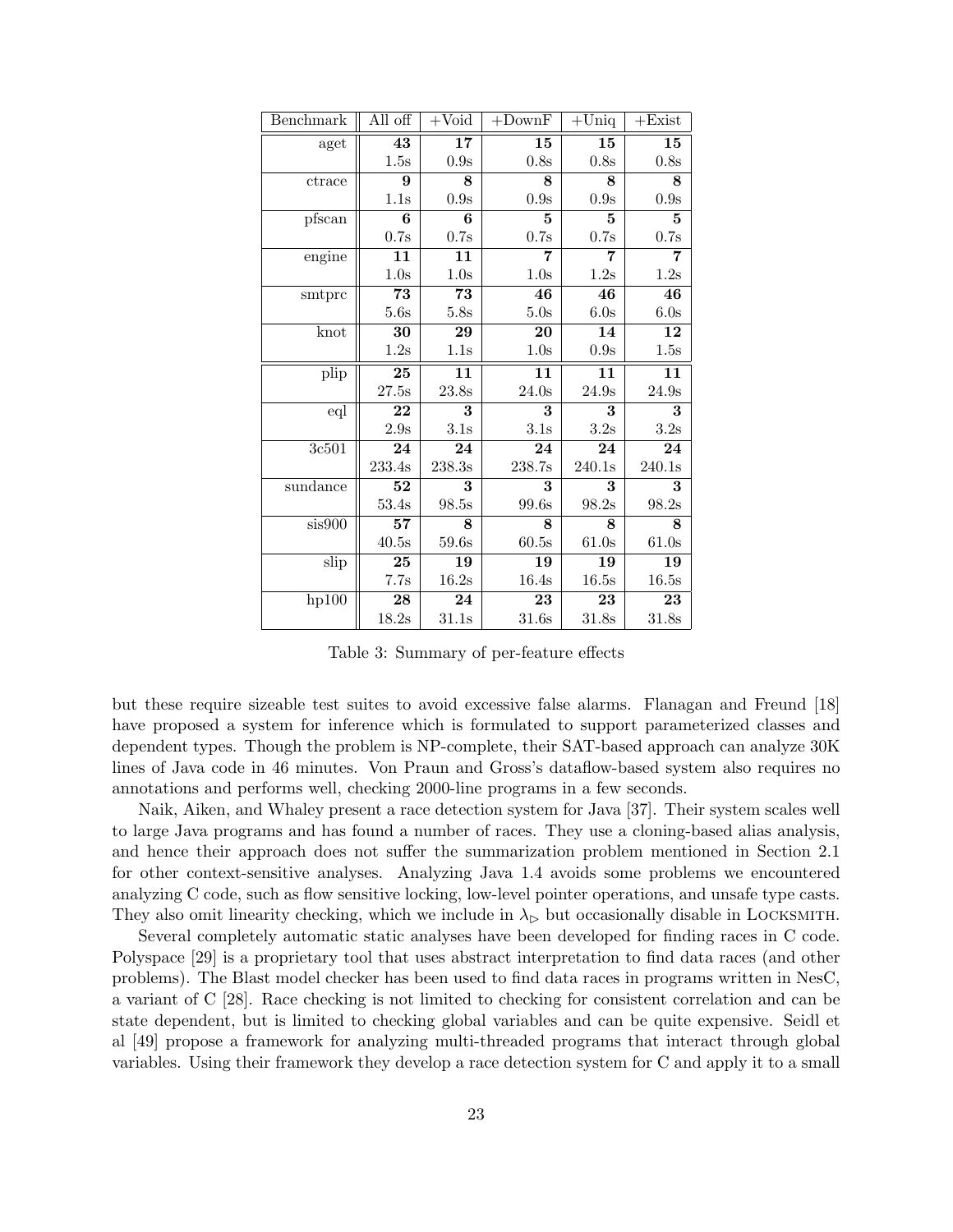

Figure 11: Per-feature precision improvements.

set of benchmarks, finding a number of data races. It is unclear whether their analysis supports context sensitivity and how it models data structures. RacerX [11] does not soundly model some features of C for better scalability and to reduce false alarms, but may miss races as a result. KISS [43] builds on model checking techniques, and has been shown to find many races, but ignores possible thread interleavings, possibly missing the most subtle bugs.

Work that detects violations of *atomicity*, either dynamically [17] or statically [21, 19] typically requires a program to be free of races.

Our analysis is based on ideas initially explored by Reps et al  $[45]$  and Rehof and Fähndrich  $[44]$ . who showed how to encode context-sensitive analysis as a context-free language reachability problem. Our support for existential types is related to restrict or focus for alias analysis [3, 12]. Our flow-sensitive analysis is a significant extension of our previous work on flow-sensitive type qualifiers [22], which used a similar flow-sensitive constraint graph. Both systems can be seen as inference for a variant of the calculus of capabilities [9].

Correlation between locks and locations is similar to correlation between regions and pointers, and several researchers have looked at the problem of region inference, including the Tofte and Birkedal system for the ML Kit [52]. Henglein et al [27] use a control-flow-sensitive and contextsensitive type system to check that regions with non-lexical allocation and deallocation are used correctly. Our treatment of lock allocation is similar to Henglein et al's treatment of region allocation, but our formal system supports higher-order functions, and we present a constraint-based inference algorithm.

# 6 Conclusion

We have developed a tool, LOCKSMITH, that aims to prove the absence of data races in a C program. The core component of LOCKSMITH is a context-sensitive *correlation analysis* that determines whether there exists a lock that is held consistently each time a memory location is accessed. This paper formalizes correlation analysis as a constraint-based type and effect system for a simple language  $\lambda_{\triangleright}$  which we have proven sound. A novel feature of our formalism is its use of effects to ensure that dynamically-allocated locks can be accurately tracked, with a means to safely hide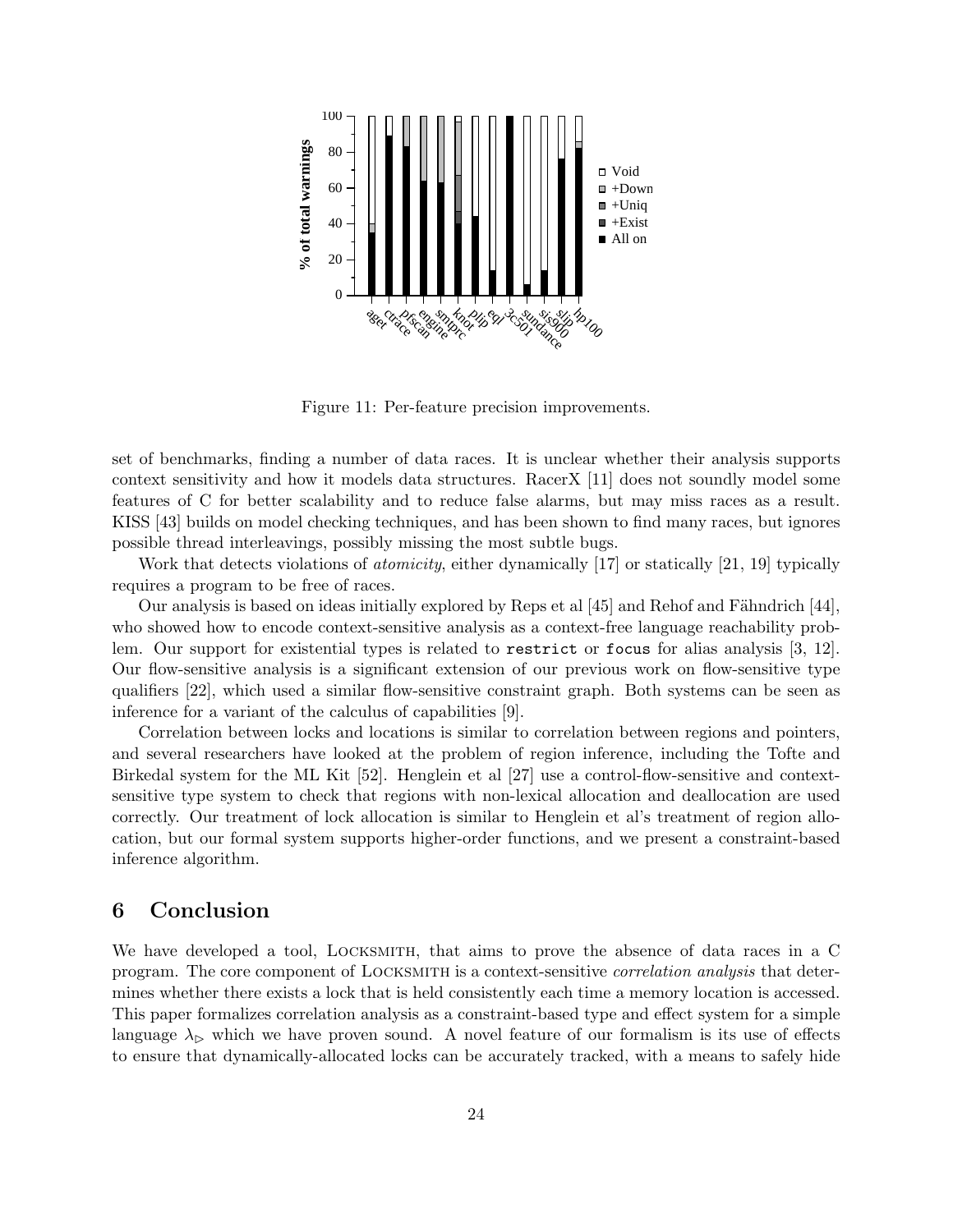effects to better support recursive functions. Locksmith uses a series of techniques to scale correlation analysis to the full C language, including flow-sensitive state tracking, existential types, sharing analysis, and heuristics to model type casts to and from void. When applied to a set of benchmarks, Locksmith discovered a number of real data races with a modest rate of false alarms. We are continuing to explore how to scale LOCKSMITH to large code bases.

# Acknowledgments

This research was supposed in part by NSF CCF-0346989, CCF-0430118, and CCF-0524036. We thank Dan Grossman, Greg Morrisett, Boniface Hicks, Nik Swamy, and the anonymous reviewers for their helpful comments. We also thank Will Dogan, Iulian Neamtiu, and Pavlos Papageorgiou for help with the Linux drivers.

# References

- [1] Rahul Agarwal, Amit Sasturkar, Liqiang Wang, and Scott D. Stoller. Optimized run-time race detection and atomicity checking using partial discovered types. In ASE, 2005.
- [2] Rahul Agarwal and Scott D. Stoller. Type Inference for Parameterized Race-Free Java. In VMCAI, 2004.
- [3] Alex Aiken, Jeffrey S. Foster, John Kodumal, and Tachio Terauchi. Checking and Inferring Local Non-Aliasing. In PLDI, 2003.
- [4] Andrei Alexandrescu, Hans Boehm, Kevlin Henney, Ben Hutchings, Doug Lea, and Bill Pugh. Memory model for multithreaded C++: Issues, 2005. http://www.open-std.org/jtc1/ sc22/wg21/docs/papers/2005/n1777.pdf.
- [5] Chandrasekhar Boyapati, Robert Lee, and Martin Rinard. Ownership Types for Safe Programming: Preventing Data Races and Deadlocks. In OOPSLA, 2002.
- [6] Chandrasekhar Boyapati and Martin Rinard. A Parameterized Type System for Race-Free Java Programs. In OOPSLA, 2001.
- [7] Cristiano Calcagno. Stratified Operational Semantics for Safety and Correctness of The Region Calculus. In POPL'01 [40].
- [8] Jong-Deok Choi, Keunwoo Lee, Alexey Loginov, Robert O'Callahan, Vivek Sarkar, and Manu Sridharan. Efficient and Precise Datarace Detection for Multithreaded Object-Oriented Programs. In PLDI, 2002.
- [9] Karl Crary, David Walker, and Greg Morrisett. Typed Memory Management in a Calculus of Capabilities. In POPL, 1999.
- [10] Manuvir Das, Ben Liblit, Manuel Fähndrich, and Jakob Rehof. Estimating the Impact of Scalable Pointer Analysis on Optimization. In SAS, 2001.
- [11] Dawson Engler and Ken Ashcraft. RacerX: effective, static detection of race conditions and deadlocks. In SOSP'03 [51].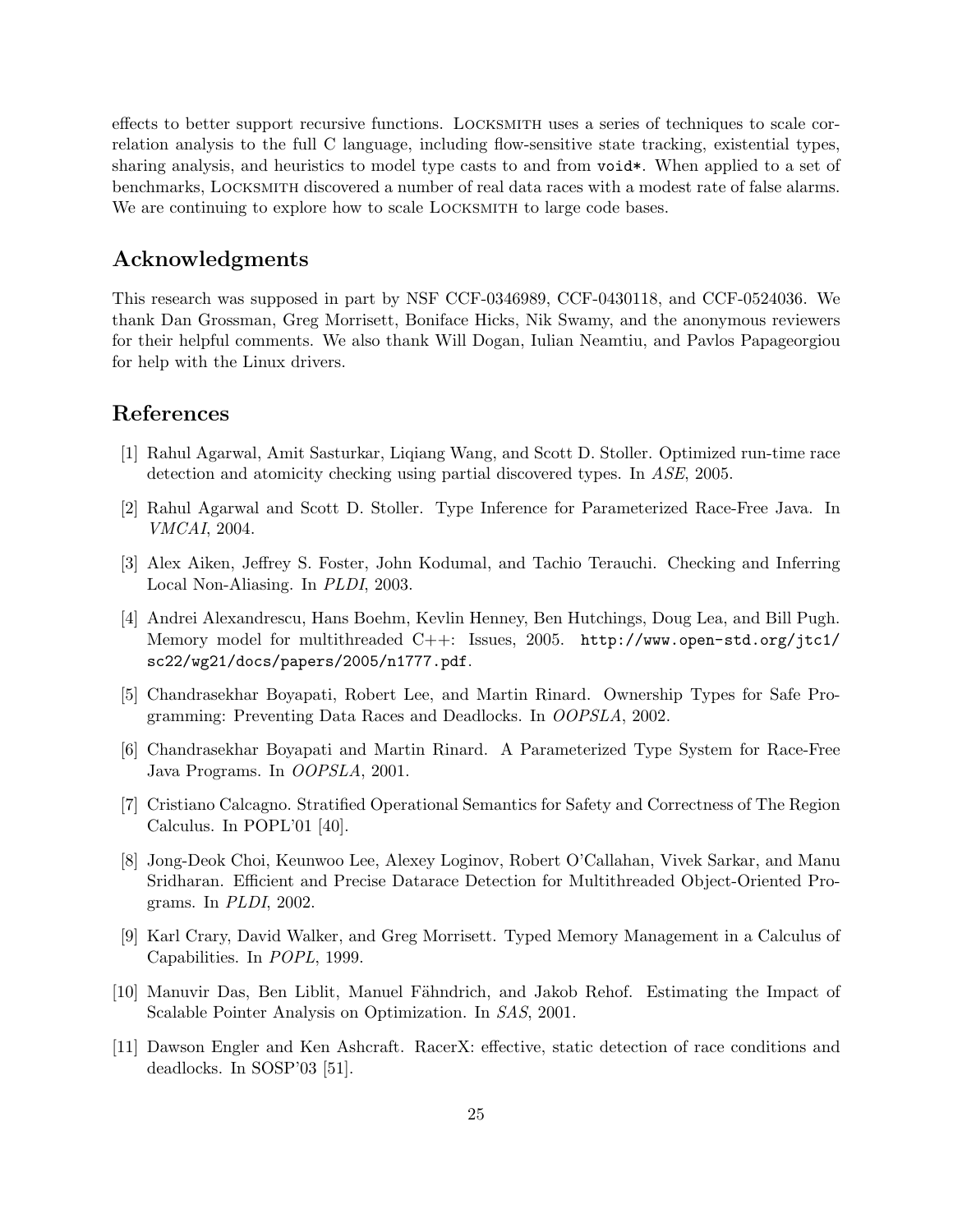- [12] Manuel Fähndrich and Robert DeLine. Adoption and Focus: Practical Linear Types for Imperative Programming. In PLDI, 2002.
- [13] Manuel Fähndrich, Jakob Rehof, and Manuvir Das. From Polymorphic Subtyping to CFL Reachability: Context-Sensitive Flow Analysis Using Instantiation Constraints. Technical Report MSR-TR-99-84, Microsoft Research, 1999.
- [14] Cormac Flanagan and Martín Abadi. Types for Safe Locking. In ESOP, 1999.
- [15] Cormac Flanagan and Stephen N. Freund. Type-Based Race Detection for Java. In PLDI, 2000.
- [16] Cormac Flanagan and Stephen N. Freund. Detecting race conditions in large programs. In PASTE, 2001.
- [17] Cormac Flanagan and Stephen N. Freund. Atomizer: A Dynamic Atomicity Checker for Multithreaded Programs. In POPL, 2004.
- [18] Cormac Flanagan and Stephen N. Freund. Type Inference Against Races. In SAS, 2004.
- [19] Cormac Flanagan, Stephen N. Freund, and Marina Lifshin. Type Inference for Atomicity. In TLDI, 2005.
- [20] Cormac Flanagan, K. Rustan M. Leino, Mark Lillibridge, Greg Nelson, James B. Saxe, and Raymie Stata. Extended Static Checking for Java. In PLDI, 2002.
- [21] Cormac Flanagan and Shaz Qadeer. A Type and Effect System for Atomicity. In PLDI, 2003.
- [22] Jeffrey S. Foster, Tachio Terauchi, and Alex Aiken. Flow-Sensitive Type Qualifiers. In PLDI, 2002.
- [23] David K. Gifford, Pierre Jouvelot, John M. Lucassen, and Mark A. Sheldon. FX-87 Reference Manual. Technical Report MIT/LCS/TR-407, MIT Laboratory for Computer Science, 1987.
- [24] Dan Grossman. Type-Safe Multithreading in Cyclone. In TLDI, 2003.
- [25] Dan Grossman, Greg Morrisett, Trevor Jim, Michael Hicks, Yanling Wang, and James Cheney. Region-based memory management in Cyclone. In PLDI, 2002.
- [26] Fritz Henglein. Type Inference with Polymorphic Recursion. TOPLAS, 15(2), 1993.
- [27] Fritz Henglein, Henning Makholm, and Henning Niss. A Direct Approach to Control-Flow Sensitive Region-Based Memory Management. In PPDP, 2001.
- [28] Thomas A. Henzinger, Ranjit Jhala, and Rupak Majumdar. Race checking by context inference. In PLDI, 2004.
- [29] Chris Hote. Run-Time Error Detection Through Semantic Analysis, 2004. http://www. polyspace.com/pdf/Semantics Analysis.pdf.
- [30] David Hovemeyer and William Pugh. Finding bugs is easy. In OOPSLA Companion, 2004.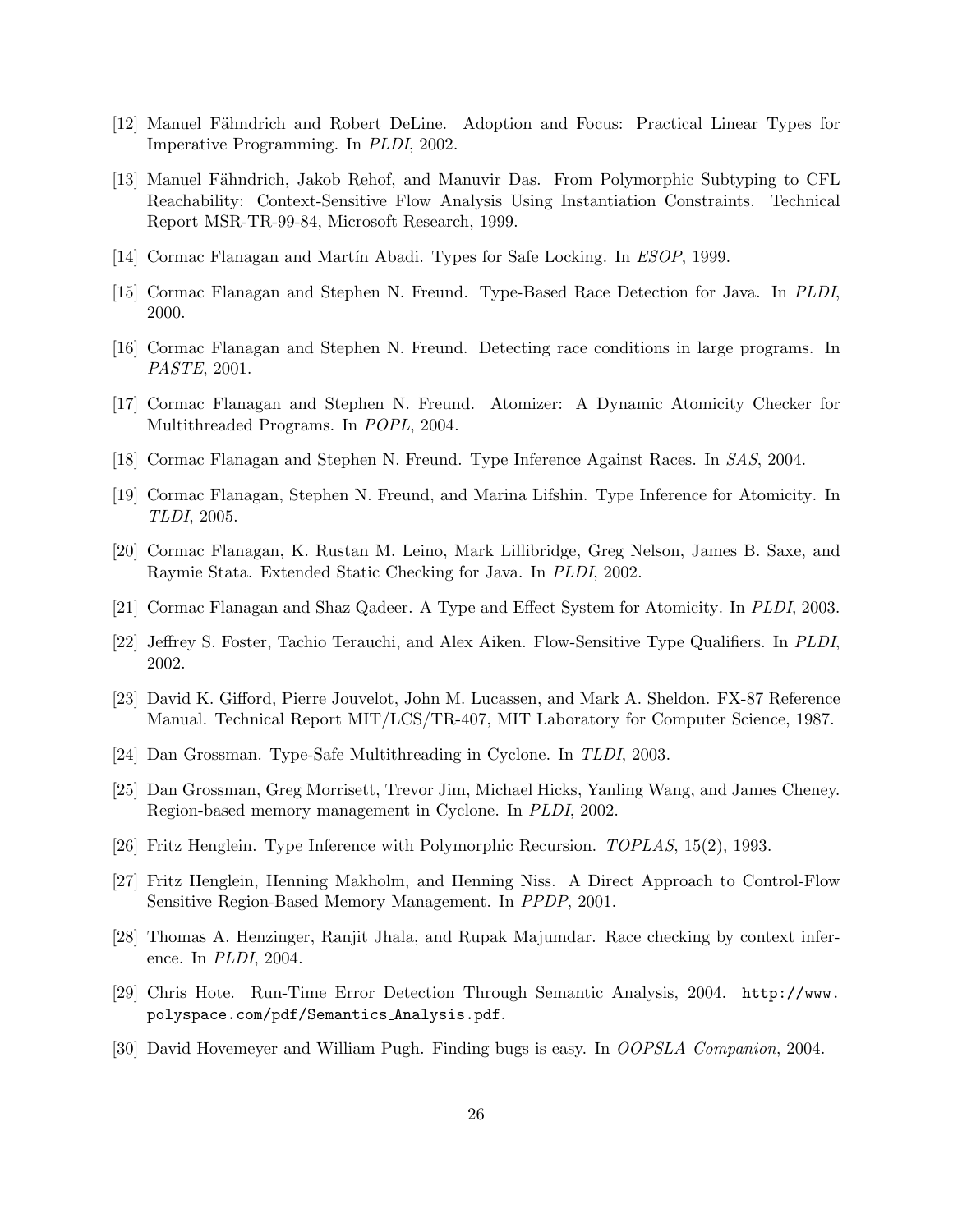- [31] Rob Johnson and David Wagner. Finding User/Kernel Bugs With Type Inference. In Proceedings of the 13th Usenix Security Symposium, 2004.
- [32] John Kodumal and Alex Aiken. Banshee: A scalable constraint-based analysis toolkit. In SAS. London, United Kingdom, 2005.
- [33] Nancy Leveson and Clark S. Turner. An investigation of the therac-25 accidents, July 1993.
- [34] John M. Lucassen and David K. Gifford. Polymorphic Effect Systems. In POPL, 1988.
- [35] Yasuhiko Minamide, Greg Morrisett, and Robert Harper. Typed closure conversion. In POPL, 1996.
- [36] Christian Mossin. Flow Analysis of Typed Higher-Order Programs. PhD thesis, DIKU, Department of Computer Science, University of Copenhagen, 1996.
- [37] Mayur Naik, Alex Aiken, and John Whaley. Effective Static Race Detection for Java. In PLDI, 2006. To appear.
- [38] George C. Necula, Scott McPeak, S. P. Rahul, and Westley Weimer. CIL: Intermediate Language and Tools for Analysis and Transformation of C Programs. In ICCC, 2002.
- [39] Robert O'Callahan and Jong-Deok Choi. Hybrid dynamic data race detection. In PPoPP, 2003.
- [40] POPL, 2001.
- [41] Kevin Poulsen. Tracking the blackout bug. http://www.securityfocus.com/news/8412, 2004.
- [42] Polyvios Pratikakis, Michael Hicks, and Jeffrey S. Foster. Existential Label Flow Inference via CFL Reachability. Technical Report CS-TR-4700, Department of Computer Science, UMD, 2005. Forthcoming.
- [43] Shaz Qadeer and Dinghao Wu. KISS: keep it simple and sequential. In PLDI, 2004.
- [44] Jakob Rehof and Manuel Fähndrich. Type-Based Flow Analysis: From Polymorphic Subtyping to CFL-Reachability. In POPL'01 [40].
- [45] Thomas Reps, Susan Horwitz, and Mooly Sagiv. Precise Interprocedural Dataflow Analysis via Graph Reachability. In POPL, 1995.
- [46] John C. Reynolds. Towards a Grainless Semantics for Shared Variable Concurrency. In POPL, 2004.
- [47] James Rose, Nikhil Swamy, and Michael Hicks. Dynamic inference of polymorphic lock types. Science of Computer Programming, 2005.
- [48] Stefan Savage, Michael Burrows, Greg Nelson, Patrick Sobalvarro, and Thomas Anderson. Eraser: A Dynamic Data Race Detector for Multi-Threaded Programs. In SOSP, 1997.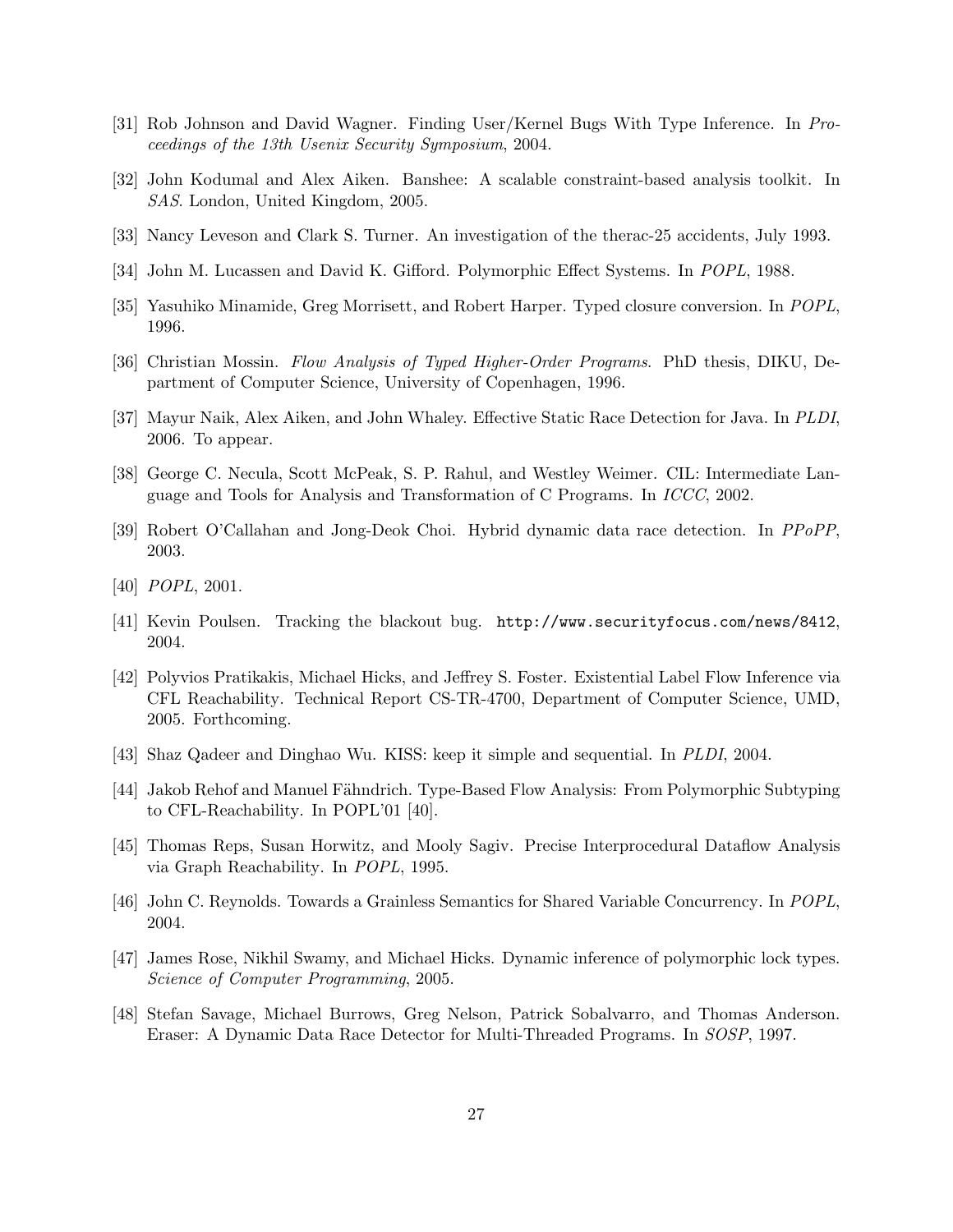- [49] Helmut Seidl, Varmo Vene, and Markus Müller-Olm. Global Invariants for Analyzing Multithreaded Applications. In Proc. of Estonian Academy of Sciences: Phys., Math., volume 52, pages 413–436, 2003.
- [50] Frederick Smith, David Walker, and Greg Morrisett. Alias Types. In ESOP, 2000.
- [51] SOSP, 2003.
- [52] Mads Tofte and Lars Birkedal. A Region Inference Algorithm. TOPLAS, 20(4), 1998.
- [53] Rob von Behren, Jeremy Condit, Feng Zhou, George C. Necula, and Eric Brewer. Capriccio: Scalable threads for internet services. In SOSP'03 [51].
- [54] David Walker and Greg Morrisett. Alias Types for Recursive Data Structures. In International Workshop on Types in Compilation, 2000.
- [55] Andrew K. Wright and Matthias Felleisen. A Syntactic Approach to Type Soundness. Information and Computation, 115(1), 1994.
- [56] Hongwei Xi and Frank Pfenning. Dependent Types in Practical Programming. In POPL, 1999.

# A  $\lambda_{\triangleright}^{cp}$ : Correlation with Polymorphically-Constrained Types

In this appendix we prove the soundness of  $\lambda_{\triangleright}$  in two steps. First, we present a type checking system for  $\lambda_{\triangleright}$  based on polymorphically-constrained types [36]; we refer to the new type system as  $\lambda_{\rm b}^{cp}$ . We prove that  $\lambda_{\rm b}^{cp}$  is sound using the standard syntactic technique based on subject reduction (a.k.a. preservation) [55]. That is, programs that are type-correct under  $\lambda_{\rm p}^{cp}$  exhibit consistent correlation. The key technical challenge in  $\lambda_{\triangleright}^{cp}$  is typing the newlock operation in a way that supports polymorphism and allows locks to be hidden with [Down], which we discuss below.

Second, we prove that  $\lambda_{\triangleright}$  is sound by showing that any correct typing derivation in  $\lambda_{\triangleright}$  reduces to a correct  $\lambda_{\rm p}^{cp}$  typing derivation. This second step closely follows Rehof et al [44]. We do not show completeness (that every correct  $\lambda_{\mathcal{D}}^{\ c p}$  derivation has a correct  $\lambda_{\mathcal{D}}$  analogue); indeed, we believe completeness fails due to restrictions on recursive functions. We have not seen this as a limitation in practice with Locksmith.

The remainder of this section introduces  $\lambda_{\rm b}^{cp}$  and proves it sound. The reduction is presented in Appendix B.

### A.1 Operational Semantics

We begin by formalizing the operational semantics for our source language (which can be found in Figure 2). The operational semantics is defined using a single-step reduction relation between expressions, as shown in Figure 12. We use evaluation contexts  $\mathbb E$  along with the (Context) rule to encode the (call-by-value) evaluation strategy, as is standard. The rules  $(\beta)$ ,  $(\delta$ -if),  $(\delta$ -pair),  $(\delta$ -let),  $(\delta$ -fix) are also standard. Rule ( $\delta$ -newlock) allocates a new lock [L] that is fresh, meaning that it is allocated once per evaluation derivation.

The semantics for references is non-standard. Typically, references are modeled using a heap H, which is a map from run-time locations R to values v, and allocation ref v creates a fresh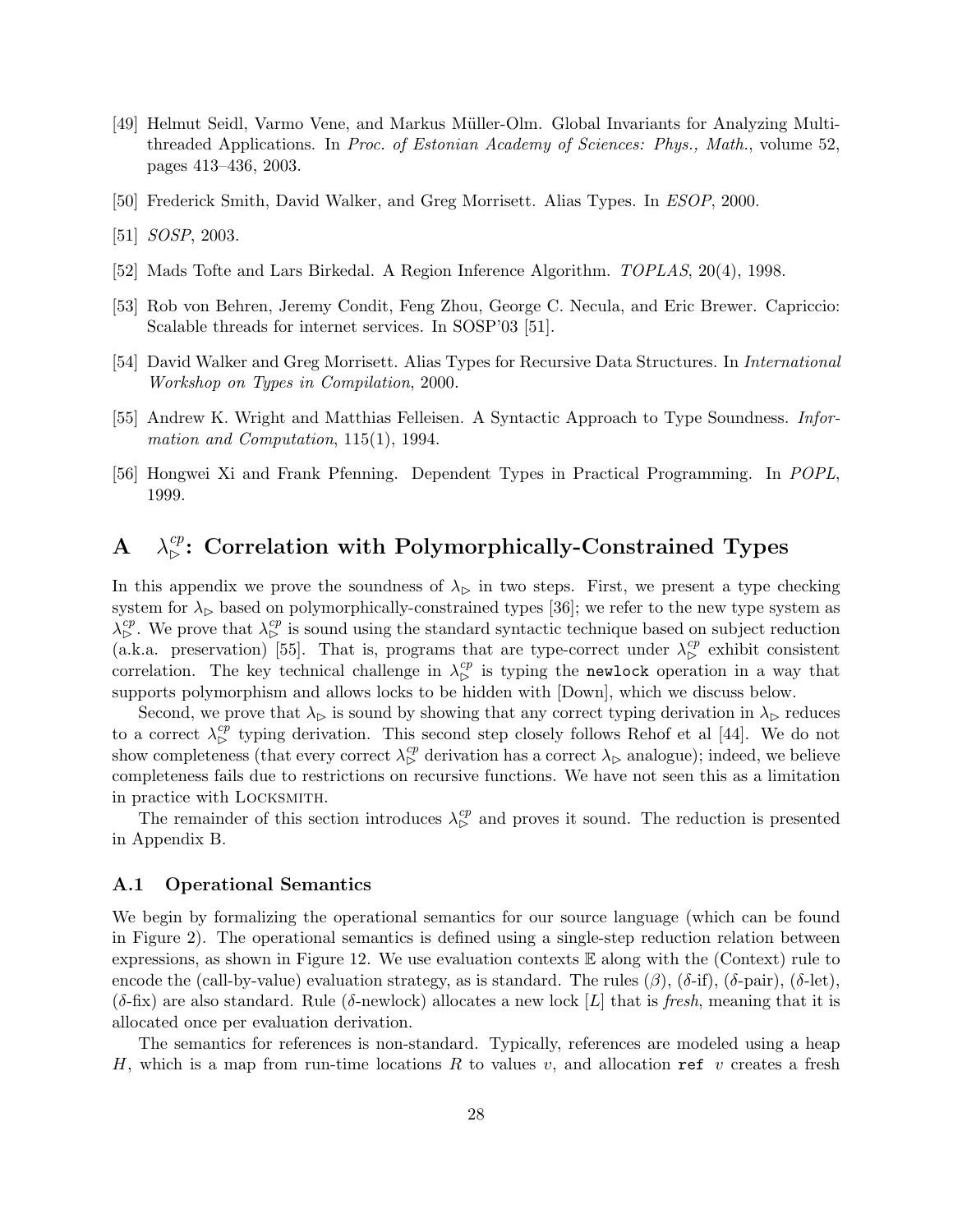| ( $\beta$ )                                                                                                                             | $(\lambda x.e)$ $v \longrightarrow e[x \mapsto v]$                        |                  |
|-----------------------------------------------------------------------------------------------------------------------------------------|---------------------------------------------------------------------------|------------------|
| ( $\delta$ -if)                                                                                                                         | if 0 0 then $e_1$ else $e_2 \longrightarrow e_1$                          |                  |
| ( $\delta$ -pair)                                                                                                                       | $(v_1, v_2) .j \longrightarrow v_j$                                       | $j \in \{1, 2\}$ |
| ( $\delta$ -let)                                                                                                                        | let $f = v$ in $e \longrightarrow e[f \mapsto v]$                         |                  |
| ( $\delta$ -fix)                                                                                                                        | $f(x, v) \longrightarrow v[f \mapsto f(x, v)]$                            |                  |
| ( $\delta$ -ref)                                                                                                                        | $\text{revlock} \longrightarrow v^R$                                      | $R$ fresh        |
| ( $\delta$ -heref)                                                                                                                      | $[L] v^R \longrightarrow v$                                               | $E$ fresh        |
| ( $\delta$ -deref)                                                                                                                      | $[L] v^R \longrightarrow v$                                               |                  |
| ( $\delta$ -assign)                                                                                                                     | $v'^R := [L] v \longrightarrow v$                                         |                  |
| ( $\delta$ -assign)                                                                                                                     | $v'^R := [L] v \longrightarrow v$                                         |                  |
| ( $\delta$ -assign)                                                                                                                     | $v'^R := [L] v \longrightarrow v$                                         |                  |
| ( $\delta$ -assign)                                                                                                                     | $v'^R := [L] v \longrightarrow v$                                         |                  |
| ( $\delta$ -assign)                                                                                                                     | $\frac{e_1 \rightarrow e_2}{\mathbb{E}[e_1] \rightarrow \mathbb{E}[e_2]}$ |                  |
| $\mathbb{E} := \text{supp}[E \mid E \in E \text{ then } e \text{ else } e' \mid (\mathbb{E}, e) \mid (e, \mathbb{E}) \mid \mathbb{E}.j$ |                                                                           |                  |
| $\mathbb{E} := \text{constant lock labels}$                                                                                             |                                                                           |                  |
| $\mathbb{E} := \text$                                                                                                                   |                                                                           |                  |

Figure 12: Operational Semantics and Target Language Syntax Extensions

location  $R \notin dom(H)$ , updating H to map R to v. As the point of  $\lambda_{\mathcal{D}}$  is merely to prove consistent correlation, we omit modeling the heap. ( $\delta$ -ref) creates a fresh location label R and annotates the argument v with that location. When such annotated values are "dereferenced" according to ( $\delta$ -deref), the label R is merely stripped off. The "assignment" operation ( $\delta$ -assign) behaves the same as a dereference of the left-hand side, returning the right-hand side. Thus references are simply functional "boxes" that are dynamically allocated, and there is no aliasing in this semantics. For the purposes of correlation, we wish to prove that for any value  $v^R$ , if program evaluation yields redexes  $[L] \hat{v}^R$  and  $[L'] v^R$  then  $L = L'$ , and similarly for redexes  $v^R := [L] v'$ , i.e., the "boxes" represented by references are always accessed with the correct lock. We believe that it is straightforward to add explicit heap modeling to this system.

### A.2 Typing

Typing judgments in  $\lambda_{\rm b}^{cp}$  have the form

$$
C;\Gamma\vdash_{cp}e:\tau;\varepsilon
$$

Here, C is a set of constraints;  $\Gamma$  is an environment mapping variables x to polytypes  $\forall \vec{\alpha}[C]$ .  $\tau$  (we write  $\tau$  to denote polytype  $\forall [\emptyset], \tau$ ; and  $\varepsilon$  is an effect that tracks lock allocations. This judgment is read, "Given constraints C, in environment  $\Gamma$  expression e has type  $\tau$  and when evaluated will allocate locks  $\varepsilon$ ."

The type and constraint language for  $\lambda_{\triangleright}^{cp}$  is shown in Figure 13. Function types are annotated with an effect, listing the locks allocated when the function is called. Lock labels  $\vartheta$  include lock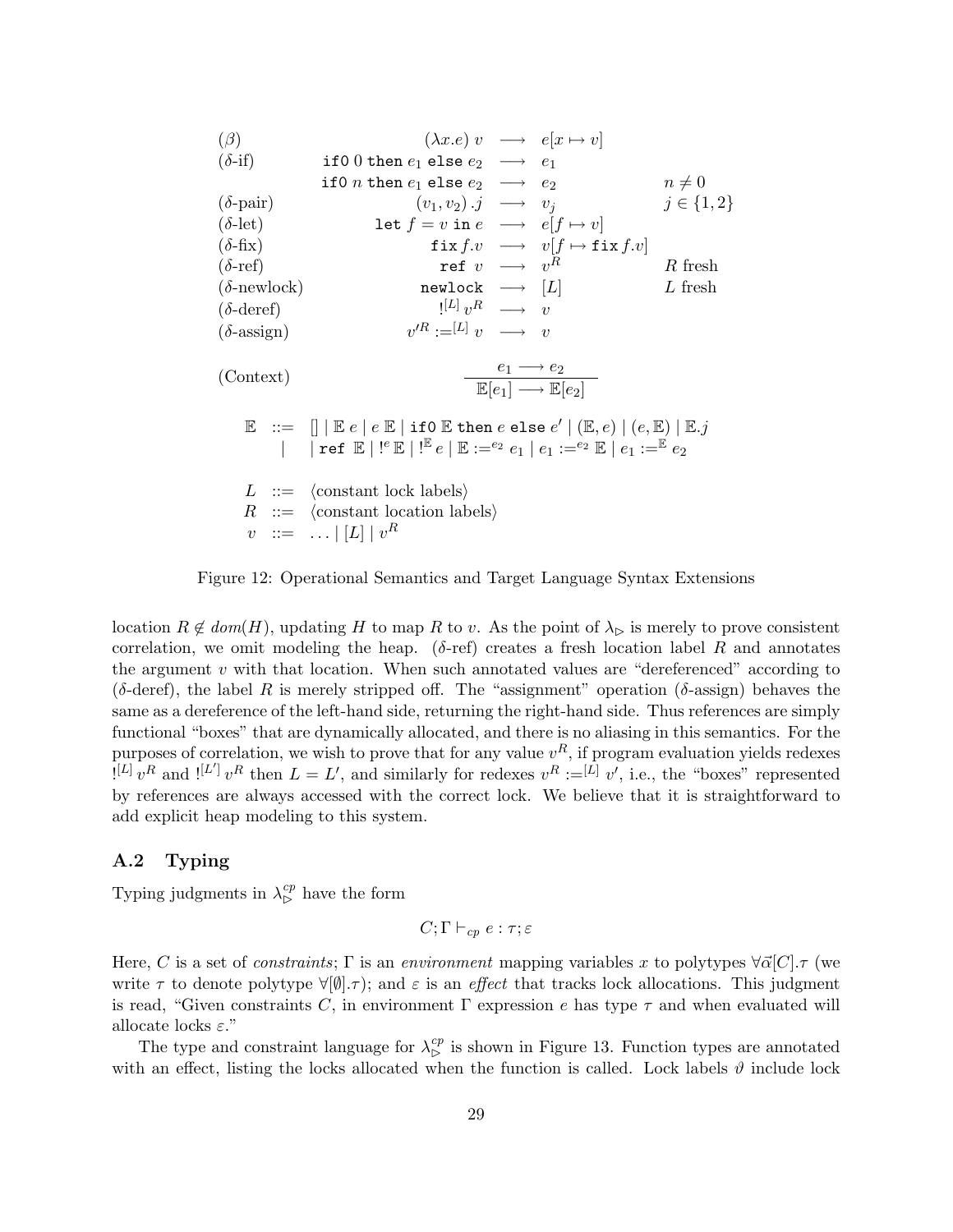types  $\tau := \int int \mid \tau \times \tau \mid \tau \to^{\varepsilon} \tau' \mid \text{lock } \ell \mid \text{ref}^{\rho} \tau$ lock labels  $\vartheta := \ell | L$ location labels  $\varphi ::= \rho | R$ label variables  $\alpha, \beta \ ::= \ell \mid \rho$ labels  $l ::= \vartheta | \varphi$ effects  $\varepsilon ::= \emptyset | \{\ell\} | \varepsilon \uplus \varepsilon' | \varepsilon \cup \varepsilon'$ polytypes  $\sigma := \forall \vec{\alpha}[C].\tau$ constraint sets  $C := \emptyset | \{c\} | C \cup C$ constraints  $c ::= \varphi \leq \rho$  (location flow)  $\int \rho \triangleright \ell$  (correlation)  $\left| \right| L \leq^{1} \ell$  (lock allocation)  $|\nu\vec{\alpha}|C;\varepsilon|$  (encapsulated constraints)

Figure 13:  $\lambda_{\rm b}^{cp}$  Types and Constructors

variables  $\ell$  and lock constants L, while location labels  $\varphi$  include location variables  $\rho$  and constants R. Variables  $\ell$  and  $\rho$  can be quantified in polytypes (and are collectively referred to using metavariables  $\alpha$ ,  $\beta$ ). In our type rules, we use *substitutions*  $\phi$  that map label variables to labels.

**Definition 6 (Substitution)** We define a substitution  $\phi$  as a function from label variables  $\vec{\alpha}$  to labels l. We write  $dom(\phi)$  to denote those labels for which  $\phi$  is not the identity, and similarly write rng( $\phi$ ) as the image of  $\phi$  applied to dom( $\phi$ ).

Intuitively, the type  $\forall \vec{\alpha}[C]$ . transformal type  $\phi(\tau)$  where  $\phi(C)$  is satisfied, for any substitution  $\phi$  with  $dom(\phi) = \vec{\alpha}$ . Reference types and lock types are annotated with label variables describing the run-time location or lock annotations of their respective values.

There are four kinds of constraints c that make up constraint sets  $C$ . The first two kinds of constraints also appear in  $\lambda_{\triangleright}$ . Constraints  $\varphi \leq \rho$  describe flow from  $\varphi$  to  $\rho$ ; these are introduced by subtyping and reference allocation. Constraints  $\varphi \triangleright \ell$  indicate *correlation*:  $\varphi$  is correlated with  $\ell$ , as indicated by a dereference or assignment. The last two kinds of constraints are new to  $\lambda_{\rm b}^{cp}$ . Constraints  $L \leq^1 \ell$  indicate that a newlock expression of type lock  $\ell$  has been evaluated, generating a fresh lock constant  $[L]$ . As such, these constraints are not necessary for type checking source programs, but are rather needed for the preservation proof. Constraints  $\nu\vec{\alpha}[C;\varepsilon]$  describe encapsulated constraints. These are used to handle recursion, and otherwise avoid clashes of lock names. We describe these in greater detail below. Notice that in  $\lambda_{\rm b}^{cp}$ , there are no instantiation constraints, as  $\lambda_{\rm b}^{cp}$  includes explicit constraint copying.

**Definition 7 (Bound and Free Labels)** We write  $f(\cdot)$  to denote those labels that are not bound in some structure  $\cdot$ , where  $\cdot$  could be C,  $\Gamma$ ,  $\tau$ ,  $\varepsilon$ , or  $\sigma$ . Figure 14 gives a formal definition. We write strip(c) to "strip off" the binders of encapsulated constraints; i.e.,  $strip(\nu\vec{\alpha}|C;\varepsilon|) = C$ , but  $strip(c) = c$  for other kinds of constraints c. The transitive closure of this operation is written strip<sup>\*</sup>. Using this, we define the bound labels of a constraint set C as  $bl(C) = fl(strip^*(C)) \setminus fl(C)$ .

The typing rules are shown in Figures 15 (monomorphic rules) and Figure 16 (polymorphic rules). Most of the monomorphic rules are standard. The [Newlock] and [Ref] rules construct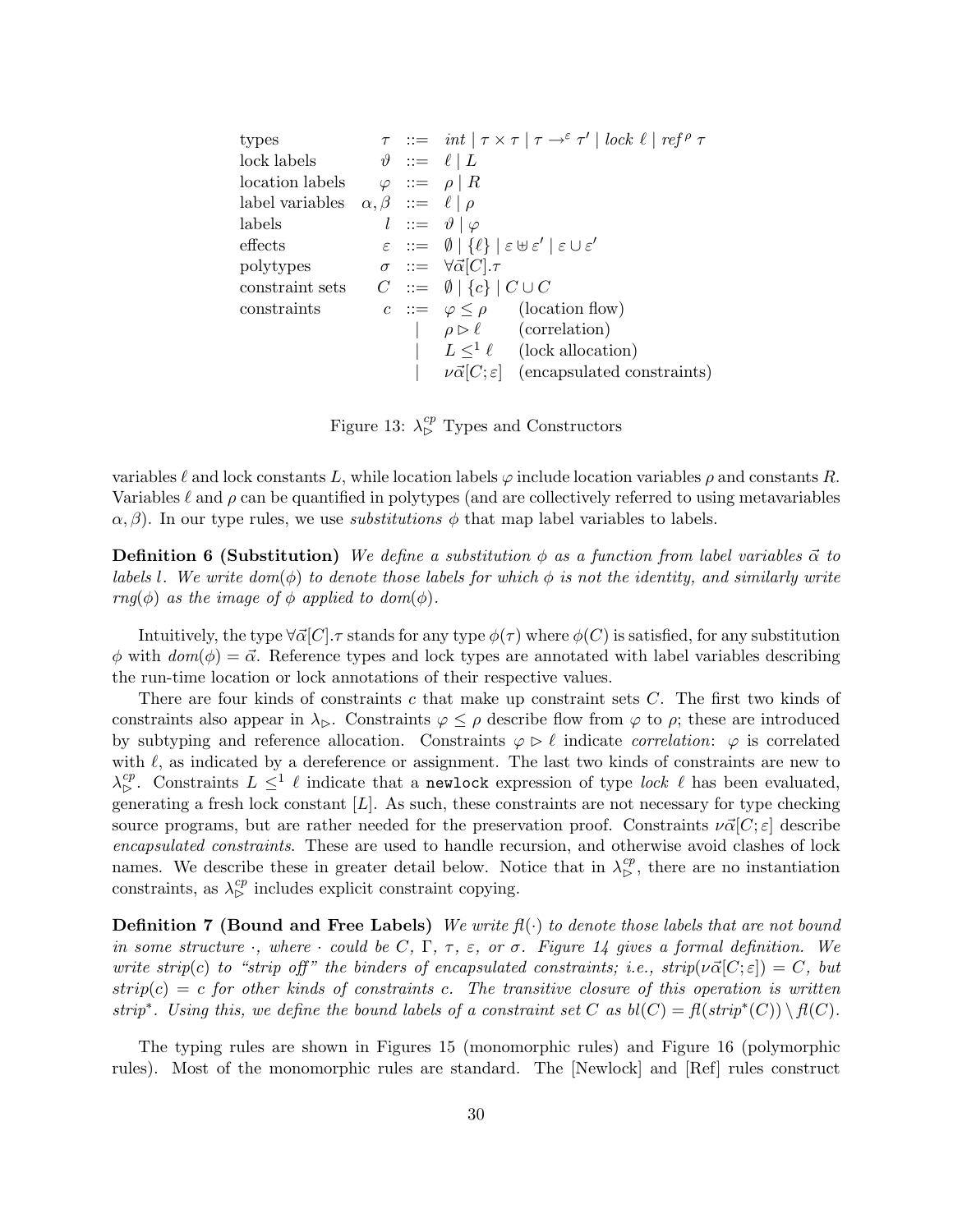$$
f(t) = \emptyset
$$
  
\n
$$
f(t) = \emptyset
$$
  
\n
$$
f(t) = \{f(t) \mid t \in \mathcal{F}(t)\}
$$
  
\n
$$
f(t) = \{f(t) \mid t \in \mathcal{F}(t)\}
$$
  
\n
$$
f(t) = \{f(t) \mid t \in \mathcal{F}(t)\}
$$
  
\n
$$
f(t) = \{f(t) \mid t \in \mathcal{F}(t)\}
$$
  
\n
$$
f(t) = \{f(t) \mid t \in \mathcal{F}(t)\}
$$
  
\n
$$
f(t) = \{f(t) \mid t \in \mathcal{F}(t)\}
$$
  
\n
$$
f(t) = \{f(t) \mid t \in \mathcal{F}(t)\}
$$
  
\n
$$
f(t) = \{f(t) \mid t \in \mathcal{F}(t)\}
$$
  
\n
$$
f(t) = \{f(t) \mid t \in \mathcal{F}(t)\}
$$
  
\n
$$
f(t) = \{f(t) \mid t \in \mathcal{F}(t)\}
$$
  
\n
$$
f(t) = \{f(t) \mid t \in \mathcal{F}(t)\}
$$
  
\n
$$
f(t) = \{f(t) \mid t \in \mathcal{F}(t)\}
$$
  
\n
$$
f(t) = \{f(t) \mid t \in \mathcal{F}(t)\}
$$
  
\n
$$
f(t) = \{f(t) \mid t \in \mathcal{F}(t)\}
$$
  
\n
$$
f(t) = \{f(t) \mid t \in \mathcal{F}(t)\}
$$

Figure 14: Free Labels

values of types lock  $\ell$  and ref  $\ell \tau$ , respectively; operationally these values have the form [L] and  $v^R$ . For [Newlock] the lock label must be *linear*. Roughly speaking, a lock label  $\ell$  is linear if it never represents two different run-time locks that could reside in the same storage or are simultaneously live. Therefore we require  $\ell$  to be a fresh variable in the derivation, which is achieved by putting  $\ell$ in an effect  $\varepsilon$  that must be disjoint with effects in subderivations. For example, in the [App], [Pair], and [Assign] rules, the overall effects are the *disjoint* union of their constituent parts. The [Cond] rule is similar, except that we use non-disjoint union to combine the effects of the two branches, since only one branch is evaluated at run-time (we could also have required the effects of both branches to be the same, and then added a rule to allow arbitrary expansion of an effect). We do not use effects for locations because they need not be linear.

Also noteworthy are [Deref] and [Assign], each of which have the premise  $C \vdash \rho \triangleright \ell$  to indicate that constraints C can prove the lock expression is correlated with the reference being accessed. Finally, the [Lock] and [Loc] rules are for typing allocated locks and locations, respectively (and thus do not apply to source programs but only programs during evaluation). In both cases, a lock's type (respectively, a location's type) always refers to a lock variable  $\ell$  (respectively, a location variable  $\rho$ ); we relate the lock constant to the variable by requiring  $C \vdash L \leq^{1} \ell$  (respectively,  $C \vdash R \leq \rho$ ).

Turning to the polymorphic rules in Figure 16, we see that universal polymorphism is introduced in [Let] and [Fix]. As is standard, we allow generalization only of label variables that are not free in the type environment  $\Gamma$ . Notice that in both these rules, the constraints  $C'$  that we use to type check  $v_1$  (or v) become the bound constraints in the polymorphic type. Whenever a variable with a universally quantified type is used in the program text, its type is instantiated. The [Inst] rule can only be applied if the instantiation  $\phi(C')$  of the polymorphic type's constraints can be proven by the constraints  $C$  at that point.

[Down] is based on the observation that constraints and effects on labels that are no longer in use—neither part of the result computed by an expression, nor accessible through the environment can be removed from consideration [23, 34, 7]. In region and effect systems, these labels are removed from the effect set, but in our system they are also encapsulated into a separate constraint set  $\nu\vec{\alpha}[C;\varepsilon]$  which we term encapsulated constraints. As shown below, encapsulated constraints do not permit directly proving flow or correlation judgments, but rather permit reasoning about the entire constraint set independent of a particular point in a typing derivation. Roughly speaking, this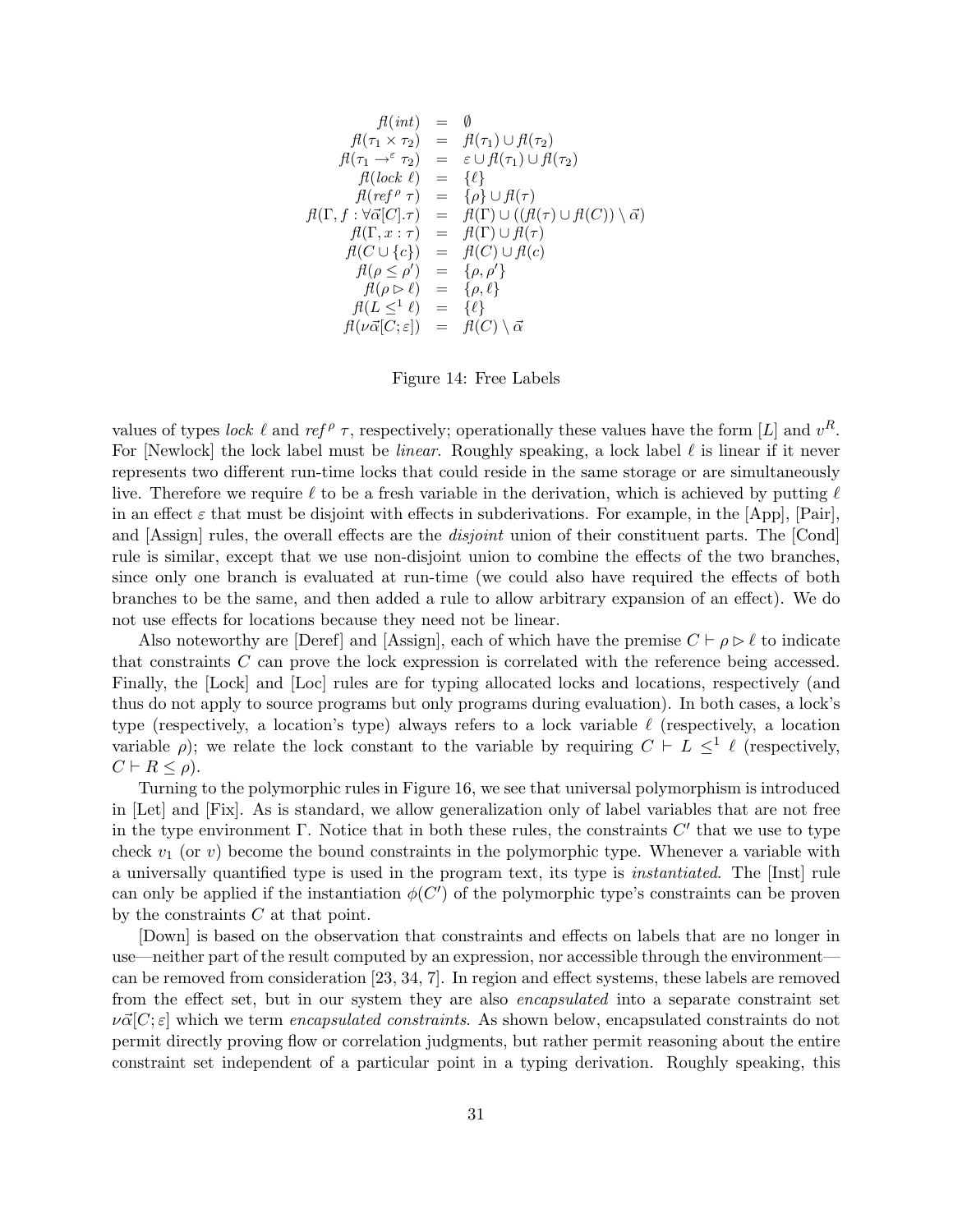$$
[Id] \frac{}{C; \Gamma, x : \tau \vdash_{\varphi} x : \tau; \emptyset} \qquad [Int] \frac{}{C; \Gamma \vdash_{\varphi} n : int; \emptyset}
$$
\n
$$
[Lam] \frac{}{C; \Gamma, x : \tau \vdash_{\varphi} e : \tau'; \varepsilon}{C; \Gamma \vdash_{\varphi} \lambda x.e : \tau \rightharpoonup^{\varepsilon} \tau'; \emptyset}
$$
\n
$$
[App] \frac{}{C; \Gamma \vdash_{\varphi} e_1 : \tau \rightharpoonup^{\varepsilon} \tau'; \varepsilon_1 \quad C; \Gamma \vdash_{\varphi} e_2 : \tau; \varepsilon_2}{C; \Gamma \vdash_{\varphi} e_1 e_2 : \tau'; \varepsilon \uplus \varepsilon_1 \uplus \varepsilon_2}
$$
\n
$$
[Pair] \frac{}{C; \Gamma \vdash_{\varphi} e_1 : \tau_1; \varepsilon_1 \quad C; \Gamma \vdash_{\varphi} e_2 : \tau_2; \varepsilon_2}{C; \Gamma \vdash_{\varphi} e_1 : \tau_1; \varepsilon_1 \quad C; \Gamma \vdash_{\varphi} e_2 : \tau_2; \varepsilon_2}
$$
\n
$$
[Proj] \frac{}{C; \Gamma \vdash_{\varphi} e : \tau_1 \times \tau_2; \varepsilon \quad j = 1, 2}{C; \Gamma \vdash_{\varphi} e_1; \tau_1; \varepsilon} \qquad [Sub] \frac{}{C \vdash \tau_1 \leq \tau_2}{C; \Gamma \vdash_{\varphi} e : \tau_1; \varepsilon}
$$
\n
$$
[Cond] \frac{}{C; \Gamma \vdash_{\varphi} e; \tau; \varepsilon_2 \quad C; \Gamma \vdash_{\varphi} e_3 : \tau; \varepsilon_3}{C; \Gamma \vdash_{\varphi} e_1 : \text{int}; \varepsilon_1 \quad [Sub] \frac{}{C \vdash \tau_1 \leq \tau_2}{C; \Gamma \vdash_{\varphi} e : \tau_2; \varepsilon}
$$
\n
$$
[Red] \frac{}{C; \Gamma \vdash_{\varphi} e : \tau; \varepsilon}{C; \Gamma \vdash_{\varphi} e : \text{ref} \rho \tau; \varepsilon} \qquad [Newlock] \frac{}{C; \Gamma
$$

Figure 15:  $\lambda_{\triangleright}^{cp}$  Monomorphic Typing Rules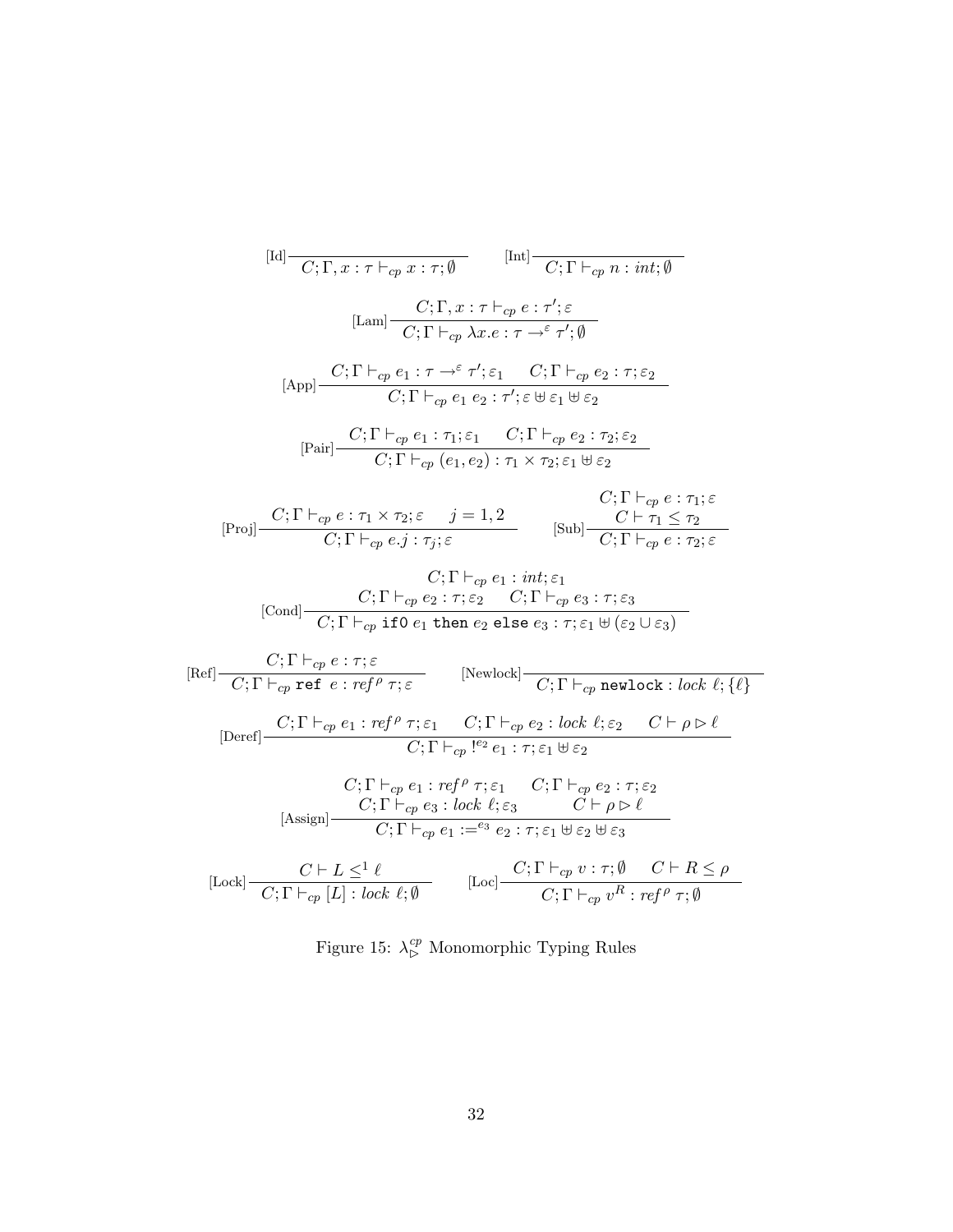$$
C'; \Gamma \vdash_{cp} v_1 : \tau_1; \emptyset \qquad C; \Gamma, f : \forall \vec{\alpha}[C'], \tau_1 \vdash_{cp} e_2 : \tau_2; \varepsilon_2
$$
\n[Let]\n
$$
\overrightarrow{\alpha} \subseteq (\mathcal{H}(\tau_1) \cup \mathcal{H}(C')) \setminus \mathcal{H}(\Gamma)
$$
\n
$$
C; \Gamma \vdash_{cp} \text{ let } f = v_1 \text{ in } e_2 : \tau_2; \varepsilon_2
$$
\n
$$
C'; \Gamma, f : \forall \vec{\alpha}[C'], \tau \vdash_{cp} v : \tau; \emptyset
$$
\n[Fix]\n
$$
\overrightarrow{\alpha} \subseteq (\mathcal{H}(\tau) \cup \mathcal{H}(C')) \setminus \mathcal{H}(\Gamma) \qquad C \vdash \phi(C') \qquad dom(\phi) = \overrightarrow{\alpha}
$$
\n
$$
C; \Gamma \vdash_{cp} \text{ fix } f.v : \phi(\tau); \emptyset
$$
\n[Inst]\n
$$
\overrightarrow{C}; \Gamma, f : \forall \vec{\alpha}[C'], \tau \vdash_{cp} f^i : \phi(\tau); \emptyset
$$
\n
$$
C \cup \{\nu \vec{\alpha}[C'; \varepsilon']\} \cup \text{strip}(\alpha^{\vec{U}}(\nu \vec{\alpha}[C'; \varepsilon'))); \Gamma \vdash_{cp} e : \tau; \varepsilon \uplus \phi^{\vec{U}}_{\alpha}(\varepsilon')
$$
\n
$$
\phi^{\vec{U}}_{\alpha}(\vec{\alpha}) \cap (\mathcal{H}(\Gamma) \cup \mathcal{H}(\tau)) = \emptyset
$$
\n[Down]\n
$$
\overrightarrow{\varepsilon} \subseteq \overrightarrow{\alpha} \qquad \overrightarrow{\vec{U}} \supseteq \mathcal{H}(\text{strip}^*(C) \cup \text{strip}^*(\nu \vec{\alpha}[C'; \varepsilon'))) \cup \varepsilon
$$
\n[Down]\n
$$
\overrightarrow{C} \cup \{\nu \vec{\alpha}[C'; \varepsilon']\}; \Gamma \vdash_{cp} e : \tau; \varepsilon
$$

Figure 16:  $\lambda_{\triangleright}^{cp}$  Polymorphic Typing Rules and [Down]

constraint is read: "there exist fresh labels  $\vec{\alpha}$  such that the constraints C hold, where locks labeled  $\varepsilon$  are allocated by the program." (We use the quantifier  $\nu$  rather than  $\exists$  to emphasize that these labels must be fresh, as in alias types [54]).

With this rule, we introduce the idea of an *alpha-converting substitution*. This is a technical device for establishing the freshness of bound variables in encapsulated constraints, and is important for later proving that constraint sets are well-formed even if encapsulated constraints are "instantiated" many times.

Definition 8 (Alpha-converting Substitutions) We write  $\alpha^{\vec{l}}(C)$  denote the alpha-conversion of binders in the encapsulated constraints in C to labels not in  $\vec{l}$ . Thus we have dom $(\alpha^{\vec{l}}) = bl(C)$  and  $rmg(\alpha^{\vec{l}}) \cap (\vec{l} \cup dom(\alpha^{\vec{l}}) \cup \vec{H}(C)) = \emptyset$  and  $|dom(\alpha^{\vec{l}})| = |rmg(\alpha^{\vec{l}})|$ . We write  $\phi_{\alpha}^{\vec{l}}$  as the normal, captureavoiding version of  $\alpha^{\vec{l}}$ , where  $strip^*(\alpha^{\vec{l}}(C)) = \phi^{\vec{l}}_{\alpha}(strip^*(C))$  while  $\phi^{\vec{l}}_{\alpha}(C) = C$  (since  $dom(\phi^{\vec{l}}_{\alpha})$  only contains binders in C).

Given this definition, we can now understand rule [Down]. In the first premise, given a constraint set with some encapsulated constraints  $\nu \vec{\alpha}$  | C';  $\varepsilon'$ |, we type e by stripping the binders off of the constraints after first alpha-converting them (where  $\vec{l'}$  is defined in the last premise to avoid conflicts with existing labels). This alpha-conversion is necessary for ensuring the constraint set is wellformed, as described later. However, we can prune these stripped constraints from the conclusion because the alpha-converted binders  $(\phi_{\alpha}^{\vec{l}'}(\vec{\alpha}))$  do not appear in the environment or the final type (second premise). We can similarly remove the effect of any allocations that appear in neither the environment nor the type (as established by the second and third premises), but we note the effect of the allocation in the encapsulated constraints.

Finally, rule [Sub] in Figure 15 uses the subtyping rules in Figure 17. These rules are standard.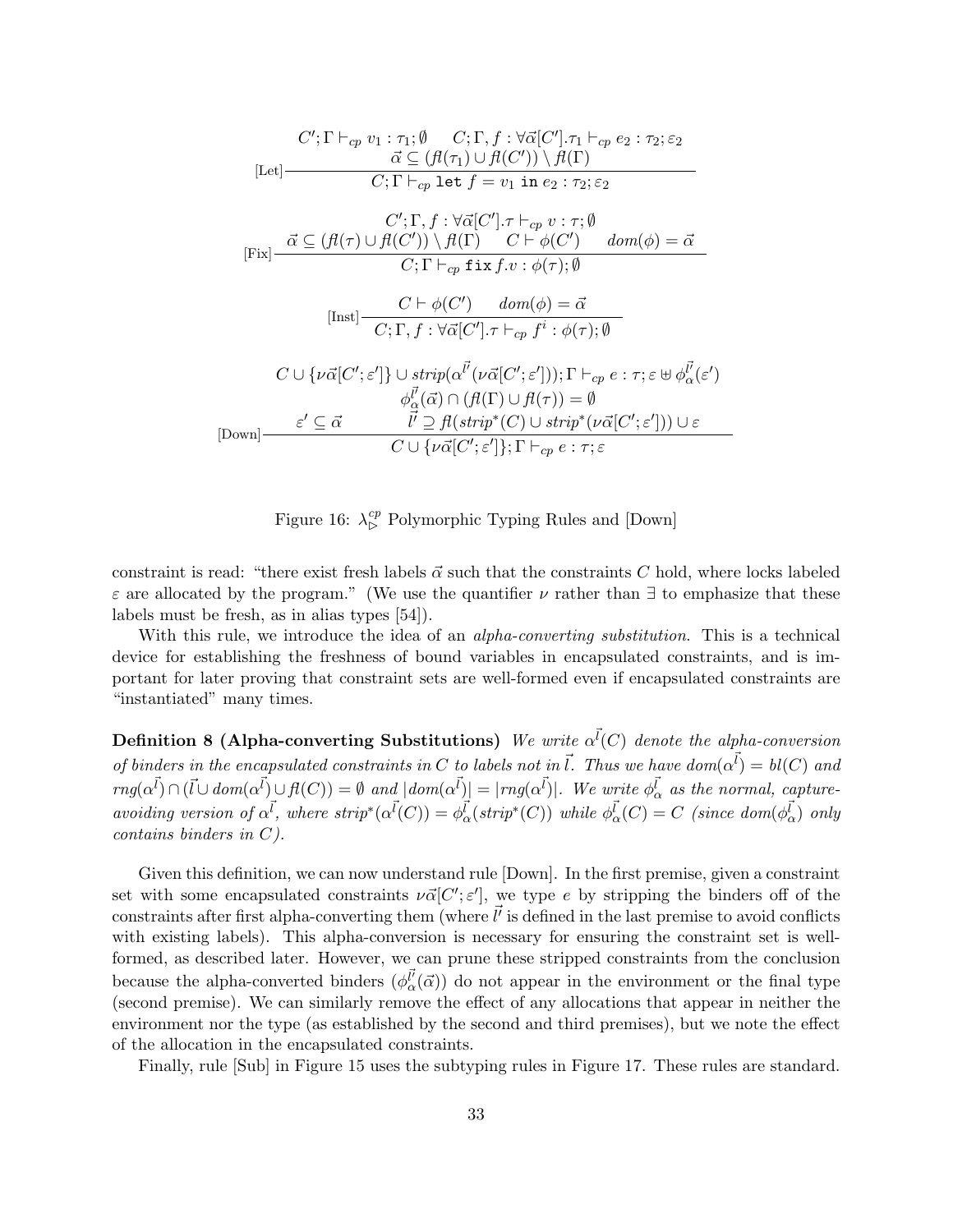$$
[\text{Sub-Int}] \frac{C \vdash \text{int} \leq \text{int}}{C \vdash \text{int} \leq \text{int}} \\
[\text{Sub-Pair}] \frac{C \vdash \tau_1 \leq \tau_2 \quad C \vdash \tau_1' \leq \tau_2'}{C \vdash \tau_1 \times \tau_1' \leq \tau_2 \times \tau_2'} \\
[\text{Sub-Fun}] \frac{C \vdash \tau_2 \leq \tau_1 \quad C \vdash \tau_1' \leq \tau_2' \quad \varepsilon_1 \subseteq \varepsilon_2}{C \vdash \tau_1 \rightarrow^{\varepsilon_1} \tau_1' \leq \tau_2 \rightarrow^{\varepsilon_2} \tau_2'} \\
[\text{Sub-Lock}] \frac{C \vdash \ell_1 \leq \ell_2}{C \vdash \text{lock } \ell_1 \leq \text{lock } \ell_2} \\
[\text{Sub-Ref}] \frac{C \vdash \rho_1 \leq \rho_2 \quad C \vdash \tau_1 \leq \tau_2 \quad C \vdash \tau_2 \leq \tau_1}{C \vdash \text{ref } \rho_1 \tau_1 \leq \text{ref } \rho_2 \tau_2}
$$

# Figure 17:  $\lambda_{\triangleright}^{cp}$  Subtyping

$$
[\text{Loc-Flow}] \frac{\varphi \le \rho \in C}{C \vdash \varphi \le \rho} \qquad [\text{Lab-Refl}] \frac{\neg C \vdash l \le l}{C \vdash l \le l}
$$
\n
$$
[\text{Loc-Trans}] \frac{C \vdash \varphi \le \rho' \quad C \vdash \rho' \le \rho}{C \vdash \varphi \le \rho} \qquad [\text{Lock-Flow}] \frac{L \le l \ell \in C}{C \vdash L \le l \ell}
$$
\n
$$
[\text{Encap-Flow}] \frac{\nu \vec{\alpha}[C_0; \varepsilon] \in C \quad C_0 \vdash C'}{C \vdash \nu \vec{\alpha}[C'; \varepsilon]} \qquad [\text{Correlate}] \frac{C \vdash \varphi \le \rho \quad \rho \triangleright \ell \in C}{C \vdash \varphi \triangleright \ell}
$$

Figure 18:  $\lambda_{\triangleright}^{cp}$  Constraint Logic

### A.3 Consistent Correlation

The goal of  $\lambda_{\rm b}^{cp}$  is to prove that well-typed programs are consistently correlated, meaning that a given location  $R$  is always accessed with the same lock  $L$ . We establish this from the constraints  $C$  needed to type the program. In particular, we use the constraints  $C$  to establish *correlation sets* so that we can prove consistent correlation. We repeat Definitions 1 and 2 for clarity:

**Definition 9 (Correlation Set)** Given a location  $\rho$  and a set of constraints C, we define the correlation set of  $\rho$  in C as

$$
S(C, \rho) = \{ \ell \mid C \vdash \rho \rhd \ell \}
$$

Here we write  $C \vdash \rho \triangleright \ell$  to say that  $\rho \triangleright \ell$  can be proven from the constraints in C.

**Definition 10 (Consistent Correlation)** A set of constraints  $C$  is consistently correlated iff  $\forall \varphi. |S(C, \varphi)| \leq 1.$ 

Thus, a constraint set C is consistently correlated if all locations  $\varphi$  are either correlated with one lock, or are never accessed and so are correlated with no locks. We refine  $S(C, \varphi)$  to refer to only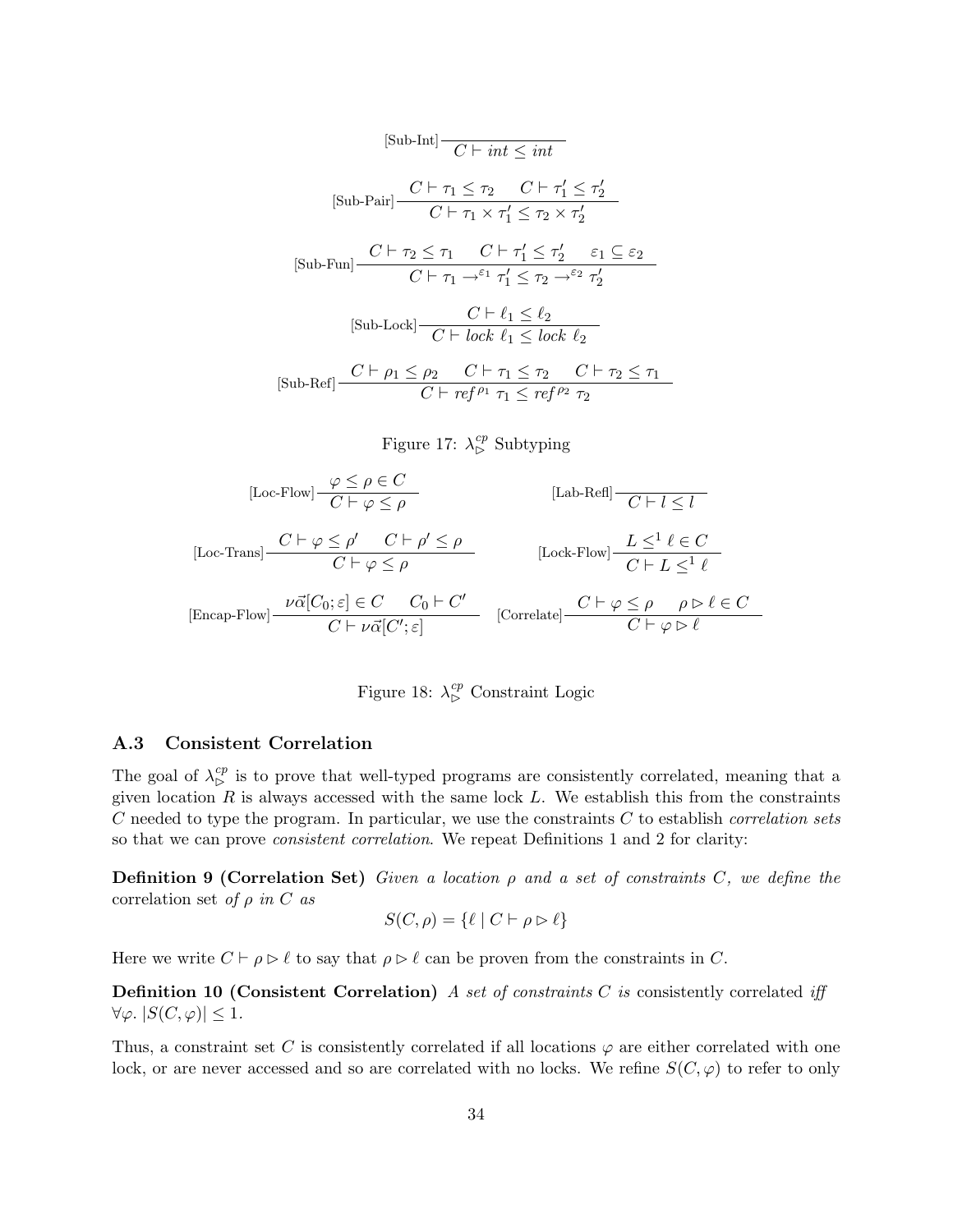$$
\varepsilon \vdash_{ok} C_{1} \hookrightarrow C'_{1}; \vec{\alpha} \qquad \varepsilon \vdash_{ok} C_{2} \hookrightarrow C'_{2}; \vec{\beta}
$$
\n
$$
\begin{array}{c} \n\mathcal{H}(C'_{1}) \cap \vec{\beta} = \emptyset \qquad \mathcal{H}(C'_{2}) \cap \vec{\alpha} = \emptyset \\ \n\text{for all } \varphi. \ |S(C'_{1} \cup C'_{2}, \varphi)| \leq 1 \\ \n\text{[Con-Union]} \quad \frac{C'_{1} \vdash L_{1} \leq^{1} \ell \ \wedge \ C'_{2} \vdash L_{2} \leq^{1} \ell \ \Rightarrow L_{1} = L_{2} }{\varepsilon \vdash_{ok} C_{1} \cup C_{2} \rightarrow C'_{1} \cup C'_{2}; \vec{\alpha} \uplus \vec{\beta}} \n\end{array}
$$
\n
$$
\varepsilon' \subseteq \vec{\alpha} \qquad \varepsilon \uplus \varepsilon' \vdash_{ok} C \hookrightarrow C'; \vec{\beta}
$$
\n
$$
\text{for all } c \in C'. \quad c \neq (L \leq^{1} \ell)
$$
\n
$$
\text{[Con-Encap]} \quad \frac{\text{for all } \ell \in \vec{\alpha}. \quad (C \vdash \varphi \rhd \ell) \Rightarrow \varphi \in \vec{\alpha}}{\varepsilon \vdash_{ok} \{\nu \vec{\alpha}[C; \varepsilon']\} \hookrightarrow C'; \vec{\alpha} \uplus \vec{\beta}}
$$
\n
$$
\text{[Con-Other]} \quad \frac{C = \emptyset \lor C = \{\rho \rhd \ell\} \lor C = \{\varphi \leq \rho\}}{\varepsilon \vdash_{ok} C \hookrightarrow C; \emptyset}
$$
\n
$$
\text{[Con-Lock]} \quad \frac{\ell \notin \varepsilon}{\varepsilon \vdash_{ok} \{L \leq^{1} \ell\} \hookrightarrow \{L \leq^{1} \ell\}; \emptyset}
$$

Figure 19:  $\lambda_{\triangleright}^{cp}$  Constraint Set Well-Formedness

concrete lock labels in its range:

$$
S_g(C, \varphi) = \{ L \mid C \vdash \varphi \rhd \ell \land C \vdash L \le^1 \ell \}
$$

We prove the facts  $C \vdash c$  in these definitions (and in typing and subtyping rules presented earlier) according to the rules in Figure 18. The [Loc-Flow], [Lab-Refl], and [Loc-Trans] rules establish flow between locations as the reflexive, transitive closure of atomic flow constraints in C. The only flow permitted between locks is due to [Lab-Refl], which effectively means that each lock name in the program identifies a distinct lock, enforcing linearity. The [Correlate] rule defines correlation as transitive with respect to flow. Finally, observe that encapsulated constraints cannot be used to prove flows or correlations directly, as [Encap-Flow] can only be used to prove weaker encapsulated constraints. Instead, we "unwrap" encapsulated constraints as part of [Down], and we will show below that for well-formed constraint sets, encapsulated constraints can be duplicated arbitrarily many times while preserving consistent correlation.

Figure 19 defines a well-formedness judgment  $\varepsilon \vdash_{ok} C \hookrightarrow C'; \vec{\alpha}$  on constraints, whose "inputs" are  $\varepsilon$  and C. Ignoring the "outputs" we introduce the short form of well-formedness as follows:

# **Definition 11** We define  $\varepsilon \vdash_{ok} C$  if there exist  $C'$ ,  $\vec{\alpha}$  such that  $\varepsilon \vdash_{ok} C \hookrightarrow C'; \vec{\alpha}$ .

The well-formedness rules establish several properties. First, bound variables appearing in encapsulated constraints within C are disjoint. Notice that [Con-Encap] includes the bound variables  $\vec{\alpha}$ in the output, and that they must be disjoint from binders  $\vec{\beta}$  within constraints C', as we have  $\vec{\alpha} \oplus \vec{\beta}$ . [Con-Encap] also strips the encapsulated constraints before checking them for well-formedness (the second premise), so that the output constraint set contains no encapsulated constraints, but keeps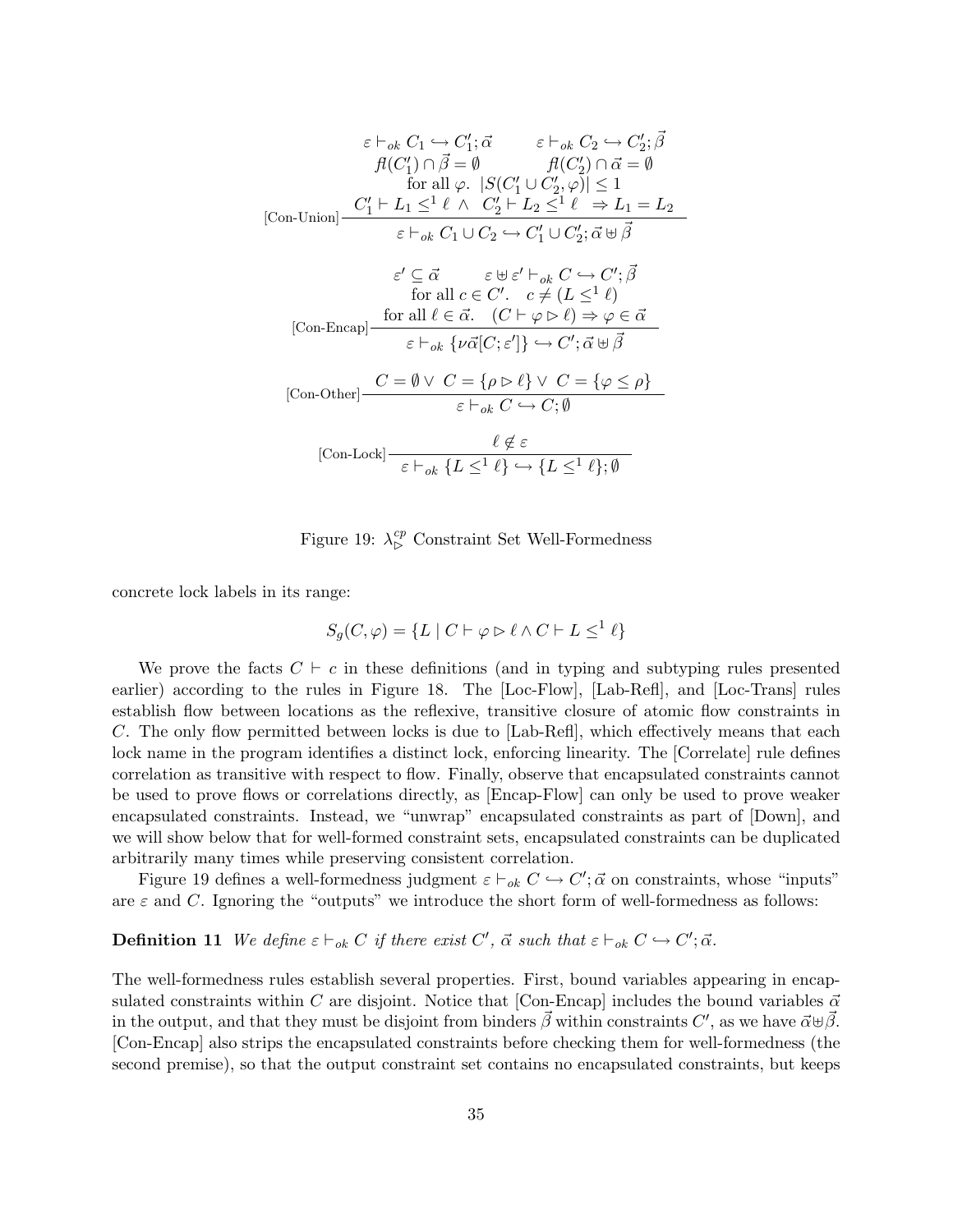the names of the variables intact. The second line of premises in [Con-Union] then ensures that these variables are disjoint with any binders in "adjacent" constraints. The requirement for disjoint binder variables is the reason for the explicit alpha-conversion when stripping encapsulated constraints in the [Down] rule.

Second, the rules ensure that a given lock variable  $\ell$  is only allocated once. The last premise of [Con-Union] ensures this fact directly, and [Con-Lock] ensures that if  $\varepsilon \vdash_{ok} C$  that  $\varepsilon$  is disjoint from those  $\ell$  for which constraint  $\ell \leq^1 \ell$  appears in C, and is likewise disjoint from any  $\varepsilon'$  appearing in an encapsulated constraint. We also require no lock allocation constraints appear in encapsulated constraints, as enforced by the third premise of [Con-Encap]. This places no limit on expressive power as such constraints are not useful for source programs (which should have no occurrences of the [Lock] rule), but it establishes a useful invariant that permits duplicating encapsulated constraints as part of the preservation proof.

Finally, the third premise of [Con-Union] enforces consistent correlation of the stripped constraints, and we can prove as much for the original constraints without much trouble, as we show below. First, we can prove some useful properties.

# Lemma 12 (Well-formed Constraint Properties) If  $\varepsilon \vdash_{ok} C \hookrightarrow C'; \vec{\alpha}$  then

1. 
$$
C' = strip^*(C)
$$
 and  $\vec{\alpha} = bl(C)$ .

- 2.  $\varepsilon \vdash_{ok} \alpha^{\vec{l'}}(C) \hookrightarrow \phi^{\vec{l'}}_{\alpha}(C'); \phi^{\vec{l'}}_{\alpha}(\vec{\alpha})$  where  $\vec{l'} \supseteq \varepsilon$ .
- 3.  $\ell \in \varepsilon$  implies  $C \not\vdash L \leq^1 \ell$  and  $C' \not\vdash L \leq^1 \ell$  for all L.
- 4.  $C'' \subseteq C$  implies  $\varepsilon \vdash_{ok} C''$ .
- 5.  $\varepsilon' \subseteq \varepsilon$  implies  $\varepsilon' \vdash_{ok} C \hookrightarrow C'; \vec{\alpha}.$

**Proof:** By easy induction on  $\varepsilon \vdash_{ok} C \hookrightarrow C'; \vec{\alpha}. \square$ 

We can show well-formed constraints are consistently correlated.

Lemma 13 (Consistent Correlation) If  $\varepsilon \vdash_{ok} C \hookrightarrow C'; \vec{\alpha}$  then

- 1. for all  $\varphi$ ,  $|S(C, \varphi)| \leq 1$  and  $|S(C', \varphi)| \leq 1$ .
- 2.  $C \vdash L_1 \leq^1 \ell \land C \vdash L_2 \leq^1 \ell \Rightarrow L_1 = L_2$  and  $C' \vdash L_1 \leq^1 \ell \land C' \vdash L_2 \leq^1 \ell \Rightarrow L_1 = L_2$

**Proof:** Proof by induction on  $\varepsilon \vdash_{ok} C \hookrightarrow C'; \vec{\alpha}$ . To prove the properties mentioning C (rather than  $C'$ ), observe by the rules in Figure 18 that encapsulated constraints cannot contribute to correlation sets. That is, let C'' be C with all encapsulated constraints removed; then  $C \vdash \rho \triangleright \ell$ implies  $C'' \vdash \rho \rhd \ell$ . It is clear that for  $\varepsilon \vdash_{ok} C'' \hookrightarrow C'''$ ;  $\vec{\beta}$  (by Lemma 12(1)) that  $C'' = C'''$  and so the result on  $C'''$  implies the result for  $C''$  which implies the result for  $C$ .

Finally, we wish to prove that encapsulated constraints can be freely duplicated while still preserving well-formedness, as mentioned above. To do this, we first establish some useful properties on (wellformed) encapsulated constraints.

 ${\bf Lemma~14}$  (Encapsulated Constraint Properties)  $\mathit{If}~\varepsilon \vdash_{ok} C \cup \{\nu \vec{\alpha}[C_1;\varepsilon_1]\} \hookrightarrow C' \cup C_1'; \vec{\beta} \uplus \vec{\beta'}$ where  $\alpha^{l'}$  is an alpha-converting substitution on  $\nu\vec{\alpha}[C_1;\varepsilon_1]$  with  $l' \supseteq \varepsilon \cup \vec{\mu}(C')$  then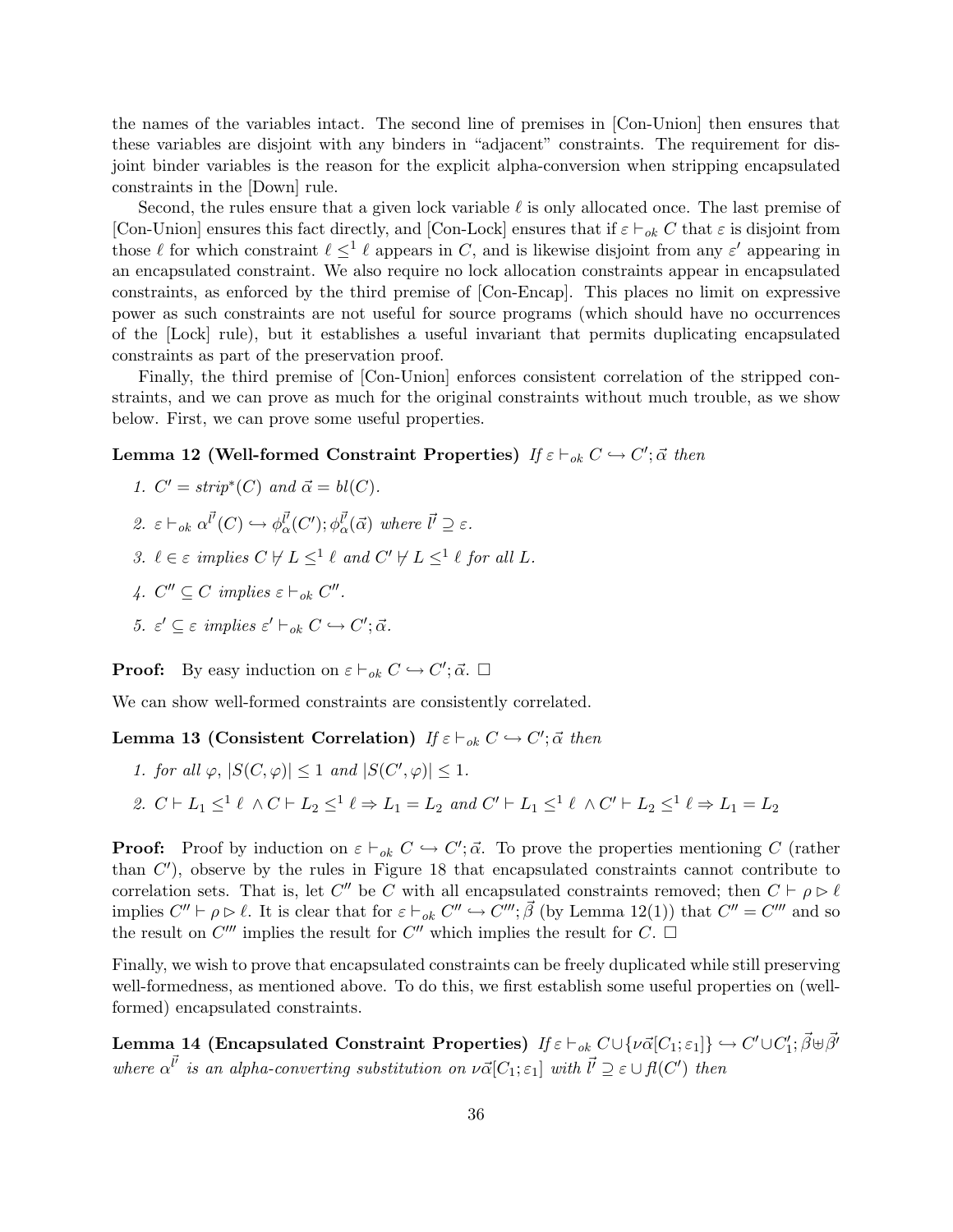1. for all  $\ell \in bl(C_1) \cup \vec{\alpha}$ .  $(C'_1 \vdash \varphi \rhd \ell) \Rightarrow \varphi \in bl(C_1) \uplus \vec{\alpha}$ 

2. if  $C' \cup C_1' \cup \phi_\alpha^{\vec{l'}}(C_1') \vdash \varphi \leq \rho$  then

- if  $\varphi \in \mathit{fl}(C' \cup C'_1)$  then (1)  $\rho \in \mathit{fl}(C' \cup C'_1)$  implies  $C' \cup C'_1 \vdash \varphi \leq \rho$  and (2)  $\rho \in \text{fl}(C' \cup \phi_{\alpha}^{\vec{l'}}(C'_1))$  implies  $C' \cup C'_1 \vdash \varphi \leq \rho'$  where  $\phi_{\alpha}^{\vec{l'}}(\rho') = \rho$
- if  $\varphi \in \mathit{fl}(C' \cup \phi_{\alpha}^{\vec{l'}}(C'_1))$  then (3)  $\rho \in \mathit{fl}(C' \cup \phi_{\alpha}^{\vec{l'}}(C'_1))$  implies  $C' \cup \phi_{\alpha}^{\vec{l'}}(C'_1) \vdash \varphi \leq \rho$  and (4)  $\rho \in \mathit{fl}(C' \cup C'_1)$  implies  $C' \cup \phi_\alpha^{\vec{l'}}(C'_1) \vdash \varphi \leq \rho'$  where  $\phi_\alpha^{\vec{l'}}(\rho) = \rho'$

**Proof:** The first is proved by easy induction on  $\varepsilon \vdash_{ok} C \cup \{ \nu \vec{\alpha}[C_1; \varepsilon_1] \} \hookrightarrow C' \cup C'_1; \vec{\beta} \uplus \vec{\beta'}$ . The last is proved by induction on the derivation  $C' \cup C'_1 \cup \phi_\alpha^{l'}(C'_1) \vdash \varphi \leq \rho$ . Case [Lab-Refl]. We have

$$
[\operatorname{Lab-Refl}] \frac{\overline{C'} \cup C'_1 \cup \phi_\alpha^{\vec{l'}}(C'_1) \vdash \varphi \leq \varphi}{}
$$

and thus  $\rho = \varphi$ .

- Assume  $\varphi \in \mathit{fl}(C' \cup C'_1)$ :
	- (1) We have  $C' \cup C'_1 \vdash \varphi \leq \varphi$  by [Lab-Refl].
	- (2) Assume  $\varphi \in \mathit{fl}(C' \cup \phi_{\alpha}^{\vec{l'}}(C'_1))$ . We can show that  $\varphi \notin \mathit{dom}(\phi_{\alpha}^{\vec{l'}})$  which implies that  $\phi_{\alpha}^{\vec{l'}}(\varphi) = \varphi$  and thus  $C' \cup C'_1 \vdash \varphi \leq \varphi$  by [Lab-Refl], and the result follows by taking  $\rho' =$  $\varphi$ . We prove  $\varphi \notin dom(\phi_{\alpha}^{\vec{l'}})$  by contradiction. Suppose  $\varphi \in dom(\phi_{\alpha}^{\vec{l'}})$ , and thus  $\varphi \in C'_1$ . Since the  $dom(\phi_{\alpha}^{l'}')$  and  $rng(\phi_{\alpha}^{l'}')$  must be disjoint, the fact that  $\varphi \in fl(C' \cup \phi_{\alpha}^{l'}(C'_1))$  and  $\varphi \in \mathit{fl}(C' \cup C'_1)$  implies it must be in the part in which the two constraint sets agree. But that implies that  $\varphi$  appears at least twice in the constraints: bound in  $\nu\vec{\alpha}[C_1;\varepsilon_1]$  and elsewhere in the  $C \cup \nu \vec{\alpha}[C_1; \varepsilon_1]$ , either bound separately or free. But this is impossible since  $\varepsilon \vdash_{ok} C \cup {\{\nu\vec{\alpha}[C_1;\varepsilon_1]\}}$  forbids such duplication.
- Assume  $\varphi \in \mathit{fl}(C' \cup \phi_{\alpha}^{\vec{l'}}(C'_1));$  proofs of (3) and (4) mirror (1) and (2), above.

Case [Loc-Flow]. We have

$$
[\text{Loc-Flow}] \frac{\varphi \le \rho \in C' \cup C'_1 \cup \phi_{\alpha}^{\vec{l'}}(C'_1)}{C' \cup C'_1 \cup \phi_{\alpha}^{\vec{l'}}(C'_1) \vdash \varphi \le \rho}
$$

From the premise at least one of the following is true: (1)  $\varphi \leq \rho \in C'$ ; (2)  $\varphi \leq \rho \in C'$ ; and/or (3)  $\varphi \leq \rho \in \phi_{\alpha}^{\vec{l'}}(C'_1)$ . We prove the desired conditions by cases:

1. Assume  $\varphi \leq \rho \in C'$ , which implies that  $\rho, \varphi \notin dom(\phi_{\alpha}^{\vec{l}})$  since by  $\varepsilon \vdash_{ok} C \cup \{\nu \vec{\alpha}[C_1; \varepsilon_1]\}$ binders cannot be duplicated. As a result, we easily have  $C' \vdash \varphi \leq \rho$  and  $C' \vdash \varphi \leq \phi_{\alpha}^{l'}(\rho)$  by [Loc-Flow], and results  $(1)$ – $(4)$  easily follow by weakening.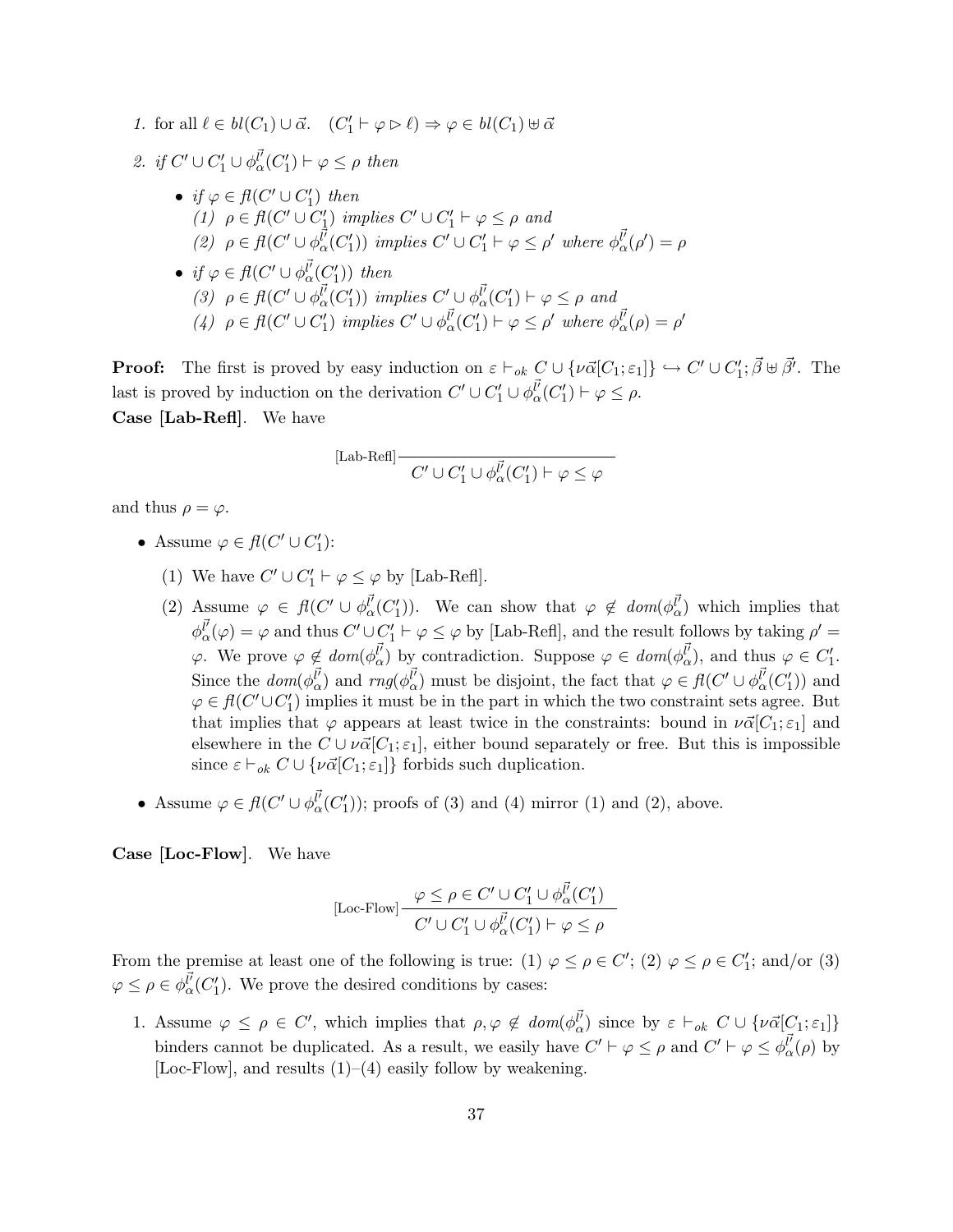- 2. Assume  $\varphi \leq \rho \in C'_1$ .
	- (1)  $C' \cup C'_1 \vdash \varphi \le \rho$  by [Loc-Flow]
	- (2) If  $\rho \in \mathcal{H}(C' \cup \phi_{\alpha}^{\vec{l}}(C'_{1})),$  then we can prove that  $\rho \notin dom(\phi_{\alpha}^{\vec{l}}),$  so  $\phi_{\alpha}^{\vec{l}}(\rho) = \rho$  and thus  $C'_1 \vdash \varphi \leq \phi_{\alpha}^{\vec{l}}(\rho')$  where  $\rho' = \rho$  by [Loc-Flow]; the result follows by weakening. To prove  $\rho \notin dom(\phi_{\alpha}^{\vec{l'}}),$  there are two cases. If  $\rho \in fl(C')$  then  $\varepsilon \vdash_{ok} C \cup \{\nu \vec{\alpha}[C_1;\varepsilon_1]\}$  prevents a binder in  $C_1$  from being duplicated. If  $\rho \in \mathcal{H}(\phi_\alpha^{l'}(C_1'))$  then we follow the argument from (2) of the [Lab-Refl] case, above.
	- (3) Assume  $\varphi, \rho \in \mathcal{H}(C' \cup \phi_{\alpha}^{\vec{l'}}(C'_1));$  we want to show that  $\phi_{\alpha}^{\vec{l'}}(C'_1) \vdash \varphi \leq \rho$  so the result follows by weakening. By the argument for (2), above, we know that  $\rho, \varphi \notin \text{dom}(\phi_{\alpha}^{\vec{l'}})$ and thus  $\varphi \leq \rho \in C'_1$  implies  $\varphi \leq \rho \in \phi_\alpha^{l'}(C'_1)$ .
	- (4) Assume  $\varphi \in \mathit{fl}(C' \cup \phi_{\alpha}^{\vec{l'}}(C'_1))$  and  $\rho \in \mathit{fl}(C' \cup C'_1)$ ; we want to show that  $\phi_{\alpha}^{\vec{l'}}(C'_1) \vdash \varphi \leq$  $\phi_{\alpha}^{\vec{l}'}(\rho)$ . The fact that  $\varphi \leq \rho \in C'_1$  implies  $\phi_{\alpha}^{\vec{l}'}(\varphi) \leq \phi_{\alpha}^{\vec{l}'}(\rho) \in \phi_{\alpha}^{\vec{l}'}(C'_1)$ . Since  $\varphi \in \mathit{fl}(C'_1)$  and  $\varphi \in \mathit{fl}(C' \cup \phi_{\alpha}^{\vec{l'}}(C'_1)),$  we know that  $\varphi \notin \mathit{dom}(\phi_{\alpha}^{\vec{l'}})$  following the argument for (2), above. Therefore,  $\varphi \leq \phi_{\alpha}^{l'}(\rho) \in \phi_{\alpha}^{l'}(C'_{1})$  which gives us the desired result by [Loc-Flow].
- 3. Assume  $\varphi \leq \rho \in \phi_{\alpha}^{\vec{l'}}(C'_1)$ . The arguments for  $(1),(2)$  mirror case 2's arguments for  $(3),(4)$ , above; likewise  $(3),(4)$  mirror  $(1),(2)$ .

Case [Loc-Trans]. We have

[Loc-Trans] 
$$
\frac{C' \cup C'_1 \cup \phi_{\alpha}^{l'}(C'_1) \vdash \varphi \leq \rho' \quad C' \cup C'_1 \cup \phi_{\alpha}^{l'}(C'_1) \vdash \rho' \leq \rho}{C' \cup C'_1 \cup \phi_{\alpha}^{l'}(C'_1) \vdash \varphi \leq \rho}
$$

To prove  $(1)$ – $(4)$ , we consider two cases:  $(1)$  when  $\rho' \in fl(C' \cup C'_1)$  and  $(2)$  when  $\rho' \in fl(C' \cup \phi_{\alpha}^{\vec{l}}(C'_1)$ . Consider the former case:

- (1) Assume  $\varphi \in \mathcal{H}(C' \cup C'_1)$  and  $\rho \in \mathcal{H}(C' \cup C'_1)$ . We have  $C' \cup C'_1 \vdash \varphi \leq \rho'$  and  $C' \cup C'_1 \vdash \rho' \leq \rho'$ by induction, and the result follows by [Loc-Trans].
- (2) Assume  $\varphi \in \mathcal{H}(C' \cup C'_1)$  and  $\rho \in \mathcal{H}(C' \cup \phi^{\vec{l'}}_{{\alpha}}(C'_1))$ . By induction we have  $C' \cup C'_1 \vdash \varphi \leq {\rho'}$  and  $C' \cup C'_{1} \vdash \rho' \leq \rho''$  where  $\phi_{\alpha}^{\vec{l'}}(\rho'') = \rho$ , and the result follows by [Loc-Trans].
- (3) Assume  $\varphi \in \mathcal{H}(C' \cup \phi_{\alpha}^{\vec{l'}}(C'_1))$  and  $\rho \in \mathcal{H}(C' \cup \phi_{\alpha}^{\vec{l'}}(C'_1))$  so we must prove  $C' \cup \phi_{\alpha}^{\vec{l'}}(C'_1) \vdash \varphi \leq \rho$ . By induction we have  $C' \cup \phi_{\alpha}^{\vec{l'}}(C'_1) \vdash \varphi \leq \phi_{\alpha}^{\vec{l'}}(\rho')$  and  $C' \cup C'_1 \vdash \rho' \leq \rho''$  where  $\phi_{\alpha}^{\vec{l'}}(\rho'') = \rho$ . To get the desired result by [Loc-Trans], we need to show  $C' \cup \phi_{\alpha}^{\vec{l'}}(C'_1) \vdash \phi_{\alpha}^{\vec{l'}}(\rho') \leq \phi_{\alpha}^{\vec{l'}}(\rho'')$ . This follows from  $C' \cup C'_1 \vdash \rho' \leq \rho''$  which implies  $\phi^{\vec{l'}}_{\alpha}(C') \cup \phi^{\vec{l'}}_{\alpha}(C'_1) \vdash \phi^{\vec{l'}}_{\alpha}(\rho') \leq \phi^{\vec{l'}}_{\alpha}(\rho'')$ , and from  $\phi^{\vec{l'}}_{\alpha}(C') = C'$ since the binders in  $\nu\vec{\alpha}[C_1;\varepsilon_1]$  must be disjoint with  $f(C)$  by  $\varepsilon \vdash_{ok} C \cup {\nu\vec{\alpha}[C_1;\varepsilon_1]}$ .
- (4)  $\varphi \in \mathcal{H}(C' \cup \phi_{\alpha}^{\vec{l'}}(C'_1))$  and  $\rho \in \mathcal{H}(C' \cup C'_1)$  so we must prove  $C' \cup \phi_{\alpha}^{\vec{l'}}(C'_1) \vdash \varphi \leq \phi_{\alpha}^{\vec{l'}}(\rho)$ . By induction we have  $C' \cup \phi_{\alpha}^{\vec{l'}}(C'_1) \vdash \varphi \leq \phi_{\alpha}^{\vec{l'}}(\rho')$  and  $C' \cup C'_1 \vdash \rho' \leq \rho$ . To get the desired result by [Loc-Trans] we need to show  $C' \cup \phi_{\alpha}^{\vec{l'}}(C'_1) \vdash \phi_{\alpha}^{\vec{l'}}(\rho') \leq \phi_{\alpha}^{\vec{l'}}(\rho)$ , but this follows by the same reasoning as case (3), above.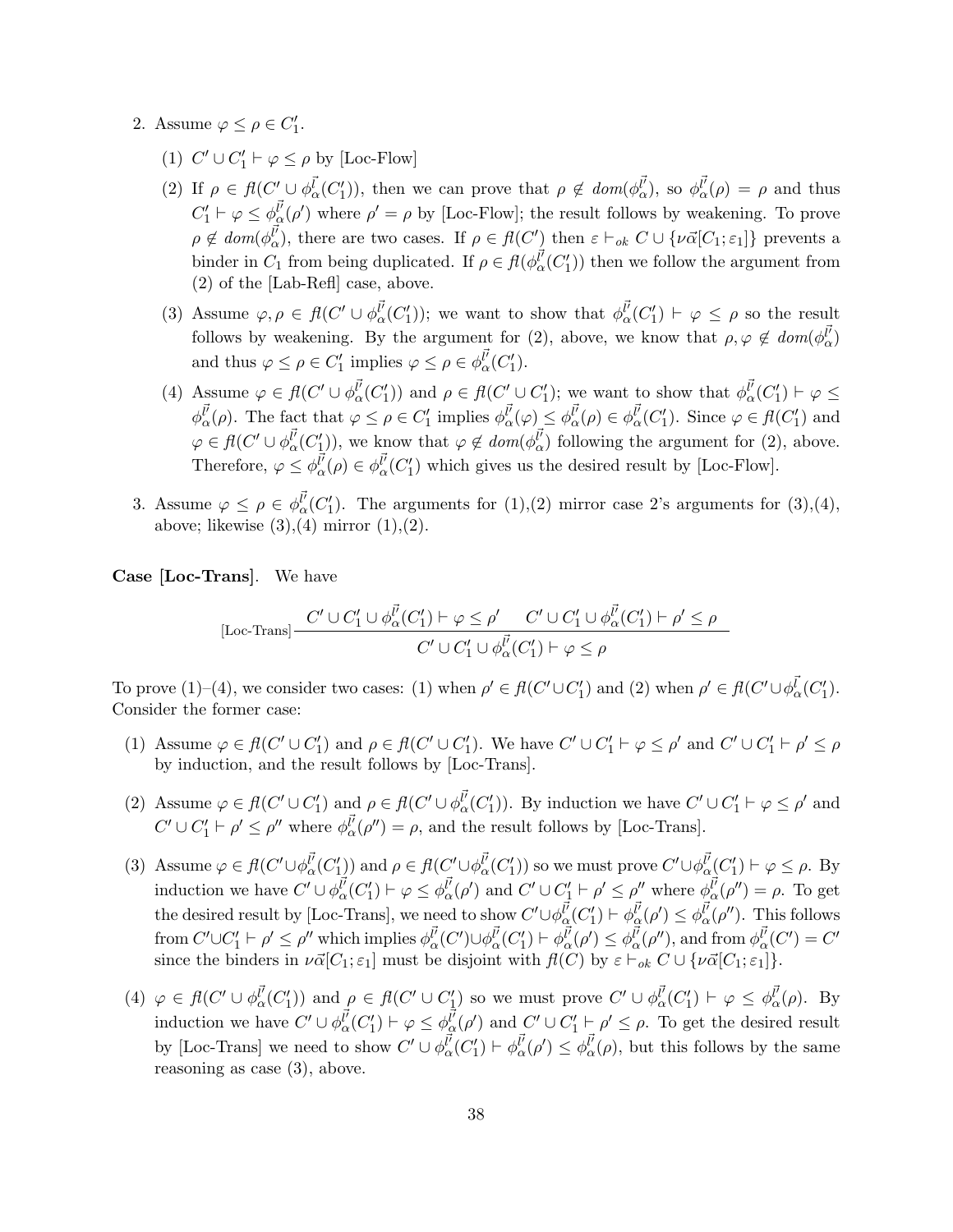When assuming  $\rho' \in fl(C' \cup \phi_{\alpha}^{\vec{l'}}(C'_1)),$  the reasoning mirrors the cases above  $\Box$ 

Finally, we prove that encapsulated constraints can be duplicated and "stripped" while still preserving well-formedness.

### Lemma 15 (Duplicated Encapsulated Constraint) If

$$
\varepsilon \vdash_{ok} C \cup \{\nu \vec{\alpha}[C_1;\varepsilon_1]\} \hookrightarrow C' \cup C'_1;\vec{\alpha} \uplus \vec{\beta}
$$

then

 $\varepsilon \uplus \phi_\alpha^{\vec{l'}}(\varepsilon_1) \vdash_{ok} C \cup \{\nu \vec{\alpha}[C_1;\varepsilon_1]\} \cup strip(\alpha^{\vec{l'}}(\nu \vec{\alpha}[C_1;\varepsilon_1])) \hookrightarrow C' \cup C'_1 \cup \phi^{\vec{l'}}_\alpha(C'_1) ; \vec{\alpha} \uplus \vec{\beta} \uplus \phi_\alpha^{\vec{l'}}(\vec{\beta})$ where  $\vec{l'} \supseteq \mathcal{H}(C'_1) \cup \mathcal{H}(C') \cup \varepsilon$ .

**Proof:** By inversion, we have

$$
\varepsilon \vdash_{ok} C \hookrightarrow C'; \vec{\alpha} \qquad \varepsilon \vdash_{ok} \nu \vec{\alpha}[C_1; \varepsilon_1] \hookrightarrow C'_1; \vec{\beta}
$$
  
\n
$$
\vec{f}(C') \cap \vec{\beta} = \emptyset \qquad \qquad \vec{f}(C'_1) \cap \vec{\alpha} = \emptyset
$$
  
\nfor all  $\varphi$ .  $|S(C' \cup C'_1, \varphi)| \le 1$   
\n[Con-Union] 
$$
\frac{C' \vdash L_1 \le 1 \ \ell \ \land \ C'_1 \vdash L_2 \le 1 \ \ell \ \Rightarrow L_1 = L_2}{\varepsilon \vdash_{ok} C \cup \{\nu \vec{\alpha}[C_1; \varepsilon_1]\} \hookrightarrow C' \cup C'_1; \vec{\alpha} \uplus \vec{\beta}}
$$

We want to prove

$$
\varepsilon \oplus \phi_{\alpha}^{\vec{l}}(\varepsilon_{1}) \vdash_{ok} C \cup \{\nu \vec{\alpha}[C_{1}; \varepsilon_{1}]\} \hookrightarrow C' \cup C'_{1}; \vec{\alpha} \oplus \vec{\beta}^{(1)}
$$

$$
\varepsilon \oplus \phi_{\alpha}^{\vec{l}}(\varepsilon_{1}) \vdash_{ok} strip(\alpha^{\vec{l}}(\nu \vec{\alpha}[C_{1}; \varepsilon_{1}])) \hookrightarrow \phi_{\alpha}^{\vec{l}}(C'_{1}); \phi_{\alpha}^{\vec{l}}(\vec{\beta})^{(2)}
$$

$$
f(C' \cup C'_{1}) \cap \phi_{\alpha}^{\vec{l}}(\vec{\beta}) = \emptyset \qquad f(\phi_{\alpha}^{\vec{l}}(C'_{1})) \cap (\vec{\alpha} \oplus \vec{\beta}) = \emptyset^{(4)}
$$
for all  $\varphi$ .  $|S(C' \cup C'_{1} \cup \phi_{\alpha}^{\vec{l}}(C'_{1}), \varphi)| \leq 1^{(5)}$ 
$$
C' \cup C'_{1} \vdash L_{1} \leq^{\perp} \ell \ \wedge \ \phi_{\alpha}^{\vec{l}}(C'_{1}) \vdash L_{2} \leq^{\perp} \ell \ \Rightarrow L_{1} = L_{2}^{(6)}
$$
[Con-Union] 
$$
\varepsilon \oplus \phi_{\alpha}^{\vec{l}}(\varepsilon_{1}) \vdash_{ok} C \cup \{\nu \vec{\alpha}[C_{1}; \varepsilon_{1}]\} \cup strip(\alpha^{\vec{l}}(\nu \vec{\alpha}[C_{1}; \varepsilon_{1}])) \hookrightarrow \qquad (7)
$$

$$
C' \cup C'_{1} \cup \phi_{\alpha}^{\vec{l}}(C'_{1}); \vec{\alpha} \oplus \vec{\beta} \oplus \phi_{\alpha}^{\vec{l}}(\vec{\beta})
$$

We prove each of the seven labeled statements (6 premises and well-formedness of  $\uplus$  in the conclusion) to get the desired result:

(1)  $\varepsilon \boxplus \phi_{\alpha}^{\vec{l}}(\varepsilon_1) \vdash_{ok} C \cup \{\nu\vec{\alpha}[C_1;\varepsilon_1]\} \hookrightarrow C' \cup C'_1; \vec{\alpha} \boxplus \vec{\beta}.$ 

Proof by easy induction on  $\varepsilon \vdash_{ok} C \cup \{\nu \vec{\alpha}[C_1;\varepsilon_1]\} \hookrightarrow C' \cup C'_1; \vec{\alpha} \uplus \vec{\beta}$ . The key is that adding  $\phi_{\alpha}^{\vec{l}}(\varepsilon_1)$  to the input effect cannot cause applications of [Con-Lock] to fail because  $\varepsilon_1 \subseteq dom(\phi_{\alpha}^{\vec{l}})$ and  $rng(\phi_{\alpha}^{\vec{l'}}) \cap fl(strip^*(C \cup \{ \nu\vec{\alpha}[C_1;\varepsilon_1]\})) = \emptyset$  by the definition of  $\vec{l'}$ .

(2) 
$$
\varepsilon \oplus \phi_{\alpha}^{\vec{l}}(\varepsilon_1) \vdash_{ok} strip(\alpha^{\vec{l}}(\nu \vec{\alpha}[C_1; \varepsilon_1])) \hookrightarrow \phi_{\alpha}^{\vec{l}}(C'_1); \phi_{\alpha}^{\vec{l}}(\vec{\beta}).
$$
  
We have by assumption that  $\varepsilon \vdash_{\varepsilon} \psi_{\alpha}^{\vec{\alpha}}(C_1; \varepsilon_1) \in \mathcal{S}'$ , and

We have by assumption that  $\varepsilon \vdash_{ok} \nu \vec{\alpha}[C_1; \varepsilon_1] \hookrightarrow C'_1; \vec{\beta}$  and so  $\varepsilon \vdash_{ok} \alpha^{\vec{l'}}(\nu \vec{\alpha}[C_1; \varepsilon_1]) \hookrightarrow \phi^{\vec{l'}}_{\alpha}(C'_1); \phi^{\vec{l'}}_{\alpha}(\vec{\beta})$ by Lemma 12(2). The final rule of this derivation must be [Con-Encap], so by inversion we have  $\varepsilon \uplus \phi_{\alpha}^{\vec{l'}}(\varepsilon_1) \vdash_{ok} strip(\alpha^{\vec{l'}}(\nu \vec{\alpha}[C_1; \varepsilon_1])) \hookrightarrow \phi_{\alpha}^{\vec{l'}}(C'_1); \phi_{\alpha}^{\vec{l'}}(\vec{\beta})$  which is the desired result.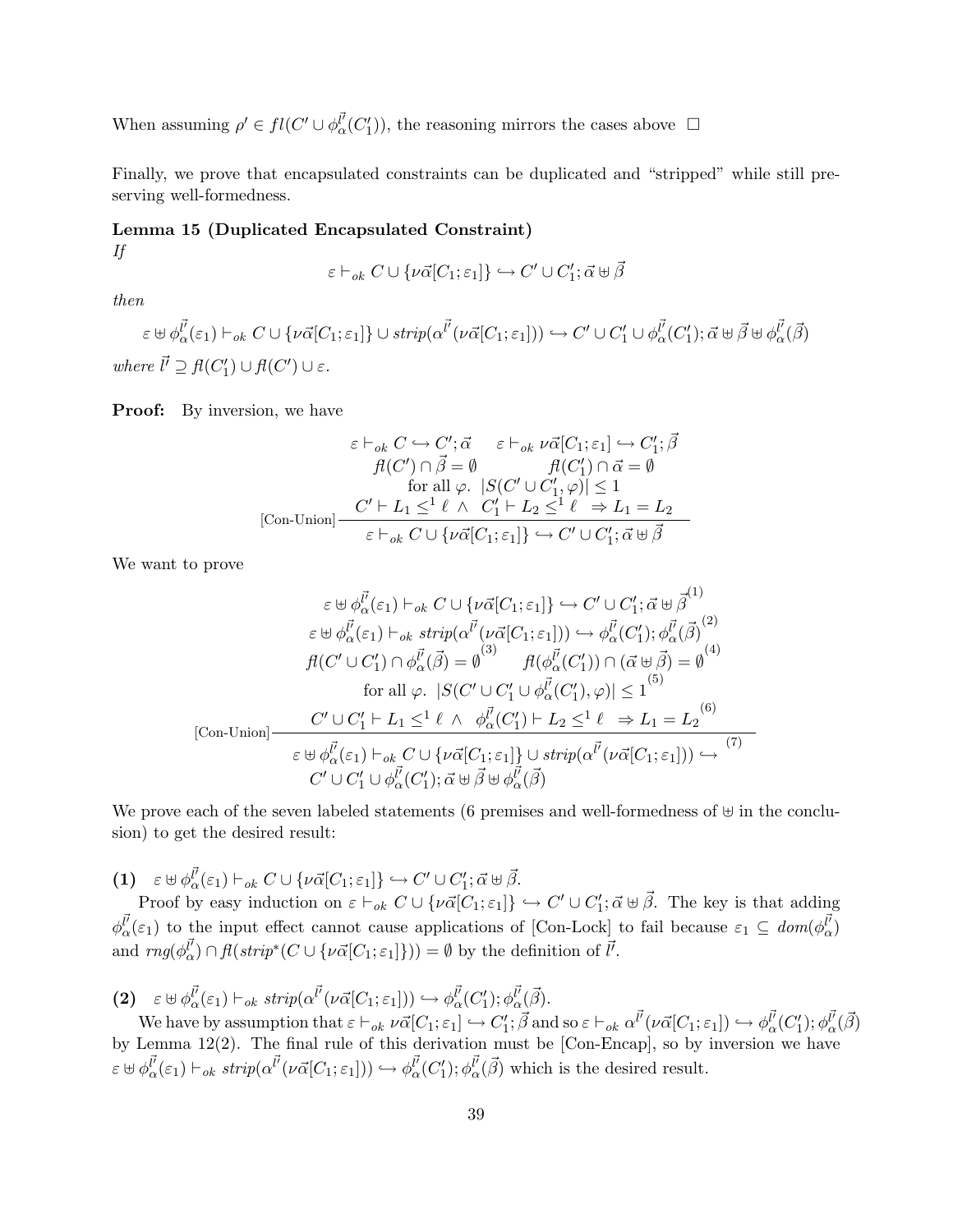(3)  $f(C' \cup C'_1) \cap \phi_\alpha^{l'}(\vec{\beta}) = \emptyset.$ 

Follows since  $\vec{\beta} = dom(\phi_{\alpha}^{\vec{l'}})$  by Lemma 12(1), and  $rng(\phi_{\alpha}^{\vec{l'}}) \cap fl(strip^*(C \cup {\nu\vec{\alpha}}[C_1; \epsilon_1])) = \emptyset$  by the definition of  $\vec{l'}$ , and  $strip^*(C \cup \{\nu\vec{\alpha}[C_1;\varepsilon_1]\}) = C \cup C'_1$  by Lemma 12(1).

(4) 
$$
f(\phi_{\alpha}^{\vec{l'}}(C'_1)) \cap (\vec{\alpha} \oplus \vec{\beta}) = \emptyset.
$$

We know  $bl(C) = \vec{\alpha}$  (thus  $\vec{\alpha} \subseteq fl(C')$ ) and  $bl(\nu \vec{\alpha}[C_1; \epsilon_1]) = dom(\phi_{\alpha}^{\vec{\mu}}) = \vec{\beta}$  (thus  $\vec{\beta} \subseteq fl(C'_1)$ ) by Lemma 12(1). Consider some  $\alpha \in \mathcal{H}(C'_1)$ . If  $\alpha \in dom(\phi_{\alpha}^{\vec{l'}})$  then  $\phi_{\alpha}^{\vec{l'}}(\alpha) \notin (\vec{\alpha} \oplus \vec{\beta})$  because by the fact that  $\phi_{\alpha}^{\vec{l'}}$  derives from an alpha-converting substitution we have that  $rng(\phi_{\alpha}^{\vec{l'}}) \cap (\vec{l'} \cup dom(\phi_{\alpha}^{\vec{l'}})) = \emptyset$ where  $\vec{l'} \supseteq (fl(C') \cup fl(C'_1)) \supseteq (\vec{\alpha} \boxplus \vec{\beta})$ . If  $\alpha \notin dom(\phi_{\alpha}^{\vec{l'}})$  then  $\phi_{\alpha}^{\vec{l'}}(\alpha) = \alpha$  and  $\alpha \notin \vec{\beta}$ . Moreover,  $\alpha \notin \vec{\alpha}$ by our assumption  $\varepsilon \vdash_{ok} C \cup \{\nu \vec{\alpha}[C_1;\varepsilon_1]\} \hookrightarrow C' \cup C'_1; \vec{\alpha} \uplus \vec{\beta}$  whose last rule must be [Con-Union] by inversion, which contains the premise  $f(C'_1) \cap \vec{\alpha} = \emptyset$ .

(5) for all  $\varphi'$ .  $|S(C' \cup C_1' \cup \phi_{\alpha}^{l'}(C_1'), \varphi')| \leq 1$ .

The proof proceeds by contradiction: assume that there exists some  $\varphi$ ,  $\ell_1$  and  $\ell_2$  where  $C' \cup$  $C'_1 \cup \phi_\alpha^{\vec{l'}}(C'_1) \vdash \varphi \rhd \ell_1$  and  $C' \cup C'_1 \cup \phi_\alpha^{\vec{l'}}(C'_1) \vdash \varphi \rhd \ell_2$ . Thus we must have

[Correlate] 
$$
\frac{C' \cup C'_1 \cup \phi_\alpha^{\vec{l'}}(C'_1) \vdash \varphi \le \rho \qquad \rho \rhd \ell_1 \in C' \cup C'_1 \cup \phi_\alpha^{\vec{l'}}(C'_1)}{C' \cup C'_1 \cup \phi_\alpha^{\vec{l'}}(C'_1) \vdash \varphi \rhd \ell_1}
$$

and

$$
[\text{Correlate}] \frac{C' \cup C'_1 \cup \phi^{\vec{l'}}_{\alpha}(C'_1) \vdash \varphi \leq \rho' \quad \rho' \rhd \ell_2 \in C' \cup C'_1 \cup \phi^{\vec{l'}}_{\alpha}(C'_1)}{C' \cup C'_1 \cup \phi^{\vec{l'}}_{\alpha}(C'_1) \vdash \varphi \rhd \ell_2}
$$

We prove one of these derivations is impossible by showing that it would contradict that  $|S(C')|$  $|C'_1, \varphi\rangle| \leq 1$  or  $|S(C' \cup \phi_{\alpha}^{l'}(C'_1), \varphi)| \leq 1$ . We know the former is true by the fact that  $\varepsilon \vdash_{ok}$  $C \cup \{\nu \vec{\alpha}[C_1;\varepsilon_1]\} \hookrightarrow C' \cup C_1'; \vec{\alpha} \uplus \vec{\beta}$  (assumption) and Lemma 13. The latter is true by the fact that  $\varepsilon \vdash_{ok} C \cup \{\alpha^{\vec{l'}}(\nu \vec{\alpha}[C_1;\varepsilon_1])\} \hookrightarrow C' \cup \phi^{\vec{l'}}_{\alpha}(C'_1);\vec{\alpha} \uplus \phi^{\vec{l'}}_{\alpha}(\vec{\beta}) \text{ (by Lemma 12(2)) and Lemma 13.}$ 

The proof proceeds by cases. Consider how we might prove the premises of  $C' \cup C_1' \cup \phi_{\alpha}^{l'}(C_1')$  $\varphi \triangleright \ell_1$ :

- 1.  $C' \cup C_1' \vdash \varphi \leq \rho$  and  $\rho \rhd \ell_1 \in C' \cup C_1'$ . From this, we know that  $\varphi \in \mathit{fl}(C' \cup C_1')$ , since either  $\varphi = \rho$  and  $\rho \in \mathit{fl}(C' \cup C'_1)$  (since  $\rho \triangleright \ell_1 \in C' \cup C'_1$ ), or else  $\varphi \neq \rho$  and so  $C' \cup C'_1 \vdash \varphi \leq \rho$  implies that  $\varphi \in \mathit{fl}(C' \cup C'_1)$  by inspection of the rules in Figure 18. Now consider the premises of  $C' \cup C_1' \cup \phi_\alpha^{l'}(C_1') \vdash \varphi \rhd \ell_2$ :
	- (a)  $C' \cup C'_1 \cup \phi^{\vec{l'}}_0(C'_1) \vdash \varphi \leq \rho'$  and  $\rho' \triangleright \ell_2 \in C' \cup C'_1$ . Since  $\varphi \in \mathit{fl}(C' \cup C'_1)$  and  $\rho' \in \mathit{fl}(C' \cup C'_1)$ (since  $\rho' \rhd \ell_2 \in C' \cup C'_1$ ), by Lemma 14(2)(1) we must have that  $C' \cup C'_1 \vdash \varphi \leq \rho'$ . But then this implies that  $C' \cup C_1' \vdash \varphi \triangleright \ell_2$  which contradicts that  $|S(C' \cup C_1', \varphi)| \leq 1$ .
	- (b)  $C' \cup C_1' \cup \phi_{\alpha}^{l'}(C_1') \vdash \varphi \leq \rho'$  and  $\rho' \triangleright \ell_2 \in C' \cup \phi_{\alpha}^{l'}(C_1').$  Since  $\varphi \in \mathit{fl}(C' \cup C_1')$  and  $\rho' \in C' \cup \phi_{\alpha}^{\vec{l'}}(C'_1)$ , by Lemma 14(2)(2) we must have that  $C' \cup C'_1 \vdash \varphi \leq \rho''$  where  $\phi_{\alpha}^{\vec{l}}(\rho'') = \rho'$ . Also  $\rho'' \triangleright \ell'_2 \in C' \cup C'_1$  where  $\phi_{\alpha}^{\vec{l'}}(\ell'_2) = \ell_2$  since  $\rho' \triangleright \ell_2 \in C' \cup \phi_{\alpha}^{\vec{l'}}(C'_1)$  by assumption. By Lemma 14(1)  $\phi_{\alpha}^{l'}(\ell'_2) = \ell_2$  and thus  $\rho'' \triangleright \ell_2 \in C' \cup C'_1$ . But then this implies that  $C' \cup C'_1 \vdash \varphi \rhd \ell_2$  which contradicts that  $|S(C' \cup C'_1, \varphi)| \leq 1$ .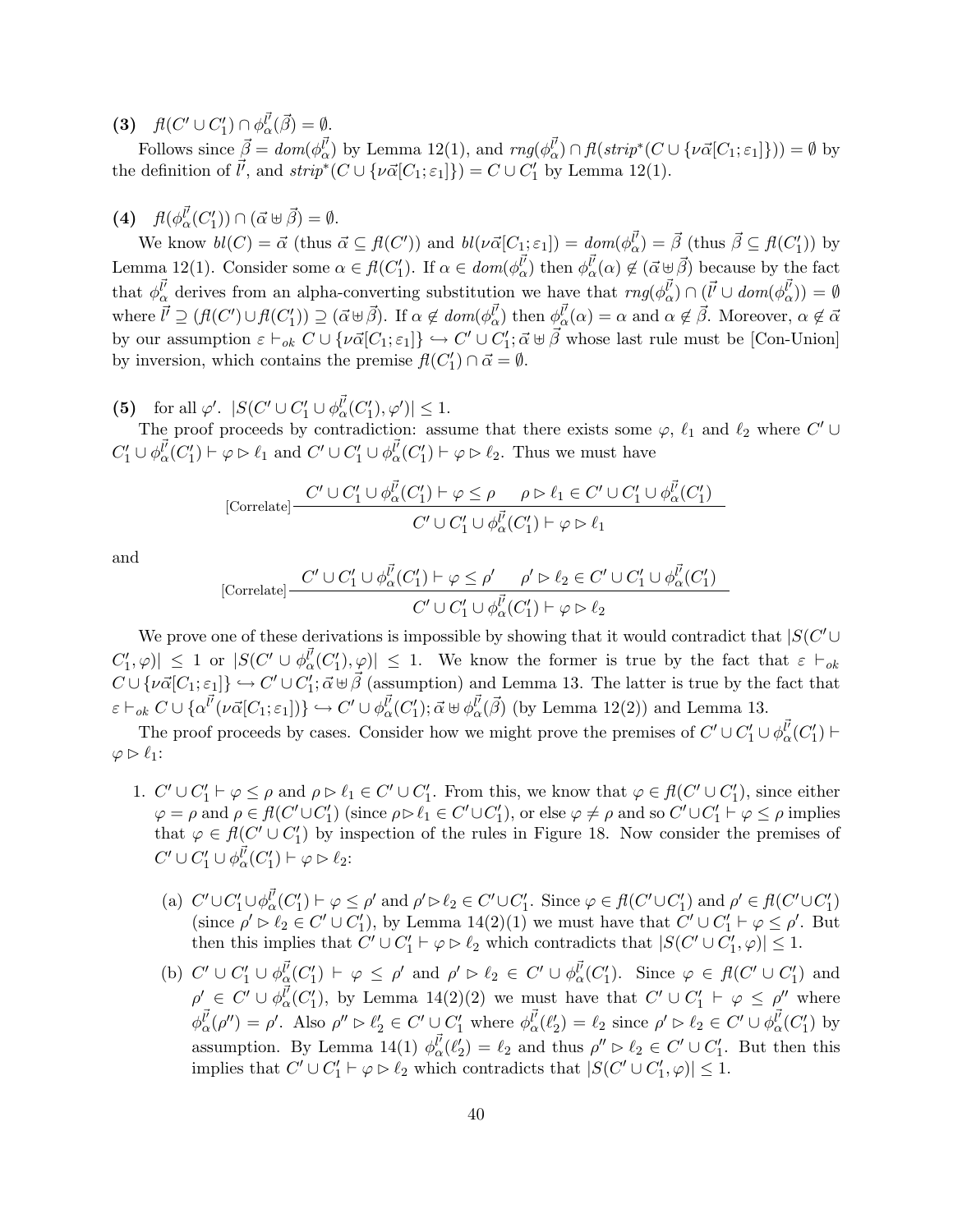- 2.  $C' \cup C'_1 \vdash \varphi \leq \rho$  and  $\rho \vartriangleright \ell_1 \in C' \cup \phi^{\vec{l'}}_{{\alpha}}(C'_1)$ . If  $\varphi \neq \rho$  then  $\rho \in \mathit{fl}(C' \cup C'_1)$  and since  $\rho \in fl(C' \cup \phi_\alpha^{l'}(C'_1)),$  it must be that  $\rho \notin bl(C_1) \cup \vec{\alpha}$ . But then by Lemma 14(1) we must also have that  $\rho \triangleright \ell_1 \in C' \cup C'_1$ , so the above case applies. If  $\varphi = \rho$  then  $C' \cup \phi_\alpha^{l'}(C'_1) \vdash \varphi \le \rho$  as well, so the case below applies.
- 3.  $C' \cup \phi_{\alpha}^{l'}(C'_1) \vdash \varphi \leq \rho$  and  $\rho \triangleright \ell_1 \in C' \cup \phi_{\alpha}^{l'}(C'_1)$ . Mirroring the argument of case 1, above, we know  $\varphi \in \mathit{fl}(C_1 \cup \phi_\alpha^{\vec{l'}}(C'_1))$ . Now consider the premises of  $C' \cup C'_1 \cup \phi_\alpha^{\vec{l'}}(C'_1) \vdash \varphi \rhd \ell_2$ :
	- (a)  $C' \cup C'_1 \cup \phi_\alpha^{\vec{l'}}(C'_1) \vdash \varphi \leq \rho'$  and  $\rho' \triangleright \ell_2 \in C' \cup \phi_\alpha^{\vec{l'}}(C'_1)$ . Mirroring the argument from case 1(a) above, we can show  $C' \cup \phi_{\alpha}^{\vec{l'}}(C'_1) \vdash \varphi \leq \rho'$ . But then this implies that  $C' \cup \phi_{\alpha}^{\vec{l'}}(C'_1) \vdash \varphi \triangleright \ell_2$ which contradicts that  $|S(C' \cup \phi_{\alpha}^{\vec{l'}}(C'_1), \varphi)| \leq 1$  since we already have that  $C' \cup \phi_{\alpha}^{\vec{l'}}(C'_1)$   $\vdash$  $\varphi \triangleright \ell_1.$
	- (b)  $C' \cup C'_1 \cup \phi^{\vec{l'}}_0(C'_1) \vdash \varphi \leq \rho'$  and  $\rho' \triangleright \ell_2 \in C' \cup C'_1$ . Since  $\varphi \in \mathit{fl}(C' \cup \phi^{\vec{l'}}_0(C'_1))$  and  $\rho' \in C' \cup C'_1$ , by Lemma 14(2)(4) we must have that  $C' \cup \phi_{\alpha}^{l'}(C'_1) \vdash \varphi \leq \phi_{\alpha}^{l'}(\rho')$ . Since  $\rho' \triangleright \ell_2 \in C' \cup C'_1$ we have  $\phi_{\alpha}^{\vec{l}'}(\rho') \rhd \phi_{\alpha}^{\vec{l}'}(\ell_2) \in C' \cup \phi_{\alpha}^{\vec{l}'}(C_1'),$  and thus  $C' \cup \phi_{\alpha}^{\vec{l}'}(C_1') \vdash \varphi \rhd \phi_{\alpha}^{\vec{l}'}(\ell_2).$  We can show that  $\phi_{\alpha}^{\vec{l'}}(\ell_2) \neq \ell_1$ , but then this contradicts  $|S(C' \cup \phi_{\alpha}^{\vec{l'}}(C'_1), \varphi)| \leq 1$ .

Given that  $C' \cup \phi_{\alpha}^{\vec{l'}}(C'_1) \vdash \varphi \leq \phi_{\alpha}^{\vec{l'}}(\rho')$  and  $\phi_{\alpha}^{\vec{l'}}(\rho') \rhd \phi_{\alpha}^{\vec{l'}}(\ell_2) \in C' \cup \phi_{\alpha}^{\vec{l'}}(C'_1)$ , if  $C' \cup C'_1 \cup$  $\phi_{\alpha}^{\vec{l}'}(C'_1) \vdash \varphi \triangleright \ell_1$  where  $\ell_2 \neq \ell_1$ , we want to show that  $\phi_{\alpha}^{\vec{l}'}(\ell_2) \neq \ell_1$ . Two cases. First, if  $\ell_2 \notin dom(\phi_{\alpha}^{\vec{l'}})$  then  $\phi_{\alpha}^{\vec{l'}}(\ell_2) = \ell_2$  and the result follows since  $\ell_2 \neq \ell_1$  by assumption. Otherwise,  $\ell_2 \in bl(C_1) \cup \vec{\alpha}$  and so by Lemma 14(1) we have  $\varphi \in bl(C_1) \cup \vec{\alpha}$  and thus  $\varphi \in dom(\phi_{\alpha}^{\vec{l'}})$ . Now consider two sub-cases. First, if  $\ell_1 \in fl(C' \cup C'_1)$  then  $\phi_{\alpha}^{\vec{l'}}(\ell_2) \neq \ell_1$ since  $\vec{l'} \supseteq \vec{f} (C' \cup C'_1)$ . Otherwise, if  $\ell_1 \in rng(\phi_{\alpha}^{\vec{l'}})$  then  $\varphi \in rng(\phi_{\alpha}^{\vec{l'}})$  by Lemma 14(1). But this is impossible since that means  $\varphi \in dom(\phi_{\alpha}^{\vec{l'}})$  and  $\varphi \in rng(\phi_{\alpha}^{\vec{l'}})$  but the domain and range of  $\phi_{\alpha}^{\vec{l'}}$  must be disjoint.

- 4.  $C' \cup \phi_{\alpha}^{\vec{l'}}(C'_1) \vdash \varphi \leq \rho$  and  $\rho \triangleright \ell_1 \in C' \cup C'_1$ . Mirrors the second case, above.
- 5.  $C' \cup C_1' \cup \phi_{\alpha}^{l'}(C_1') \vdash \varphi \leq \rho$  and  $\rho \triangleright \ell_1 \in C' \cup C_1'$ . If  $\varphi \in \mathit{fl}(C' \cup C_1')$  then by Lemma 14(2)(1) we have  $C' \cup C_1' \vdash \varphi \leq \rho$ . Since  $\rho \triangleright \ell_1 \in C' \cup C_1'$  the reasoning for the first case applies. If  $\varphi \in \mathit{fl}(C' \cup \phi_{\alpha}^{\vec{l'}}(C'_1))$  then by Lemma 14(2)(4) we have  $C' \cup \phi_{\alpha}^{\vec{l'}}(C'_1) \vdash \varphi \leq \rho'$  where  $\phi_{\alpha}^{\vec{l'}}(\rho) = \rho'.$ We have  $\phi_{\alpha}^{\vec{l}'}(\rho) \triangleright \phi_{\alpha}^{\vec{l}'}(\ell_1) \in C' \cup \phi_{\alpha}^{\vec{l}'}(C_1')$  by the fact that  $\rho \triangleright \ell_1 \in C' \cup C_1'$  and we can show  $\phi_{\alpha}^{\vec{l}}(\ell_1) \neq \ell_2$  as we did in 3(b), above. So the reasoning from case 3 applies, where we have  $C' \cup \phi_\alpha^{\vec{l'}}(C'_1) \vdash \varphi \leq \phi_\alpha^{\vec{l'}}(\rho)$  and  $\phi_\alpha^{\vec{l'}}(\rho) \rhd \phi_\alpha^{\vec{l'}}(\ell_1) \in C' \cup \phi_\alpha^{\vec{l'}}(C'_1)$  from the first derivation and  $C' \cup C'_1 \cup \phi_\alpha^{\vec{l'}}(C'_1) \vdash \varphi \leq \ell_2$  as the second.
- 6.  $C' \cup C_1' \cup \phi_{\alpha}^{l'}(C_1') \vdash \varphi \leq \rho$  and  $\rho \triangleright \ell_1 \in C' \cup \phi_{\alpha}^{l'}(C_1').$  Mirrors the argument in the above case.

(6)  $C' \cup C'_1 \vdash L_1 \leq^1 \ell \wedge \phi_{\alpha}^{\vec{l'}}(C'_1) \vdash L_2 \leq^1 \ell \Rightarrow L_1 = L_2.$ 

We must have that  $\ell \notin bl(C_1) \cup \vec{\alpha}$  since it appears in both  $C' \cup C'_1$  and  $\phi_\alpha^{\vec{l'}}(C_1)'$ . But in this case we have both  $C' \cup C_1' \vdash L_1 \leq^1 \ell$  and  $C' \cup C_1' \vdash L_2 \leq^1 \ell$  and  $C' \cup \phi_{\alpha}^{\vec{l}}(C_1') \vdash L_1 \leq^1 \ell$  and  $C' \cup \phi_\alpha^{\vec{l'}}(C'_1) \vdash L_2 \leq^1 \ell$  which by Lemma 13 implies that  $L_1 = L_2$ .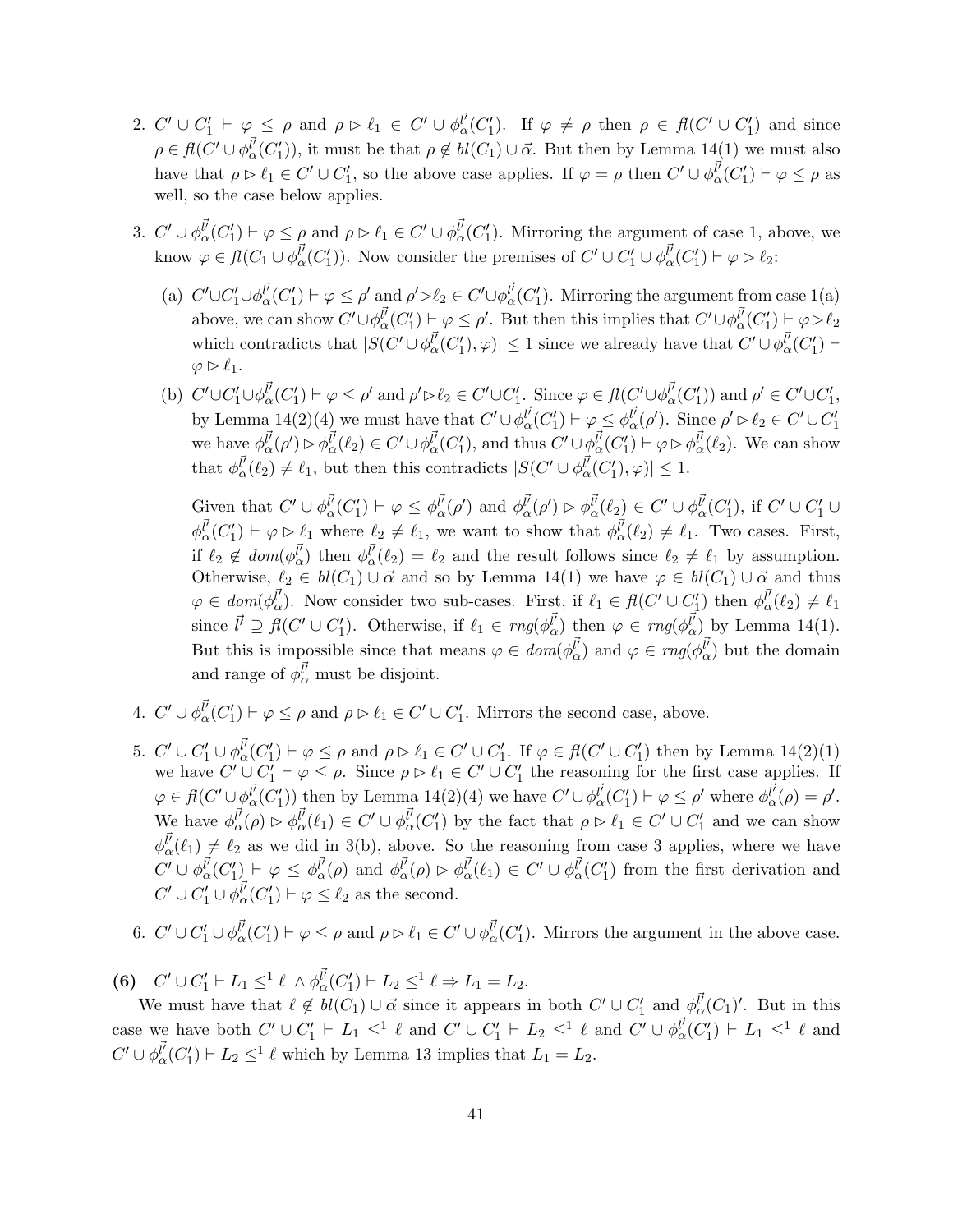(7)  $\vec{\alpha} \boxplus \vec{\beta} \boxplus \phi_{\alpha}^{\vec{l}}(\vec{\beta})$  and  $\varepsilon \boxplus \phi_{\alpha}^{\vec{l}}(\varepsilon_1)$  are well-defined.

For the first we can conclude that  $(\vec{\alpha} \oplus \vec{\beta}) \cap \phi_{\alpha}^{\vec{l'}}(\vec{\beta}) = \emptyset$  by  $\mathit{fl}(C' \cup C'_1) \cap \phi_{\alpha}^{\vec{l'}}(\vec{\beta}) = \emptyset$  from case (3) above, since  $f(C' \cup C'_1) \supseteq \vec{\alpha} \oplus \vec{\beta}$ . The second follows from the fact that  $\vec{l}' \supseteq \varepsilon$  and thus  $rng(\phi_{\alpha}^{\vec{l'}})\cap \varepsilon=\emptyset.$   $\Box$ 

### A.4 Soundness

Proving soundness involves proving the standard substitution lemmas and preservation (a.k.a. subject reduction). We present some weakening lemmas first, then the substitution lemmas, and finally the proof of preservation.

### A.4.1 Weakening Lemmas

Definition 16 (Constraint Entailment)  $C' \vdash C$  iff  $\forall c \in C$ .  $C' \vdash c$ .

Lemma 17 (Entailment Implication)

- 1. If  $C' \supseteq C$  then  $C' \vdash C$ .
- 2. If  $C' \vdash C$  then  $C \vdash c$  implies  $C' \vdash c$ .

**Proof:** Proof by induction on  $C \vdash c$ .  $\Box$ 

Lemma 18 (Constraint weakening in subtyping) If  $C \vdash \tau \leq \tau'$  then for any C' such that  $C' \vdash C$  it holds that  $C' \vdash \tau \leq \tau'.$ 

**Proof:** By induction on  $C \vdash \tau \leq \tau'$ .  $\Box$ 

Lemma 19 (Constraint weakening in typing) If  $C; \Gamma \vdash e : \tau; \varepsilon$  and  $C' \vdash C$  then  $C'; \Gamma \vdash e : \tau; \varepsilon$  $τ; ε.$ 

**Proof:** By induction on  $C; \Gamma \vdash e : \tau; \varepsilon$ . Most cases follow either trivially (e.g., [Int],[Unit], and [Id]) or by applying induction on the subderivations along with Lemma 17 to prove  $C' \vdash L \leq^1 \ell$  or  $C' \vdash \varphi \leq \rho$  or  $C' \vdash \rho \rhd \ell$ , as appropriate. For [Sub] we appeal to Lemma 18. Here are the more interesting polymorphic cases.

Case [Let]. We have

$$
C''; \Gamma \vdash_{cp} v_1 : \tau_1; \emptyset \qquad C; \Gamma, f : \forall \vec{\alpha}[C''], \tau_1 \vdash_{cp} e_2 : \tau_2; \varepsilon_2
$$

$$
\vec{\alpha} \subseteq (\mathcal{H}(\tau_1) \cup \mathcal{H}(C'')) \setminus \mathcal{H}(\Gamma)
$$

$$
C; \Gamma \vdash_{cp} \text{let } f = v_1 \text{ in } e_2 : \tau_2; \varepsilon_2
$$

By induction,  $C'; \Gamma, f : \forall \vec{\alpha}[C''], \tau_1 \vdash_{cp} e_2 : \tau_2; \varepsilon_2$ . Thus we can apply [Let] to show  $C'; \Gamma \vdash_{cp} \texttt{let} f =$  $e_1$  in  $e_2$ :  $\tau_2$ ;  $\varepsilon_2$ .

Case [Fix]. We have

$$
C''; \Gamma, f : \forall \vec{\alpha}[C''], \tau \vdash_{cp} v : \tau; \emptyset
$$
  
[Fix]  $\frac{\vec{\alpha} \subseteq (\mathcal{H}(\tau) \cup \mathcal{H}(C'')) \setminus \mathcal{H}(\Gamma) \quad C \vdash \phi(C'') \quad dom(\phi) = \vec{\alpha}}{C; \Gamma \vdash_{cp} \text{fix } f.v : \phi(\tau); \emptyset}$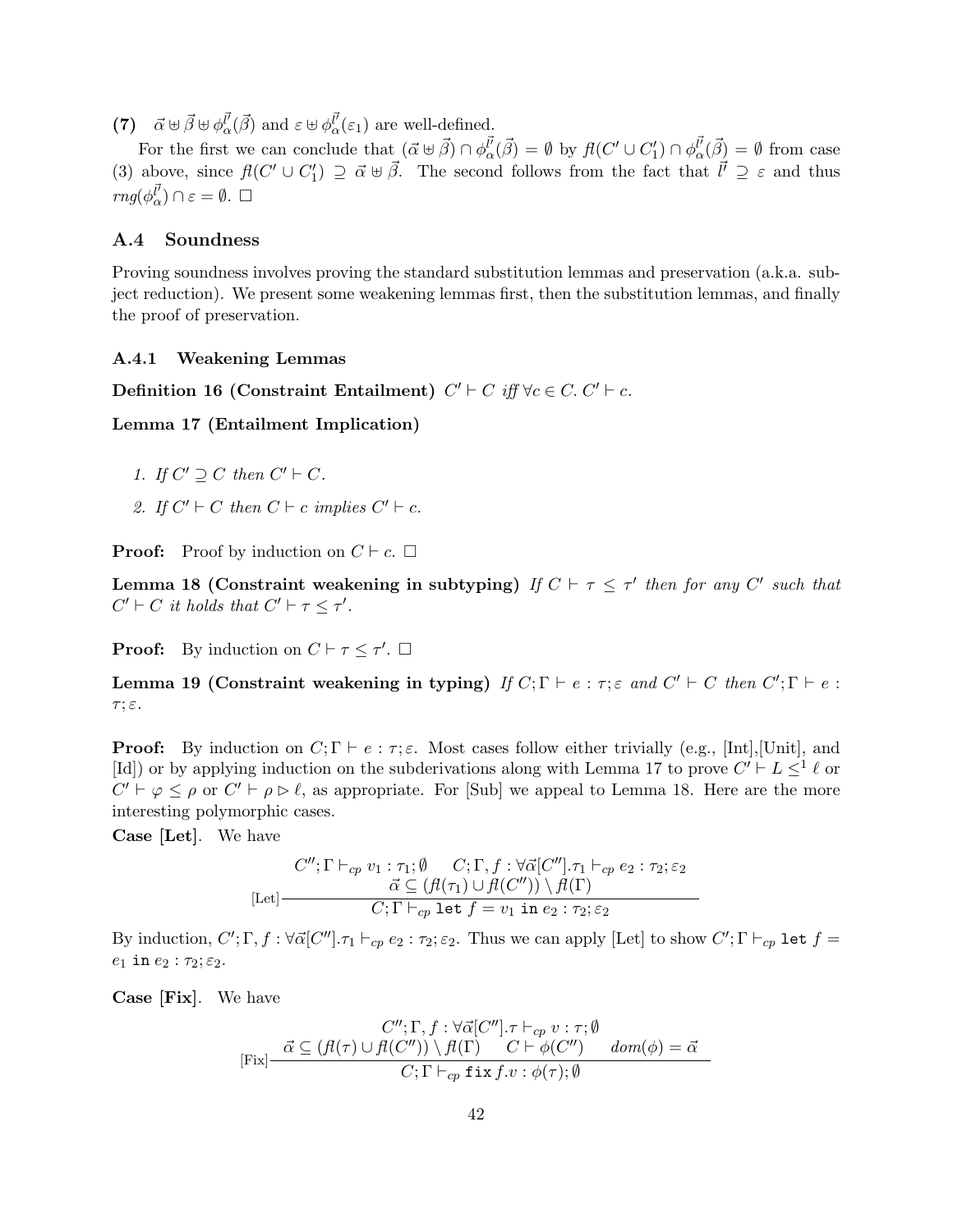Then since  $C' \vdash C$  and  $C \vdash \phi(C'')$ , we have  $C' \vdash \phi(C'')$  by Lemma 17. Thus we can apply [Fix] to yield  $C'; \Gamma \vdash_{cp} \texttt{fix} f.v : \phi(\tau_1); \varepsilon.$ 

Case [Inst]. Similar to [Fix].

Case [Down]. We have

$$
C \cup \{\nu \vec{\alpha}[C_1;\varepsilon_1]\} \cup \text{strip}(\alpha^{\vec{l'}}(\nu \vec{\alpha}[C_1;\varepsilon_1])), \Gamma \vdash_{cp} e : \tau; \varepsilon \uplus \phi^{\vec{l'}}_{\alpha}(\varepsilon_1) \n\phi^{\vec{l'}}_{\alpha}(\vec{\alpha}) \cap (\beta(\Gamma) \cup \beta(\tau)) = \emptyset \n[Down] \quad \begin{array}{c} \varepsilon_1 \subseteq \vec{\alpha} & \vec{l'} \supseteq \beta(\text{strip}^*(C) \cup \text{strip}^*(\nu \vec{\alpha}[C_1;\varepsilon_1])) \cup \varepsilon \\ C \cup \{\nu \vec{\alpha}[C_1;\varepsilon_1]\}; \Gamma \vdash_{cp} e : \tau; \varepsilon \end{array}
$$

Since  $C' \vdash C \cup {\nu\vec{\alpha}[C_1;\varepsilon_1]},$  we must have

[Encap-Flow] 
$$
\frac{\nu \vec{\alpha}[C_0; \varepsilon_1] \in C' \quad C_0 \vdash C_1}{C' \vdash \nu \vec{\alpha}[C_1; \varepsilon_1]}
$$

And thus  $C' \equiv (C'' \cup {\{\nu\vec{\alpha}[C_0;\varepsilon_1]\}})$ . It follows that  $\alpha^{l'}(\nu\vec{\alpha}[C_0;\varepsilon_1]) \vdash \alpha^{l'}(\nu\vec{\alpha}[C_1;\varepsilon_1])$ , and thus  $strip(\alpha^{l'}(\nu\vec{\alpha}[C_0;\varepsilon_1])) \vdash strip(\alpha^{l'}(\nu\vec{\alpha}[C_1;\varepsilon_1]))$  by inversion. With this we have  $C'' \cup {\nu\vec{\alpha}[C_0;\varepsilon_1]} \cup$  $strip(\alpha^{l'}(\nu\vec{\alpha}[C_0;\varepsilon_1])) \vdash C \cup \{\nu\vec{\alpha}[C_1;\varepsilon_1]\} \cup strip(\alpha^{l'}(\nu\vec{\alpha}[C_1;\varepsilon_1]))$  and so by induction it follows that  $C'' \cup \nu \vec{\alpha}[C_0; \varepsilon_1] \cup strip(\alpha^{l'}(\nu \vec{\alpha}[C_0; \varepsilon_1])); \Gamma \vdash_{cp} e : \tau; \varepsilon \uplus \phi_{\alpha}^{l'}(\varepsilon_1).$ 

We wish to apply [Down] to achieve the final result, where the above forms the first premise, so now we must establish the rest. Assume without loss of generality that

 $\bar{l'}\supseteq \overline{f}(strip^*(C'')\cup strip^*(C)\cup strip^*(\nu\vec{\alpha}[C_1;\varepsilon_1]))\cup strip^*(\nu\vec{\alpha}[C_0;\varepsilon_1]))\cup\overline{f}(\Gamma)\cup\overline{f}(\tau)\cup\varepsilon$ 

which satisfies our assumptions that

$$
\phi^{\vec{l'}}_{\alpha}(\vec{\alpha}) \cap (f(\Gamma) \cup f(\tau)) = \emptyset \text{ and}
$$
  

$$
\vec{l'} \supseteq f(\text{strip}^*(C) \cup \text{strip}^*(\nu \vec{\alpha}[C_1; \varepsilon_1])) \cup \varepsilon
$$

But then we also have that  $\vec{l}' \supseteq \vec{f}(strip^*(C) \cup strip^*(\nu\vec{\alpha}[C_0;\varepsilon_1])) \cup \varepsilon$ , and the other two premises hold by assumption, so we can apply [Down] to achieve the final result.  $\Box$ 

Lemma 20 (Polymorphic constraint weakening in typing) If  $C; \Gamma, f : \forall \vec{\alpha} [C''], \tau \vdash e : \tau; \varepsilon$ then  $C; \Gamma, f : \forall \vec{\alpha} [C'' \cup C'] \cdot \tau \vdash e : \tau; \varepsilon$  where  $C \vdash C'$  and  $f(C') \cap \vec{\alpha} = \emptyset$ .

**Proof:** Proof by induction on  $C; \Gamma, f : \forall \vec{\alpha} | C'' | . \tau \vdash e : \tau; \epsilon$ . Most cases are trivial or by induction; the interesting cases are [Inst] and [Fix]. **Case [Inst].** If  $f \neq g$  then we have

$$
[\text{Inst}] \frac{C \vdash \phi(C''') \quad dom(\phi) = \vec{\beta}}{C; \Gamma, f : \forall \vec{\alpha}[C''], \tau, g : \forall \vec{\beta}[C'''], \tau \vdash_{cp} g^i : \phi(\tau); \emptyset}
$$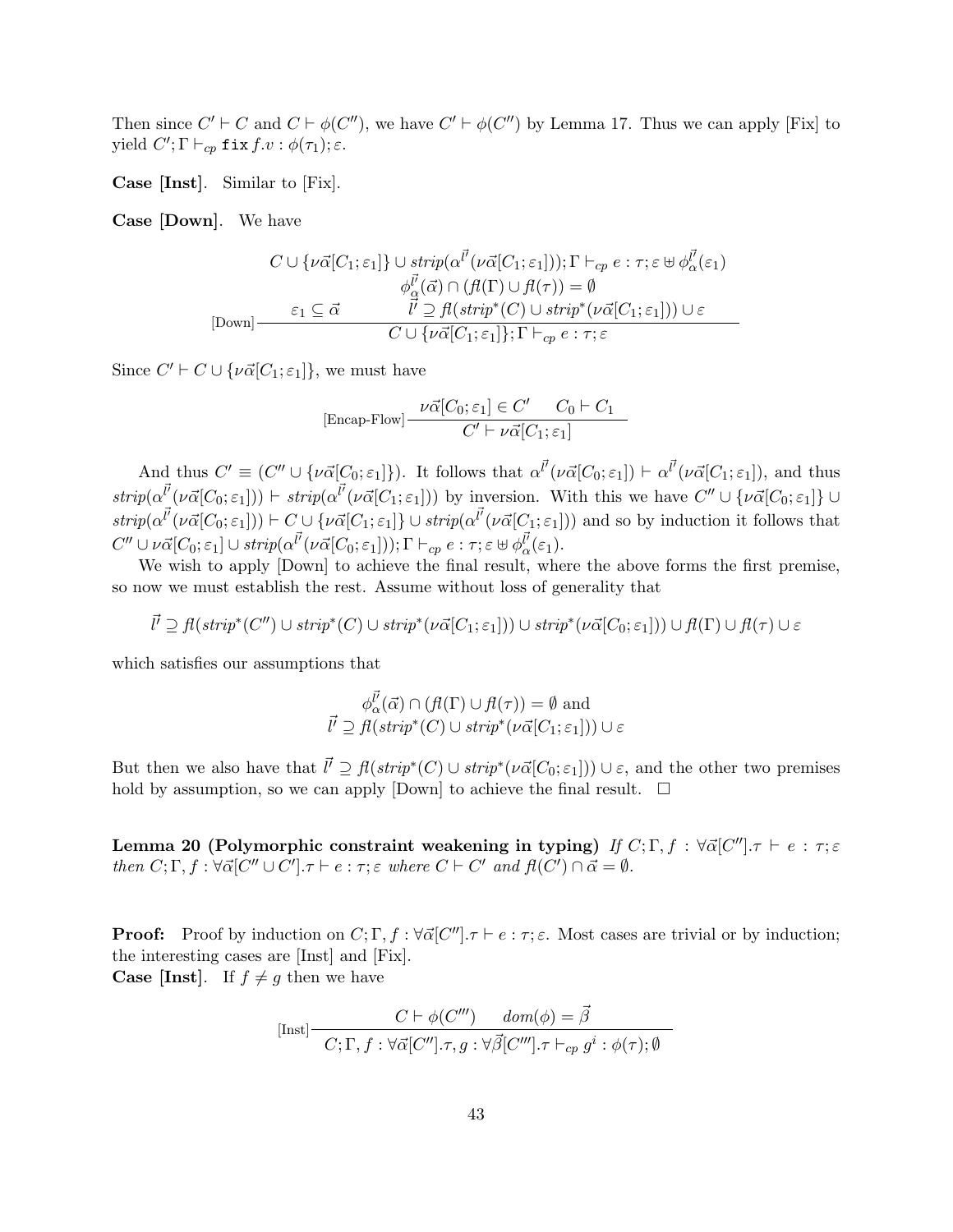The result follows trivially. Otherwise, we have

$$
[\text{Inst}] \frac{C \vdash \phi(C'') \quad dom(\phi) = \vec{\alpha}}{C; \Gamma, f : \forall \vec{\alpha}[C''], \tau \vdash_{cp} f^i : \phi(\tau); \emptyset}
$$

So awe must prove for some  $\phi'$  that  $C \vdash \phi'(C'' \cup C')$ . Let  $\phi' = \phi$ . By alpha-renaming we have  $f(C') \cap \vec{\alpha} = \emptyset$ , so  $\phi'(C') = C'$ . Thus  $C \vdash \phi'(C'') \cup C'$  since  $C \vdash \phi'(C'')$  and  $C \vdash C'$  by assumption.

**Case [Fix].** We can assume  $f \neq g$  by alpha-renaming, with

$$
C';\Gamma,f:\forall\vec{\alpha}[C''],\tau,g:\forall\vec{\beta}[C'''],\tau\vdash_{cp}v:\tau;\emptyset
$$
  

$$
[\text{Fix}]\frac{\vec{\beta}\subseteq(f(\tau)\cup f(C'''))\setminus f(\Gamma)}{C;\Gamma,f:\forall\vec{\alpha}[C''],\tau\vdash_{cp}\text{fix }g.v:\phi(\tau);\emptyset}
$$

The result follows trivially by induction.  $\Box$ 

#### A.4.2 Substitution

**Lemma 21 (Substitution lemma)** If  $C; \Gamma, x : \tau' \vdash_{cp} e : \tau; \varepsilon$  and  $C \vdash C'$  and  $C'; \Gamma \vdash_{cp} e' : \tau'; \emptyset$ , then  $C; \Gamma \vdash_{cp} e[x \mapsto e'] : \tau; \varepsilon.$ 

**Proof:** Notice that we only allow substituting with expressions  $e'$  that have no effect. The proof proceeds by induction on  $C; \Gamma, x : \tau' \vdash_{cp} e : \tau; \varepsilon$ .

**Case [Id].** There are two cases. First, if  $e = x$ , we have

$$
[\mathrm{Id}] \overline{C; \Gamma, x : \tau' \vdash_{cp} x : \tau'; \emptyset}
$$

Then  $\tau = \tau'$ , and since  $x[x \mapsto e'] = e'$ , by our assumption  $C'; \Gamma \vdash_{cp} e' : \tau'; \emptyset$  and Lemma 19 we have  $C; \Gamma \vdash_{cp} e' : \tau'; \emptyset$  . Otherwise, we have

$$
[\mathrm{Id}] \frac{}{\mathbb C;\Gamma,x:\tau \vdash_{\mathit{cp}} y:\tau;\emptyset}
$$

where  $y \neq x$ . Since  $y[x \mapsto e']=y$ , we have the result by assumption and a trivial strengthening of Γ.

Case [Int]. Trivial.

Case [Lam]. We have

$$
[\mathrm{Lam}] \frac{C; \Gamma, x: \tau', y: \tau_1 \vdash_{cp} e_2: \tau_2; \varepsilon}{C; \Gamma, x: \tau' \vdash_{cp} \lambda y. e_2: \tau_1 \rightarrow^{\varepsilon} \tau_2; \emptyset}
$$

Using alpha renaming we can assume  $y \neq x$ , and hence  $C; \Gamma, y : \tau_1, x : \tau' \vdash_{cp} e_2 : \tau_2; \varepsilon$ . Then by induction we have  $C; \Gamma, y : \tau_1 \vdash_{cp} e_2[x \mapsto e'] : \tau_2; \varepsilon$ . Thus we can apply [Lam] to yield  $C; \Gamma \vdash_{cp} e_2[x \mapsto e'] : \tau_2; \varepsilon$ .  $(\lambda y.e_2)[x \mapsto e'] : \tau_1 \to^{\varepsilon} \tau_2; \emptyset.$ 

Case [App]. We have

$$
C; \Gamma, x : \tau' \vdash_{cp} e_1 : \tau_2 \to^{\varepsilon} \tau; \varepsilon_1
$$
  
\n
$$
C; \Gamma, x : \tau' \vdash_{cp} e_2 : \tau_2; \varepsilon_2
$$
  
\n
$$
C; \Gamma, x : \tau' \vdash_{cp} e_1 e_2 : \tau; \varepsilon_1 \uplus \varepsilon_2 \uplus \varepsilon
$$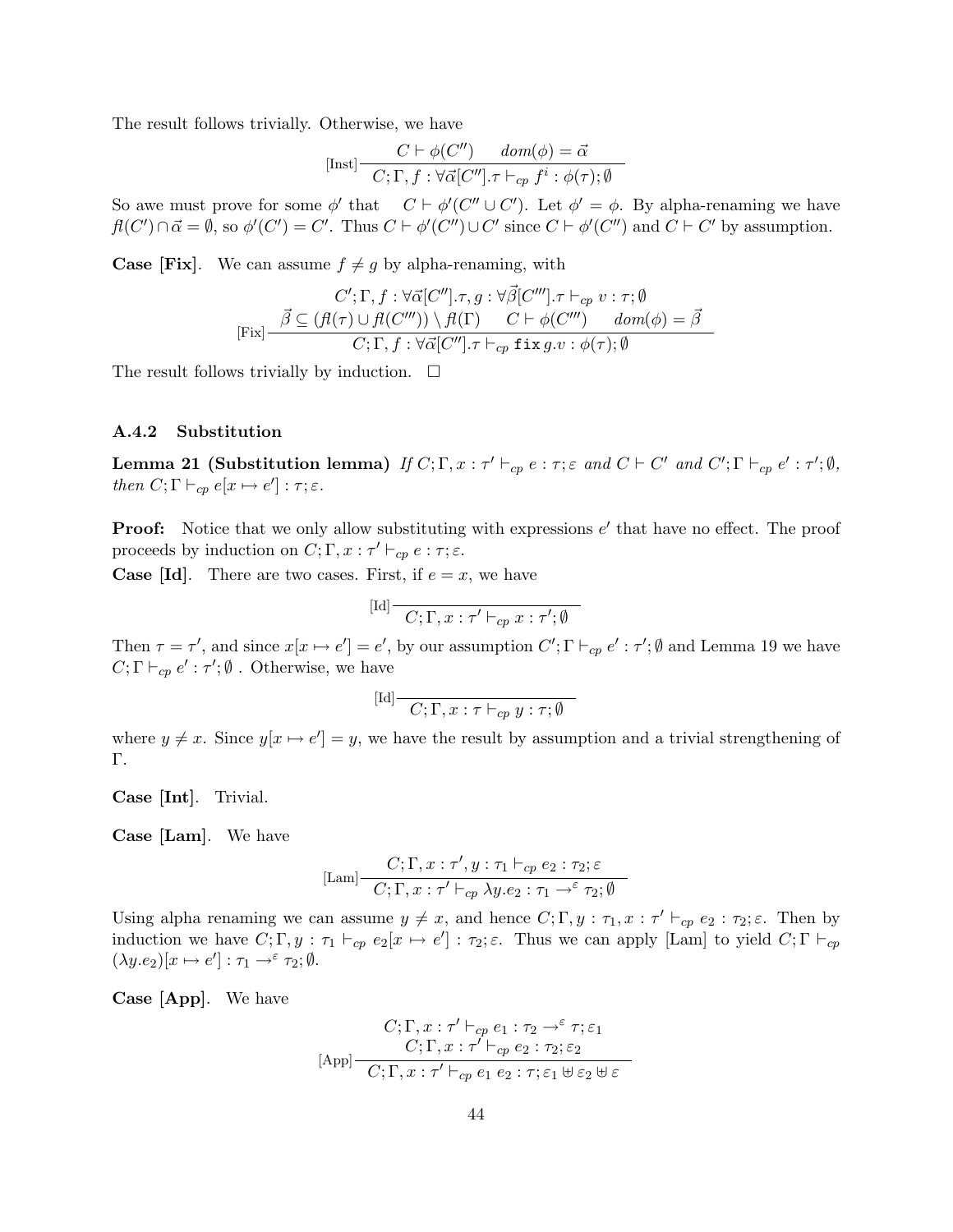Then by induction, we have  $C; \Gamma \vdash_{cp} e_1[x \mapsto e'] : \tau_2 \to^{\varepsilon} \tau; \varepsilon_1$  and  $C; \Gamma \vdash_{cp} e_2[x \mapsto e'] : \tau_2; \varepsilon_2$ . Therefore we can apply [App] to yield  $C; \Gamma \vdash_{cp} (e_1 e_2)[x \mapsto e'] : \tau; \varepsilon_1 \uplus \varepsilon_2 \uplus \varepsilon$ .

Case [Pair], [Proj], [Cond], [Sub], [Ref], [Newlock], [Deref], [Assign], [Loc], [Lock]. By induction (similar to [App]).

Case [Let]. We have

$$
C''; \Gamma, x : \tau' \vdash_{cp} v_1 : \tau_1; \emptyset
$$
  

$$
C; \Gamma, x : \tau', f : \forall \vec{\alpha}[C''], \tau_1 \vdash_{cp} e_2 : \tau_2; \varepsilon_2
$$
  

$$
\vec{\alpha} \subseteq (\mathit{f}(\tau_1) \cup \mathit{f}(C'')) \setminus \mathit{f}(\Gamma, x : \tau')
$$
  
[Let] 
$$
\overline{C; \Gamma, x : \tau' \vdash_{cp} \text{ let } f = v_1 \text{ in } e_2 : \tau_2; \varepsilon_2}
$$

By Lemma 19 and induction, we have  $C' \cup C''$ ;  $\Gamma \vdash_{cp} v_1[x \mapsto e'] : \tau_1$ ;  $\emptyset$ . By Lemma 20 we have  $C; \Gamma, x : \tau', f : \forall \vec{\alpha} [C'' \cup C'] \cdot \tau_1 \vdash_{cp} e_2 : \tau_2; \varepsilon_2$ , and by alpha-conversion (since  $f \neq x$ ) and induction we have  $C; \Gamma, f: \forall \vec{\alpha} [C' \cup C''] . \tau_1 \vdash e_2[x \mapsto e'] : \tau_2; \varepsilon_2$ . We have

$$
\vec{\alpha} \subseteq (fl(\tau_1) \cup fl(C'')) \setminus (fl(\Gamma) \cup fl(\tau')) \subseteq (fl(\tau_1) \cup fl(C'')) \setminus fl(\Gamma) \subseteq (fl(\tau_1) \cup fl(C'') \cup fl(C')) \setminus fl(\Gamma)
$$

So the result follows by [Let].

Case [Fix]. We have

$$
C''; \Gamma, x : \tau', f : \forall \vec{\alpha}[C''], \tau \vdash_{cp} v : \tau; \emptyset
$$

$$
\vec{\alpha} \subseteq (\mathit{fl}(\tau) \cup \mathit{fl}(C'')) \setminus \mathit{fl}(\Gamma, x : \tau')
$$

$$
C \vdash \phi(C'') \qquad \mathit{dom}(\phi) = \vec{\alpha}
$$

$$
C; \Gamma, x : \tau' \vdash_{cp} \mathtt{fix} f.v : \phi(\tau); \emptyset
$$

By Lemma 19 and Lemma 20 we have  $C'' \cup C'; \Gamma, x : \tau', f : \forall \vec{\alpha} [C'' \cup C']. \tau \vdash_{cp} v : \tau; \emptyset$ , so by alphaconversion (since  $f \neq x$ ) and induction we have  $C'' \cup C'; \Gamma, f : \forall \vec{\alpha} [C'' \cup C'] \cdot \tau \vdash_{cp} v[x \mapsto e'] : \tau; \emptyset$ . As per the reasoning in [Let],  $\vec{\alpha} \subseteq (\mathcal{H}(\tau_1) \cup \mathcal{H}(C'' \cup C')) \setminus \mathcal{H}(\Gamma)$ . By our alpha-renaming convention, we have  $f(C') \cap \vec{\alpha} = \emptyset$ , so  $\phi(C') = C'$  and thus  $C \vdash \phi(C'' \cup C')$  since  $C \vdash C'$  and  $C \vdash \phi(C'')$ . The result follows from [Fix].

Case [Inst]. We have

$$
[\text{Inst}] \frac{C \vdash \phi(C'') \quad \text{dom}(\phi) = \vec{\alpha}}{C; \Gamma, x : \tau', f : \forall \vec{\alpha}[C''], \tau \vdash_{cp} f^i : \phi(\tau); \emptyset}
$$

Since  $f_i[x \mapsto e']=f_i(x)$  and f are different syntactic forms) the result follows by assumption and a trivial strengthening of Γ.

Case [Down]. We have

$$
C \cup \{\nu \vec{\alpha}[C_1;\varepsilon_1]\} \cup \text{strip}(\alpha^{\vec{l'}}(\nu \vec{\alpha}[C_1;\varepsilon_1])), \Gamma, x : \tau' \vdash_{cp} e : \tau; \varepsilon \uplus \phi^{\vec{l'}}_{\alpha}(\varepsilon_1) \n\phi^{\vec{l'}}_{\alpha}(\vec{\alpha}) \cap (\mathit{fl}(\Gamma, x : \tau') \cup \mathit{fl}(\tau)) = \emptyset \n[Down] \quad \begin{array}{c} \varepsilon_1 \subseteq \vec{\alpha} & \vec{l'} \supseteq \mathit{fl}(\text{strip}^*(C) \cup \text{strip}^*(\nu \vec{\alpha}[C_1;\varepsilon_1])) \cup \varepsilon \\ C \cup \{\nu \vec{\alpha}[C_1;\varepsilon_1]\}; \Gamma, x : \tau' \vdash_{cp} e : \tau; \varepsilon \end{array}
$$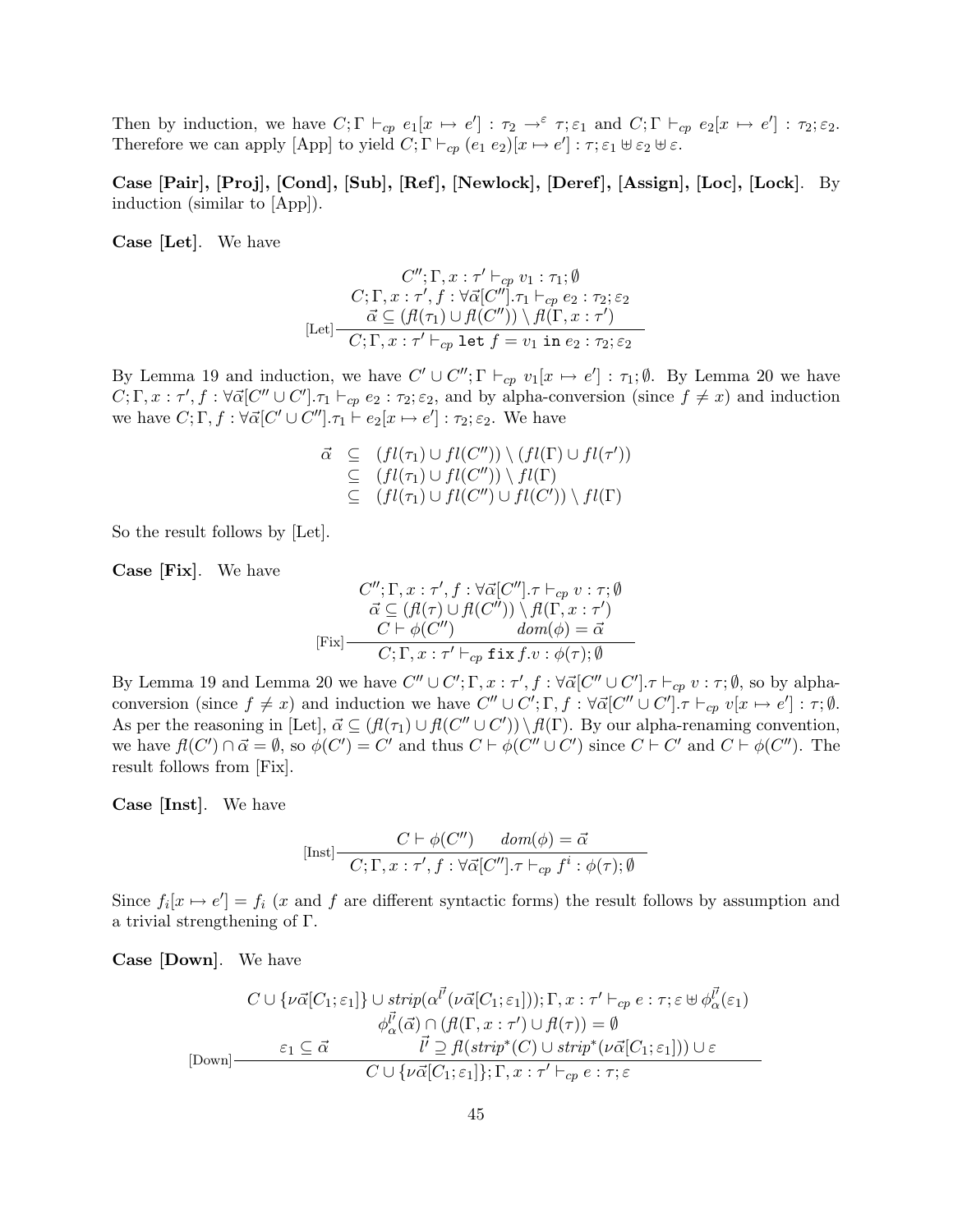Since  $C \cup \{\nu \vec{\alpha}[C_1;\varepsilon_1]\} \vdash C'$  by assumption, it follows that  $C \cup \{\nu \vec{\alpha}[C_1;\varepsilon_1]\} \cup strip(\alpha^{\vec{l'}}(\nu \vec{\alpha}[C_1;\varepsilon_1])) \vdash$ C'. By induction  $C \cup \{\nu \vec{\alpha}[C_1;\varepsilon_1]\} \cup strip(\alpha^{\vec{l'}}(\nu \vec{\alpha}[C_1;\varepsilon_1])); \Gamma \vdash_{cp} e[x \mapsto e'] : \tau; \varepsilon \uplus \phi^{\vec{l'}}_{\alpha}(\varepsilon_1).$ 

We wish to show the result by [Down], where the first premise is the above, so we must establish the remaining premises. Since  $\phi_{\alpha}^{\vec{l'}}(\vec{\alpha}) \cap (f_l(\Gamma, x : \tau') \cup f_l(\tau)) = \emptyset$  we have  $\phi_{\alpha}^{\vec{l'}}(\vec{\alpha}) \cap (f_l(\Gamma) \cup f_l(\tau)) = \emptyset$ , and the remaining premises follow by assumption.  $\Box$ 

Lemma 22 (Polymorphic substitution lemma) If  $C;\Gamma,f:\forall \vec\alpha[C'] . \tau' \vdash_{cp} e:\tau;\varepsilon$  and  $C';\Gamma \vdash_{cp}$  $e': \tau'; \emptyset$  where  $\vec{\alpha} \cap fl(\Gamma) = \emptyset$  then  $C; \Gamma \vdash_{cp} e[f \mapsto e'] : \tau; \varepsilon$ .

**Proof:** The proof proceeds by induction on  $C; \Gamma, f : \forall \vec{\alpha}[C'], \tau' \vdash_{cp} e : \tau; \epsilon$ . **Case [Id].** Trivial, since  $x[f \mapsto e'] = x$  (f and x are different syntactic forms).

Case [Int]. Trivial.

Case [Lam]. We have

$$
[\mathrm{Lam}] \frac{C;\Gamma, f: \forall \vec{\alpha}[C']. \tau', x: \tau_1 \vdash_{cp} e: \tau_2; \varepsilon}{C;\Gamma, f: \forall \vec{\alpha}[C']. \tau' \vdash_{cp} \lambda x. e: \tau_1 \rightarrow^{\varepsilon} \tau_2; \emptyset}
$$

By alpha conversion, we can assume  $\vec{\alpha} \cap fl(\tau_1) = \emptyset$  and  $C'; \Gamma, x : \tau_1 \vdash_{cp} e' : \tau'; \emptyset$ . Since  $x \neq f$ , by induction we have  $C; \Gamma, x : \tau_1 \vdash_{cp} e[f \mapsto e'] : \tau_2; \varepsilon$ . Then applying [Lam] we have  $C; \Gamma \vdash_{cp} e[f \mapsto e'] : \tau_2; \varepsilon$ .  $(\lambda x.e)[f \mapsto e'] : \tau_1 \to^{\varepsilon} \tau_2; \emptyset.$ 

Case [App]. We have

$$
C; \Gamma, f: \forall \vec{\alpha}[C'], \tau' \vdash_{cp} e_1 : \tau_2 \to^{\varepsilon} \tau_1; \varepsilon_1
$$
  
\n
$$
C; \Gamma, f: \forall \vec{\alpha}[C'], \tau' \vdash_{cp} e_2 : \tau_2; \varepsilon_2
$$
  
\n[App] 
$$
C; \Gamma, f: \forall \vec{\alpha}[C'], \tau' \vdash_{cp} e_1 e_2 : \tau_1; \varepsilon_1 \uplus \varepsilon_2 \uplus \varepsilon
$$

By induction, we have  $C; \Gamma \vdash_{cp} e_1[f \mapsto e'] : \tau_2 \to^{\varepsilon} \tau_1; \varepsilon_1$  and  $C; \Gamma \vdash_{cp} e_2[f \mapsto e'] : \tau_2; \varepsilon_2$ . Then applying [App] yields  $C; \Gamma \vdash_{cp} (e_1 e_2)[f \mapsto e'] : \tau_1; \varepsilon_1 \uplus \varepsilon_2 \uplus \varepsilon.$ 

Case [Pair], [Proj], [Cond], [Sub], [Ref ], [Newlock], [Loc], [Lock], [Deref ], [Assign]. By induction (similar to [App]).

Case [Let]. We have

$$
C''; \Gamma, f : \forall \vec{\alpha}[C'], \tau' \vdash_{cp} v_1 : \tau_1; \emptyset
$$
  

$$
C; \Gamma, f : \forall \vec{\alpha}[C'], \tau', g : \forall \vec{\beta}[C''], \tau_1 \vdash_{cp} e_2 : \tau_2; \varepsilon_2
$$
  

$$
\vec{\beta} \subseteq (fl(\tau_1) \cup fl(C'')) \setminus (fl(\Gamma) \cup fl(\forall \vec{\alpha}[C'], \tau'))
$$
  
[Let] 
$$
C; \Gamma, f : \forall \vec{\alpha}[C'], \tau' \vdash_{cp} \text{ let } g = v_1 \text{ in } e_2 : \tau_2; \varepsilon_2
$$

By induction,  $C''$ ;  $\Gamma \vdash_{cp} v_1[f \mapsto e'] : \tau_1$ ; Ø. Assuming by alpha renaming that  $f \neq g$ , by induction we also have  $C; \Gamma, g: \forall \vec{\beta}[C''], \tau_1 \vdash_{cp} e_2[f \mapsto e'] : \tau_2; \varepsilon_2$ . Finally,

$$
\begin{array}{rcl}\n\vec{\beta} & \subseteq & (fl(\tau_1) \cup fl(C'')) \setminus (fl(\Gamma) \cup fl(\forall \vec{\alpha}[C'], \tau')) \\
& \subseteq & (fl(\tau_1) \cup fl(C'')) \setminus fl(\Gamma)\n\end{array}
$$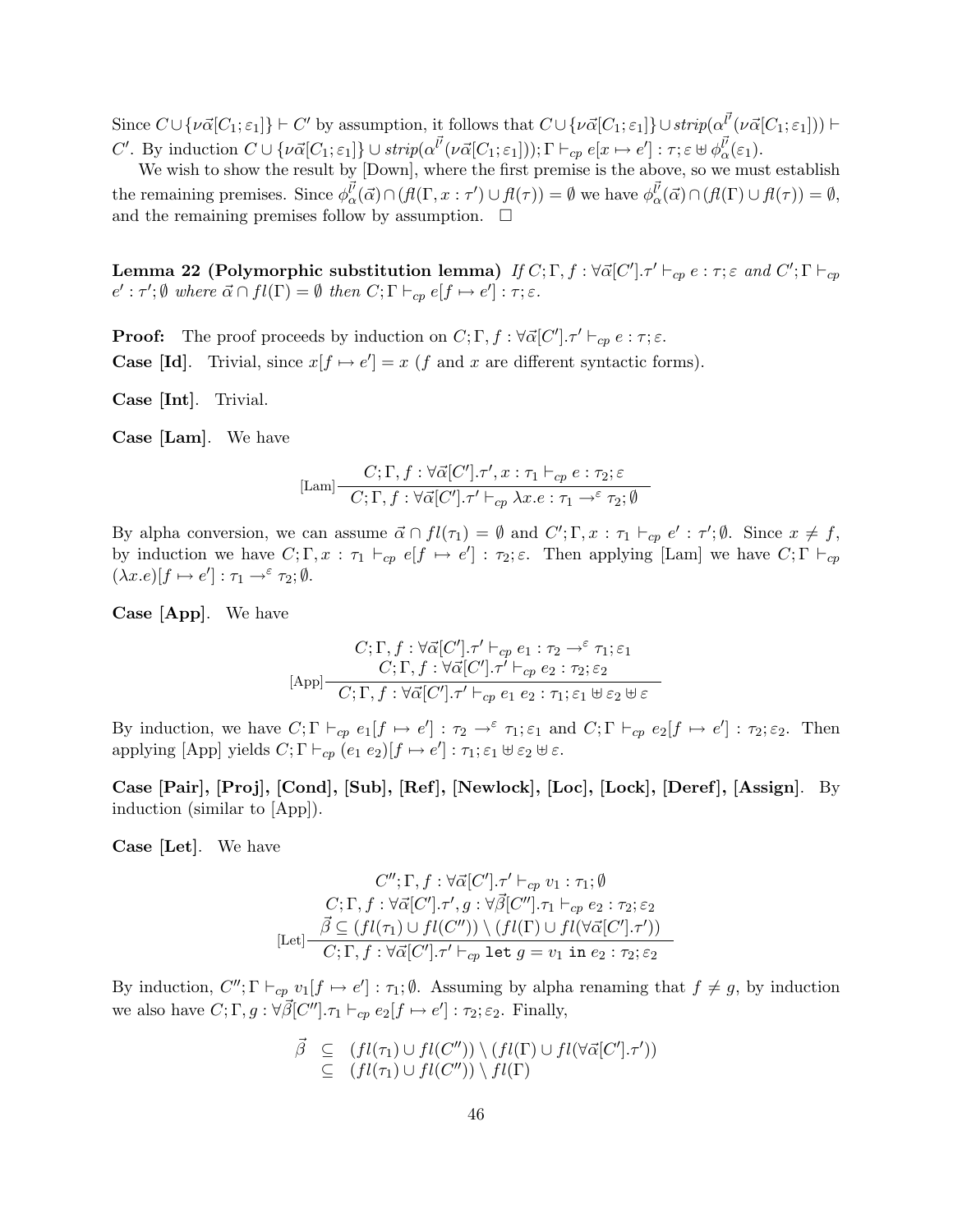so we can apply [Let] to show  $C; \Gamma \vdash_{cp} (\text{let } g = v_1 \text{ in } e_2)[f \mapsto e'] : \tau_2; \varepsilon_2.$ 

Case [Fix]. Similar to [Let].

**Case [Inst].** Thus  $e = g$  for some variable g. There are two cases. If  $g \neq f$ , then the conclusion holds trivially, since  $g[f \mapsto e'] = g$ . Otherwise, we have

$$
[\text{Inst}] \frac{C \vdash \phi(C') \quad dom(\phi) = \vec{\alpha}}{C; \Gamma, f : \forall \vec{\alpha}[C']. \tau \vdash_{cp} f^i : \phi(\tau); \emptyset}
$$

By assumption,  $C'; \Gamma \vdash_{cp} e' : \tau'; \emptyset$  so we know  $\phi(C'); \phi(\Gamma) \vdash_{cp} e' : \phi(\tau); \emptyset$ . Since  $\vec{\alpha} \cap fl(\Gamma) = \emptyset$ , we then have  $\phi(C')$ ;  $\Gamma \vdash_{cp} e' : \phi(\tau)$ ;  $\emptyset$ . But  $C \vdash \phi(C')$ , and so by Lemma 19,  $C$ ;  $\Gamma \vdash_{cp} e' : \phi(\tau)$ ;  $\emptyset$ , and so we have shown the conclusion, since  $f^{i}[f \mapsto e'] = e'$ .

Case [Down]. We have

$$
C \cup \{\nu \vec{\alpha}[C'', \varepsilon'']\} \cup \text{strip}(\alpha^{\vec{l'}}(\nu \vec{\alpha}[C'', \varepsilon''])); \Gamma, f : \forall \vec{\alpha}[C'], \tau' \vdash_{cp} e : \tau; \varepsilon \uplus \phi^{\vec{l'}}_{\alpha}(\varepsilon')
$$

$$
\phi^{\vec{l'}}_{\alpha}(\vec{\alpha}) \cap (f(\Gamma, f : \forall \vec{\alpha}[C'], \tau') \cup f(\tau)) = \emptyset
$$

$$
\varepsilon' \subseteq \vec{\alpha} \qquad \qquad \vec{l'} \supseteq f(\text{strip}^*(C) \cup \text{strip}^*(\nu \vec{\alpha}[C''; \varepsilon'']) \cup \varepsilon
$$

$$
C \cup \{\nu \vec{\alpha}[C'', \varepsilon'']\}; \Gamma, f : \forall \vec{\alpha}[C'], \tau' \vdash_{cp} e : \tau; \varepsilon
$$

By induction  $C \cup \{\nu \vec{\alpha}[C'', \varepsilon'']\} \cup strip(\alpha^{l'}(\nu \vec{\alpha}[C''; \varepsilon''])); \Gamma \vdash_{cp} e[f \mapsto e'] : \tau; \varepsilon \uplus \phi_{\alpha}^{l'}(\varepsilon').$  Since  $\phi_{\alpha}^{\vec{l'}}(\vec{\alpha}) \cap (f_l(\Gamma, f : \forall \vec{\alpha}[C'], \tau') \cup f_l(\tau)) = \emptyset$  we have  $\phi_{\alpha}^{\vec{l'}}(\vec{\alpha}) \cap (f_l(\Gamma) \cup f_l(\tau)) = \emptyset$ ; with the other premises by assumption, the result follows by [Down].  $\square$ 

#### A.4.3 Preservation

The preservation lemma establishes that if a program is well typed using a constraint set that is well-formed then its entire evaluation will exhibit consistent correlation. Note that the preservation property establishes a new constraint set C' for each evaluation step, where  $C' \supseteq C$  (and thus  $C' \vdash C$  by Lemma 17). This ensures that correlations are consistent—each R is correlated to a single, unchanging lock L—across the entire evaluation derivation.

Definition 23 (Valid Evaluation) We write  $C \vdash e \longrightarrow e'$  iff  $e \equiv \mathbb{E}[{}^{[L]} v^R]$  or  $e \equiv \mathbb{E}[v'^R := [L]$  v] implies  $S_g(C, R) = \{L\}.$ 

**Lemma 24 (Preservation)** If  $C; \Gamma \vdash_{cp} e : \tau; \varepsilon$  where  $\varepsilon \vdash_{ok} C$  and  $e \longrightarrow e'$ , then there exists some  $C', \varepsilon', s.t.$ 

- 1.  $(\varepsilon' \varepsilon) \cap \mathit{fl}(C) = \emptyset$
- 2.  $C' \supseteq C$
- 3.  $L \leq^1 \ell \in (C' C) \Rightarrow \ell \in (\varepsilon \varepsilon')$
- 4.  $C' \vdash e \longrightarrow e'$
- 5.  $\varepsilon' \vdash_{ok} C'$
- 6.  $C'; \Gamma \vdash_{cp} e' : \tau; \varepsilon'.$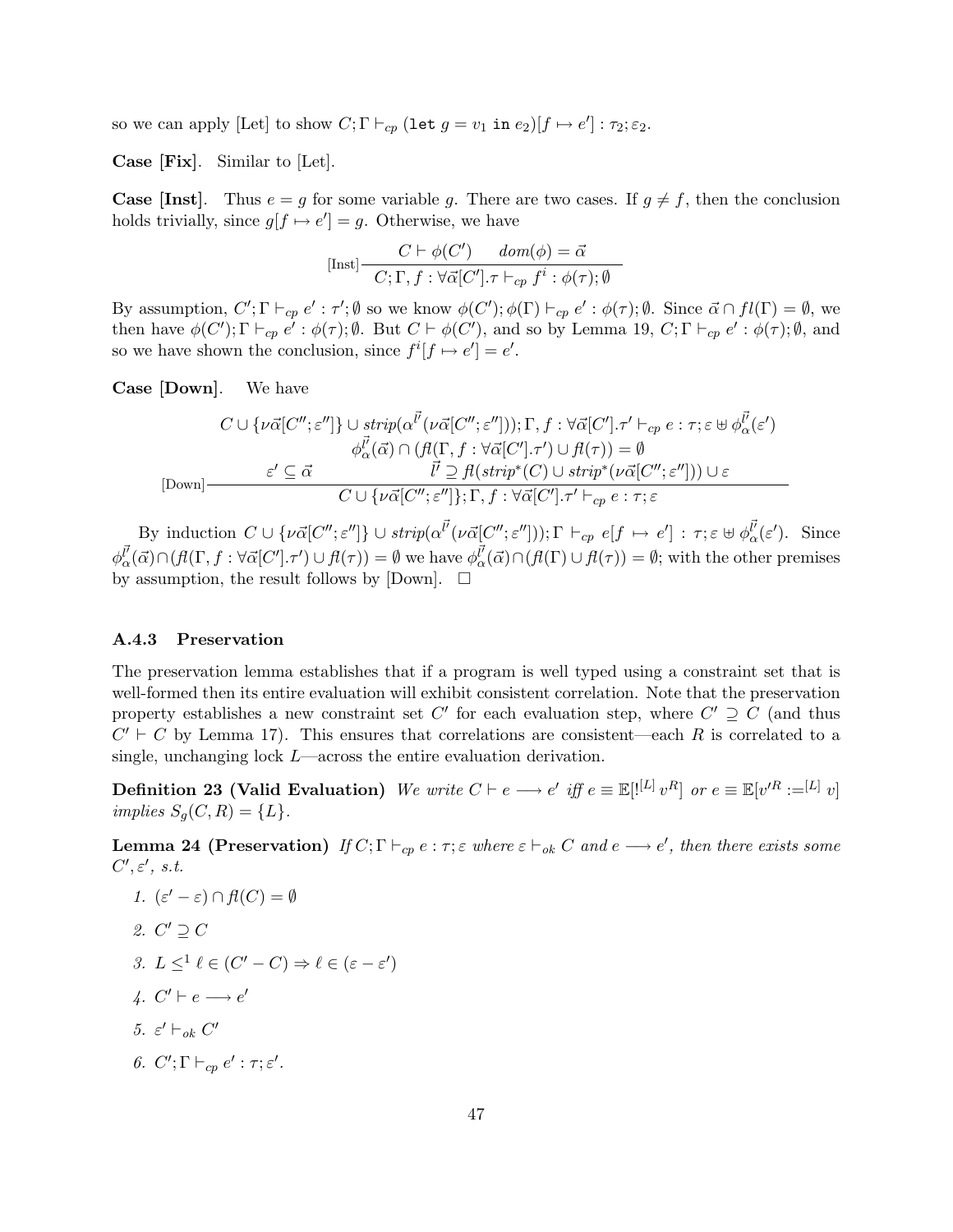**Proof:** The proof is by induction on  $C; \Gamma \vdash_{cp} e : \tau; \varepsilon$ .

Case [Id], [Int], [Lam], [Lock], [Loc], [Inst]. These cases cannot happen, because we assume  $e \longrightarrow e'.$ 

**Case [Ref].** In this case, the term is ref e, and there are two possible reductions. In the first case, we have ref  $e \rightarrow$  ref  $e'$ . By assumption, we have

$$
[\text{Ref}] \frac{C; \Gamma \vdash_{cp} e : \tau; \varepsilon}{C; \Gamma \vdash_{cp} \text{ref } e : ref^{\rho} \tau; \varepsilon}
$$

By induction, there exists  $C_i$ ,  $\varepsilon_i$  s.t.  $C_i$ ;  $\Gamma \vdash_{cp} e' : \tau'; \varepsilon_i$ ; and  $C_i \vdash e \longrightarrow e'$ ; and  $\varepsilon_i \vdash_{ok} C_i$ . Let  $C' = C_i$  and  $\varepsilon' = \varepsilon_i$ . Then applying [Ref] yields  $C'; \Gamma \vdash_{cp}$  ref  $e' : ref^\rho \tau; \varepsilon'$ , and we also have  $C' \vdash \texttt{ref} \ e \longrightarrow \texttt{ref} \ e'$  by applying the  $\mathbb{E}[e] \longrightarrow \mathbb{E}[e']$  evaluation rule.

In the second case we have ref  $v \longrightarrow v^R$ . Let  $\varepsilon' = \varepsilon = \emptyset$  and  $C' = C \cup \{R \le \rho\}$ . Clearly  $(\varepsilon' - \varepsilon) \cap \mathcal{H}(C) = \emptyset$  and  $C' \supseteq C$  and  $L \leq^{1} \ell \in (C' - C = \{R \leq \rho\}) \Rightarrow \ell \in (\varepsilon - \varepsilon' = \emptyset).$ And  $C' \vdash$  ref  $v \longrightarrow v^R$  follows trivially since no constructors were consumed. We can prove  $C'; \Gamma \vdash_{cp} v^R : ref^\rho \tau; \emptyset$  as follows:

$$
[\text{Loc}] \frac{C'; \Gamma \vdash_{cp} v : \tau; \emptyset}{C'; \Gamma \vdash_{cp} v^R : \text{ref}^{\rho} \tau; \emptyset} \frac{R \le \rho \in C'}{C' \vdash R \le \rho}
$$

where  $C'; \Gamma \vdash_{cp} v : \tau; \emptyset$  follows by Lemma 19. Finally, we can prove  $\varepsilon' \vdash_{ok} C'$  as follows:

$$
\varepsilon' \vdash_{ok} C \hookrightarrow C'', \vec{\alpha} \qquad \qquad \text{[Con-Other]} \quad \frac{\varepsilon' \vdash_{ok} \{R \leq \rho\} \hookrightarrow \{R \leq \rho\}; \emptyset}{f! (C'') \cap \emptyset = \emptyset} \qquad f! (\{R \leq \rho\}) \cap \vec{\alpha} = \emptyset
$$
\n
$$
\text{for all } \varphi'. \quad |S(C'' \cup \{R \leq \rho\}, \varphi')| \leq 1
$$
\n
$$
\text{[Con-Union]} \qquad \qquad \frac{C'' \vdash L_1 \leq^1 \ell \ \wedge \ \{R \leq \rho\} \vdash L_2 \leq^1 \ell \ \Rightarrow L_1 = L_2}{\varepsilon' \vdash_{ok} C \cup \{R \leq \rho\} \hookrightarrow C'' \cup \{R \leq \rho\}; \vec{\alpha}}
$$

Most of the premises follow trivially.

To prove  $f(\lbrace R \leq \rho \rbrace) \cap \vec{\alpha} = \emptyset$ , we observe that if  $\rho \notin f(C)$  then there are no conditions on its flow, so  $\vec{\alpha}$  (where  $\vec{\alpha} = bl(C)$ ) can be safely alpha-converted. Otherwise (if  $\rho \in fl(C)$ )  $\rho$  must not appear in  $\vec{\alpha}$  or it would violate the assumption  $\varepsilon \vdash_{ok} C$ .

Finally, we must show for all  $\varphi'$ .  $|S(C'' \cup \{R \leq \rho\}, \varphi')| \leq 1$ . We have  $S(C'', \varphi') \leq 1$  by Lemma 13. Since  $R \notin C''$  (by the fact that it was fresh), we have for all  $\varphi \neq R$  that  $C'' \cup \{R \leq \varphi\}$  $\rho$   $\vdash \varphi \rhd \ell$  implies  $C'' \vdash \varphi \rhd \ell$ , and thus  $|S(C'' \cup \{R \leq \rho\})| \leq 1$ . Because  $C'' \cup \{R \leq \rho\} \vdash R \leq \rho$ , and  $|S(C'', \rho)| \leq 1$ , then  $|S(C'' \cup \{R \leq \rho\}, R)| \leq 1$  follows easily.

**Case [App].** In this case, the term is  $e_1$   $e_2$ , and there are three possible reductions. In the first case, when  $e_1 e_2 \longrightarrow e'_1 e_2$ , we have

$$
C; \Gamma \vdash_{cp} e_1 : \tau_2 \to^{\varepsilon} \tau_1; \varepsilon_1
$$
  
\n
$$
C; \Gamma \vdash_{cp} e_2 : \tau_2; \varepsilon_2
$$
  
\n[App] 
$$
C; \Gamma \vdash_{cp} e_1 e_2 : \tau_1; \varepsilon_1 \uplus \varepsilon_2 \uplus \varepsilon
$$

Then by induction, there exists  $C_i, \varepsilon_i$  s.t.  $(\varepsilon_i - \varepsilon_1) \cap \mathcal{H}(C) = \emptyset$ ; and  $C_i \supseteq C$ ; and  $L \leq^1 \ell \in$  $(C_i - C) \Rightarrow \ell \in (\varepsilon - \varepsilon_i);$  and  $C_i \vdash e_1 \longrightarrow e'_1;$  and  $\varepsilon_i \vdash_{ok} C_i$  and  $C_i; \Gamma \vdash_{cp} e'_1 : \tau_2 \rightarrow^{\varepsilon} \tau_1; \varepsilon_i.$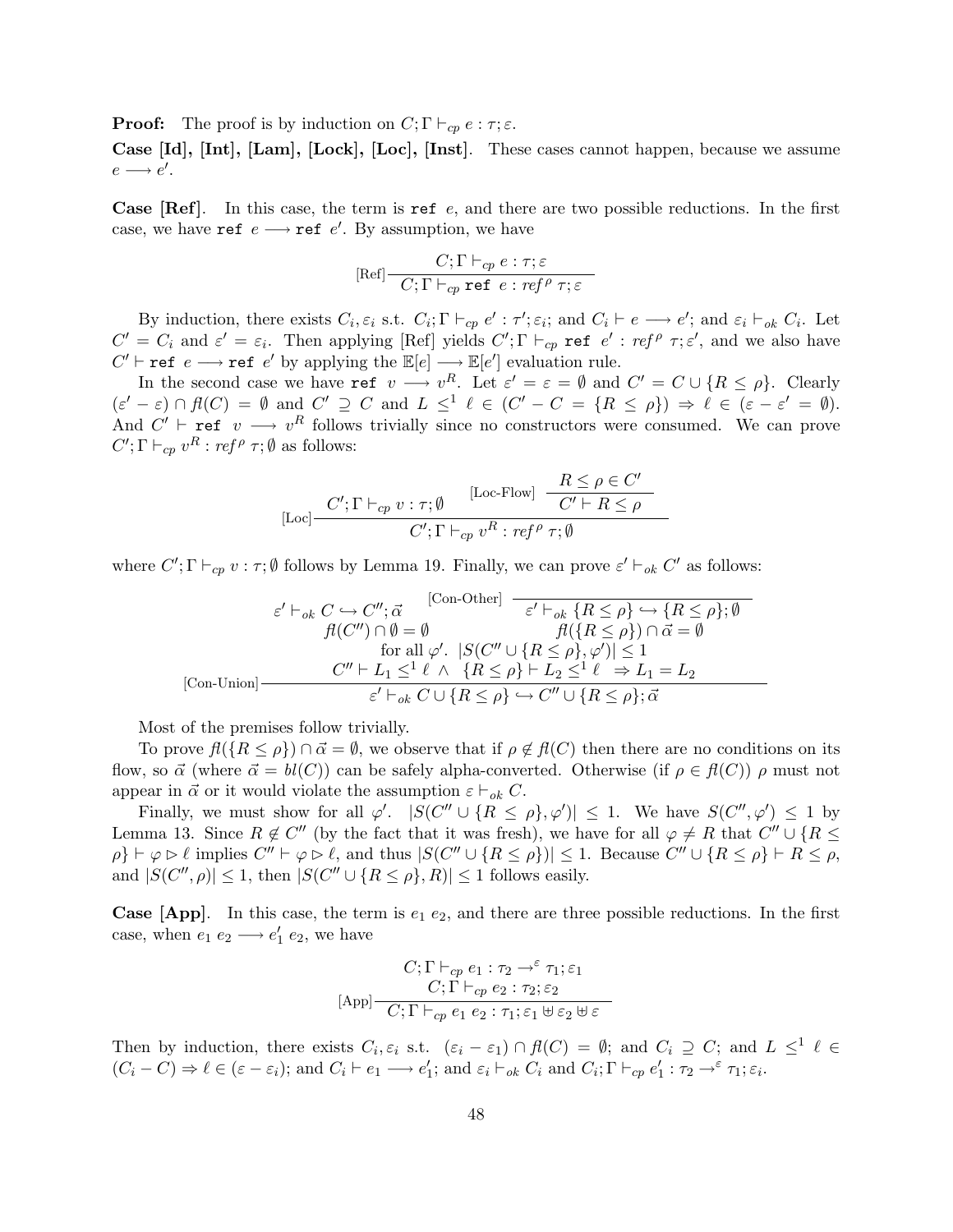Let  $C' = C_i$  and  $\varepsilon' = \varepsilon_i \oplus \varepsilon_2 \oplus \varepsilon$ . We prove the latter is well-formed as follows. Consider some  $\ell \in \varepsilon_i$ . If  $\ell \in \varepsilon_1$  then  $\ell \notin (\varepsilon_2 \cup \varepsilon)$  by assumption. If  $\ell \notin \varepsilon_1$  then  $\ell \notin \mathcal{H}(C)$  by induction. Thus, if  $\ell \in (\varepsilon_2 \oplus \varepsilon)$ , we can safely alpha-convert  $\ell$  in  $\varepsilon_i$  and  $C_i$ .

We must show that  $L \leq^1 \ell \in (C_i - C) \Rightarrow \ell \in (\varepsilon_1 \oplus \varepsilon_2 \oplus \varepsilon) - (\varepsilon_i \oplus \varepsilon_2 \oplus \varepsilon)$ . But since  $(\varepsilon_1 \oplus \varepsilon_2 \oplus \varepsilon)$  $\varepsilon$ ) –  $(\varepsilon_i \boxplus \varepsilon_2 \boxplus \varepsilon) = (\varepsilon_1 - \varepsilon_i)$  we have this by induction.

We have  $(\varepsilon_i \oplus \varepsilon_2 \oplus \varepsilon) - (\varepsilon_1 \oplus \varepsilon_2 \oplus \varepsilon) = (\varepsilon_i - \varepsilon_1)$ , and  $(\varepsilon_i - \varepsilon_1) \cap \mathcal{H}(C) = \emptyset$  by induction. Since  $C' \supseteq C$  by induction, by Lemmas 17 and 19 we have  $C'; \Gamma \vdash_{cp} e_2 : \tau_2; \varepsilon_2$ . Thus, by [App] we have  $C'; \Gamma \vdash_{cp} e'_1 e_2 : \tau_1; \varepsilon'.$  Since  $C' \vdash e_1 \longrightarrow e'_1$ , we have  $C' \vdash e_1 e_2 \longrightarrow e'_1 e_2$  by congruence.

Finally, we must show  $\varepsilon' \vdash_{ok} C'$ ; that is, that  $\varepsilon_i \uplus \varepsilon_2 \uplus \varepsilon \vdash_{ok} C_i$ . If  $C_i = C$  then  $\varepsilon_1 \uplus \varepsilon_2 \uplus \varepsilon \vdash_{ok} C$ by assumption and  $\varepsilon_i \vdash_{ok} C$  by induction, so we easily have  $(\varepsilon_1 \cup \varepsilon_i) \uplus \varepsilon_2 \uplus \varepsilon \vdash_{ok} C$  and thus  $\varepsilon_i \otimes \varepsilon_2 \otimes \varepsilon \vdash_{ok} C$  by Lemma 12(5). Otherwise  $C_i = C \cup C''$  for some  $C''$ , so by induction and inversion we have

$$
\varepsilon_i \vdash_{ok} C \hookrightarrow C'''; \vec{\alpha} \qquad \varepsilon_i \vdash_{ok} C'' \hookrightarrow C''''; \vec{\beta}
$$
  
\n
$$
\vec{H}(C''') \cap \vec{\beta} = \emptyset \qquad \vec{H}(C'''') \cap \vec{\alpha} = \emptyset
$$
  
\nfor all  $\varphi'$ .  $|S(C''' \cup C''''', \varphi')| \le 1$   
\n[Con-Union] 
$$
\frac{C''' \vdash L_1 \le^1 \ell \ \wedge \ C'''' \vdash L_2 \le^1 \ell \ \Rightarrow L_1 = L_2}{\varepsilon_i \vdash_{ok} C \cup C'' \hookrightarrow C''' \cup C''''; \vec{\alpha} \uplus \vec{\beta}}
$$

As argued above, we can show  $\varepsilon_i \cup \varepsilon_2 \cup \varepsilon \vdash_{ok} C \hookrightarrow C'''$ ;  $\vec{\alpha}$ , so we must show  $\varepsilon_i \cup \varepsilon_2 \cup \varepsilon \vdash_{ok} C'' \hookrightarrow$  $C''''$ ;  $\vec{\beta}$  and the rest follows by [Con-Union]. This follows because we have  $\varepsilon_i \vdash_{ok} C'' \hookrightarrow C''$ ;  $\vec{\beta}$  by assumption, and we know by induction that if  $L \leq^{1} \ell \in C''$  then  $\ell \in (\varepsilon_1 - \varepsilon_i)$ . In other words  $\ell \notin (\varepsilon_2 \cup \varepsilon)$ , so we can safely strengthen the effect and get  $\varepsilon_i \cup \varepsilon_2 \cup \varepsilon \vdash_{ok} C'' \hookrightarrow C'''; \vec{\beta}.$ 

The second case, when  $e_1 e_2 \longrightarrow e_1 e'_2$ , is similar.

In the last case, we have  $(\lambda x.e_1)$   $v \rightarrow e_1[x \mapsto v]$ . In this case, we have

$$
C \vdash \tau_1 \leq \tau'_1
$$
\n
$$
C \vdash \tau'_2 \leq \tau_2
$$
\n[Lam] 
$$
\frac{C; \Gamma, x : \tau'_1 \vdash e_1 : \tau'_2; \varepsilon' \qquad \varepsilon' \subseteq \varepsilon}{C; \Gamma \vdash_{cp} \lambda x. e_1 : \tau'_1 \to^{\varepsilon'} \tau'_2; \emptyset} \qquad C \vdash \tau'_1 \to^{\varepsilon'} \tau'_2 \leq \tau_1 \to^{\varepsilon} \tau_2
$$
\n
$$
C; \Gamma \vdash_{cp} \lambda x. e_1 : \tau_1 \to^{\varepsilon} \tau_2; \emptyset
$$
\n
$$
C; \Gamma \vdash (\lambda x. e_1) \ v : \tau_2; \varepsilon
$$
\n
$$
C; \Gamma \vdash_{cp} v : \tau_1; \emptyset
$$

Choose  $C' = C$  and  $\varepsilon' = \varepsilon$ . By Lemma 21,  $C'; \Gamma \vdash_{cp} e_1[x \mapsto v] : \tau_2; \varepsilon'.$  The remainder of the postconditions follow by trivially or by assumption.

#### Case [Pair,Proj,Cond]. Follows [App].

**Case [Deref].** In this case, the term is  $!^{e_2}e_1$ , and the reasoning follows that of [App] for the inductive cases.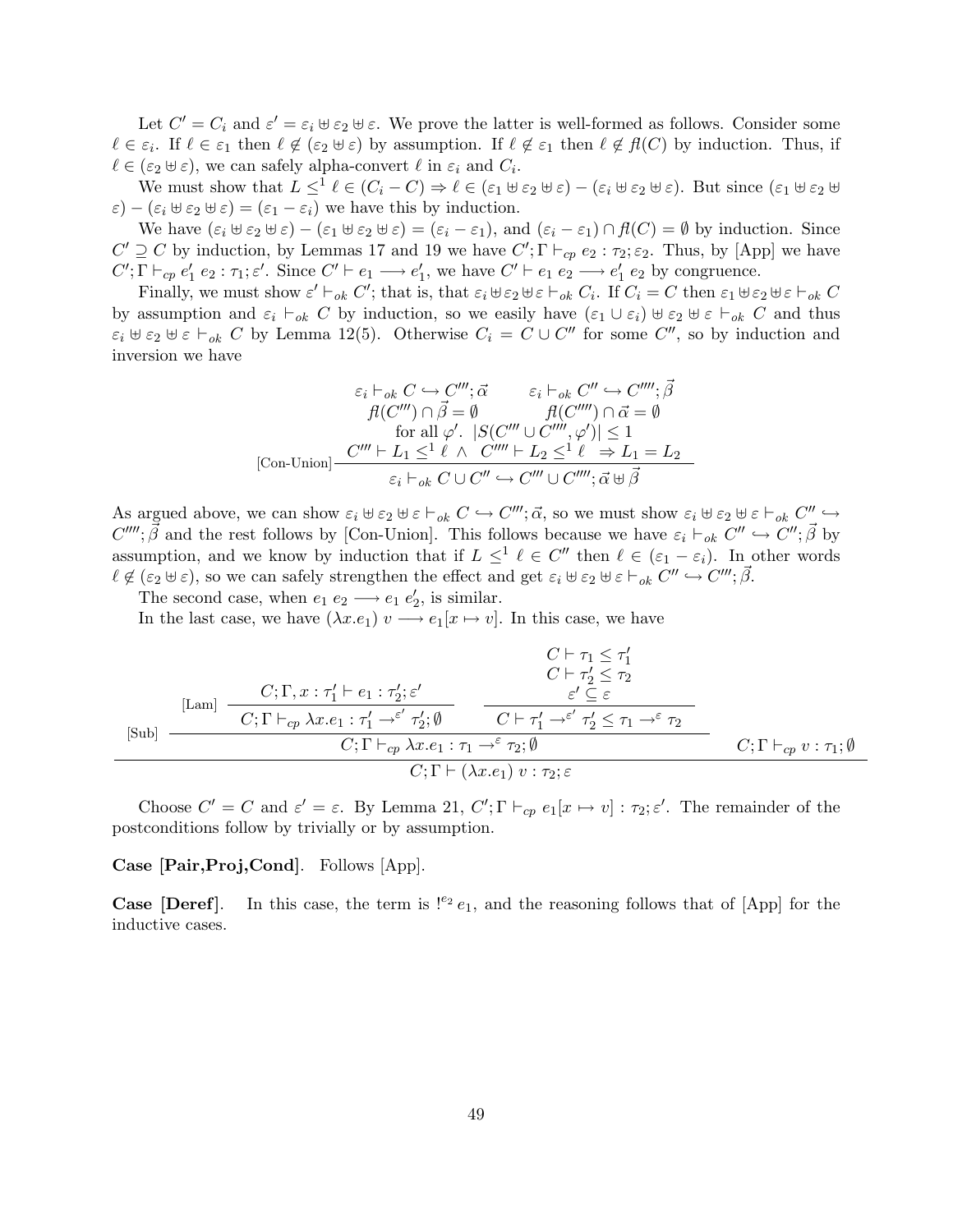For the case that  $!^{[L]}v^R \longrightarrow v$ , we have

$$
C; \Gamma \vdash_{cp} v : \tau'; \emptyset
$$
\n
$$
[Loc] \quad C; \Gamma \vdash_{cp} v : \tau'; \emptyset
$$
\n
$$
[C \vdash R \leq \rho' \quad C \vdash \tau' \leq \tau
$$
\n
$$
[C; \Gamma \vdash_{cp} v^R : ref^{\rho'} \tau'; \emptyset \quad C \vdash ref^{\rho'} \tau' \leq ref^{\rho} \tau
$$
\n
$$
C; \Gamma \vdash_{cp} v^R : ref^{\rho} \tau; \emptyset
$$
\n
$$
C \vdash \rho \triangleright \ell
$$
\n
$$
C; \Gamma \vdash_{cp} [L] : lock \ell; \emptyset
$$
\n
$$
C; \Gamma \vdash_{cp} [L] v^R : \tau; \emptyset
$$

Let  $C' = C$  and  $\varepsilon' = \varepsilon$ . Thus  $C'; \Gamma \vdash_{cp} v : \tau; \emptyset$  follows by assumption and [Sub], and  $\varepsilon' \vdash_{ok} C'$ and  $C' \supseteq C$  and  $(\varepsilon' - \varepsilon) \cap f(C) = \emptyset$  and  $L \leq^1 \ell \in (C \cap C') \Rightarrow \ell \in (\varepsilon - \varepsilon')$  follow trivially or by assumption.

To prove  $C' \vdash e \longrightarrow e'$  we must prove  $S_g(C', R) = \{L\}$ . Since  $\varepsilon' \vdash_{ok} C'$  we have  $|S(C', \varphi)| \leq 1$ for all  $\varphi$  by Lemma 13(1). This implies  $S(\tilde{C}', R) = \{\ell\}$  since  $C' \vdash R \triangleright \ell$ :

$$
[\text{Correlate}] \frac{C' \vdash \rho \rhd \ell \quad C' \vdash R \leq \rho}{C' \vdash R \rhd \ell}
$$

We have  $C' \vdash L \leq^1 \ell$  by assumption, and by Lemma 13(2), we know that if  $C' \vdash L' \leq^1 \ell$  then  $L = L'$  and thus  $S_g(C', R) = \{L\}.$ 

Case [Assign]. Similar to [Deref].

[Deref]

Case [Newlock]. In this case,  $e \equiv$  newlock and so newlock  $\longrightarrow [L]$  where  $L \notin C$  since it's fresh. We have

$$
[\text{Newlock}] \frac{}{C; \Gamma \vdash_{cp} \text{newlock} : lock \ell; \{\ell\}}
$$

Let  $C' = C \cup \{L \leq^{\perp} \ell\}$  and  $\varepsilon' = \emptyset$ . Clearly  $C' \supseteq C$  and since  $((\varepsilon' = \emptyset) - (\varepsilon = \{\ell\})) = \emptyset$ we have  $(\varepsilon' - \varepsilon) \cap \mathcal{H}(C) = \emptyset$ . Moreover,  $C' \cap C = \{L \leq \ell\}$  and  $\varepsilon - \varepsilon' = \{\ell\}$  which proves  $L \leq^{1} \ell \in (C' - C) \Rightarrow \ell \in (\varepsilon - \varepsilon')$ . We can prove

$$
[\text{Lock}] \frac{C' \vdash L \leq^1 \ell}{C'; \Gamma \vdash_{cp} [L] : lock \ell; \varepsilon'}
$$

We have  $C' \vdash \texttt{newlock} \longrightarrow [L]$  trivially since no constructors are consumed. Finally, we prove  $\varepsilon' \vdash_{ok} C'$  by applying [Con-Union] as follows:

$$
\emptyset \vdash_{ok} C \hookrightarrow C'', \vec{\alpha} \qquad \qquad [\text{Con-Lock}] \qquad \qquad \emptyset \neq \emptyset
$$
\n
$$
\emptyset \vdash_{ok} C \hookrightarrow C'', \vec{\alpha} \qquad \qquad \emptyset \vdash_{ok} \{L \leq^1 \ell\} \hookrightarrow \{L \leq^1 \ell\}; \emptyset
$$
\n
$$
\emptyset(C'') \cap \emptyset = \emptyset \qquad \qquad \emptyset((\{L \leq^1 \ell\}) \cap \vec{\alpha} = \emptyset)
$$
\nfor all  $\varphi'$ .  $|S(C'' \cup \{L \leq^1 \ell\}, \varphi')| \leq 1$   
\n[Con-Union] 
$$
\qquad \qquad \emptyset \vdash_{ok} C \cup \{L \leq^1 \ell\} \hookrightarrow C'' \cup \{L \leq^1 \ell\}; \vec{\alpha}
$$

We prove  $\emptyset \vdash_{ok} C \hookrightarrow C''; \vec{\alpha}$  by assumption and weakening (Lemma 12(5)). We prove  $fl({L \leq l})$  $\ell$ )  $\cap$   $\vec{\alpha} = \emptyset$  following the argument in [Ref], above. The premise for consistent correlation follows trivially, because the addition of constraints  $L \leq^{1} \ell$  does not affect which correlations one can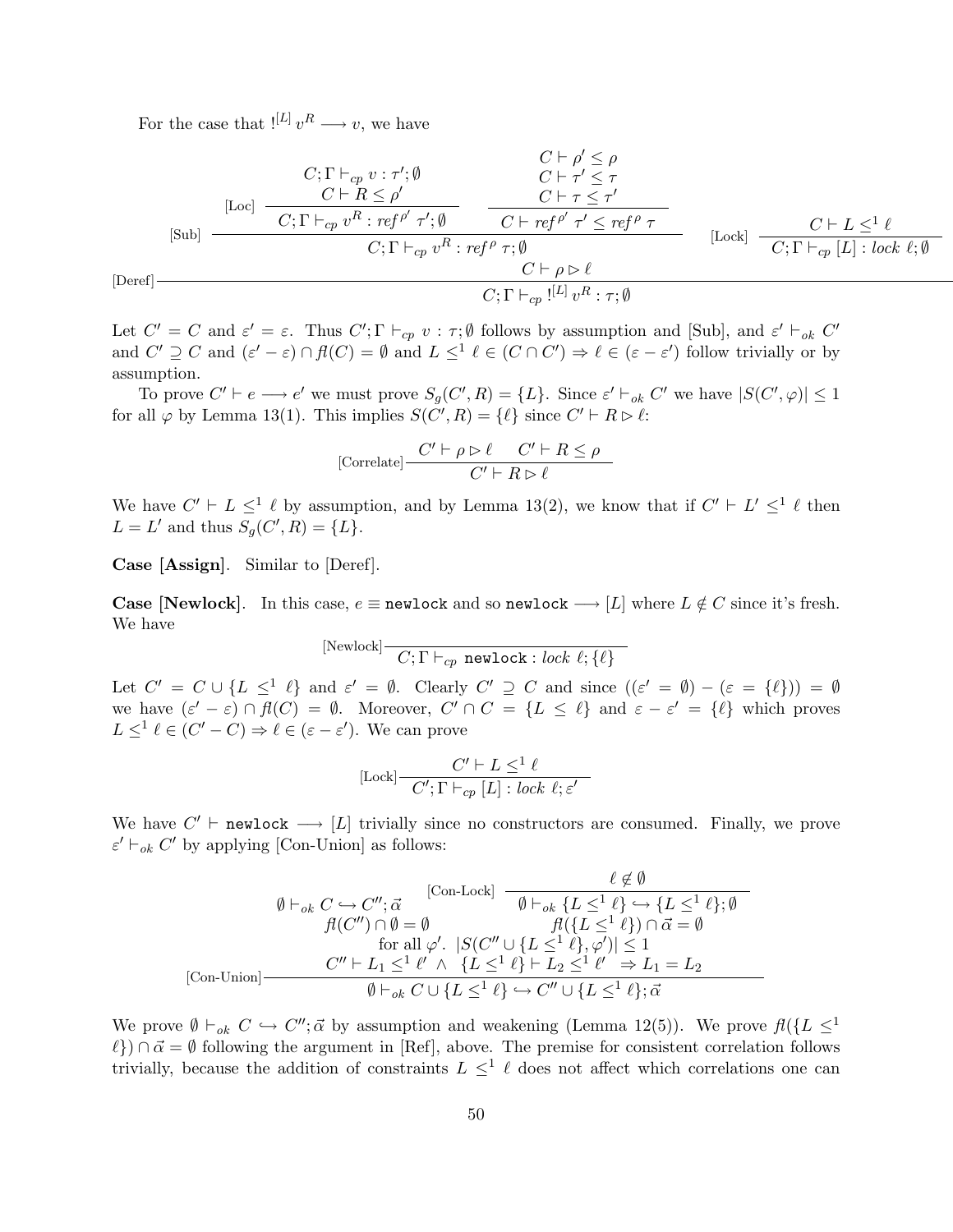prove. Finally, since  $\varepsilon = \{\ell\}$ , by  $\varepsilon \vdash_{ok} C \hookrightarrow C''$ ;  $\vec{\alpha}$  and Lemma 12(3) we have  $C \not\vdash L \leq^1 \ell$  for all L, so the last premise follows by assumption for all  $\ell' \neq \ell$  and vacuously for  $\ell$ .

**Case [Let].** In this case, let  $f = v_1$  in  $e_2 \longrightarrow (e_2[f \mapsto v_1])$ , and

$$
C''; \Gamma \vdash_{cp} v_1 : \tau_1; \emptyset \qquad C; \Gamma, f : \forall \vec{\alpha}[C''], \tau_1 \vdash_{cp} e_2 : \tau_2; \varepsilon
$$
  

$$
\vec{\alpha} \subseteq (fl(\tau_1) \cup fl(C'')) \setminus fl(\Gamma)
$$
  

$$
C; \Gamma \vdash_{cp} \text{let } f = e_1 \text{ in } e_2 : \tau_2; \varepsilon
$$

Let  $C' = C$  and  $\varepsilon' = \varepsilon$ . Thus  $(\varepsilon' - \varepsilon) \cap \mathcal{H}(C) = \emptyset$  and  $C' \supseteq C$  and  $L \leq^1 \ell \in (C' - C) \Rightarrow \ell \in (\varepsilon - \varepsilon')$ and  $\varepsilon' \vdash_{ok} C'$  and  $C' \vdash e \longrightarrow e'$  follow trivially or by assumption. Since we can assume that  $\vec{\alpha} \cap f(\Gamma) = \emptyset$  by alpha-renaming, by Lemma 22 we have  $C'; \Gamma \vdash e_2[f \mapsto e_1] : \tau_2; \varepsilon'.$ 

**Case [Fix].** In this case  $\text{fix } f.v \longrightarrow v[f \mapsto \text{fix } f.v]$  and

$$
C''; \Gamma, f: \forall \vec{\alpha}[C''] \cdot \tau \vdash_{cp} v: \tau; \emptyset
$$
  
[Fix]  $\frac{\vec{\alpha} \subseteq (\mathcal{H}(\tau) \cup \mathcal{H}(C'')) \setminus \mathcal{H}(\Gamma) \qquad C \vdash \phi(C'') \qquad dom(\phi) = \vec{\alpha} \qquad C; \Gamma \vdash_{cp} \text{fix } f. v: \phi(\tau); \emptyset$ 

Let  $C' = C$  and  $\varepsilon' = \varepsilon = \emptyset$ . Thus  $(\varepsilon' - \varepsilon) \cap \mathcal{H}(C) = \emptyset$  and  $C' \supseteq C$  and  $L \leq^1 \ell \in (C' - C) \Rightarrow \ell \in (\varepsilon - \varepsilon')$ and  $\varepsilon' \vdash_{ok} C'$  and  $C' \vdash e \longrightarrow e'$  follow trivially or by assumption. For the substitution  $\phi$  that maps all labels in  $\vec{\alpha}$  to themselves, we can apply [Fix] to show

$$
C''; \Gamma, f : \forall \vec{\alpha} [C''], \tau \vdash_{cp} v : \tau; \emptyset
$$
  
[Fix] 
$$
\frac{\vec{\alpha} \subseteq (\mathcal{H}(\tau) \cup \mathcal{H}(C'')) \setminus \mathcal{H}(\Gamma) \qquad C'' \vdash C''}{C''; \Gamma \vdash_{cp} \text{ fix } f.v : \tau; \emptyset}
$$

Finally, from these facts, and since we can assume that  $\vec{\alpha} \cap \vec{\beta}(\Gamma) = \emptyset$  by alpha-renaming, by Lemma 22 we have  $C'; \Gamma \vdash v[f \mapsto \texttt{fix } f.v] : \tau; \emptyset.$ 

**Case [Down]**. In this case we have  $e \rightarrow e'$  and

$$
C \cup \{\nu \vec{\alpha}[C_1; \varepsilon_1]\} \cup \text{strip}(\alpha^{l'}(\nu \vec{\alpha}[C_1; \varepsilon_1])), \Gamma \vdash_{cp} e : \tau; \varepsilon \uplus \phi_{\alpha}^{l'}(\varepsilon_1) \n\phi_{\alpha}^{l'}(\vec{\alpha}) \cap (f(\Gamma) \cup f(\tau)) = \emptyset \n[Down] \quad \begin{array}{c} \varepsilon_1 \subseteq \vec{\alpha} & l' \supseteq f(\text{strip}^*(C) \cup \text{strip}^*(\nu \vec{\alpha}[C_1; \varepsilon_1])) \cup \varepsilon \\ C \cup \{\nu \vec{\alpha}[C_1; \varepsilon_1]\}; \Gamma \vdash_{cp} e : \tau; \varepsilon \end{array}
$$

Since  $\varepsilon \vdash_{ok} C \cup \{\nu \vec{\alpha}[C_1;\varepsilon_1]\} \hookrightarrow C' \cup C'_1;\vec{\alpha} \uplus \vec{\beta}$  by assumption (and inversion via [Con-Union] and  $[\text{Con-Encap]}],$  we have  $\varepsilon \cup \varphi_{\alpha}^{\vec{l'}}(\varepsilon_1) \vdash_{ok} C \cup \{\nu \vec{\alpha}[C_1;\varepsilon_1]\} \cup strip(\alpha^{\vec{l'}}(\nu \vec{\alpha}[C_1;\varepsilon_1])) \hookrightarrow C' \cup C'_1 \cup \varphi_{\alpha}^{\vec{l'}}(C'_1);\vec{\alpha} \cup \varphi_{\alpha}^{\vec{l'}}(C'_1) \cup \varphi_{\alpha}^{\vec{l'}}(C'_1) \}$  $\vec{\beta} \uplus \phi_{\alpha}^{\vec{l}}(\vec{\beta})$  by Lemma 15. Thus by induction there exists some  $C_i$ ,  $\varepsilon_i$  s.t.  $C_i \supseteq C \cup \{\nu \vec{\alpha}[C_1; \varepsilon_1]\} \cup$  $strip(\alpha^{l'}(\nu\vec{\alpha}[C_1;\varepsilon_1]))$ ; and  $(\varepsilon_i - (\varepsilon \boxplus \phi_{\alpha}^{l'}(\varepsilon_1))) \cap fl(C \cup {\nu\vec{\alpha}[C_1;\varepsilon_1]}) \cup strip(\alpha^{l'}(\nu\vec{\alpha}[C_1;\varepsilon_1])) ) = \emptyset$  and  $L \leq^1 \ell \in (C_i - (C \cup {\lbrace \nu \vec{\alpha} [C_1; \varepsilon_1] \rbrace} \cup strip(\alpha^{\vec{l'}}(\nu \vec{\alpha}[C_1; \varepsilon_1)]))) \Rightarrow \ell \in ((\varepsilon \oplus \phi^{\vec{l'}}_{\alpha}(\varepsilon_1)) - \varepsilon_i) \text{ and } C_i \vdash e \longrightarrow e';$ and  $\varepsilon_i \vdash_{ok} C_i$ ; and  $C_i; \Gamma \vdash_{cp} e' : \tau; \varepsilon_i$ .

Let  $C' = C_i$  and  $\varepsilon' = \varepsilon_i$ , so that  $C' \supseteq C \cup \{ \nu \vec{\alpha} [C_1; \varepsilon_1] \}$  and  $\varepsilon' \vdash_{ok} C'$  and  $C' \vdash e \longrightarrow e'$  and  $C'; \Gamma \vdash_{cp} e' : \tau; \varepsilon'$  follow trivially.

We must show  $L \leq^{1} \ell \in (C_i - (C \cup {\{\nu\vec{\alpha}[C_1;\varepsilon_1]\}})) \Rightarrow \ell \in \varepsilon_i$ . We have by induction that this property holds for constraints  $(C_i - (C \cup \{ \nu \vec{\alpha}[C_1;\varepsilon_1]\} \cup strip(\alpha^{\vec{l'}}(\nu \vec{\alpha}[C_1;\varepsilon_1]))) = C''.$  Since, by the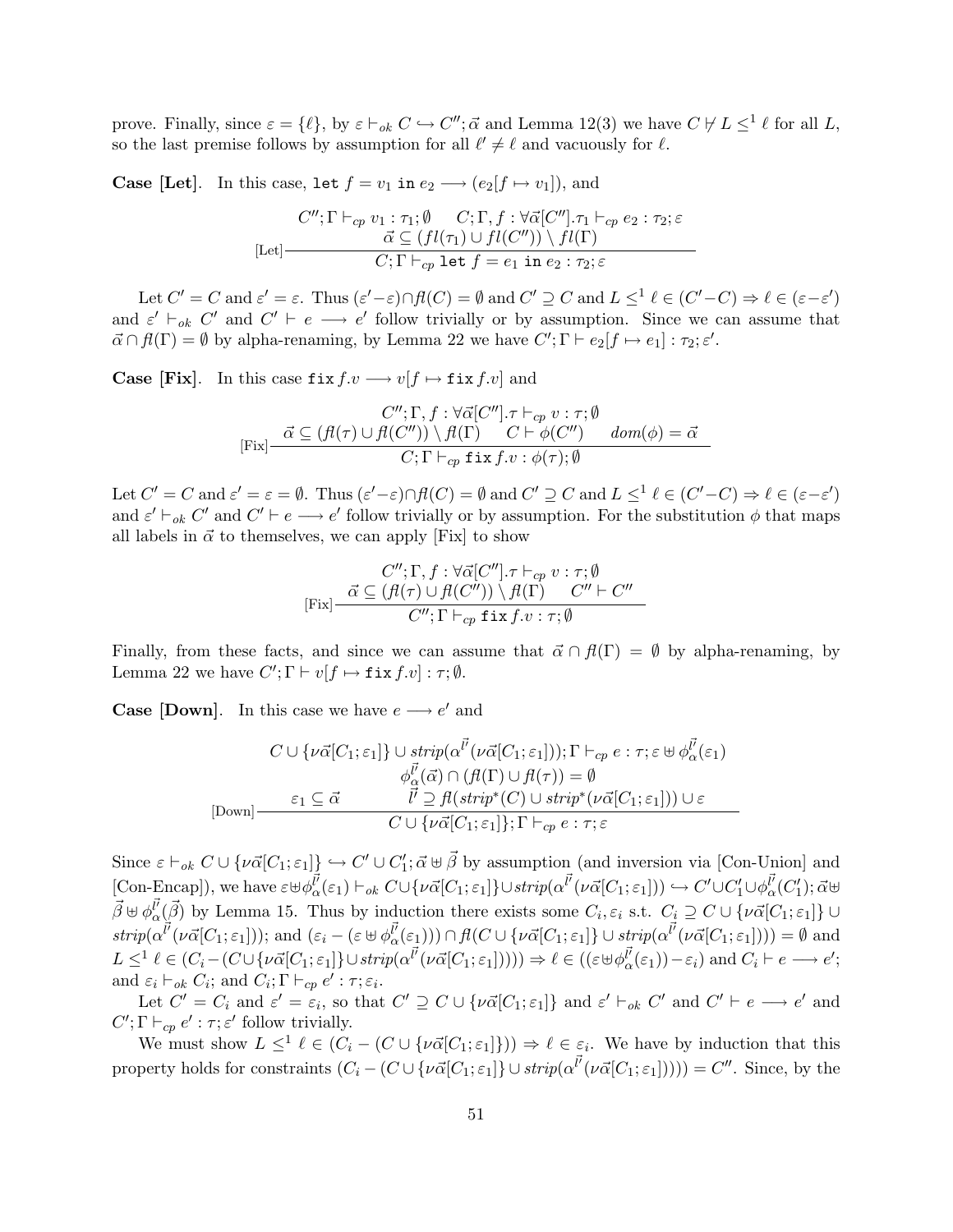fact that  $C_i \supseteq C \cup \{ \nu \vec{\alpha}[C_1;\varepsilon_1] \} \cup \text{strip}(\alpha^{\vec{l'}}(\nu \vec{\alpha}[C_1;\varepsilon_1]))$  we have  $C_i - (C \cup \{ \nu \vec{\alpha}[C_1;\varepsilon_1] \}) = C'' \cup C_i$  $strip(\alpha^{l'}(\nu\vec{\alpha}[C_1;\epsilon_1]))$ , but we know that  $\nu\vec{\alpha}[C_1;\epsilon_1]$  must not contain any lock allocation constraints since it was deemed well-formed by assumption.

Finally, we must show that  $(\varepsilon_i - \varepsilon) \cap \mathcal{H}(C \cup {\{\nu\vec{\alpha}[C_1;\varepsilon_1]\}}) = \emptyset$ . For some  $\ell \in (\varepsilon_i - \varepsilon)$  there are two possibilities:

- 1. Assume  $\ell \in (\varepsilon_i (\varepsilon \cup \phi_{\alpha}^{\vec{l}}(\varepsilon_1)))$ . By induction (as stated above)  $\ell \cap \mathcal{H}(C \cup {\nu \vec{\alpha}}[C_1; \varepsilon_1]) \cup$  $strip(\alpha^{l'}(\nu\vec{\alpha}[C_1;\varepsilon_1])) = \emptyset$ , and thus  $\ell' \cap fl(C \cup {\nu\vec{\alpha}[C_1;\varepsilon_1]}) = \emptyset$  trivially.
- 2. Assume  $\ell \in (\phi_{\alpha}^{\vec{l}}(\varepsilon_1) \cap \varepsilon_i);$  i.e. there is some  $\ell' \in \varepsilon_1$  s.t.  $\phi_{\alpha}^{\vec{l}}(\ell') = \ell \in \varepsilon_i$ . But then we have  $\ell \notin \mathcal{H}(C \cup \{\nu \vec{\alpha}[C_1;\epsilon_1]\})$  since  $(1)$   $\ell' \in dom(\phi_{\alpha}^{l'} )$  by the fact that  $dom(\phi_{\alpha}^{l'} ) = \vec{\alpha}$  and  $\ell' \in \varepsilon_1 \subseteq \vec{\alpha}$ ; (2)  $\ell \notin \vec{l'}$  by the fact that  $rng(\phi_{\alpha}^{\vec{l'}}) \cap \vec{l'} = \emptyset$  by the definition of  $\phi_{\alpha}^{\vec{l'}}$ ; and (3) since  $\overrightarrow{l'} \supseteq (fl(strip^*(C)) \cup fl(strip^*(\nu\overrightarrow{\alpha}[C_1;\varepsilon_1])) \cup \varepsilon)) \supseteq fl(C \cup {\nu\overrightarrow{\alpha}[C_1;\varepsilon_1]}).$

 $\Box$ 

Thus, if  $C; \Gamma \vdash_{cp} e : \tau; \varepsilon$  and  $\varepsilon \vdash_{ok} C$  then there exists a (possibly infinite) list of pairs  $C_i, \varepsilon_i$  for which  $C_i \supseteq C_{i-1}$ . If  $e \longrightarrow e_1 \longrightarrow e_2 \dots$  then  $C \vdash e \longrightarrow e_1$ , and  $C_1 \vdash e_1 \longrightarrow e_2$ , and  $C_2 \vdash e_2 \longrightarrow e_3$ and so on, which means that each dereference or assignment to  $R$  is valid in  $C_i$ , being correlated with a single lock L in  $S_g$ . Moreover, by  $\varepsilon_i \vdash_{ok} C_i$  it follows from Lemma 13 that  $|S_g(C_i, R)| \leq 1$ for all R. Since  $C_i \supseteq C_{i-1}$ , we know  $S_g(C_i, R) = \{L\}$  implies  $S_g(C_j, R) = \{L\}$  for all  $j \geq i$ , and thus each R that is dereferenced is correlated with the same single lock for the entire evaluation of e.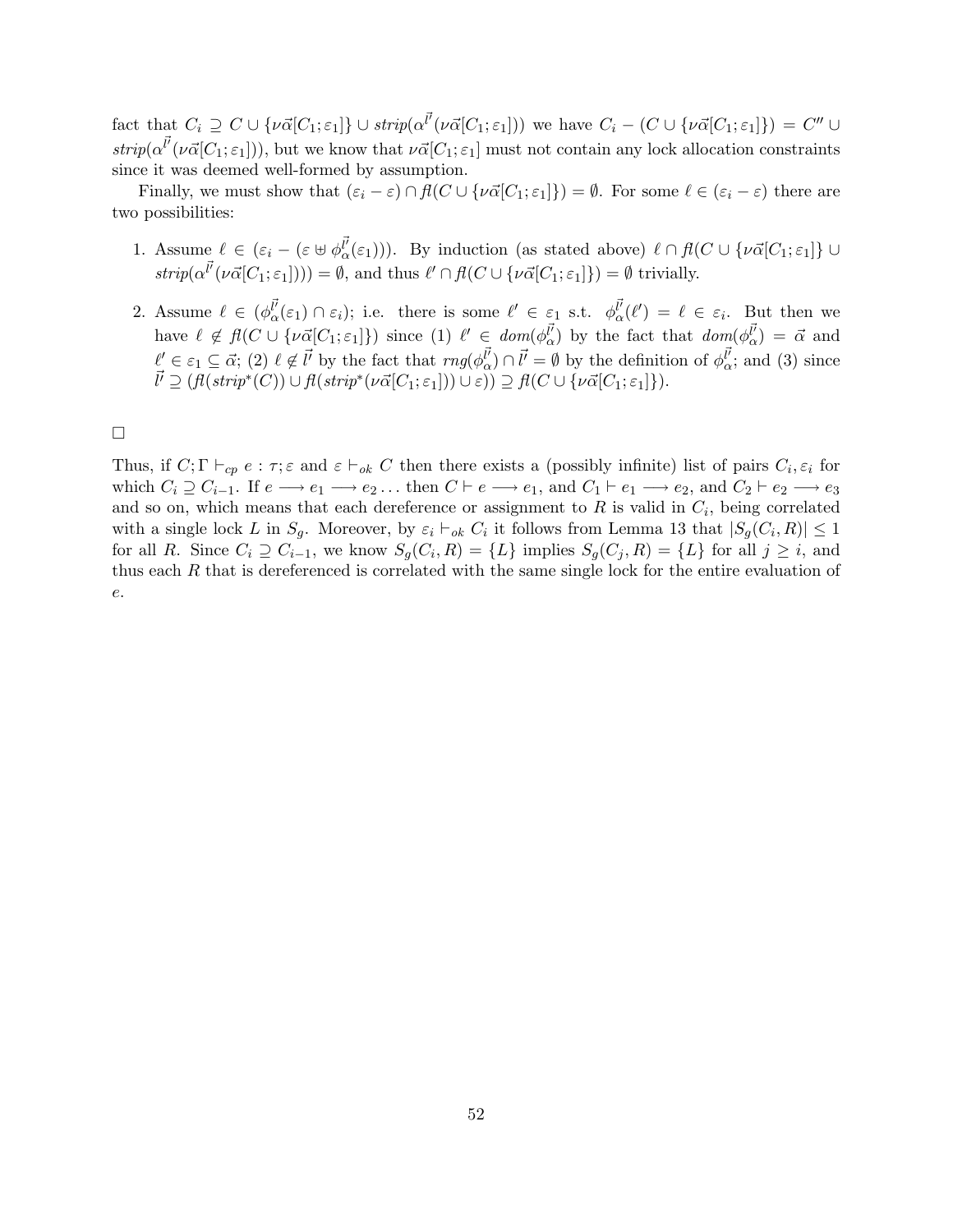[Loc-Trans] 
$$
\frac{C \vdash_{cfl} \rho_0 \le \rho_l \quad C \vdash_{cfl} \rho_1 \le \rho_2}{C \vdash_{cfl} \rho_0 \le \rho_2}
$$
  
[Loc-Match] 
$$
\frac{C \vdash_{cfl} \rho_1 \preceq^i_{-} \rho_0 \quad C \vdash_{cfl} \rho_1 \le \rho_2 \quad C \vdash_{cfl} \rho_2 \preceq^i_{+} \rho_3}{C \vdash_{cfl} \rho_0 \le \rho_3}
$$

(a) Location and Lock Flow

$$
\begin{aligned}\n\text{[Corr-Trans]} &\frac{C \vdash_{cfl} \rho \le \rho' \quad C \vdash_{cfl} \rho' \rhd \ell}{C \vdash_{cfl} \rho \rhd \ell} \\
\text{[Corr-Match]} &\frac{C \vdash_{cfl} \rho \preceq_p^i \rho' \quad C \vdash_{cfl} \rho \rhd \ell \quad C \vdash_{cfl} \ell \preceq_i \ell'}{C \vdash_{cfl} \rho' \rhd \ell'}\n\end{aligned}
$$

(b) Correlation Flow

Figure 20: Constraint Flow

# B Reduction from  $\lambda_{\rhd}$  to  $\lambda_{\rhd}^{cp}$

Next we prove the soundness of  $\lambda_{\triangleright}$  by showing that all  $\lambda_{\triangleright}$  derivations can be reduced to  $\lambda_{\triangleright}^{cp}$ derivations. Recall that the type rules for  $\lambda_{\triangleright}$  are shown in Figures 5–7. To distinguish the two systems, we will use  $\vdash_{cfl}$  to indicate derivations in  $\lambda_{\triangleright}$  and  $\vdash_{cp}$  to indicate derivations in  $\lambda_{\triangleright}^{cp}$ .

In order to reason about the lock and location resolution rules in Figure 8, we reformulate them as inference rules, as shown in Figure 20. Recall that our constraint resolution rules use  $C \vdash_{cfl} \varepsilon$  escapes( $\ell, \vec{l}$ ) (defined on page 10). In words, we have  $\varepsilon$  escapes( $\ell, \vec{l}$ ) if  $\ell$  is connected in any way to  $\vec{l}$ , either via an instantiation constraint or via correlation with a location  $\rho$  that is connected in some way to  $l$ .

Recall that after applying the inference rules, there are three conditions we need to check. First, we need to ensure that all disjoint unions formed during type inference and constraint resolution are truly disjoint. We define  $occurs(\ell, \varepsilon)$  to be the number of times label  $\ell$  occurs disjointly in  $\varepsilon$ , as defined on page 12. We require for every effect  $\varepsilon$  created during type inference (including constraint resolution), and for all  $\ell$ , that  $occurs(\ell, \varepsilon) \leq 1$ . We enforce the constraint  $effect(\tau) = \emptyset$  by extracting the effect  $\varepsilon$  from the function type  $\tau$  and ensuring that  $occurs(\ell, \varepsilon) = 0$  for all  $\ell$ . Finally, we ensure that locations are consistently correlated with locks. We compute  $S(C, \rho)$  (from Definition 1) for all locations  $\rho$  and check that it has size  $\leq 1$ . This computation is easy now that we have the constraints in solved form; we simply walk through all the correlation constraints generated by the flow rules to count how many different lock labels appear correlated with each location  $\rho$ .

Note that the definition of consistent correlation in  $\lambda_{\triangleright}$  is slightly stronger than the definition from  $\lambda_{\rm b}^{cp}$ . In particular, consider the program shown in Figure 21. In  $\lambda_{\rm b}$ , this program will not type check. The problem is that x is used once with  $l'$  directly and once in the body of f, where l' is represented by the name l. Thus  $\lambda_{\triangleright}$  generates two correlation constraints for this example:  $C \vdash_{cfl} x \rhd l'$  from the outer use, and  $C \vdash_{cfl} x \rhd l$  from the use within f (because of [Corr-Match] and the self-loop on x because it is global at the definition of  $f$ ). Thus it appears that x is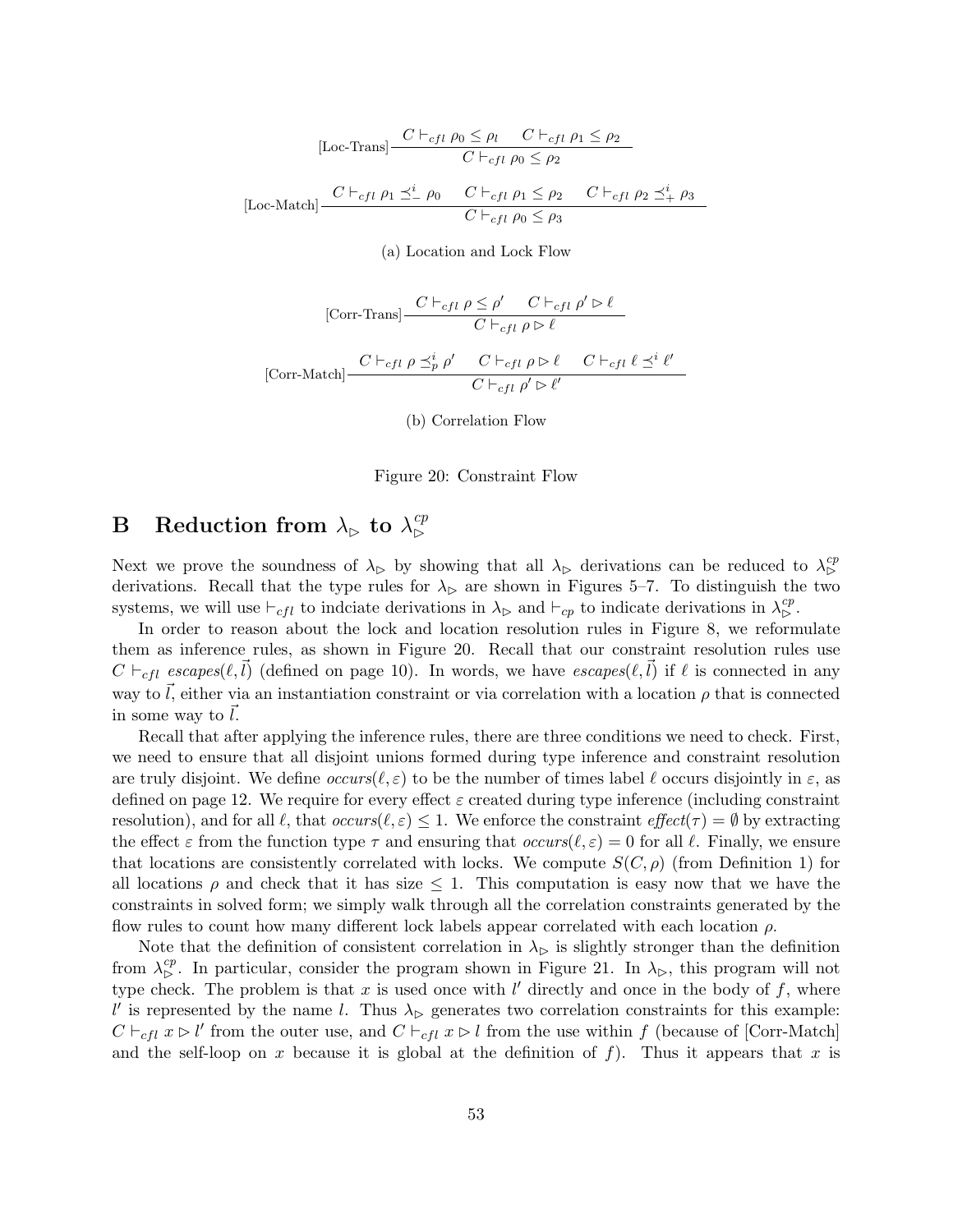$let l' = newlock in$ let  $x = \text{ref } 0$  in let  $f \, l = (x :=^l 0)$  in  $f$   $l'$ ;  $x :=^{l'} 0$ 

Figure 21: Program showing a difference between  $\lambda_{\mathcal{S}}^{cp}$  and  $\lambda_{\mathcal{S}}$ 

inconsistently correlated by our definition. However, this program will type check in  $\lambda_{\rm b}^{cp}$ , because in [Let] in Figure 16 the constraint system C' containing  $l \triangleright x$  is abstracted and instantiated in [Inst], hence the correlation with l never appears in the outermost constraint system.

The problem here was that  $l'$  was passed as a parameter to f but x was used as a global. This is an unusual program—typically either both  $l'$  and x would be passed as arguments to f or neither would be. It is possible to modify  $\lambda_{\triangleright}$  to allow the program in Figure 21 to type check. In particular, we could extend  $\lambda_{\triangleright}$  to only check correlation with respect to concrete locks—in this case, we would see that both  $l$  and  $l'$  can only correspond to the call to newlock on the first line, and hence there is consistent correlation. Locksmith implements this approach (taking care to model wrappers around newlock precisely), but we omit it from  $\lambda_{\triangleright}$  for simplicity.

Now we prove that derivations in  $\lambda_{\triangleright}$  reduce to derivations in  $\lambda_{\triangleright}^{cp}$ . Our approach closely follows Rehof et al [44], and we omit details where they are the same.

Definition 25 Every application of [Inst]

$$
[Inst] \begin{array}{c|c} C \vdash_{cfl} \tau \preceq^i_+ \tau' & C \vdash_{cfl} \vec{l} \preceq^i_\pm \vec{l} \\ \hline C;\Gamma,f:(\forall.\tau,\vec{l}) \vdash_{cfl} f^i:\tau';\emptyset \end{array}
$$

defines an *instantiation context*  $\langle C,\vec{l}, \tau, \phi \rangle$ , where  $\phi$  is the substitution given by instantiation *i*. (Instantiation *i* is represented by the two constraints  $\tau \preceq^i_+ \tau'$  and  $\vec{l} \preceq^i_{\pm} \vec{l}$ .)

**Definition 26 (Closure)** Let C be a set of  $\lambda_{\triangleright}$  constraints. Then we define  $C^* = \{ \rho \le \rho' \mid C \vdash_{cfl} \}$  $\rho \leq \rho'$   $\cup$  { $\rho \rhd \ell$ }  $C \vdash_{cfl} \rho \rhd \ell$ }, i.e.,  $C^*$  is the closure of C with respect to the rules in Figure 20. Note that we treat  $C^*$  as a set of  $\lambda_{\triangleright}^{cp}$  constraints.

Note that we omit effects from the above definition; those are handled by the following definition:

**Definition 27 (Effect Closure)** Let C be a set of  $\lambda_{\triangleright}$  constraints. Then we define  $\varepsilon^*$  to be the solution of  $\varepsilon$  as computed by the rules in Figure 8 with respect to C:

$$
\begin{array}{rcl}\n\emptyset^* & = & \emptyset \\
\{\ell\}^* & = & \{\ell\} \\
\chi^* & = & \bigcup_{\varepsilon \leq \chi} \varepsilon^* \\
(\varepsilon_0 \oplus \varepsilon_1)^* & = & \varepsilon_0^* \oplus \varepsilon_1^* \\
(\varepsilon_0 \cup \varepsilon_1)^* & = & \varepsilon_0^* \cup \varepsilon_1^* \\
\end{array}
$$

Thus effects are just sets of locks, the same as in  $\lambda_{\rm p}^{cp}$ .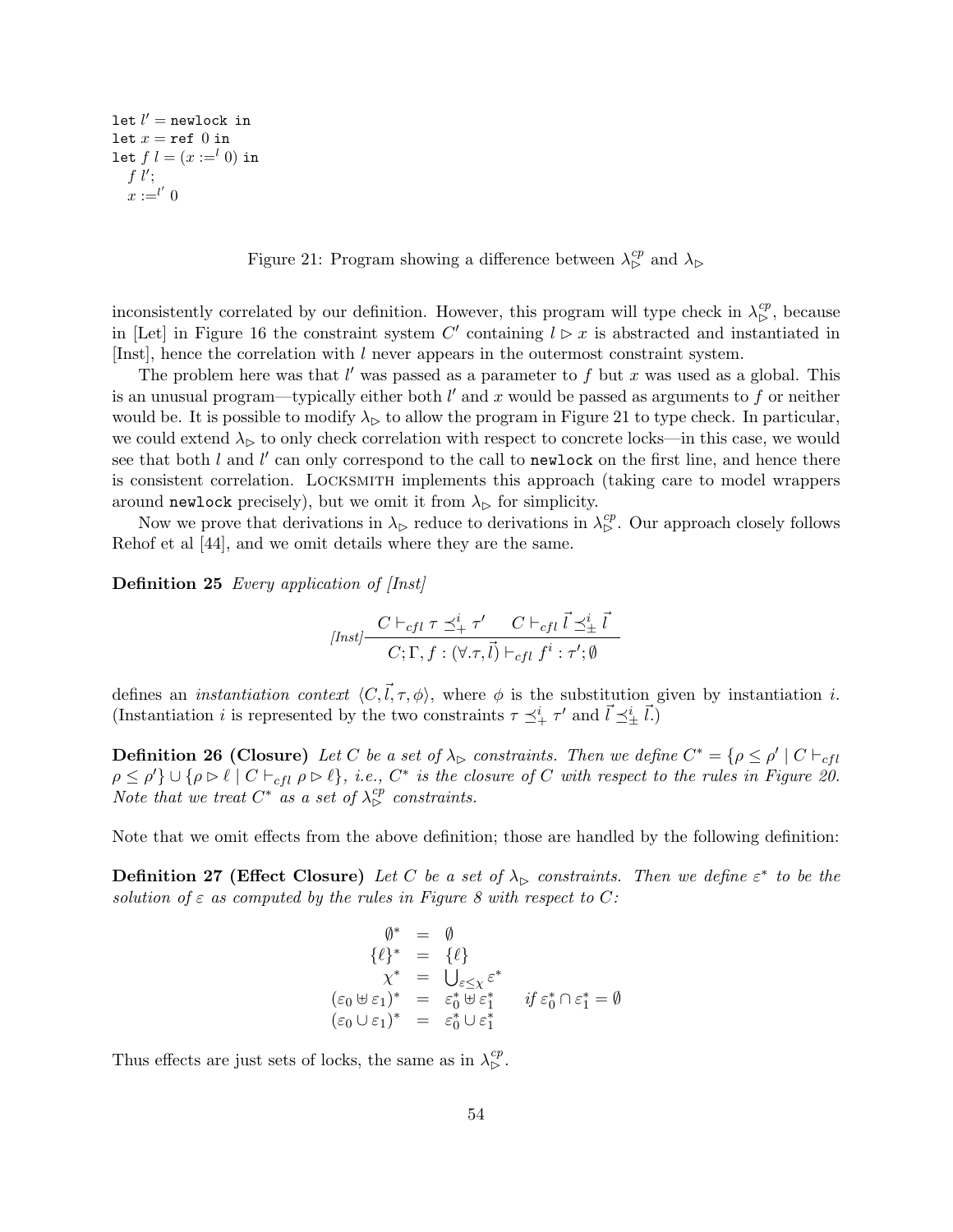**Lemma 28** If  $C \vdash_{cfl} \varepsilon \leq \varepsilon'$ , then  $\varepsilon^* \subseteq \varepsilon'^*$ .

**Lemma 29** If  $C \vdash_{cfl} \varepsilon \leq_{\vec{l}} \varepsilon'$ , then  $\varepsilon^* \cap {\{\ell \mid escapes(\ell, \vec{l})\}} \subseteq \varepsilon'^*$ .

**Lemma 30** If  $C \vdash_{cfl} \varepsilon \preceq^i \varepsilon'$ , then there is a substitution  $\phi_i$  such that  $\phi_i(\varepsilon) \subseteq \varepsilon'$ .

Proof: These three lemmas can be proven by observing that the rules in Figure 8 compute a valid solution to the effect constraints.  $\Box$ 

Next we prove a lemma that we can use during the reduction of [Inst] or [Fix] from  $\lambda_{\triangleright}$  to  $\lambda_{\rm b}^{cp}$ . This lemma shows that we can extend a substitution  $\phi$  from an instantiation context into a substitution  $\hat{\phi}$  such that  $C^*$  is closed with respect to  $\hat{\phi}$ . This substitution  $\hat{\phi}$  is the substitution we will ultimately choose for the  $\lambda_{\rm b}^{cp}$  versions of [Inst] and [Fix]. We introduce a new kind of label  $\rho \Box \rho'$ , which stands for the union of two labels; a detailed discussion can be found elsewhere [13, 42].

**Lemma 31** Let  $\langle C,\vec{l},\tau,\phi\rangle$  be an instantiation context (i.e., an occurrence on [Inst] or [Fix]). Then  $C^* \vdash_{cp} \hat{\phi}(C^*)$ , where

$$
\hat{\phi}(\rho) = \begin{cases} \phi(\rho) & \rho \in \mathcal{H}(\tau) - \bar{l} \\ \rho & \rho \in \vec{l} \\ \Box \hat{\phi}(\rho' \in (\mathcal{H}(\tau) \cup \vec{l}) \mid C^* \vdash_{cp} \rho' \leq \rho \}) & otherwise \end{cases}
$$

and

$$
\hat{\phi}(\ell) = \begin{cases} \phi(\ell) & \ell \in \mathcal{H}(\tau) - \bar{l} \\ \ell & \ell \in \bar{l} \\ \emptyset & otherwise \end{cases}
$$

Here  $\emptyset$  is a special lock indicating no correlation, i.e., constraints of the form  $\rho \triangleright \emptyset$  place no constraint on  $\rho$ , and  $C \vdash_{cp} \rho \rhd \emptyset$  for any  $C, \rho$ .

**Proof:** The standard proof [13, 42] of this lemma holds. We show some of the cases for correlation constraints. Suppose  $\hat{\phi}(C^*) \vdash_{cp} \rho' \triangleright \ell'$ . Then let  $\rho, \ell$  be such that  $C^* \vdash_{cp} \rho \triangleright \ell$ , i.e.,  $\hat{\phi}(\rho) = \rho'$  and  $\hat{\phi}(\ell) = \ell'$ . We need to show that  $C^* \vdash_{cp} \rho' \triangleright \ell'$ . There are a total of nine cases, depending on  $\rho$  and  $\ell$ .

- 1. Suppose  $\rho \in \vec{l}$ . Then  $\rho' = \hat{\phi}(\rho) = \rho$ .
	- (a) Suppose  $\ell \in \vec{l}$ . Then  $\ell' = \hat{\phi}(\ell) = \ell$ . Thus by assumption  $C^* \vdash_{cp} \rho' \rhd \ell'$ .
	- (b) Suppose  $\ell \in \mathcal{H}(\tau) \vec{l}$ . Then  $\ell' = \hat{\phi}(\ell) = \phi(\ell)$ , and  $C \vdash_{cfl} \ell \preceq^i \ell'$ . Then since  $\rho \in \vec{l}$ , by [Inst] we have  $C \vdash_{cfl} \rho \preceq^i_{\pm} \rho$  and  $\rho = \rho'$ . Then by [Corr-Match] we have  $C^* \vdash_{cp} \rho' \rhd \ell'$ .
	- (c) Otherwise,  $\phi(\ell) = \emptyset$ , so there is nothing to show.
- 2. Suppose  $\rho \in \mathcal{H}(\tau) \vec{l}$ . Then  $\rho' = \phi(\rho)$  where  $C \vdash_{cfl} \rho \preceq_p^i \rho'$  for some  $p$ .
	- (a) Suppose  $\ell \in \vec{l}$ . Then  $\ell' = \hat{\phi}(\ell) = \ell$  and by [Inst]  $C \vdash_{cfl} \ell \preceq^i \ell'$ . But then by [Corr-Match] we have  $C^* \vdash_{cp} \rho' \rhd \ell'.$
	- (b) Suppose  $\ell \in \mathcal{H}(\tau) \vec{l}$ . Then  $\ell' = \hat{\phi}(\ell) = \phi(\ell)$ , and  $C \vdash_{cfl} \ell \preceq^i \ell'$ . Then by [Corr-Match] we have  $C^* \vdash_{cp} \rho' \rhd \ell'.$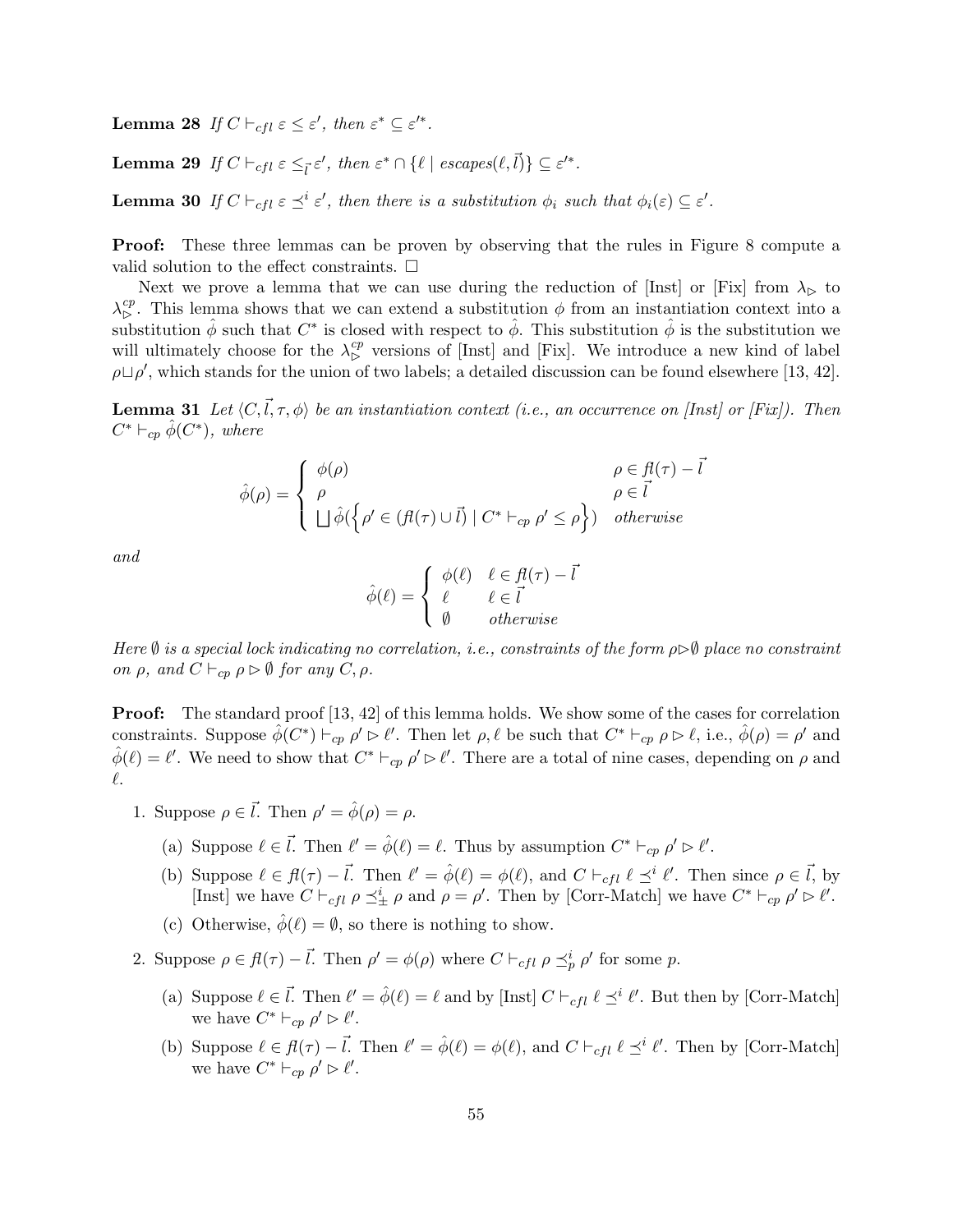- (c) Otherwise,  $\hat{\phi}(\ell) = \emptyset$ , so there is nothing to show.
- 3. The last cases follow by the reasoning similar to above plus the standard reasoning about intermediate locations [42].

 $\Box$ 

**Definition 32** For a  $\lambda_{\triangleright}$  derivation D, let the ith occurrence of [Down] be

$$
[Down] \frac{C; \Gamma_i \vdash_{cfl} e : \tau_i; \varepsilon_i \quad \vec{l_i} = f(\Gamma) \cup f(\tau) \quad C \vdash_{cfl} \varepsilon_i \leq_{\vec{l_i}} \chi_i}{C; \Gamma_i \vdash_{cfl} e : \tau_i; \chi_i}
$$

Let

$$
\begin{array}{rcl}\n\vec{\ell_i} & = & \varepsilon_i^* - \chi_i^* \\
\vec{\alpha_i} & = & \{\alpha \mid \neg(C^* \vdash_{cp} \varepsilon \text{scapes}(\alpha, \textit{fl}(\Gamma_i) \cup \textit{fl}(\tau_i)))\}\n\end{array}
$$

Here  $\vec{\alpha_i}$  are all the non-escaping locks and locations from [Down]. Notice that by definition of  $\leq_{\vec{l_i}}$ we have  $\ell_i \subseteq \alpha_i$ . Then define  $C_i = \nu \vec{\alpha}[C'; \varepsilon']$  to be an alpha-renaming of  $\nu \vec{\alpha_i}[C^*|_{\vec{\alpha_i}};\vec{\ell_i}]$  such that  $\vec{\alpha}$  is chosen to be distinct from all free and bound variables in  $C^*$  and any other renaming for an occurrence of [Down]. (Hence C' is an alpha-renaming of  $C^*|_{\vec{\alpha_i}}$ , and  $\varepsilon'$  is an alpha-renaming of  $\vec{\ell_i}$ .) Here  $C^*|_{\vec{\alpha_i}}$  are the constraints in  $C^*$  that only contain variables in  $\vec{\alpha_i}$ . Notice that by construction of escapes(), it must be the case that in  $C^*$ , there are no constraints between a variable in  $\vec{\alpha}_i$  and a variable not in  $\vec{\alpha_i}$ .

Finally, define

$$
C^{**}=C^*\cup\bigcup_i C_i
$$

**Lemma 33** Let  $\langle C, \vec{l}, \tau, \phi \rangle$  be an instantiation context. Then  $C^{**} \vdash_{cp} \hat{\phi}(C^{**})$ .

**Proof:** By Lemma 31 we have  $C^* \vdash_{cp} \hat{\phi}(C^*)$ , and all other constraint systems in  $C^{**}$  contain no free variables.  $\square$ 

**Definition 34** Define  $(\forall \tau, \vec{l})^* = \forall \vec{\alpha} [C^{**}] \cdot \tau$  where  $\vec{\alpha} = (fl(\tau) \cup fl(C^{**})) - \vec{l}$ , i.e., we generalize all variables in  $\tau$  and  $C^{**}$  that we can. Define  $(\Gamma, x : \sigma)^*$  to be  $\Gamma^*, x : \sigma^*$  (and  $\cdot^* = \cdot$ , where  $\cdot$  is the empty environment).

**Lemma 35** If  $C \vdash_{cfl} \rho \leq \rho'$  then  $C^* \vdash_{cp} \rho \leq \rho'$ .

**Lemma 36** If  $C \vdash_{cfl} \rho \rhd \ell$  then  $C^* \vdash_{cp} \rho \rhd \ell$ .

Lemma 37 If  $C \vdash_{cfl} \tau \leq \tau'$  then  $C^* \vdash_{cp} \tau \leq \tau'.$ 

**Proof:** The proofs of all three statements are trivial. The proof of the last statement uses Lemma 28 to show that the effect constraints from [Sub-Fun] in Figure 7 can be translated to ⊆ conditions for [Sub-Fun] in Figure 17.  $□$ 

**Lemma 38** Given a normal  $C; \Gamma \vdash_{cfl} e : \tau; \varepsilon$  that is consistently correlated, we have  $\varepsilon^* \vdash_{ok} C^{**}$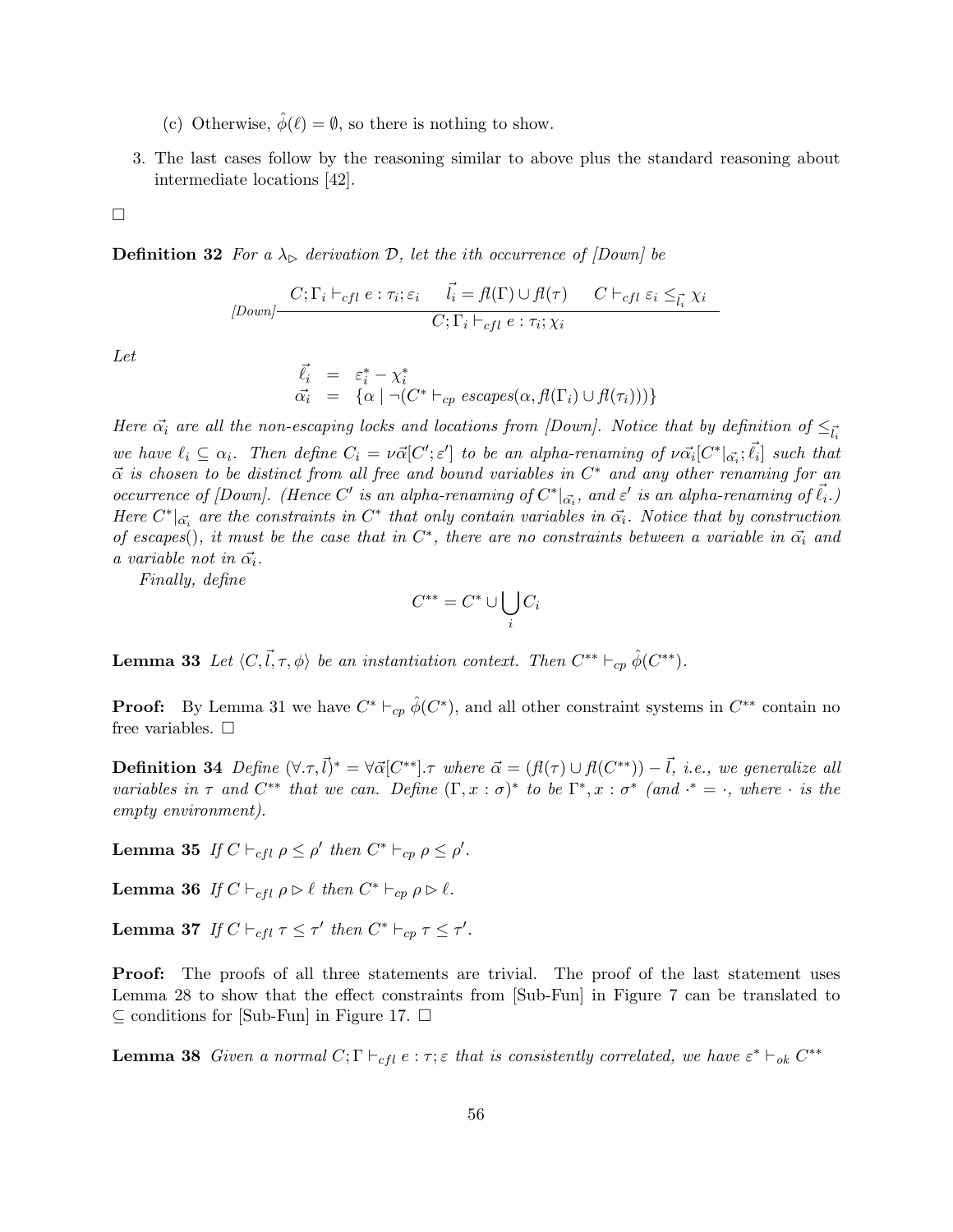**Proof:** We show that the rules in Figure 19 apply. First, we can ignore [Con-Lock], the  $L \leq^{1} \ell$ hypothesis of [Con-Ecnap], and the last hypothesis of [Con-Union], because constraints of the form  $\{L \leq^{1} \ell\}$  never appear in  $C^{**}$ . Also, by [Con-Other] there is nothing to show for individual constraints.

To show that the disjoint unions in [Con-Encap] and [Con-Union], and the free label restrictions in [Con-Union] hold, observe that in Definition 32 we alpha-renamed all the bindings to be distinct from all other bindings, and thus these hold by construction.

For [Con-Encap], we need to show that in encapsulated constraint systems we bind all  $\rho$ 's that are correlated with bound  $\ell$ 's, but that holds again by construction in Definition 32. And we need to show that  $\varepsilon' \subseteq \vec{\alpha}$ , but that holds again by construction in Definition 32.

Thus in essence, the only thing to show is consistent correlation according to [Con-Union]. Since all of the bindings are alpha renamed, we need to show consistent correlation of  $strip^*(C^{**})$ , i.e., that

for all 
$$
\rho
$$
.  $|S(\text{strip}^*(C^{**}), \rho)| \le 1$ 

But since we assumed C was consistently correlated,  $|S(C^*, \rho)| \leq 1$  for all  $\rho$ . Therefore for any i we have  $|S(C^*|_{\vec{\alpha_i}})| \leq 1$  also. And since all variables in  $C_i$  are bound, there will be no overlapping  $\rho$  when we apply  $strip^*$  to  $C^{**}$  from different  $C_i$ , and hence the union is consistently correlated.  $\Box$ 

**Lemma 39 (Reduction)** If  $\mathcal{D}$  is a normal derivation of  $C; \Gamma \vdash_{cfl} e : \tau; \varepsilon$ , then  $C^{**}; \Gamma^* \vdash_{cp} e :$  $\tau; \varepsilon^*$ .

**Proof:** By induction on the structure of the derivation  $D$ . The cases for the monomorphic rules follow by induction and Lemmas 35, 36, and 37.

Case [Let]. We have

$$
[\text{Let}] \frac{C; \Gamma \vdash_{cfl} v_1 : \tau_1; \emptyset \quad \vec{l} = f(\Gamma) \quad C; \Gamma, f : (\forall . \tau_1, \vec{l}) \vdash_{cfl} e_2 : \tau_2; \varepsilon}{C; \Gamma \vdash_{cfl} \text{let } f = v_1 \text{ in } e_2 : \tau_2; \varepsilon}
$$

By induction we have  $C^{**}$ ;  $\Gamma^* \vdash_{cp} v_1 : \tau_1$ ;  $\emptyset$  and  $C^{**}$ ;  $\Gamma^*$ ,  $f : \forall \vec{\alpha} [C^{**}]$ .  $\tau_1 \vdash_{cp} e_2 : \tau_2; \varepsilon^*$ , where by construction  $\vec{\alpha} = (f(\tau_1) \cup f(C^{**})) - \vec{l}$ . (Notice that  $f(\Gamma) = f(\Gamma^*)$  by construction of  $\Gamma^*$ .) But then we can apply [Let] from  $\lambda_{\mathcal{S}}^{cp}$  to yield

$$
C^{**};\Gamma^* \vdash_{cp} v_1 : \tau_1; \emptyset \qquad C^{**};\Gamma^*, f : \forall \vec{\alpha} [C^{**}].\tau_1 \vdash_{cp} e_2 : \tau_2; \varepsilon^*
$$
  

$$
\vec{\alpha} \subseteq (\mathcal{H}(\tau_1) \cup \mathcal{H}(C^{**})) \setminus \mathcal{H}(\Gamma^*)
$$
  

$$
C^{**};\Gamma^* \vdash_{cp} \text{let } f = v_1 \text{ in } e_2 : \tau_2; \varepsilon^*
$$

Case [Inst]. We have

$$
[\text{Inst}] \frac{I \vdash_{cfl} \tau \preceq^i_+ \tau'}{I; C; \Gamma, f : (\forall . \tau, \vec{l}) \vdash_{cfl} f^i : \tau'; \emptyset}
$$

We want to show

$$
[\text{Inst}] \frac{C^{**} \vdash_{cp} \hat{\phi}(C^{**}) \quad dom(\hat{\phi}) = \vec{\alpha}}{C^{**}; \Gamma^*, f : \forall \vec{\alpha}[C^{**}], \tau \vdash_{cp} f^i : \hat{\phi}(\tau); \emptyset}
$$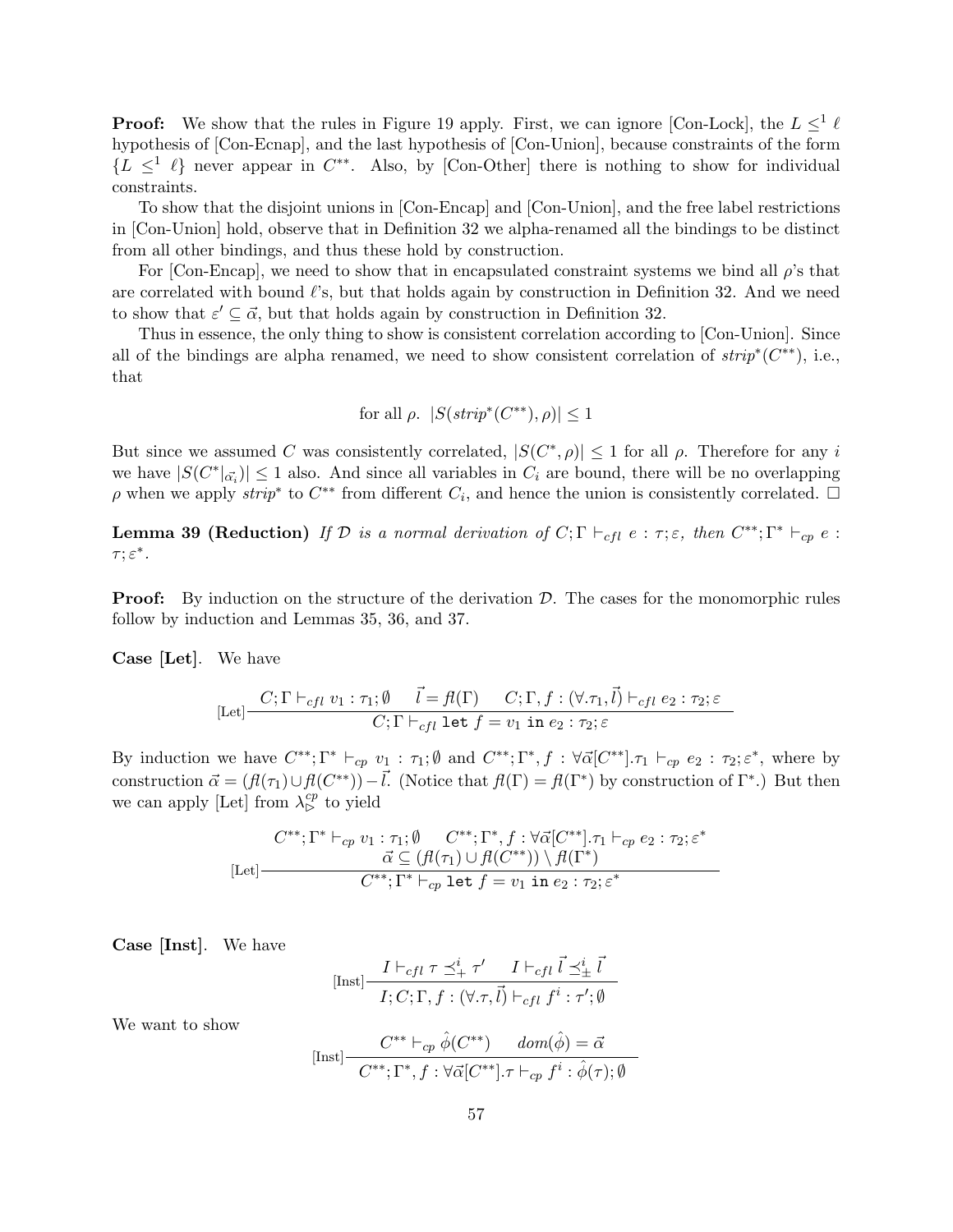We apply Lemma 33 to show that  $C^{**} \vdash_{cp} \hat{\phi}(C^{**})$ , where  $\phi$  is the substitution defined by this instantiation. We have  $dom(\hat{\phi}) = \vec{\alpha}$  by construction of  $\hat{\phi}$  and choice of  $\vec{\alpha}$ . And  $\hat{\phi}(\tau) = \phi(\tau)$ , by definition of  $\hat{\phi}$ , so the type of  $f^i$  is what we expect.

Case [Fix]. We have

$$
C; \Gamma, f: (\forall .\tau, \vec{l}) \vdash_{cfl} v: \tau'; \emptyset \quad \vec{l} = f\ell(\Gamma) \quad C \vdash_{cfl} \tau' \leq \tau \quad C \vdash_{cfl} \tau \preceq^i_+ \tau''
$$
  

$$
C \vdash_{cfl} \vec{l} \preceq^i_{\pm} \vec{l} \qquad \qquad C \vdash_{cfl} \text{first} \tau \cdot \tau'; \emptyset
$$
  

$$
C; \Gamma \vdash_{cfl} \text{first} \tau \cdot \tau'; \emptyset
$$

By induction, we have  $C^{**}$ ;  $\Gamma^*, f : \forall \vec{\alpha} [C^{**}]$ .  $\tau \vdash_{cp} v : \tau'; \emptyset$ , where by construction  $\vec{\alpha} = (\mathcal{H}(\tau) \cup$  $f(C^{**})$ ) –  $\vec{l}$ . (Note that we have  $f(\Gamma) = f(\Gamma^*)$  by construction of  $\Gamma^*$ .) Since  $C \vdash_{cfd} \tau' \leq \tau$ , by [Sub] and Lemma 37 we have  $C^{**}$ ;  $\Gamma^*, f : \forall \vec{\alpha} [C^{**}]$ .  $\tau \vdash_{cp} v : \tau; \emptyset$ . By Lemma 33 we have  $C^{**} \vdash_{cp} \hat{\phi}(C^{**})$ , where  $\phi$  is the instantiation defined by this substitution. We have  $dom(\hat{\phi}) = \vec{\alpha}$  by construction of  $\hat{\phi}$  and choice of  $\vec{\alpha}$ . Putting this together, we get

$$
C^{**}; \Gamma^*, f : f : \forall \vec{\alpha} [C^{**}], \tau \vdash_{cp} v : \tau; \emptyset
$$
  
[Fix] 
$$
\frac{\vec{\alpha} \subseteq (\mathcal{H}(\tau) \cup \mathcal{H}(C^{**})) \setminus \mathcal{H}(\Gamma) \quad C \vdash_{cp} \phi(C') \quad dom(\hat{\phi}) = \vec{\alpha}}{C; \Gamma \vdash_{cp} \text{fix } f.v : \hat{\phi}(\tau); \emptyset}
$$

And  $\hat{\phi}(\tau) = \phi(\tau)$ , by definition of  $\hat{\phi}$ .

Case [Down]. Let this be the ith occurrence of [Down]. Our derivation looks like the following:

$$
\text{[Down]} \frac{C; \Gamma_i \vdash_{cfl} e : \tau_i; \varepsilon_i \quad \vec{l} = f(l(\Gamma_i) \cup f(l(\tau_i)) \quad C \vdash_{cfl} \varepsilon_i \leq_{\vec{l}_i} \chi_i}{C; \Gamma_i \vdash_{cfl} e : \tau_i; \chi_i}
$$

By induction, we have

$$
C^{**};\Gamma_i^*\vdash_{cp} e:\tau_i;\varepsilon_i^*
$$

Let  $\vec{\ell}_i, \vec{\alpha}_i$ , and  $\nu \vec{\alpha_i} [C^*|_{\vec{\alpha_i}}; \vec{\ell_i}]$  be as in Definition 32. Let  $\phi$  be the alpha-renaming such that  $\phi(\vec{\alpha_i}) = \vec{\alpha}$ , where  $\nu \vec{\alpha} [C'; \varepsilon']$  is the constraint in  $C^{**}$ .

First, by definition  $\varepsilon_i^* = \vec{\ell}_i \oplus \chi_i^*$ . Also notice that since  $\vec{\ell}_i \subseteq \vec{\alpha}_i$  by construction, we have

$$
\varepsilon' = \phi(\vec{\ell_i}) \subseteq \phi(\vec{\alpha_i}) = \vec{\alpha} \tag{1}
$$

Also we claim that  $\phi(\Gamma_i) = \Gamma_i$  and  $\phi(\tau_i) = \tau_i$ , since any locks or locations in  $\Gamma_i$  or  $\tau_i$  are not in  $\vec{\alpha_i}$ , by definition of *escapes*. Additionally,  $\phi(\chi_i^*) = \chi_i^*$ , since any lock in  $\chi_i^*$  escapes and hence is not in  $\vec{\alpha_i}$ . Then applying  $\phi$  to the induction hypothesis, we get

$$
\phi(C^{**}); \Gamma_i^* \vdash_{cp} e : \tau_i; \chi_i^* \uplus \phi(\vec{\ell_i})
$$

or

$$
\phi(C^*) \cup \bigcup_i C_i; \Gamma_i \vdash_{cp} e : \tau_i; \chi_i^* \uplus \varepsilon'
$$